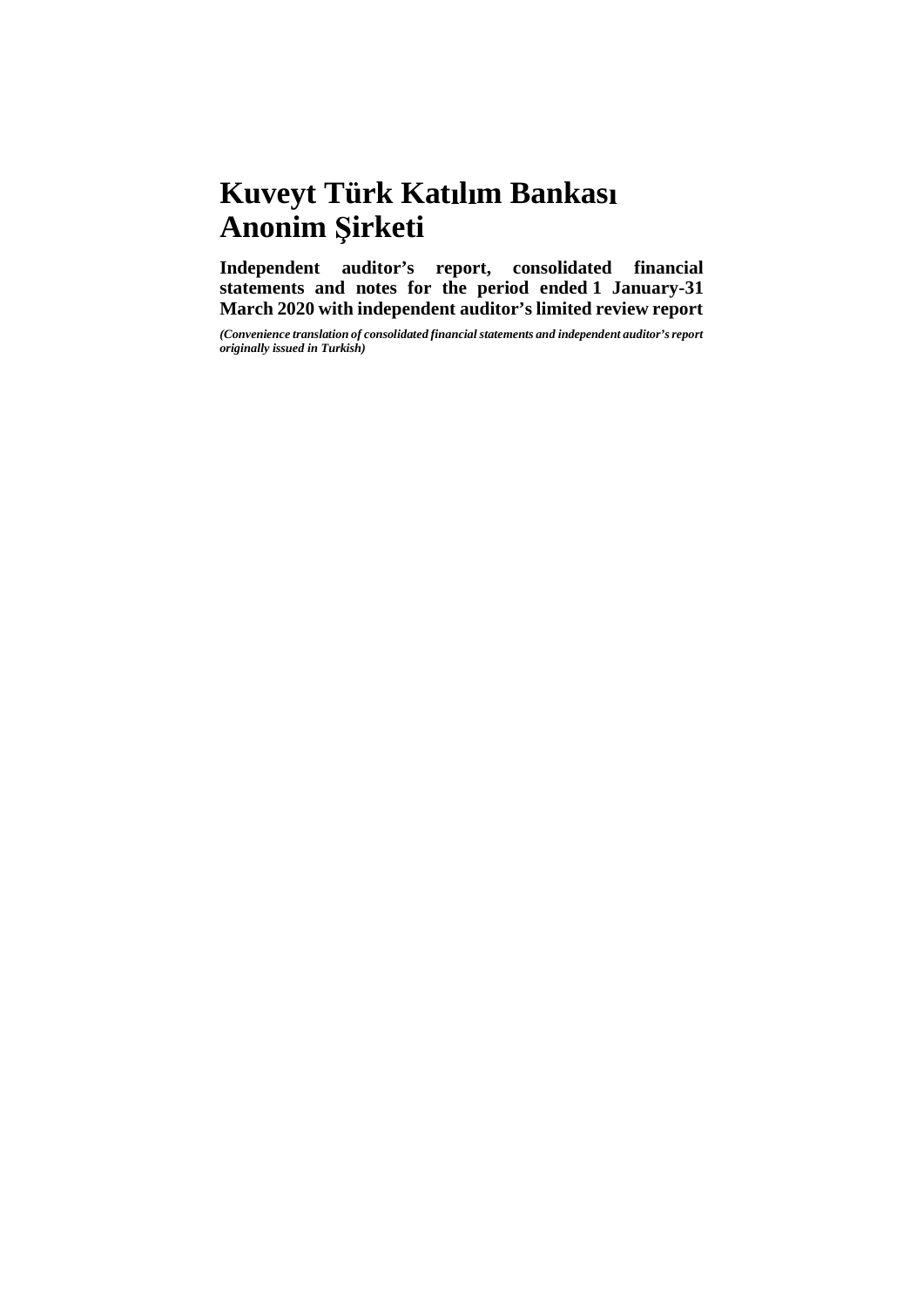

Euney Bağımsız Denetim ve SMMM A.Ş. Tel: +90 212 315 3000<br>Maslak Mah. Eski Büyükdere Cad. Fax: +90 212 230 8291<br>Orjin Maslak iş Merkezi No: 27 ey.com<br>Kat: 2-3-4 Daire: 54-57-59 Ticaret Sicil No: 479920

(Convenience translation of the auditor 's report originally issued in Turkish - See Note 1 of Section Three)

#### REVIEW REPORT ON CONSOLIDATED INTERIM FINANCİAL INFORMATİON

#### To the Board of Directors of Kuveyt Türk Katılım Bankası A.Ş.

#### **Introduction**

We have reviewed the consolidated statement of financial position of Kuveyt Türk Katılım Bankası A.Ş. (the "Bank") and its subsidiaries (collectively referred as the "Group") at March 31, 2020 and the related consolidated statement of profıt or loss. consolidated statement of profit or Ioss and other comprehensive income, consolidated statement of changes in shareholders' equity, consolidated statement of cash flows and a summary of significant accounting policies and other explanatory notes to the consolidated financial statements for the three-month-period then ended. The Bank Management is responsible for the preparation and fair presentation of these consolidated of interim financial information in accordance with the "Regulation on Accounting Applications for Banks and Safeguarding of Documenis" published in the Offıcial Gazetıe no.26333 dated <sup>1</sup> November 2006. and other regulations on accounting records of Banks published by Banking Regulation and Supervision Agency("BRSA") and circulars and interpretations published by Banking Regulation and Supervision Authority (together referred as BRSA Accounting and Financial Reporting Legislation) and Turkish Accounting Standard 34 "Interim Consolidated Financial Reporting" principles for those matters not regulated by BRSA Legislation; together referred as "BRSA Accounting and Financial Reporting Legislation". Our responsibility is to express a conclusion on this consolidated interim financial information based on our review.

#### **Scope of Review**

We conducted our review in accordance with the Standard on Review Engagements (SRE) 2410, "Review of Interim Financial information Performed by the independent Auditor of the Entity". <sup>A</sup> review of interim financial informaıion consists of making inquiries, primariiy of persons responsible for fınancial reporting process, and applying analytical and other review procedures. A review of interim financial information is substantially less in scope than an independent audit performed in accordance with the Independent Auditing Standards of Turkey and the objective ofwhich is to express an opinion on the fınancial statements. Consequentiy. <sup>a</sup> review of the interim financial information does not provide assurance that the audit firm will be aware of all significant matters which would have been identified in an audit. Accordingly, we do not express an opinion

#### Conclusion

Based on our review, nothing has come to our attention that causes us to believe that the accompanying consolidated financiai statements do not <sup>g</sup>ive <sup>a</sup> true view of the consoiidated fınancial position of Kuveyt Türk Katılım Bankası A.S. and its subsidiaries at March 31, 2020, and the results of its operations and its consolidated cash flows for the three-month-period then ended in ali material aspects in accordance with the BRSA Accounting and Financial Reporting Legislation.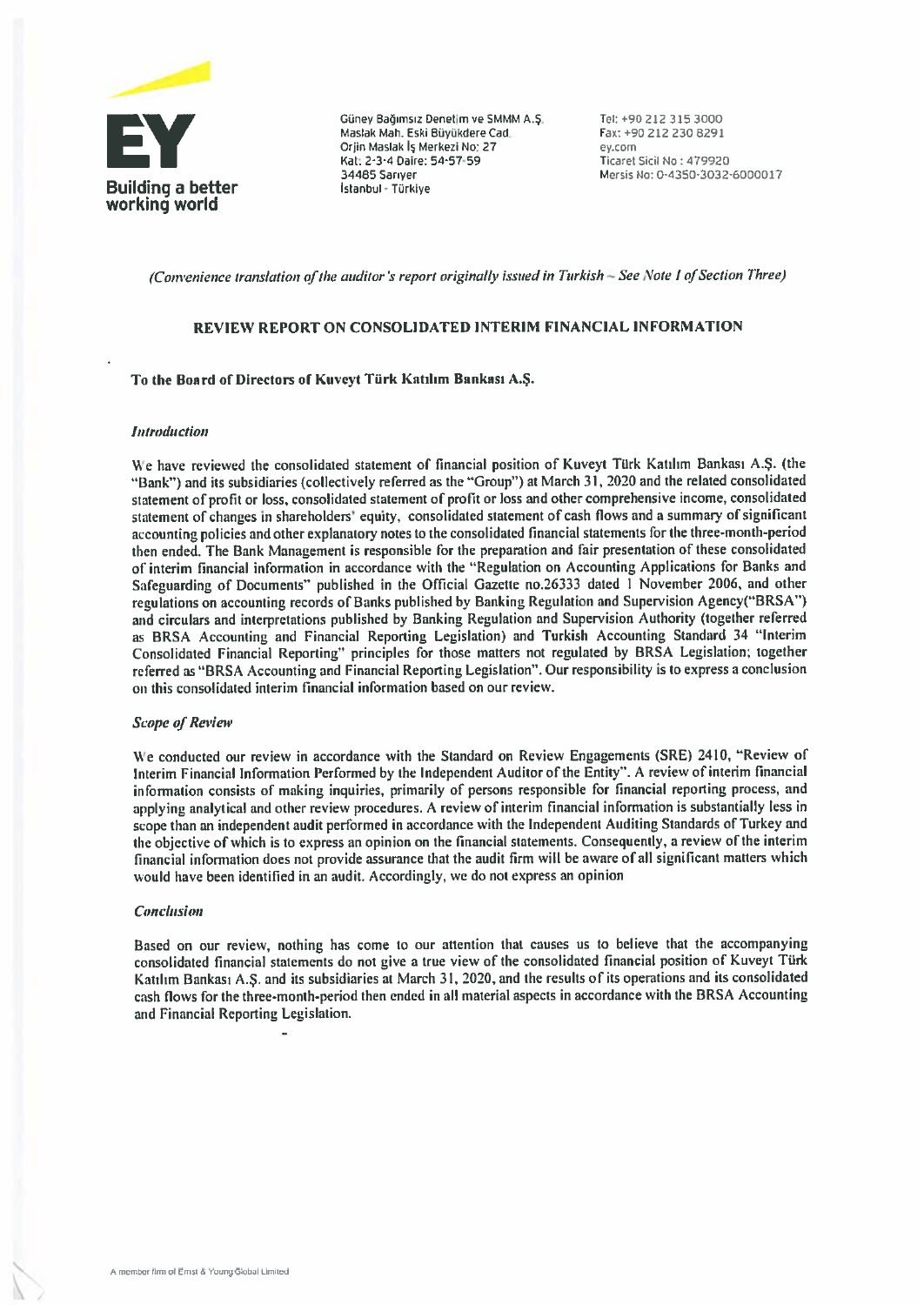

#### Report on Other Legal and Regıdatory Requirements

Based on our review, nothing has come to our attention that causes us to believe that the fınancial information provided in the accompanying interim activity report in Section VIII, are not consistent, in all material respects, with the reviewed consolidated fınancial statements and disclosures.

#### Additional paragraph for convenience translation to English

As explained in detail in Note 1 of Section Three, the effects of differences between accounting principles and standards set out by regulations in conformity with "BRSA Accounting and Financial Reporting Legislation" and the accounting principles generaliy accepted in countries in which the accompanying consolidated financial statements are to be distributed and International Financial Reporting Standards ("IFRS") have not been quantified in the accompanying consolidated fınancial statements. Accordingly, the accompanying consolidated financial statements are not intended to present the financial position, results of operations and changes in financial position and cash flows in accordance with the accounting principles generaliy accepted in such countries and IFRS.

etim ve Serbest Muhasebeci Mali Müşavirlik Anonim Sirketi Günos Bağıntsız **& Young Global Limited** omber Firm Emre Gelik, SM Associate Partne

2% May 2020 Istanbul, Turkey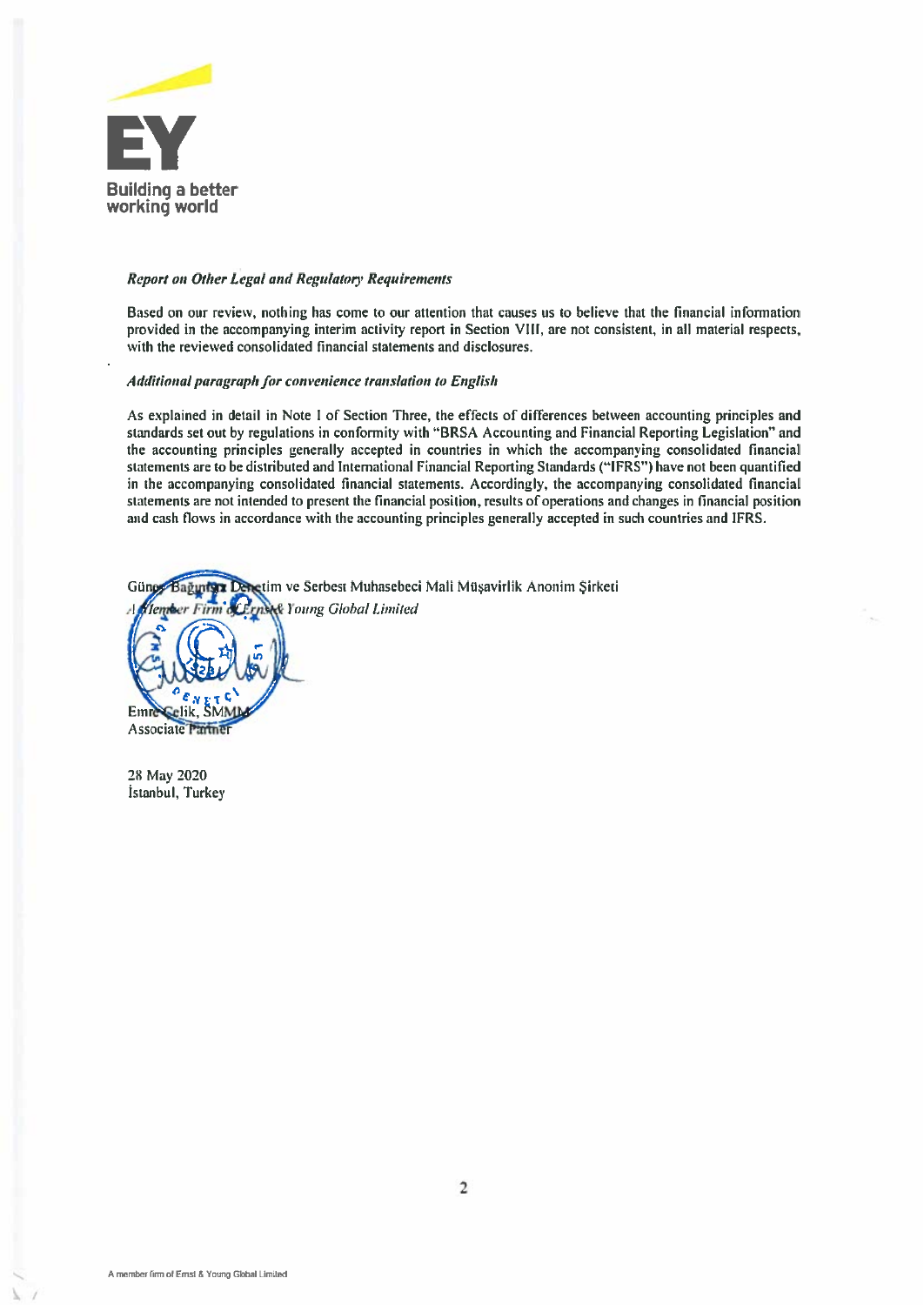#### **Index**

# **Section One General information**

| I.           | History of the Parent Bank including its incorporation date, initial legal status and amendments to legal status                                                     | $\mathbf{1}$            |
|--------------|----------------------------------------------------------------------------------------------------------------------------------------------------------------------|-------------------------|
| П.           | Shareholding structure, shareholders jointly or individually having direct or indirect control over the management and supervision of the                            |                         |
|              | Bank and the disclosures on any related changes in the current period, if any, and information about the Group that the Bank belongs to                              | 1                       |
| Ш.           | Explanations regarding the chairman and the members of board of directors, audit committee members, general manager and assistant general managers and their         |                         |
| IV.          | shares in the parent bank<br>Information on qualified shareholders                                                                                                   | $\overline{\mathbf{c}}$ |
| V.           | Explanations of the Parent Bank's services and field of operations                                                                                                   | $\overline{c}$          |
| VI.          | Current or likely actual legal barriers to immediate transfer of equity or repayment of debts between Parent Bank and its subsidiaries                               | $\overline{c}$          |
|              |                                                                                                                                                                      |                         |
|              | <b>Section Two</b>                                                                                                                                                   |                         |
|              | The consolidated financial statements of Bank                                                                                                                        |                         |
| I.           | Consolidated balance sheet (Statement of financial position)                                                                                                         | 3                       |
| П.           | Consolidated statement of off-balance sheet items                                                                                                                    | 5                       |
| Ш.           | Consolidated income Statement                                                                                                                                        | 6                       |
| IV.          | Consolidated statement of income/expense items accounted under shareholder's equity                                                                                  | 7                       |
| V.           | Consolidated statement of changes in shareholders' equity                                                                                                            | 8                       |
| VI.          | Consolidated tatement of cash flows                                                                                                                                  | 9                       |
|              | <b>Section Three</b>                                                                                                                                                 |                         |
|              | <b>Accounting principles</b>                                                                                                                                         |                         |
|              |                                                                                                                                                                      |                         |
| I.<br>П.     | Explanations on basis of presentation<br>Explanations on strategy of using financial instruments and foreign currency transactions                                   | 10<br>13                |
| Ш.           | Investments in associates and subsidiaries                                                                                                                           | 14                      |
| IV.          | Explanations on forward transactions and option contracts and derivative instruments                                                                                 | 14                      |
| V.           | Explanations on profit share income and expense                                                                                                                      | 15                      |
| VI.          | Explanations on fees and commission income and expenses                                                                                                              | 15                      |
| VII.         | Explanations on financial assets                                                                                                                                     | 16                      |
| VIII.<br>IX. | Explanations on offsetting of financial assets and liabilities                                                                                                       | 17<br>17                |
| Х.           | Explanations on sale and repurchase agreements and lending of securities<br>Explanations on assets held for sale and discontinued operations and related liabilities | 18                      |
| XI.          | Explanations on goodwill and other intangible assets                                                                                                                 | 18                      |
| XII.         | Explanations on tangible assets                                                                                                                                      | 18                      |
| XIII.        | Explanations on leasing transactions                                                                                                                                 | 19                      |
| XIV.         | Explanations on provisions and contingent liabilities                                                                                                                | 20                      |
| XV.<br>XVI.  | Explanations on liabilities relating to employee benefits<br>Explanations on taxation                                                                                | 20<br>21                |
| XVII.        | Explanations on additional disclosures on borrowings                                                                                                                 | 22                      |
| XVIII.       | Explanations on share certificates issued                                                                                                                            | 22                      |
| XIX.         | Explanations on acceptances and availed drafts                                                                                                                       | 22                      |
| XX.          | Explanations on government grants                                                                                                                                    | 22                      |
| XXI.         | Explanations on segment reporting                                                                                                                                    | 22                      |
| XXII.        | Explanations on other matters                                                                                                                                        | 22                      |
|              | <b>Section Four</b>                                                                                                                                                  |                         |
|              | Information on financial structure and risk management                                                                                                               |                         |
| I.           | Explanations on consolidated equity items                                                                                                                            | 23                      |
| П.           | Explanations on consolidated credit risk                                                                                                                             | 27                      |
| Ш.<br>IV.    | Explanations on consolidated currency risk                                                                                                                           | 27<br>29                |
| V.           | Explanations on stock position risk<br>Consolidated liquidity risk management and liquidity coverage ratio                                                           | 30                      |
| VI.          | Explanations on consolidated leverage ratio                                                                                                                          | 35                      |
| VII.         | Explanations on fair value of consolidated financial assets and liabilities                                                                                          | 36                      |
| VIII.        | Transactions on behalf of others, explanations on transactions based on faith                                                                                        | 36                      |
| IX.          | Explanations on consolidated hedge accounting practies                                                                                                               | 36                      |
| Х.<br>XI.    | Explanations on consolidated risk management<br>Securitization positions                                                                                             | 38<br>39                |
| XII.         | Explanations on the activities carried out on behalf and account of other persons, fiduciary-based transactions                                                      | 39                      |
| XIII.        | Qualitative information to be disclosed at market risk                                                                                                               | 39                      |
| XIV.         | Explanations on consolidated business segments                                                                                                                       | 39                      |
|              | <b>Section Five</b>                                                                                                                                                  |                         |
|              | Explanations and notes on the consolidated financial statements                                                                                                      |                         |
|              |                                                                                                                                                                      |                         |
| I.           | Explanations and notes related to consolidated assets                                                                                                                | 41                      |
| П.           | Explanations and notes related to consolidated liabilities                                                                                                           | 55                      |
| Ш.           | Explanations and notes related to consolidated off-balance sheet contingencies and commitments                                                                       | 63                      |
| IV.<br>V.    | Explanations and notes related to the consolidated statement of income<br>Explanations and notes related to the consolidated statement of shareholders' equity       | 64<br>69                |
| VI.          | Explanations and notes related to consolidated cash flow statement                                                                                                   | 69                      |
| VII.         | Explanations and notes related to risk group of the Group                                                                                                            | 69                      |
| VIII.        | Information about the branches of the group in domestic, foreign and coastal banking regions and their representative offices abroad                                 | 70                      |
| IX.          | Significant events and matters arising subsequent to balance sheet datet                                                                                             | 71                      |
|              |                                                                                                                                                                      |                         |
|              | <b>Section Six</b><br><b>Other Explanations</b>                                                                                                                      |                         |
|              |                                                                                                                                                                      |                         |
| I.           | Other matters which must be explained in terms of explicitness, interpretability and understandability of the balance sheet                                          | 72                      |
|              |                                                                                                                                                                      |                         |
|              | <b>Section Seven</b>                                                                                                                                                 |                         |
|              | <b>Independent Limited Review Report</b>                                                                                                                             |                         |
| I.           | Explanations on the limited review report                                                                                                                            | 72                      |
| П.           | Notes and disclosures prepared by the independent auditor                                                                                                            | 72                      |
|              | <b>Section Eight</b>                                                                                                                                                 |                         |
|              | <b>Interim Report</b>                                                                                                                                                |                         |
| I.           | Explanations on interim annual report including the evaluations of interim activities of the Chairman of the Board of Directors and General Manager                  | 72                      |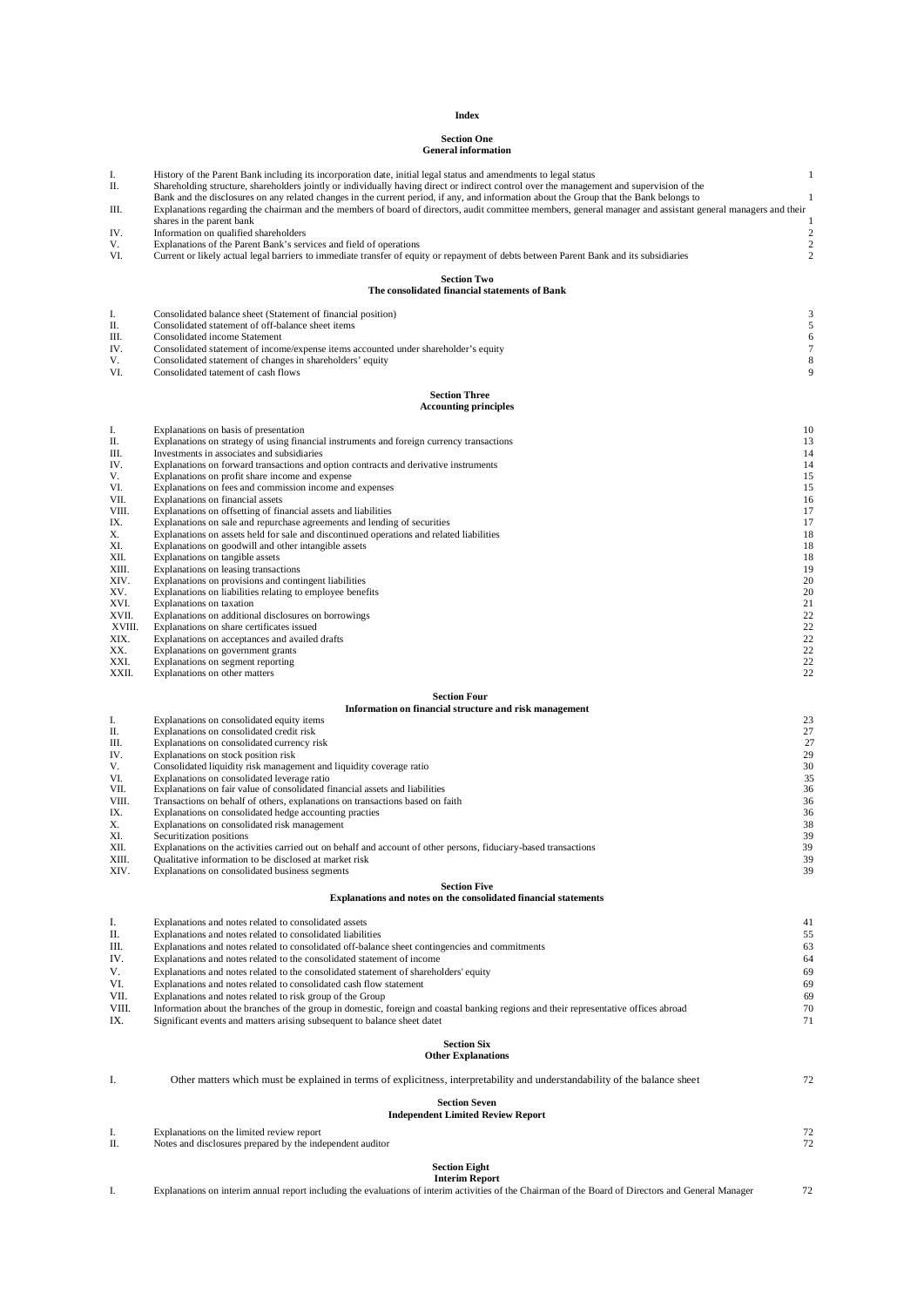# THE CONSOLIDATED FINANCIAL REPORT OF KUVEYT TÜRK KATILIM BANKASI A.S. **FOR THE THREE-MONTH PERIOD THEN ENDED 31 MARCH 2020**

| Address of the head office | Büyükdere Cad. No: 129/1 34394 Esentepe / ISTANBUL |
|----------------------------|----------------------------------------------------|
| Phone and facsimile number | 0212 354 11 11 - 0212 354 12 12                    |
| Web page                   | www.kuveytturk.com.tr                              |
| E-mail address             | kuveytturk@kuveytturk.com.tr                       |

The consolidated interim financial report for the three-month period prepared in accordance with the Communiqué of Financial Statements and Related Disclosures and Footnotes to be Announced to Public by Banks as regulated by Banking Regulation and Supervision Agency, is comprised of the following sections:

- GENERAL INFORMATION ABOUT THE PARENT BANK
- CONSOLIDATED FINANCIAL STATEMENTS OF THE PARENT BANK
- EXPLANATIONS ON ACCOUNTING POLICIES APPLIED IN THE PERIOD
- INFORMATION ON FINANCIAL STRUCTURE OF THE GROUP WHICH IS UNDER CONSOLIDATION
- DISCLOSURES AND EXPLANATIONS ON CONSOLIDATED FINANCIAL STATEMENTS
- OTHER EXPLANATIONS
- INDEPENDENT AUDITORS' LIMITED REVIEW REPORT
- CONSOLIDATED INTERIM ACTIVITY REPORT

The subsidiaries, associates and jointly-controlled partners which are consolidated within the framework of this financial report are as follows:

|    | <b>Subsidiaries</b>                        | <b>Associates</b> | <b>Jointly-Controlled Partners</b> |
|----|--------------------------------------------|-------------------|------------------------------------|
|    | KT Sukuk Varlık Kiralama A.Ş.              |                   | Katılım Emeklilik ve Hayat A.Ş.    |
| 2. | KT Kira Sertifikaları Varlık Kiralama A.Ş. |                   |                                    |
| 3. | Körfez Gayrimenkul Yatırım Ortaklığı A.S.  |                   |                                    |
| 4  | KT Bank AG                                 |                   |                                    |
| 5  | KT Portföy Yönetimi A.Ş.                   |                   |                                    |

The consolidated financial statements for the three-month period and related disclosures and footnotes that are subject to independent review, are prepared in accordance with the Regulation on Accounting Applications for Banks and Safeguarding of Documents, Turkish Accounting Standards, Turkish Financial Reporting Standards and the related statements and guidance, and in compliance with the financial records of our Bank and, unless stated otherwise, presented in thousands of Turkish Lira.

Hamd Abdulmohsen AL-MARZOUQ Ahmad S A A AL KHARJI Nadir ALPASLAN Chairman of the Board of Directors Chairman of the Audit

Committee

Member of the Audit Committee

Mohamad AL-MIDANI Ufuk UYAN Ahmet KARACA Ismail Hakkı YESİLYURT Member of the Audit Committee

General Manager Chief Financial Officer Budget and Management Reporting

Contact information of the personnel in charge of the addressing of questions about this financial report:

Name-Surname/Position: İsmail Hakkı YEŞİLYURT/ Budget and Management Reporting

Telephone: 0212 354 12 84 Facsimile: 0212 354 11 03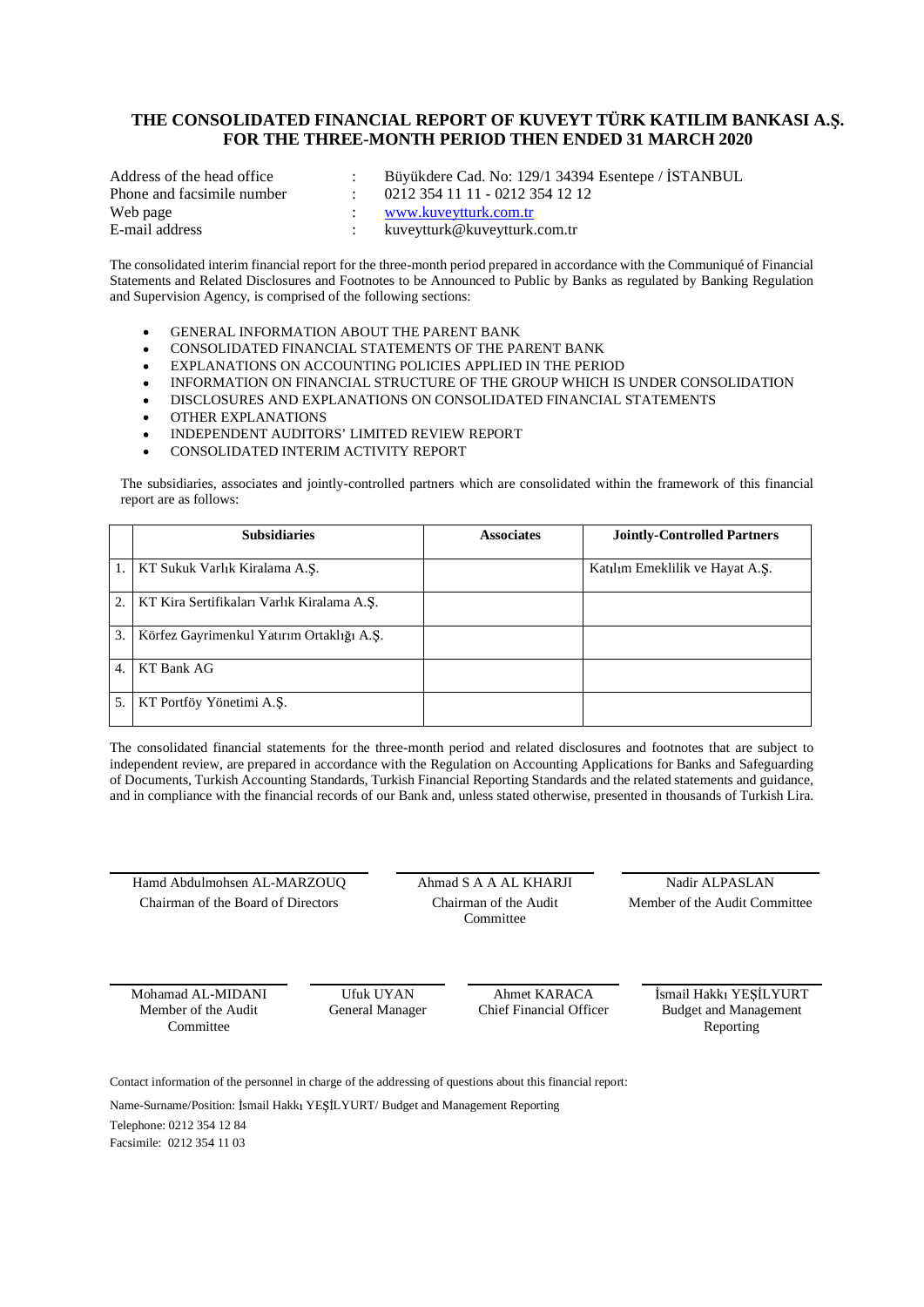*(Amounts expressed in thousands of Turkish Lira (TL) unless otherwise stated.)*

#### **SECTION ONE**

#### **GENERAL INFORMATION**

#### **1. History of the Parent Bank including its incorporation date, initial legal status and amendments to legal status:**

Kuveyt Türk Katılım Bankası A.Ş. ("The Bank") was incorporated with the approval of the Central Bank of the Republic of Turkey (CBRT) on 28 February 1989 and commenced its operations on 31 March 1989, with the name of Kuveyt Türk Evkaf Finans Kurumu A.S. To comply with the Banking Act 5411, the title of the Bank has been changed to Kuveyt Türk Katılım Bankası A.Ş. with a change in the Articles of Association which was approved in the annual general meeting dated 26 April 2006. Main field of operation is, in addition to the Bank's equity, to collect funds from domestic and foreign customers through "Current Accounts" and "Profit/Loss Sharing Accounts" and allocate such funds to the economy, to perform all kinds of financing activities in accordance with the regulations, to encourage the investments of all individuals and legal entities operating in agricultural, industrial, trading and service industries, participating into the operations of these entities or individuals and to form joint business partnerships and to perform all these activities in a non-interest environment.

The Parent Bank and its consolidated financial subsidiaries are named together as "Group".

#### **2. Shareholding structure, shareholders jointly or individually having direct or indirect control over the management and supervision of the Parent Bank and the disclosures on any related changes in the current period, if any, and information about the Group that the Parent Bank belongs to:**

As of 31 March 2020, 62.24% of the Parent Bank's shares are owned by Kuwait Finance House located in Kuwait, 18.72% by Vakıflar Genel Müdürlüğü Mazbut Vakıfları, 9.00% by The Public Institution for Social Security in Kuwait and 9.00% by Islamic Development Bank whereas the remaining 1.04% of the shares are owned by other real persons and legal entities.

**3. Explanations regarding the chairman and the members of board of directors, audit committee members, general manager and assistant general managers and their shares in the Parent bank:**

| <b>Name</b>                                  | <b>Title</b>                                                          | Date of the<br>assignment | Date of<br>Audit<br><b>Committee</b><br>assignment | Date of<br><b>Audit</b><br>Committee<br>completion |                             | <b>Educational Ownership</b><br>degree Percentage |
|----------------------------------------------|-----------------------------------------------------------------------|---------------------------|----------------------------------------------------|----------------------------------------------------|-----------------------------|---------------------------------------------------|
|                                              |                                                                       |                           |                                                    |                                                    |                             |                                                   |
| Hamad Abdulmohsen AL<br>MARZOUO              | Head of the BOD                                                       | 25/06/2014                |                                                    |                                                    | Master                      |                                                   |
| Dr. Adnan ERTEM                              | Vice Chairman of the BOD                                              | 10/10/2002                | 19/10/2010                                         | 24/12/2019                                         | Doctorate                   |                                                   |
| Nadir ALPASLAN                               | Member of BOD and Member of the Audit Committee                       | 15/04/2011                | 24/12/2019                                         |                                                    | <b>Bachelor</b>             |                                                   |
| Salah A E AL MUDHAF                          | Member of BOD                                                         | 07/10/2019                |                                                    |                                                    | <b>Bachelor</b>             | %0.01                                             |
| Fawaz KH E AL SALEH<br>Mazin S.A.S AL NAHEDH | Member of BOD<br>Member of BOD                                        | 20/10/2006<br>29/09/2015  |                                                    |                                                    | <b>Bachelor</b><br>Bachelor |                                                   |
| Mohamad Al-MIDANI                            | Member of BOD and Audit Committee                                     | 05/05/2015                | 15/05/2015                                         |                                                    | Master                      |                                                   |
| Ahmad S. A.A. AL KHARJI                      | Member of BOD and Chairman of the Audit Committee                     | 26/03/2014                | 24/09/2014                                         |                                                    | Master                      |                                                   |
| Ufuk UYAN                                    | Member of BOD and General Manager                                     | 10/05/1999                |                                                    |                                                    | Master                      | %0.06                                             |
| Ahmet KARACA                                 | Assistant General Manager, Chief Financial Officer                    | 12/07/2006                |                                                    |                                                    | Master                      | %0.00                                             |
| Ahmet Süleyman KARAKAYA                      | Assistant General Manager, Corporate and Commercial<br><b>Banking</b> | 14/01/2003                |                                                    |                                                    | <b>Bachelor</b>             |                                                   |
| <b>Bilal SAYIN</b>                           | <b>Assistant General Manager, Lending</b>                             | 20/08/2003                |                                                    |                                                    | <b>Bachelor</b>             | %0.00                                             |
| İrfan YILMAZ                                 | <b>Assistant General Manager, Banking Services</b>                    | 27/10/2005                |                                                    |                                                    | <b>Bachelor</b>             | %0.02                                             |
| Dr. Rusen Ahmet ALBAYRAK                     | Assistant General Manager, Treasury and International<br>Banking      | 05/05/2005                |                                                    |                                                    | Doctorate                   | %0.01                                             |
| Nurettin KOLAC                               | Assistant General Manager, Legal and Risk Follow Up                   | 20/04/2010                |                                                    |                                                    | <b>Bachelor</b>             | % 0.00                                            |
| <b>Aslan DEMIR</b>                           | <b>Assistant General Manager, Strategy</b>                            | 08/10/2012                |                                                    |                                                    | <b>Bachelor</b>             | %0.001                                            |
| Mehmet ORAL                                  | Assistant General Manager, Retail Banking                             | 01/10/2012                |                                                    |                                                    | <b>Bachelor</b>             | %0.00                                             |
| Abdurrahman DELIPOYRAZ                       | Assistant General Manager, SME Banking                                | 09/01/2015                |                                                    |                                                    | <b>Bachelor</b>             | %0.01                                             |

Chairman and members of the Board of Directors, members of auditing committee, general manager and assistant general managers own 0.12% of the Parent Bank's share capital  $(31$  December  $2019 - 0.12$ %).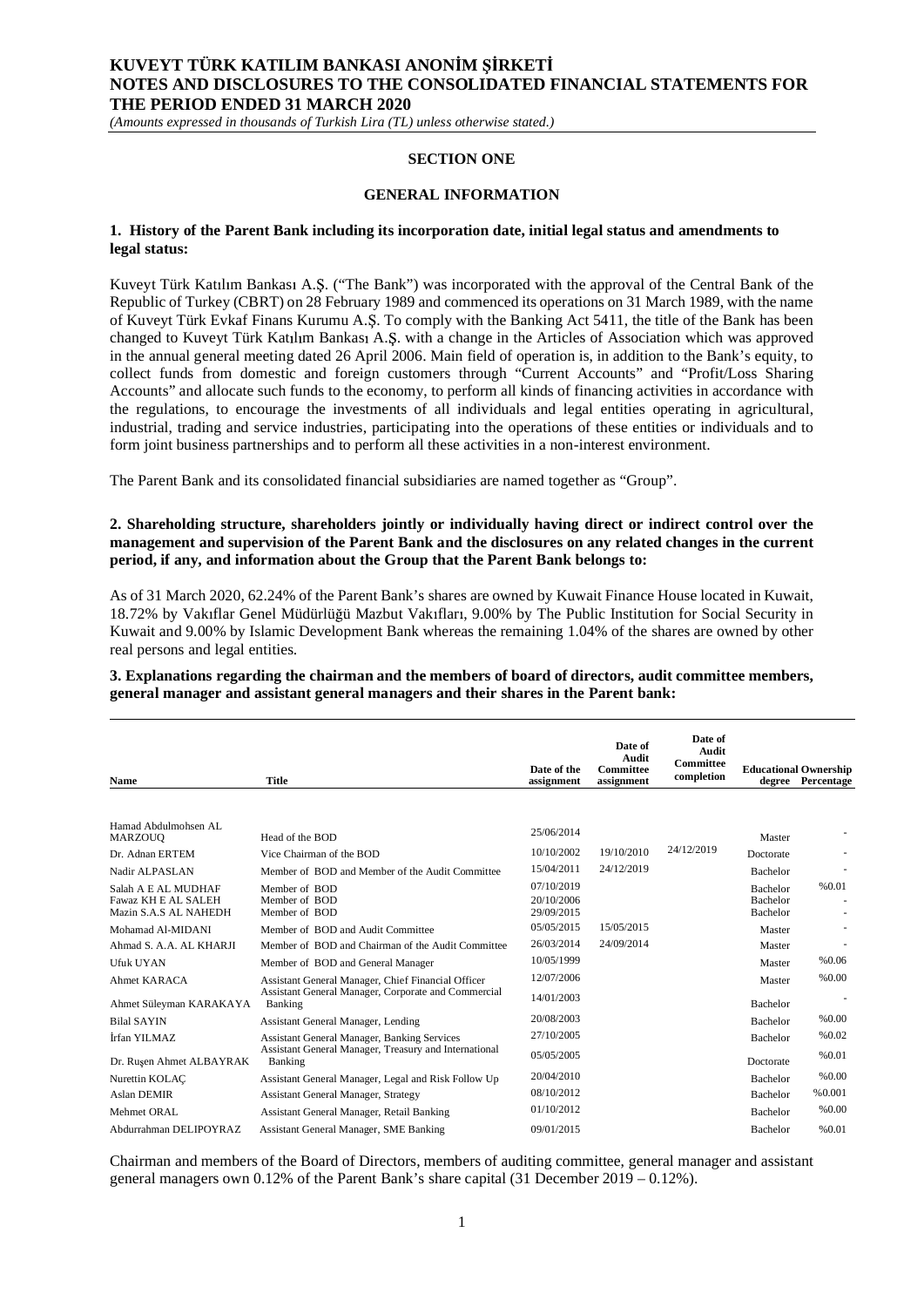*(Amounts expressed in thousands of Turkish Lira (TL) unless otherwise stated.)*

#### **4. Information on qualified shareholders**

| <b>Name / Commercial Name</b>             | <b>Share</b> amount<br>(Nominal) | <b>Shareholding</b><br>percentage | Paid shares<br>(Nominal) | <b>Unpaid</b><br>shares |
|-------------------------------------------|----------------------------------|-----------------------------------|--------------------------|-------------------------|
| Kuwait Finance House                      | 2,863,098                        | 62.24%                            | 2,863,098                |                         |
| Vakıflar Genel Müdürlüğü Mazbut Vakıfları | 861,086                          | 18.72%                            | 861.086                  |                         |
| <b>Total</b>                              | 3,724,184                        | 80.96%                            | 3,724,184                |                         |

As of 31 March 2020, the shares of parent shareholder of Parent Bank, Kuwait Finance House ("KFH") are 51.95% publicly traded; 24.08% of KFH belongs to Kuwait Investment Authority and 10.48% belongs to Public Authority for Minors Affairs.

#### **5. Explanations of the Parent Bank's services and field of operations**

The Parent Bank's field of operations includes corporate banking, international banking services, and retail banking and credit card services. The Parent Bank's core business is operating in accordance with the principles of interest-free banking as a participation bank by collecting funds through current and profit/loss sharing accounts and lending such funds to its customers. As of 31 March 2020, the Group is operating through 439 domestic branches (31 December 2019 – 436) with 6,158 employees (31 December 2019 – 6,091). Summary of some of the Parent Bank's operations described in the Articles of Association are as follows:

- To collect funds through "Current Accounts" and "Profit/Loss Sharing Accounts" and special fund pools in line with the regulations;
- To allocate funds to the economy and provide all kinds of cash, non-cash loans within the principles of noninterest banking;
- To offer financial and operational leasing;
- To handle all kinds of deposits and payments, including travelers' checks, credit cards and other payment instruments, provide member business services (POS), consulting, advisory, and safe deposit box services;
- To purchase financial instruments on money and capital markets in cash or installments, sell and mediate the sale and trade on the stock exchange in accordance with legislation and principles of non-interest banking;
- To purchase, acquire and construct any kind of real estate and if necessary lease or transfer ownership to other persons;
- To act as a representative, deputy or agent for corporations and enterprises (including insurance companies);
- To provide socially responsible aid for the benefit of the community in the light of the legislations.

The Parent Bank's activities are not limited to the list above. If another transaction is decided to be beneficial to the Bank, the transaction must be recommended by the Board of Directors, approved by the General Assembly and authorized by relevant legal authorities after whom it also needs to be approved by the Ministry of Customs and Trade since it constitutes an amendment of the Article of Association. Decisions that have been approved through all these channels will be included to the Article of Association.

#### **6. Current or likely actual legal barriers to immediate transfer of equity or repayment of debts between Parent Bank and its subsidiaries:**

None.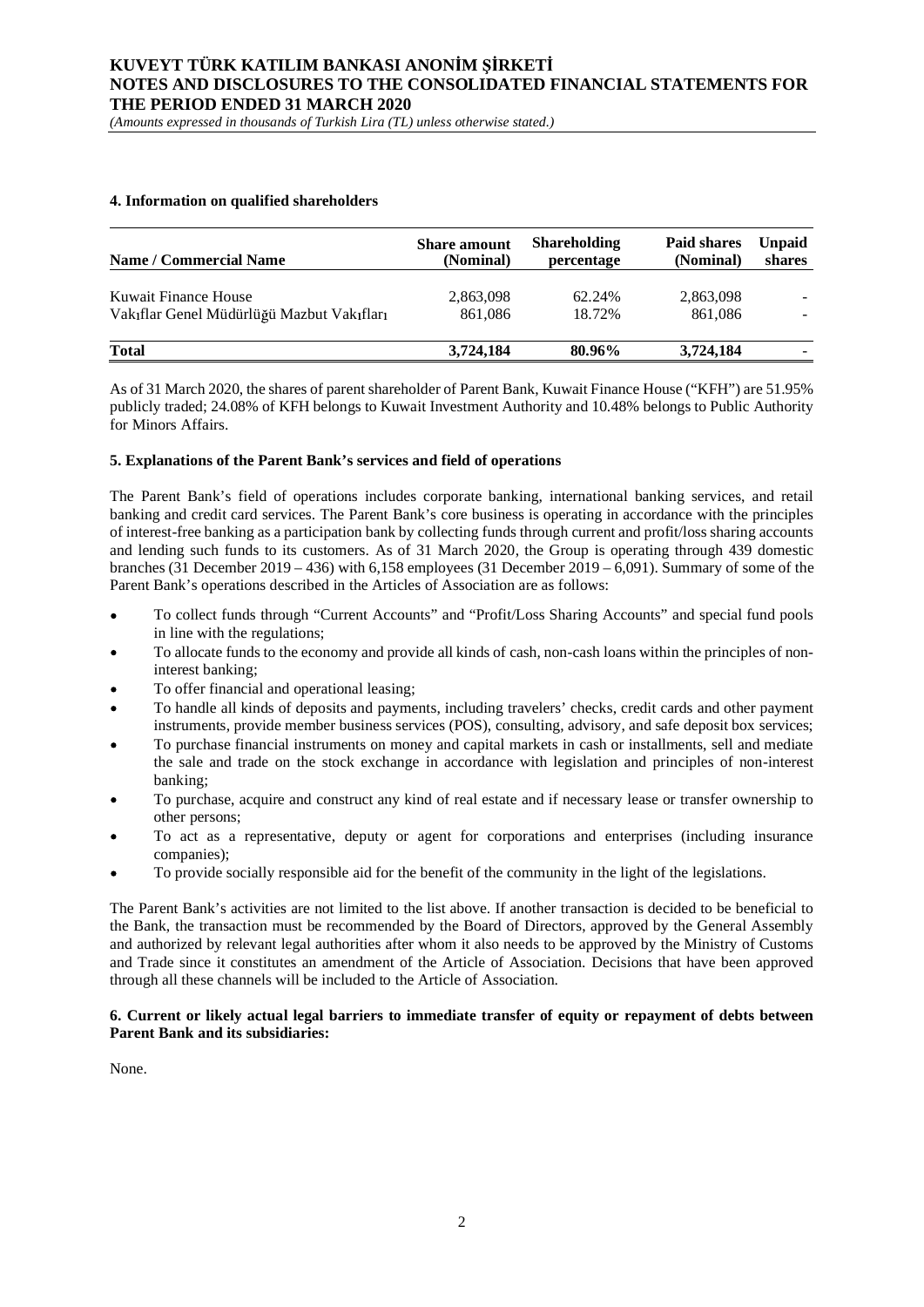# **SECTION TWO**

# **CONSOLIDATED FINANCIAL STATEMENTS**

- I. Consolidated Balance Sheet (Statement of Financial Position)
- II. Consolidated Statement of Off-Balance Sheet Items
- III. Consolidated Income Statement (Statement of Profit/Loss)
- IV. Consolidated Statement of Income/Expense and Other Comprehensive Income
- V. Consolidated Statement of Changes in Shareholders' Equity
- VI. Consolidated Statement of Cash Flows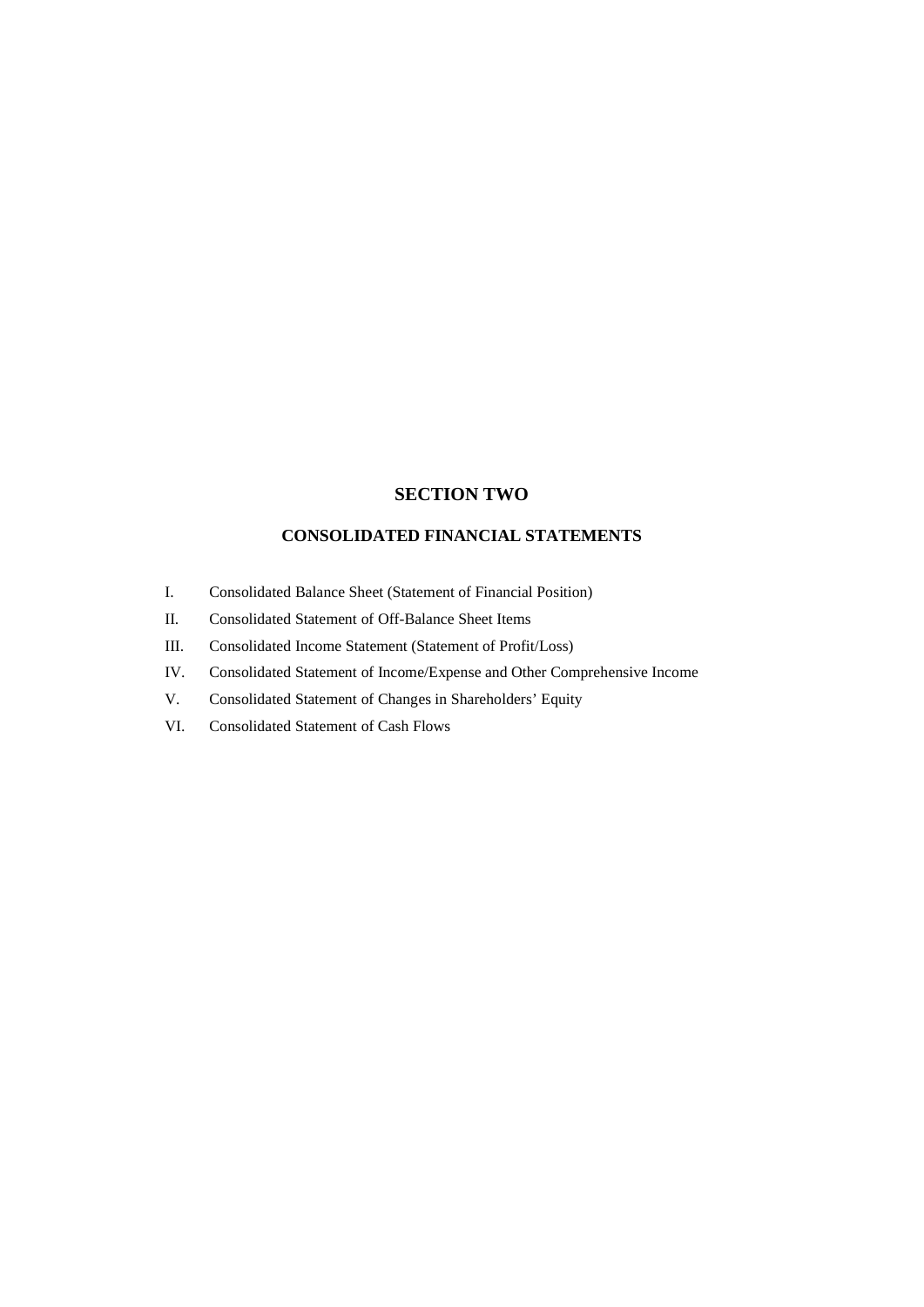# **KUVEYT TÜRK KATILIM BANKASI ANONİM ŞİRKETİ CONSOLIDATED BALANCE SHEET AS OF 31 MARCH 2020**

*(Amounts expressed in thousands of Turkish Lira (TL) unless otherwise stated.)*

### **1. CONSOLIDATED BALANCE SHEET – ASSETS (STATEMENT OF FINANCIAL POSITION)**

|                |                                                                    |             |                |                      | <b>Reviewed Current Period</b> | <b>Audited Prior Period</b> |                      |                            |
|----------------|--------------------------------------------------------------------|-------------|----------------|----------------------|--------------------------------|-----------------------------|----------------------|----------------------------|
|                | <b>ASSETS</b>                                                      | <b>Note</b> | TL             | FC                   | 31.03.2020<br><b>Total</b>     | TL                          | FC                   | 31.12.2019<br><b>Total</b> |
|                |                                                                    |             |                |                      |                                |                             |                      |                            |
| I.             | <b>FINANCIAL ASSETS (Net)</b>                                      |             | 4,875,171      | 38,069,990           | 42,945,161                     | 4,808,663                   | 38,565,666           | 43,374,329                 |
| 1.1            | <b>Cash and Cash Equivalents</b>                                   |             | 1,267,901      | 21,057,783           | 22,325,684                     | 1,781,528                   | 24,948,531           | 26,730,059                 |
| 1.1.1          | Cash and Balances with Central Bank                                | (5.1.1.)    | 1,200,236      | 16,185,220           | 17,385,456                     | 1,768,747                   | 17,447,545           | 19,216,292                 |
| 1.1.2          | <b>Banks</b>                                                       | (5.1.3.)    | 67,793         | 4,875,278            | 4,943,071                      | 12,921                      | 7,503,851            | 7,516,772                  |
| 1.1.3          | Money Markets Placements                                           |             |                |                      |                                |                             |                      |                            |
| 1.1.4          | Expected Credit Loss (-)                                           |             | 128            | 2,715                | 2,843                          | 140                         | 2,865                | 3,005                      |
| 1.2            | Financial Assets at Fair Value Through Profit or                   |             |                |                      |                                |                             |                      |                            |
|                | Loss                                                               |             | 141,908        | 5,716,457            | 5,858,365                      | 109,958                     | 3,891,546            | 4,001,504                  |
| 1.2.1          | <b>Government Debt Securities</b>                                  |             | 107,685        | 5,655,418            | 5,763,103                      | 77,977                      | 3,863,617            | 3,941,594                  |
| 1.2.2          | <b>Equity Instruments</b>                                          |             |                |                      |                                |                             |                      |                            |
| 1.2.3          | <b>Other Financial Assets</b>                                      |             | 34,223         | 61,039               | 95,262                         | 31,981                      | 27,929               | 59,910                     |
| 1.3            | <b>Financial Assets at Fair Value Through Other</b>                | (5.1.4.)    |                |                      |                                |                             |                      |                            |
|                | <b>Comprehensive Income</b>                                        |             | 3,436,513      | 10,818,579           | 14,255,092                     | 2,898,407                   | 9,562,353            | 12,460,760                 |
| 1.3.1          | Government Debt Securities                                         |             | 3,325,621      | 10,570,833           | 13,896,454                     | 2,792,631                   | 9,313,887            | 12,106,518                 |
| 1.3.2          | <b>Equity Instruments</b>                                          |             | 13,992         | 25,918               | 39,910                         | 11,237                      | 27,346               | 38,583                     |
| 1.3.3          | Other Financial Assets                                             |             | 96,900         | 221,828              | 318,728                        | 94,539                      | 221,120              | 315,659                    |
| 1.4.           | <b>Derivative Financial Assets</b>                                 | (5.1.2.)    | 28,849         | 477,171              | 506,020                        | 18,770                      | 163,236              | 182,006                    |
| 1.4.1          | Derivative Financial Assets at Fair Value Through                  |             |                |                      |                                |                             |                      |                            |
|                | Profit or Loss                                                     |             | 28,849         | 477,171              | 506,020                        | 18,770                      | 163,236              | 182,006                    |
| 1.4.2          | Derivative Financial Assets at Fair Value Through                  |             |                |                      |                                |                             |                      |                            |
|                | Other Comprehensive Income                                         |             |                |                      |                                |                             |                      |                            |
| П.             | FINANCIAL ASSETS MEASURED WITH                                     | (5.1.5.)    |                |                      |                                |                             |                      |                            |
|                | <b>AMORTISED COSTS (Net)</b>                                       |             | 40.296.757     | 33,633,875           | 73.930.632                     | 32,535,710                  | 27,246,766           | 59.782.476                 |
| 2.1            | Loans                                                              |             | 41,468,505     | 27,388,804           | 68,857,309                     | 33,532,383                  | 23,726,265           | 57,258,648                 |
| 2.2            | <b>Leasing Receivables</b>                                         | (5.1.10.)   | 1,656,804      | 1,865,795            | 3,522,599                      | 1,406,165                   | 1,301,355            | 2,707,520                  |
| 2.3            | <b>Other Financial Assets Measured At Amortized</b>                | (5.1.6.)    |                |                      |                                |                             |                      |                            |
|                | Cost                                                               |             | $\blacksquare$ | 5,158,882            | 5,158,882                      | ÷.                          | 2,859,381            | 2,859,381                  |
| 2.3.1<br>2.3.2 | <b>Government Debt Securities</b><br><b>Other Financial Assets</b> |             | ä,             | 5,014,610<br>144,272 | 5,014,610<br>144,272           |                             | 2,725,997<br>133,384 | 2,725,997<br>133,384       |
| 2,4            | <b>Expected Credit Loss (-)</b>                                    |             | 2,828,552      | 779,606              | 3,608,158                      | 2,402,838                   | 640,235              | 3,043,073                  |
| Ш.             | PROPERTY AND EQUIPMENT HELD FOR                                    |             |                |                      |                                |                             |                      |                            |
|                | SALE PURPOSE AND RELATED TO                                        |             |                |                      |                                |                             |                      |                            |
|                | DISCONTINUED OPERATIONS(NET)                                       |             | 465,520        |                      | 465,520                        | 473,326                     |                      | 473,326                    |
| 3.1            | Held for Sale                                                      |             | 465,520        | ÷,                   | 465,520                        | 473,326                     |                      | 473,326                    |
| 3.2            | Related to Discontinued Operations                                 |             |                |                      |                                |                             |                      |                            |
| IV.            | <b>INVESTMENTS IN ASSOCIATES,</b>                                  |             |                |                      |                                |                             |                      |                            |
|                | SUBSIDIARIES AND JOINT VENTURES                                    |             | 68,498         |                      | 68,498                         | 64,061                      |                      | 64,061                     |
| 4.1            | <b>Investments in Associates (Net)</b>                             | (5.1.7.)    |                |                      |                                |                             |                      |                            |
| 4.1.1          | Associates Valued Based on Equity Method                           |             |                |                      |                                |                             |                      |                            |
| 4.1.2          | <b>Unconsolidated Associates</b>                                   |             |                |                      |                                |                             |                      |                            |
| 4.2            | <b>Investment in Subsidiaries (Net)</b>                            | (5.1.8.)    | 23,680         |                      | 23,680                         | 23,680                      |                      | 23,680                     |
| 4.2.1          | Unconsolidated Financial Subsidiaries                              |             |                |                      |                                |                             |                      |                            |
| 4.2.2          | Unconsolidated Non-Financial Subsidiaries                          |             | 23,680         |                      | 23,680                         | 23,680                      |                      | 23,680                     |
| 4.3            | <b>Investment in Joint Ventures (Net)</b>                          | (5.1.9.)    | 44,818         |                      | 44,818                         | 40,381                      |                      | 40,381                     |
| 4.3.1          | Joint Ventures Valued Based on Equity Method                       |             | 44,818         |                      | 44,818                         | 40,381                      |                      | 40,381                     |
| 4.3.2          | <b>Unconsolidated Joint Ventures</b>                               |             |                |                      |                                |                             |                      |                            |
| V.             | <b>TANGIBLE ASSETS (Net)</b>                                       |             | 822,506        | 12,669               | 835,175                        | 797,960                     | 36,141               | 834,101                    |
| VI.            | <b>INTANGIBLE ASSETS (Net)</b>                                     |             | 136,406        | 68,343               | 204,749                        | 134,064                     | 64,696               | 198,760                    |
| 6.1            | Goodwill                                                           |             |                |                      |                                |                             |                      |                            |
| 6.2            | Other                                                              |             | 136,406        | 68,343               | 204,749                        | 134,064                     | 64,696               | 198.760                    |
| VII.           | <b>INVESTMENT PROPERTIES (Net)</b>                                 |             | 37,607         |                      | 37,607                         | 37,646                      |                      | 37,646                     |
| VIII.          | <b>CURRENT TAX ASSETS</b>                                          |             |                |                      |                                |                             |                      |                            |
| IX.            | <b>DEFERRED TAX ASSETS</b>                                         | (5.1.12.)   | 460,135        | 63,068               | 523,203                        | 358,279                     | 43,503               | 401,782                    |
| Х.             | <b>OTHER ASSETS</b>                                                | (5.1.13.)   | 806,602        | 1,079,245            | 1,885,847                      | 744,570                     | 954,099              | 1,698,669                  |
|                |                                                                    |             |                |                      |                                |                             |                      |                            |
|                | <b>TOTAL ASSETS</b>                                                |             | 47,969,202     | 72,927,190           | 120,896,392                    | 39,954,279                  | 66,910,871           | 106,865,150                |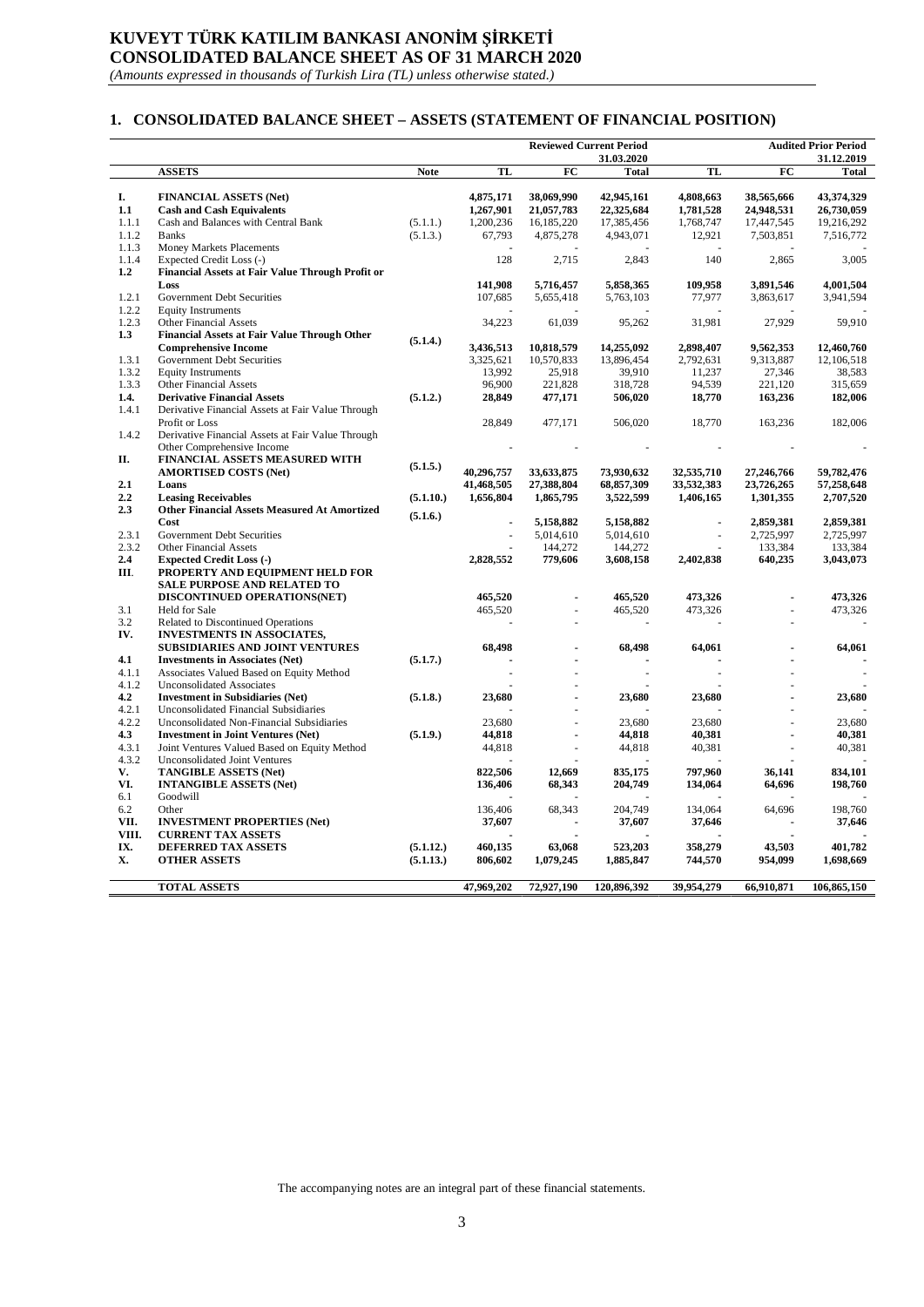# **KUVEYT TÜRK KATILIM BANKASI ANONİM ŞİRKETİ CONSOLIDATED BALANCE SHEET AS OF 31 MARCH 2020**

*(Amounts expressed in thousands of Turkish Lira (TL) unless otherwise stated.)*

### **1. CONSOLIDATED BALANCE SHEET – LIABILITIES AND EQUITY (STATEMENT OF FINANCIAL POSITION)**

|              |                                                                     |             |            |                 | <b>Reviewed Current Period</b> | <b>Audited Prior Period</b> |                 |             |
|--------------|---------------------------------------------------------------------|-------------|------------|-----------------|--------------------------------|-----------------------------|-----------------|-------------|
|              |                                                                     |             |            |                 | 31.03.2020                     |                             |                 | 31.12.2019  |
|              | <b>LIABILITIES</b>                                                  | <b>Note</b> | TL         | $\overline{FC}$ | <b>Total</b>                   | TL                          | $\overline{FC}$ | Total       |
| I.           | <b>FUNDS COLLECTED</b>                                              | (5.2.1.)    | 40,697,703 | 61,203,691      | 101,901,394                    | 35,401,409                  | 52,848,363      | 88,249,772  |
| П.           | <b>FUNDS BORROWED</b>                                               | (5.2.3.)    | 161,844    | 142,226         | 304,070                        | 160,847                     | 286,378         | 447,225     |
| Ш.           | <b>MONEY MARKETS</b>                                                |             |            |                 |                                |                             |                 |             |
| IV.          | <b>SECURITIES ISSUED (Net)</b>                                      |             | 1,059,517  | 3,593,585       | 4,653,102                      | 735,743                     | 3,906,422       | 4,642,165   |
| V.           | <b>FINANCIAL LIABILITIES AT FAIR VALUE</b>                          |             |            |                 |                                |                             |                 |             |
|              | <b>THROUGH PROFIT OR LOSS</b>                                       |             |            |                 |                                |                             |                 |             |
| VI.          | <b>DERIVATIVE FINANCIAL LIABILITIES</b>                             |             | 288,107    | 212,798         | 500,905                        | 129,690                     | 294,447         | 424,137     |
| 6.1          | Derivative Financial Liabilities at Fair Value Through              |             |            |                 |                                |                             |                 |             |
|              | Profit or Loss                                                      | (5.2.2.)    | 288,107    | 83,461          | 371,568                        | 129,690                     | 164,719         | 294,409     |
| 6.2          | Derivative Financial Liabilities at Fair Value Through              |             |            |                 |                                |                             |                 |             |
|              | Other Comprehensive Income                                          | (5.2.6.)    |            | 129,337         | 129,337                        |                             | 129,728         | 129,728     |
| VII.         | <b>LEASE PAYABLES</b>                                               | (5.2.5.)    | 329,209    | 34,217          | 363,426                        | 315,732                     | 35,223          | 350,955     |
| VIII.        | <b>PROVISIONS</b>                                                   | (5.2.7.)    | 886,200    | 280,077         | 1,166,277                      | 855,190                     | 244,064         | 1,099,254   |
| 8.1          | <b>Restructuring Provision</b>                                      |             |            |                 |                                |                             |                 |             |
| 8.2          | Reserves for Employee Benefits                                      |             | 245,993    | 1,083           | 247,076                        | 302,114                     | 706             | 302,820     |
| 8.3          | Insurance for Technical Provision (Net)                             |             |            |                 |                                |                             |                 |             |
| 8.4          | Other Provisions                                                    |             | 640,207    | 278,994         | 919,201                        | 553,076                     | 243,358         | 796,434     |
| IX.          | <b>CURRENT TAX LIABILITIES</b>                                      | (5.2.8.1.)  | 106,454    | 1,326           | 107,780                        | 224,769                     | 1,452           | 226,221     |
| X.           | <b>DEFERRED TAX LIABILITIES</b>                                     |             |            |                 |                                |                             |                 |             |
| XI.          | <b>LIABILITIES FOR PROPERTY AND EQUIPMENT</b>                       |             |            |                 |                                |                             |                 |             |
|              | HELD FOR SALE AND RELATED TO                                        | (5.2.9.)    |            |                 |                                |                             |                 |             |
|              | <b>DISCONTINUED OPERATIONS (Net)</b>                                |             |            |                 |                                |                             |                 |             |
| 11.1<br>11.2 | <b>Held for Sale</b>                                                |             |            |                 |                                |                             |                 |             |
| XII.         | Related to Discontinued Operations<br>SUBORDINATED DEBT INSTRUMENTS | (5.2.10.)   |            |                 |                                |                             | 3,380,983       |             |
| 12.1         | Loans                                                               |             |            | 3,661,344       | 3,661,344                      |                             |                 | 3,380,983   |
| 12.2         | Other Debt Instruments                                              |             |            | 3,661,344       | 3,661,344                      |                             | 3,380,983       | 3,380,983   |
| XIII.        | <b>OTHER LIABILITIES</b>                                            | (5.2.4.)    | 1,027,555  | 368,320         | 1,395,875                      | 988,695                     | 268,807         | 1,257,502   |
| XIV.         | <b>SHAREHOLDERS' EQUITY</b>                                         | (5.2.11.)   | 7,140,932  | (298, 713)      | 6,842,219                      | 6,834,774                   | (47, 838)       | 6,786,936   |
| 14.1         | Paid-in Capital                                                     |             | 4,595,131  | $\blacksquare$  | 4,595,131                      | 3,995,766                   |                 | 3,995,766   |
| 14.2         | <b>Capital Reserves</b>                                             |             | 26,399     |                 | 26,399                         | 25,764                      | ä,              | 25,764      |
| 14.2.1       | <b>Share Premiums</b>                                               |             | 24,525     | $\overline{a}$  | 24,525                         | 24,525                      |                 | 24,525      |
| 14.2.2       | <b>Share Cancellation Profits</b>                                   |             | 1,874      |                 | 1,874                          | 1,239                       |                 | 1,239       |
| 14.2.3       | <b>Other Capital Reserves</b>                                       |             |            |                 |                                |                             |                 |             |
| 14.3         | Other Accumulated Comprehensive Income or Loss That                 |             |            |                 |                                |                             |                 |             |
|              | Will Not Be Reclassified Through Profit or Loss                     |             | (19,082)   |                 | (19,082)                       | (19,082)                    |                 | (19,082)    |
| 14.4         | Other Accumulated Comprehensive Income or Loss That                 |             |            |                 |                                |                             |                 |             |
|              | Will Be Reclassified Through Profit or Loss                         |             | 149,184    | (175, 126)      | (25,942)                       | 176,294                     | 78,477          | 254,771     |
| 14.5         | <b>Profit Reserves</b>                                              |             | 1,975,102  |                 | 1,975,102                      | 1,472,776                   |                 | 1,472,776   |
| 14.5.1       | <b>Legal Reserves</b>                                               |             | 287,948    | ÷,              | 287,948                        | 231,728                     | ÷,              | 231,728     |
| 14.5.2       | <b>Statutory Reserves</b>                                           |             |            |                 |                                |                             |                 |             |
| 14.5.3       | <b>Extraordinary Reserves</b>                                       |             | 1,617,135  | ÷,              | 1,617,135                      | 1,170,797                   | ä,              | 1,170,797   |
| 14.5.4       | <b>Other Profit Reserves</b>                                        |             | 70,019     |                 | 70,019                         | 70,251                      |                 | 70,251      |
| 14.6         | Profit or Loss                                                      |             | 385,719    | (123, 587)      | 262,132                        | 1,154,795                   | (126,315)       | 1,028,480   |
| 14.6.1       | Prior Years' Profits or Losses                                      |             | 44,957     | (126, 315)      | (81, 358)                      | 22,075                      | (111, 232)      | (89, 157)   |
| 14.6.2       | Current Period Net Profit or Loss                                   |             | 340,762    | 2,728           | 343,490                        | 1,132,720                   | (15,083)        | 1,117,637   |
| 14.7         | <b>Minority Shares</b>                                              | (5.2.12.)   | 28,479     |                 | 28,479                         | 28,461                      |                 | 28,461      |
|              | <b>TOTAL LIABILITIES AND EQUITY</b>                                 |             | 51,697,521 | 69,198,871      | 120,896,392                    | 45,646,849                  | 61,218,301      | 106,865,150 |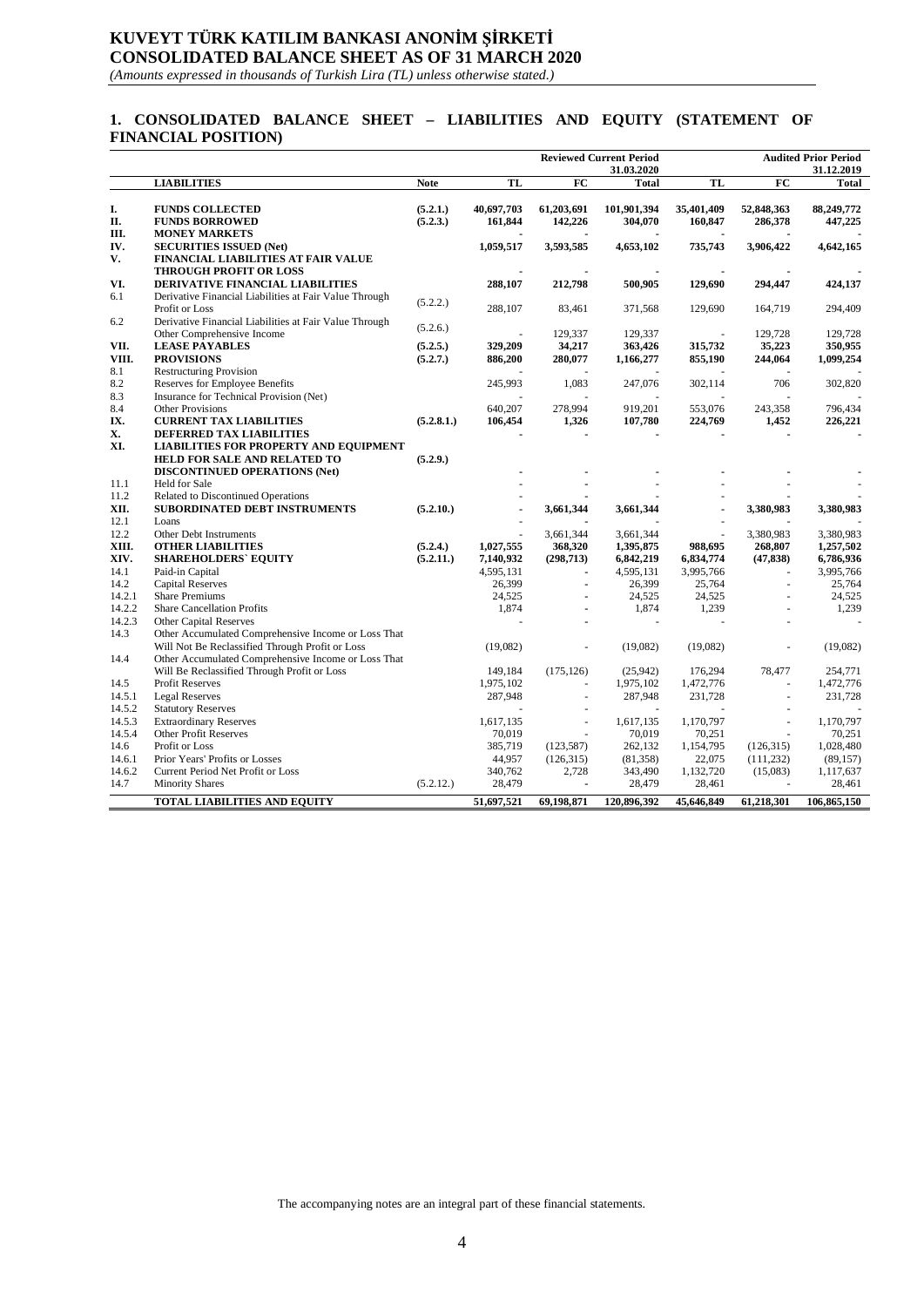## **KUVEYT TÜRK KATILIM BANKASI ANONİM ŞİRKETİ CONSOLIDATED STATEMENT OF OFF-BALANCE SHEET ITEMS AS OF 31 MARCH 2020**

*(Amounts expressed in thousands of Turkish Lira (TL) unless otherwise stated.)*

### **2. CONSOLIDATED STATEMENT OF OFF-BALANCE SHEET ITEMS**

|                |                                                                                             |             |                      |                    | <b>Reviewed Current Period</b> |                    |                      | <b>Audited Prior Period</b> |
|----------------|---------------------------------------------------------------------------------------------|-------------|----------------------|--------------------|--------------------------------|--------------------|----------------------|-----------------------------|
|                |                                                                                             | <b>Note</b> | TL                   | FC                 | 31.03.2020<br><b>Total</b>     | TL                 | FC                   | 31.12.2019<br><b>Total</b>  |
|                |                                                                                             |             |                      |                    |                                |                    |                      |                             |
| А.             | <b>COMMITMENTS AND CONTINGENCIES (I+II+III)</b>                                             |             | 67,392,258           | 62,273,917         | 129,666,175                    | 67,365,973         | 56,290,702           | 123,656,675                 |
| I.             | <b>GUARANTEES AND WARRANTIES</b>                                                            | (5.3.1.)    | 6,963,410            | 5,709,603          | 12,673,013                     | 6,938,439          | 4,963,915            | 11,902,354                  |
| 1.1.           | Letters of Guarantee                                                                        |             | 6,527,892            | 3,925,235          | 10,453,127                     | 6,592,042          | 3,415,529            | 10,007,571                  |
| 1.1.1<br>1.1.2 | Guarantees Subject to State Tender Law                                                      |             | 205,218              | 53,177             | 258,395                        | 218,286            | 62,740               | 281,026                     |
| 1.1.3          | Guarantees Given for Foreign Trade Operations<br>Other Letters of Guarantee                 |             | 376,009              | 56,267             | 432,276                        | 375,091            | 79,315               | 454,406                     |
| 1.2            | <b>Bank Loans</b>                                                                           |             | 5,946,665            | 3,815,791          | 9,762,456                      | 5,998,665          | 3,273,474            | 9,272,139                   |
| 1.2.1          | <b>Import Letter of Acceptances</b>                                                         |             | 30,477<br>30,477     | 49,999<br>49,999   | 80,476                         | 8,546<br>8,546     | 46,489               | 55,035<br>55,035            |
| 1.2.2          | Other Bank Acceptances                                                                      |             |                      |                    | 80,476                         |                    | 46,489               |                             |
| 1.3            | Letters of Credit                                                                           |             | 16,790               | 1,642,570          | 1,659,360                      | 10,567             | 1,363,442            | 1,374,009                   |
| 1.3.1          | Documentary Letters of Credit                                                               |             | 86                   | 557,139            | 557,225                        | 86                 | 371,829              | 371,915                     |
| 1.3.2          | Other Letters of Credit                                                                     |             | 16,704               | 1,085,431          | 1,102,135                      | 10,481             | 991,613              | 1,002,094                   |
| 1.4            | Guaranteed Refinancing                                                                      |             |                      |                    |                                |                    | 147                  | 147                         |
| 1.5            | Endorsements                                                                                |             |                      |                    |                                |                    |                      |                             |
| 1.5.1          | Endorsements to the Central Bank of Turkey                                                  |             |                      |                    |                                |                    |                      |                             |
| 1.5.2          | Other Endorsements                                                                          |             |                      |                    |                                |                    |                      |                             |
| 1.6            | Other Guarantees                                                                            |             | 388,251              | 91,799             | 480,050                        | 327,284            | 138,308              | 465,592                     |
| 1.7            | Other Warrantees                                                                            |             |                      |                    |                                |                    |                      |                             |
| П.             | <b>COMMITMENTS</b>                                                                          | (5.3.1.)    | 53,507,933           | 5,741,497          | 59,249,430                     | 52,151,025         | 1,893,989            | 54,045,014                  |
| 2.1            | <b>Irrevocable Commitments</b>                                                              |             | 5,897,279            | 5,741,497          | 11,638,776                     | 4,795,885          | 1,893,989            | 6,689,874                   |
| 2.1.1          | Forward Asset Purchase and Sales Commitments                                                |             | 814,636              | 5,715,978          | 6,530,614                      | 455,887            | 1,890,943            | 2,346,830                   |
| 2.1.2          | Share Capital Commitment to Associates and Subsidiaries                                     |             |                      |                    |                                |                    |                      |                             |
| 2.1.3          | Loan Granting Commitments                                                                   |             | 435,045              |                    | 435,045                        | 358,094            |                      | 358,094                     |
| 2.1.4<br>2.1.5 | Securities Underwriting Commitments<br>Commitments for Reserve Deposits Requirements        |             |                      |                    |                                |                    |                      |                             |
| 2.1.6          | Payment Commitments for Checks                                                              |             |                      |                    |                                |                    |                      |                             |
| 2.1.7          | Tax and Fund Liabilities From Export Commitments                                            |             | 1,437,496            |                    | 1,437,496                      | 1,305,235          |                      | 1,305,235                   |
| 2.1.8          | Commitments for Credit Card Expenditure Limits                                              |             | 3,189,532            |                    | 3,189,532                      | 2,656,398          |                      | 2,656,398                   |
| 2.1.9          | Commitments for Credit Cards and Banking Services Promotions                                |             | 2,813                |                    | 2,813                          | 2,514              |                      | 2,514                       |
| 2.1.10         | Receivables From Short Sale Commitments                                                     |             |                      |                    |                                |                    |                      |                             |
| 2.1.11         | Payables for Short Sale Commitments                                                         |             |                      |                    |                                |                    |                      |                             |
| 2.1.12         | Other Irrevocable Commitments                                                               |             | 17,757               | 25,519             | 43,276                         | 17,757             | 3,046                | 20,803                      |
| $2.2\,$        | Revocable Commitments                                                                       |             | 47,610,654           |                    | 47,610,654                     | 47, 355, 140       |                      | 47, 355, 140                |
| 2.2.1          | Revocable Loan Granting Commitments                                                         |             | 47,610,654           |                    | 47,610,654                     | 47, 355, 140       | J.                   | 47,355,140                  |
| 2.2.2          | Other Revocable Commitments                                                                 |             |                      |                    |                                |                    |                      |                             |
| Ш.             | DERIVATIVE FINANCIAL INSTRUMENTS                                                            |             | 6,920,915            | 50,822,817         | 57,743,732                     | 8,276,509          | 49, 432, 798         | 57,709,307                  |
| 3.1            | Derivative Financial Instruments Held for Risk Management                                   |             |                      | 1,648,322          | 1,648,322                      |                    | 2,451,906            | 2,451,906                   |
| 3.1.1          | Fair Value Hedges                                                                           |             |                      |                    |                                |                    |                      |                             |
| 3.1.2          | <b>Cash Flow Hedges</b>                                                                     |             |                      | 1,648,322          | 1,648,322                      |                    | 2,451,906            | 2,451,906                   |
| 3.1.3          | Hedge of Net Investment in Foreign Operations                                               |             |                      |                    |                                |                    |                      |                             |
| 3.2.<br>3.2.1  | Held for Trading Transactions                                                               |             | 6,920,915            | 49,174,495         | 56,095,410                     | 8,276,509          | 46,980,791           | 55,257,300                  |
| 3.2.1.1        | Forward Foreign Currency Buy/Sell Transactions<br>Forward Foreign Currency Buy Transactions |             | 687,733              | 1,588,758          | 2,276,491                      | 512,110            | 1,242,703            | 1,754,813                   |
| 3.2.1.2        |                                                                                             |             | 361,021              | 785,867<br>802,891 | 1,146,888                      | 276,131<br>235,979 | 603,627<br>639,076   | 879,758<br>875,055          |
| 3.2.2          | Forward Foreign Currency Sell Transactions<br>Other Forward Buy/Sell Transactions           |             | 326,712<br>6,233,182 | 47,585,737         | 1,129,603<br>53,818,919        | 7,764,399          | 45,738,088           | 53,502,487                  |
| 3.3            | Other                                                                                       |             |                      |                    |                                |                    | 101                  | 101                         |
| В.             | <b>CUSTODY AND PLEDGES SECURITIES (IV+V+VI)</b>                                             |             | 408,993,220          | 181,660,638        | 590,653,858                    | 381,449,255        | 165,631,022          | 547,080,277                 |
| IV.            | <b>ITEMS HELD IN CUSTODY</b>                                                                |             | 11,339,607           | 18,489,757         | 29,829,364                     | 11,299,056         | 14,947,964           | 26,247,020                  |
| 4.1            | Customers' Securities Held                                                                  |             |                      |                    |                                |                    |                      |                             |
| 4.2            | Investment Securities Held in Custody                                                       |             | 2,205,703            | 282,111            | 2,487,814                      | 2,891,875          | 424,980              | 3,316,855                   |
| 4.3            | Checks Received for Collection                                                              |             | 7,539,331            | 990,354            | 8,529,685                      | 6,828,688          | 869,224              | 7,697,912                   |
| 4.4            | Commercial Notes Received for Collection                                                    |             | 1,594,573            | 320,379            | 1,914,952                      | 1,578,493          | 280,131              | 1,858,624                   |
| 4.5            | Other Assets Received for Collection                                                        |             |                      |                    |                                |                    |                      |                             |
| 4.6            | Assets Received for Public Offering                                                         |             |                      |                    |                                |                    |                      |                             |
| 4.7            | Other Items Under Custody                                                                   |             |                      |                    |                                |                    |                      |                             |
| 4.8            | Custodians                                                                                  |             |                      | 16,896,913         | 16,896,913                     |                    | 13,373,629           | 13,373,629                  |
| V.             | <b>PLEDGED ITEMS</b>                                                                        |             | 397,641,974          | 163,093,946        | 560,735,920                    | 370,138,560        | 150,613,354          | 520,751,914                 |
| 5.1<br>5.2     | Marketable Securities<br>Guarantee Notes                                                    |             | 78,959               |                    | 78,959                         | 194,245            | 111,336              | 305,581                     |
| 5.3            | Commodity                                                                                   |             | 101,727              | 2,655,172          | 2,756,899                      | 101,727            | 2,402,814<br>701,641 | 2,504,541                   |
| 5.4            | Warranty                                                                                    |             | 9,907,577            | 777,951            | 10,685,528                     | 8,938,138          |                      | 9,639,779                   |
| 5.5            | Properties                                                                                  |             | 131,823,717          | 3,271,284          | 135,095,001                    | 124,206,037        | 2,983,314            | 127, 189, 351               |
| 5.6            | Other Pledged Items                                                                         |             | 255,729,994          | 156,389,539        | 412,119,533                    | 236,698,413        | 144,414,249          | 381, 112, 662               |
| 5.7            | Pledged Items-Depository                                                                    |             |                      |                    |                                |                    |                      |                             |
| VI.            | ACCEPTED GUARANTEES AND WARRANTEES                                                          |             | 11,639               | 76,935             | 88,574                         | 11,639             | 69,704               | 81,343                      |
|                | TOTAL OFF BALANCE SHEET ACCOUNTS (A+B)                                                      |             | 476,385,478          | 243,934,555        | 720,320,033                    | 448, 815, 228      | 221,921,724          | 670,736,952                 |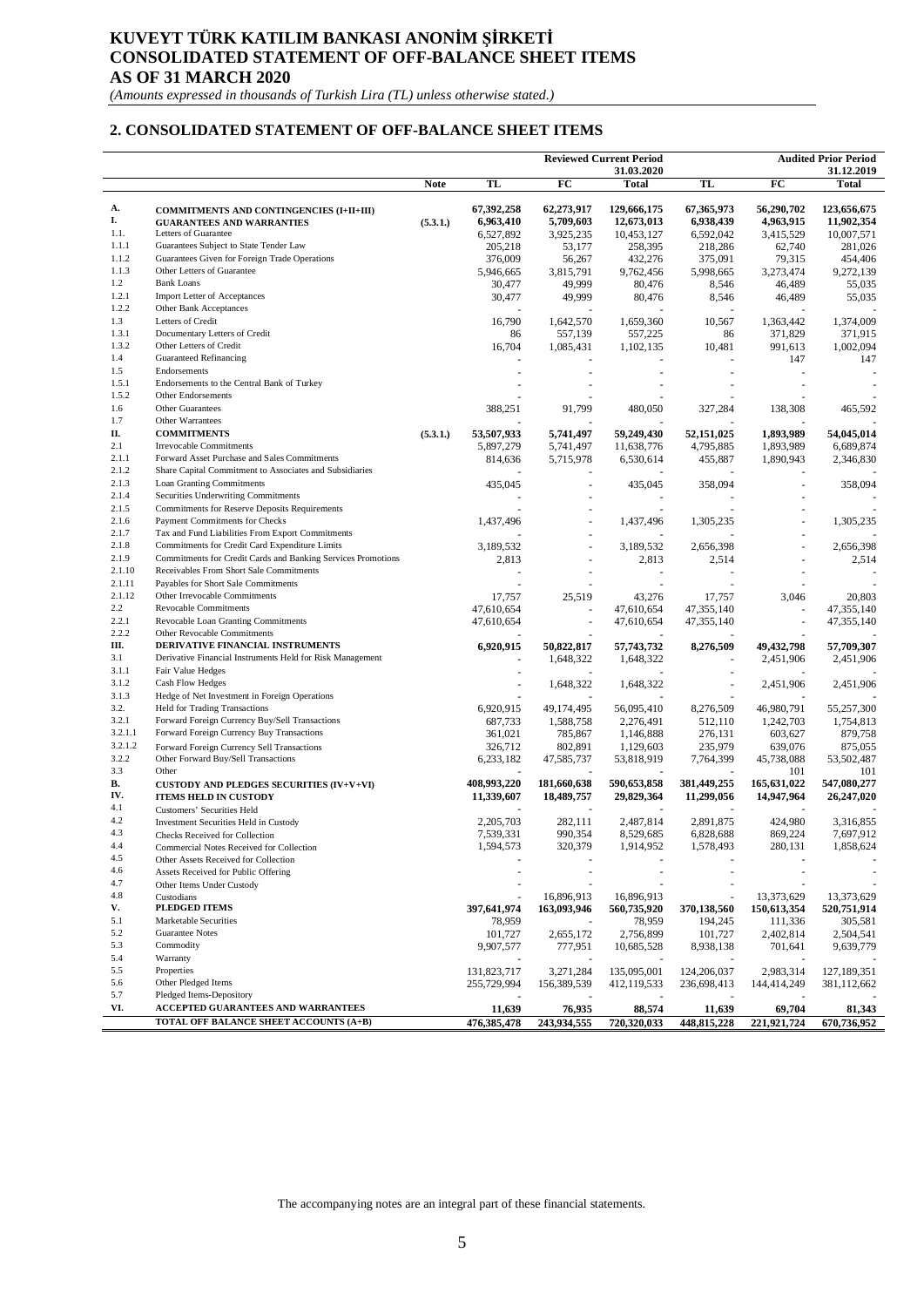## **KUVEYT TÜRK KATILIM BANKASI ANONİM ŞİRKETİ CONSOLIDATED STATEMENT OF INCOME AND EXPENSE ITEMS ACCOUNTED UNDER SHAREHOLDERS' EQUITY AS OF 31 MARCH 2020**

*(Amounts expressed in thousands of Turkish Lira (TL) unless otherwise stated.)*

#### **3. CONSOLIDATED INCOME STATEMENT**

|                |                                                                                                                                                    |                      | <b>Reviewed</b><br><b>Current</b><br>Period<br>01.01.2020-<br>31.03.2020 | <b>Reviewed</b><br>Prior<br>Period<br>01.01.2019-<br>31.03.2019 |
|----------------|----------------------------------------------------------------------------------------------------------------------------------------------------|----------------------|--------------------------------------------------------------------------|-----------------------------------------------------------------|
| I.             | <b>PROFIT SHARE INCOME</b>                                                                                                                         | (5.4.1.)             | 1,868,136                                                                | 1,780,019                                                       |
| 1.1            | Profit Share on Loans                                                                                                                              |                      | 1,464,412                                                                | 1,478,177                                                       |
| 1.2            | Profit Share on Reserve Deposits                                                                                                                   |                      | 782                                                                      | 26,967                                                          |
| 1.3            | Profit Share on Banks                                                                                                                              |                      | 40,104                                                                   | 59,451                                                          |
| 1.4            | Profit Share on Money Market Placements                                                                                                            |                      |                                                                          |                                                                 |
| 1.5            | Profit Share on Marketable Securities Portfolio                                                                                                    |                      | 276,230                                                                  | 133,055                                                         |
| 1.5.1          | Fair Value Through Profit or Loss                                                                                                                  |                      | 30,650                                                                   | 6,867                                                           |
| 1.5.2          | Fair Value Through Other Comprehensive Income                                                                                                      |                      | 216,608                                                                  | 114,789                                                         |
| 1.5.3          | Measured at Amortised Cost                                                                                                                         |                      | 28,972                                                                   | 11,399                                                          |
| 1.6<br>1.7     | Finance Lease Income<br>Other Profit Share Income                                                                                                  |                      | 74.916<br>11,692                                                         | 61,654<br>20,715                                                |
| П.             | <b>PROFIT SHARE EXPENSE</b>                                                                                                                        |                      | 711,351                                                                  | 985,742                                                         |
| 2.1            | <b>Expense on Profit Sharing Accounts</b>                                                                                                          | (5.4.4.)             | 527,957                                                                  | 730,259                                                         |
| 2.2            | Profit Share Expense on Funds Borrowed                                                                                                             | (5.4.2.)             | 80,273                                                                   | 57,496                                                          |
| 2.3            | Profit Share Expense on Money Market Borrowings                                                                                                    |                      | 2,800                                                                    | 2,514                                                           |
| 2.4            | Expense on Securities Issued                                                                                                                       |                      | 83,653                                                                   | 181,106                                                         |
| 2.5            | Profit Share Expense on Lease                                                                                                                      |                      | 16,668                                                                   | 14,367                                                          |
| 2.6            | Other Profit Share Expense                                                                                                                         |                      |                                                                          |                                                                 |
| Ш.             | NET PROFIT SHARE INCOME (I - II)                                                                                                                   |                      | 1,156,785                                                                | 794,277                                                         |
| IV.            | NET FEES AND COMMISSIONS INCOME/EXPENSE                                                                                                            |                      | 92,596                                                                   | 119,041                                                         |
| 4.1            | Fees and Commissions Received                                                                                                                      |                      | 205,307                                                                  | 192.129                                                         |
| 4.1.1          | Non-Cash Loans                                                                                                                                     |                      | 46,809                                                                   | 43,826                                                          |
| 4.1.2          | Other                                                                                                                                              |                      | 158,498                                                                  | 148,303                                                         |
| 4.2            | Fees and Commissions Paid                                                                                                                          |                      | 112,711                                                                  | 73,088                                                          |
| 4.2.1<br>4.2.2 | Non-Cash Loans<br>Other                                                                                                                            |                      | 2,544                                                                    | 1,448                                                           |
| V.             | <b>DIVIDEND INCOME</b>                                                                                                                             | (5.4.13.)            | 110,167                                                                  | 71,640<br>803                                                   |
| VI.            | <b>NET TRADING INCOME / LOSS</b>                                                                                                                   | (5.4.3.)<br>(5.4.5.) | 613,081                                                                  | 263,167                                                         |
| 6.1            | Capital Market Transaction Gains/Losses                                                                                                            |                      | 23,670                                                                   | 13,013                                                          |
| 6.2            | Gains/Losses From Derivative Financial Instruments                                                                                                 |                      | 5,054                                                                    | 216,135                                                         |
| 6.3            | Foreign Exchange Gains/Losses                                                                                                                      |                      | 584,357                                                                  | 34,019                                                          |
| VII.           | OTHER OPERATING INCOME                                                                                                                             | (5.4.6.)             | 200,745                                                                  | 311,465                                                         |
| VIII.          | NET OPERATING INCOME / LOSS (III+IV+V+VI+VII+ VIII)                                                                                                |                      | 2,063,207                                                                | 1,488,753                                                       |
| IX.            | <b>EXPECTED LOSS PROVISIONS (-)</b>                                                                                                                | (5.4.7.)             | 837,299                                                                  | 649,958                                                         |
| X.             | <b>OTHER PROVISIONS (-)</b>                                                                                                                        | (5.4.8.)             | 152,747                                                                  | 47,476                                                          |
| XI.            | PERSONNEL EXPENSES (-)                                                                                                                             |                      | 345,351                                                                  | 295,996                                                         |
| XII.           | <b>OTHER OPERATING EXPENSES (-)</b>                                                                                                                |                      | 289,836                                                                  | 207,437                                                         |
| XIII.          | NET OPERATING INCOME/(LOSS) (IX-X-XI)                                                                                                              |                      | 437,974                                                                  | 287,886                                                         |
| XIV.           | <b>EXCESS AMOUNT RECORDED AS INCOME AFTER MERGER</b>                                                                                               |                      |                                                                          |                                                                 |
|                | INCOME / (LOSS) FROM INVESTMENTS IN SUBSIDIARIES CONSOLIDATED BASED                                                                                |                      | 4,437                                                                    | 3,270                                                           |
| XV.<br>XVI.    | <b>ON EQUITY METHOD</b><br>INCOME / (LOSS) ON NET MONETARY POSITION                                                                                |                      |                                                                          |                                                                 |
| XVII.          | PROFIT/(LOSS) FROM CONTINUED OPERATIONS BEFORE TAXES (XII++XV)                                                                                     | (5.4.9.)             | 442,411                                                                  | 291,156                                                         |
| XVIII.         | TAX PROVISION FOR CONTINUED OPERATIONS $(\pm)$                                                                                                     | (5.4.10)             | (98, 903)                                                                | (65, 893)                                                       |
| 18.1           | <b>Current Tax Provision</b>                                                                                                                       |                      | (105, 235)                                                               | (45, 423)                                                       |
| 18.2           | Deferred Tax Income Effect (+)                                                                                                                     |                      | 147,819                                                                  | 199,503                                                         |
| 18.3           | Deferred Tax Expense Effect (-)                                                                                                                    |                      | 154,151                                                                  | 179,033                                                         |
| XIX.           | <b>CURRENT PERIOD PROFIT/(LOSS) FROM CONTINUED OPERATIONS (XV±XVI)</b>                                                                             | (5.4.11.)            | 343,508                                                                  | 225,263                                                         |
| XX.            | <b>INCOME FROM DISCONTINUED OPERATIONS</b>                                                                                                         |                      |                                                                          | $\blacksquare$                                                  |
| 20.1           | Income on Non-Current Assets Held For Sale                                                                                                         |                      |                                                                          |                                                                 |
| 20.2           | Income on Sale of Associates, Subsidiaries And Jointly Controlled Entities (Joint Vent.)                                                           |                      |                                                                          |                                                                 |
| 20.3           | Income on Other Discontinued Operations                                                                                                            |                      |                                                                          |                                                                 |
| XXI.           | <b>EXPENSES FROM DISCONTINUED OPERATIONS (-)</b>                                                                                                   |                      |                                                                          |                                                                 |
| 21.1           | Expenses From Non-Current Assets Held For Sale                                                                                                     |                      |                                                                          |                                                                 |
| 21.2           | Expenses From Sale of Associates, Subsidiaries And Jointly Controlled Entities (Joint Vent.)<br><b>Expenses From Other Discontinued Operations</b> |                      |                                                                          |                                                                 |
| 21.3<br>XXII.  | PROFIT / (LOSS) BEFORE TAX FROM DISCONTINUED OPERATIONS (XVIII-XIX)                                                                                |                      |                                                                          |                                                                 |
| XXIII.         | TAX PROVISION FOR DISCONTINUED OPERATIONS (±)                                                                                                      |                      |                                                                          |                                                                 |
| 23.1           | <b>Current Tax Provision</b>                                                                                                                       |                      |                                                                          |                                                                 |
| 23.2           | Deferred Tax Expense Effect (+)                                                                                                                    |                      |                                                                          |                                                                 |
| 23.3           | Deferred Tax Income Effect (-)                                                                                                                     |                      |                                                                          |                                                                 |
| XXIV.          | <b>CURRENT PERIOD PROFIT/LOSS FROM DISCONTINUED OPERATIONS (XX±XXI)</b>                                                                            |                      |                                                                          |                                                                 |
| XXV.           | <b>NET PROFIT/LOSS (XVII+XXII)</b>                                                                                                                 | (5.4.12.)            | 343,508                                                                  | 225,263                                                         |
| 25.1           | Group's Income/Loss                                                                                                                                |                      | 343,490                                                                  | 225,300                                                         |
| 25.2           | Minority Interest Income/Loss (-)                                                                                                                  |                      | 18                                                                       | (37)                                                            |
| $\overline{c}$ | Earnings Per Share Income/Loss                                                                                                                     |                      |                                                                          |                                                                 |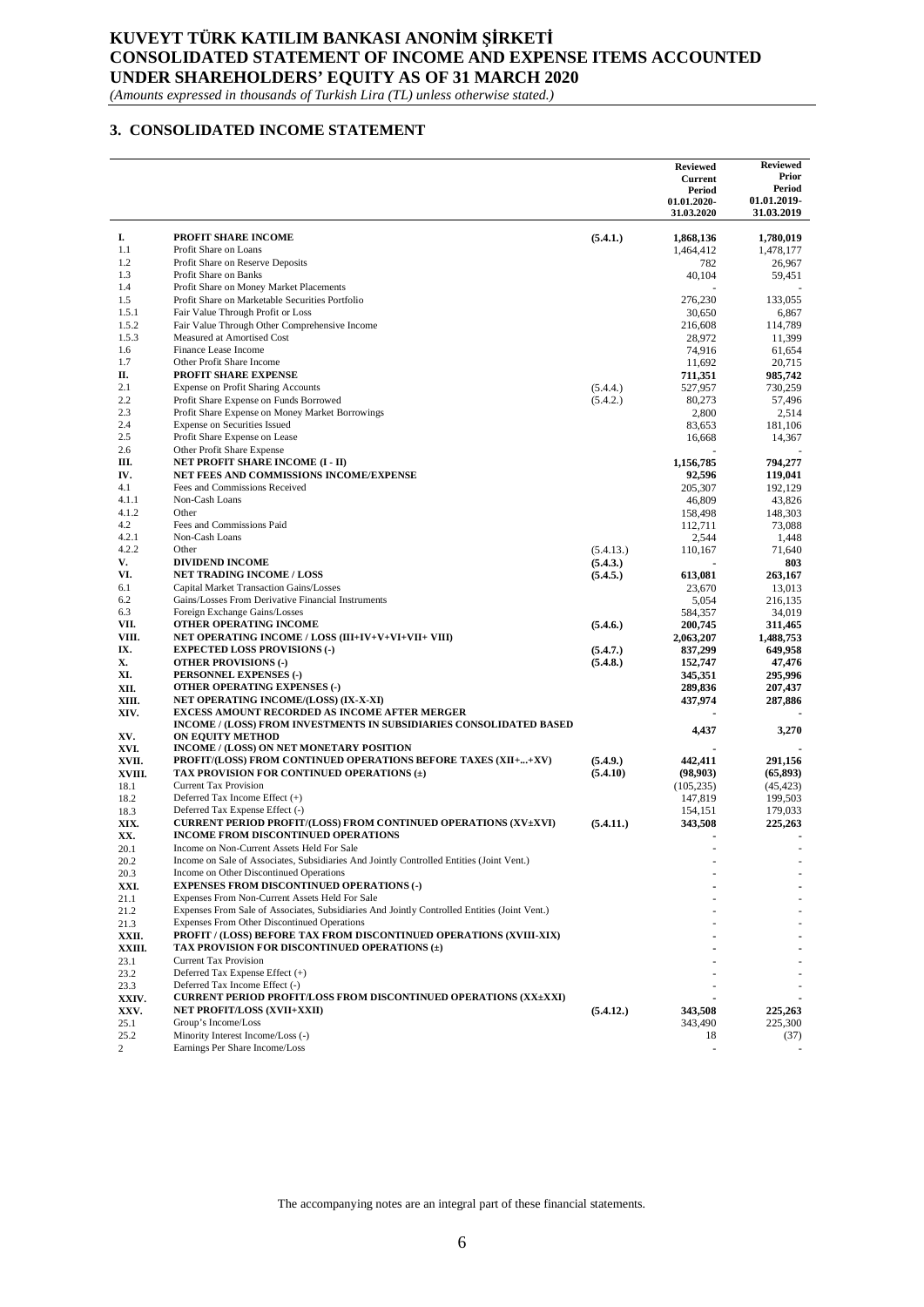# **KUVEYT TÜRK KATILIM BANKASI ANONİM ŞİRKETİ CONSOLIDATED STATEMENT OF INCOME AND EXPENSE ITEMS ACCOUNTED UNDER SHAREHOLDERS' EQUITY AS OF 31 MARCH 2020**

*(Amounts expressed in thousands of Turkish Lira (TL) unless otherwise stated.)*

## **4. CONSOLIDATED STATEMENT OF INCOME/EXPENSE ITEMS ACCOUNTED UNDER SHAREHOLDERS' EQUITY**

|       |                                                                                           | <b>Reviewed</b><br><b>Current Period</b> | <b>Reviewed</b><br><b>Prior Period</b> |
|-------|-------------------------------------------------------------------------------------------|------------------------------------------|----------------------------------------|
|       |                                                                                           | 31.03.2020                               | 31.03.2019                             |
| Ī.    | <b>CURRENT PROFIT (LOSS)</b>                                                              | 343,508                                  | 225,263                                |
| П.    | OTHER COMPREHENSIVE INCOME                                                                | (280,713)                                | (9,837)                                |
| 2.1   | Other Comprehensive Income Not Reclassified Through Profit Or Loss                        |                                          |                                        |
| 2.1.1 | Property and Equipment Revaluation Increase/Decrease                                      |                                          |                                        |
| 2.1.2 | Intangible Assets Revaluation Increase/Decrease                                           |                                          |                                        |
| 2.1.3 | Defined Benefit Pension Plan Remeasurement Gain/Loss                                      |                                          |                                        |
| 2.1.4 | Other Comprehensive Income Items Not Reclassified Through Profit Or Loss                  |                                          |                                        |
| 2.1.5 | Taxes Related to Other Comprehensive Income Items Not Reclassified Through Profit or Loss |                                          |                                        |
| 2.2   | Other Comprehensive Income Reclassified Through Profit Or Loss                            | (280,713)                                | (9, 837)                               |
| 2.2.1 | Foreign Currency Translation Difference                                                   | 59,607                                   | 22,863                                 |
| 2.2.2 | Valuation And/Or Reclassification Income/Expense of the Financial                         | (395,209)                                | (8,149)                                |
|       | Assets at Fair Value Through Other Comprehensive Income                                   |                                          |                                        |
| 2.2.3 | Cash Flow Hedge Income/Loss                                                               | 414                                      | (7, 897)                               |
| 2.2.4 | Foreign Net Investment Hedge Income/Loss                                                  | (60, 614)                                | (23,607)                               |
| 2.2.5 | Other Comprehensive Income Items Reclassified Through Profit or Losses                    |                                          |                                        |
| 2.2.6 | Taxes Related Other Comprehensive Income Items Reclassified Through Profit Or Loss        | 115,089                                  | 6,953                                  |
| III.  | TOTAL COMPREHENSIVE INCOME (LOSS) (I+II)                                                  | 62,795                                   | 215,426                                |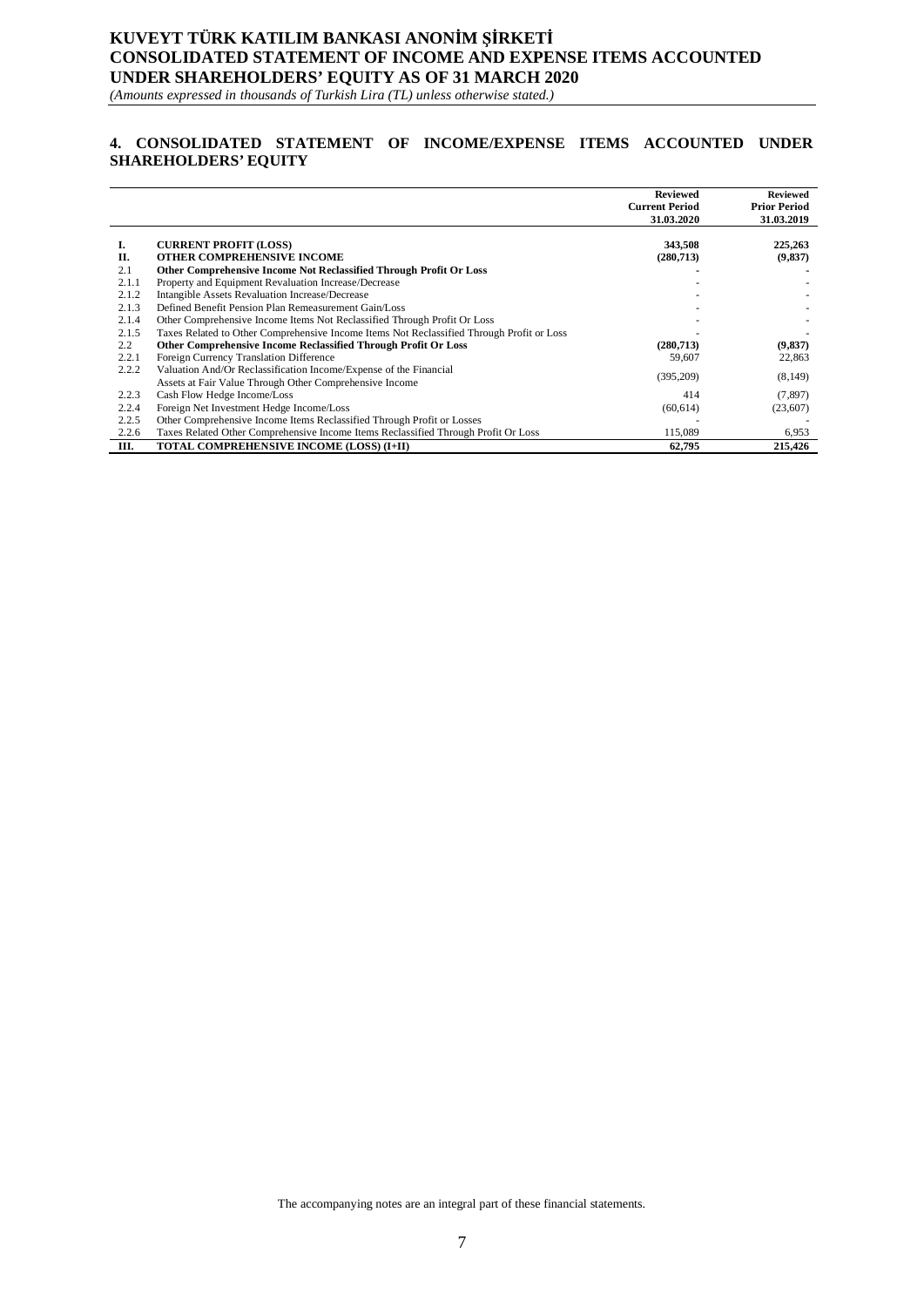# **KUVEYT TÜRK KATILIM BANKASI ANONİM ŞİRKETİ CONSOLIDATED STATEMENT OF CHANGES IN SHAREHOLDERS' EQUITY AS OF 31 MARCH 2020**

*(Amounts expressed in thousands of Turkish Lira (TL) unless otherwise stated.)*

### **5. CONSOLIDATED STATEMENTS OF CHANGES IN SHAREHOLDERS' EQUITY**

|              |                                                                                             |             |                    |                          |                                         |                                     |        | <b>Accumulated Other</b><br><b>Income or Loss That</b><br><b>Will Not Be Reclassified</b><br>to Profit or Loss |                         |                        | <b>Accumulated Other Income or</b><br>Loss That Will Be Reclassified to | <b>Profit or Loss</b>  |                           |                                                  | Net                             | Total                                                                |                     |                                         |
|--------------|---------------------------------------------------------------------------------------------|-------------|--------------------|--------------------------|-----------------------------------------|-------------------------------------|--------|----------------------------------------------------------------------------------------------------------------|-------------------------|------------------------|-------------------------------------------------------------------------|------------------------|---------------------------|--------------------------------------------------|---------------------------------|----------------------------------------------------------------------|---------------------|-----------------------------------------|
|              |                                                                                             | <b>Note</b> | Paid-in<br>Capital | <b>Share</b><br>Premiums | <b>Share</b><br>cancellation<br>profits | Other<br>Capital<br><b>Reserves</b> |        | $\overline{2}$                                                                                                 | $\overline{\mathbf{3}}$ | $\boldsymbol{\Lambda}$ | 5                                                                       | -6                     | Profit<br><b>Reserves</b> | <b>Prior Period</b><br>Profit or<br>$(Loss)(**)$ | Prfit/Loss<br>for the<br>Period | <b>Shareholders' Equity</b><br><b>Less Minority</b><br><b>Shares</b> | Minority<br>Shares) | <b>Total</b><br>Shareholders'<br>Equity |
|              | <b>Prior Period</b><br>$(01/01/2019 - 31/03/2019)$                                          |             |                    |                          |                                         |                                     |        |                                                                                                                |                         |                        |                                                                         |                        |                           |                                                  |                                 |                                                                      |                     |                                         |
| L.<br>П.     | <b>Prior Period Ending Balance</b><br><b>Corrections and Accounting Policy Changes Made</b> |             | 3,497,322          | 24,208                   |                                         |                                     |        | (13.296)                                                                                                       |                         | 173,232                | (117, 150)                                                              | (88.812)               | 1.110.535                 | 808,383                                          |                                 | 5.394.422                                                            | 25,112              | 5,419,534                               |
|              | According to TAS 8                                                                          |             | ٠                  |                          |                                         |                                     |        |                                                                                                                |                         |                        |                                                                         |                        |                           |                                                  |                                 |                                                                      |                     |                                         |
| 2.1          | <b>Effect of Corrections</b><br>Effect of Changes in Accounting Policies                    |             |                    |                          |                                         |                                     |        |                                                                                                                |                         |                        |                                                                         |                        |                           |                                                  |                                 |                                                                      |                     |                                         |
| 2.2<br>Ш.    | <b>Adjusted Beginning Balance (I+II)</b>                                                    |             | 3.497.322          | 24,208                   |                                         |                                     |        | (13.296)                                                                                                       |                         | 173.232                | (117, 150)                                                              | (88, 812)              | 1.110.535                 | 808.383                                          |                                 | 5,394,422                                                            | 25.112              | 5,419,534                               |
| IV.          | <b>Total Comprehensive Income (Loss)</b>                                                    |             |                    |                          |                                         |                                     |        |                                                                                                                |                         | 22,863                 | (2,933)                                                                 | (29,767)               |                           |                                                  | 225,300                         | 215,463                                                              | (37)                | 215,426                                 |
| V.           | <b>Capital Increase by Cash</b>                                                             |             |                    |                          |                                         |                                     |        |                                                                                                                |                         |                        |                                                                         |                        |                           |                                                  |                                 |                                                                      |                     |                                         |
| VI.          | <b>Capital Increase by Internal Reserves</b>                                                |             |                    |                          |                                         |                                     |        |                                                                                                                |                         |                        |                                                                         |                        |                           |                                                  |                                 |                                                                      |                     |                                         |
| VII.         | Paid in Capital Inflation Adjustment Difference                                             |             |                    |                          |                                         |                                     |        |                                                                                                                |                         |                        |                                                                         |                        |                           |                                                  |                                 |                                                                      |                     |                                         |
| VIII.        | <b>Convertible Bonds to Share</b>                                                           |             |                    |                          |                                         |                                     |        |                                                                                                                |                         |                        |                                                                         |                        |                           |                                                  |                                 |                                                                      |                     |                                         |
| IX.          | <b>Subordinated Debt Instruments</b>                                                        |             |                    |                          |                                         |                                     |        |                                                                                                                |                         |                        |                                                                         |                        |                           |                                                  |                                 |                                                                      |                     |                                         |
| Х.           | <b>Increase / Decrease by Other Changes</b>                                                 |             |                    |                          |                                         |                                     |        |                                                                                                                |                         |                        |                                                                         |                        | 364                       |                                                  |                                 | 364                                                                  |                     | 364                                     |
| XI.          | <b>Profit Distribution</b>                                                                  |             |                    |                          |                                         |                                     |        |                                                                                                                |                         |                        |                                                                         |                        |                           |                                                  |                                 |                                                                      |                     |                                         |
| 11.1         | Dividends Paid<br>Transfers to Legal Reserves                                               |             |                    |                          |                                         |                                     |        |                                                                                                                |                         |                        |                                                                         |                        |                           |                                                  |                                 |                                                                      |                     |                                         |
| 11.2<br>11.3 | Other                                                                                       |             |                    |                          |                                         |                                     |        |                                                                                                                |                         |                        |                                                                         |                        |                           |                                                  |                                 |                                                                      |                     |                                         |
|              |                                                                                             |             |                    |                          |                                         |                                     |        |                                                                                                                |                         |                        |                                                                         |                        |                           |                                                  |                                 |                                                                      |                     |                                         |
|              | Balances at end of the period $(III+IV++X+XI)$                                              | (5.2.12.)   | 3,497,322          | 24,208                   | $\sim$                                  | .                                   | $\sim$ | (13,296)                                                                                                       | $\sim$                  | 196,095                | (120, 083)                                                              | (118.579)              | 1.110.899                 | 808.383                                          | 225,300                         | 5,610,249                                                            | 25.075              | 5,635,324                               |
|              | <b>Current Period</b><br>$(01/01/2020 - 31/03/2020)$                                        |             |                    |                          |                                         |                                     |        |                                                                                                                |                         |                        |                                                                         |                        |                           |                                                  |                                 |                                                                      |                     |                                         |
| L.<br>П.     | <b>Prior Period Ending Balance</b><br><b>Corrections and Accounting Policy Changes Made</b> |             | 3,995,766          | 24,525                   | 1,239                                   |                                     |        | (19,082)                                                                                                       |                         | 225,512                | 214,695                                                                 | (185, 436)             | 1,472,776                 | (89, 157)                                        | 1,117,637                       | 6,758,475                                                            | 28,461              | 6,786,936                               |
|              | According to TAS 8(*)                                                                       |             |                    |                          |                                         |                                     |        |                                                                                                                |                         |                        |                                                                         |                        |                           |                                                  |                                 |                                                                      |                     |                                         |
| 2.1          | <b>Effect of Corrections</b>                                                                |             |                    |                          |                                         |                                     |        |                                                                                                                |                         |                        |                                                                         |                        |                           |                                                  |                                 |                                                                      |                     |                                         |
| 2.2<br>Ш.    | Effect of Changes In Accounting Policies<br><b>Adjusted Beginning Balance (I+II)</b>        |             |                    | 24.525                   | 1.239                                   |                                     |        |                                                                                                                |                         |                        |                                                                         |                        |                           |                                                  |                                 |                                                                      |                     |                                         |
| IV.          | <b>Total Comprehensive Income (Loss)</b>                                                    |             | 3,995,766          |                          |                                         |                                     |        | (19.082)                                                                                                       |                         | 225,512<br>59,607      | 214,695<br>(304.681)                                                    | (185, 436)<br>(35,639) | 1,472,776                 | (89, 157)                                        | 1,117,637<br>343,490            | 6,758,475<br>62,777                                                  | 28.461<br>18        | 6,786,936<br>62,795                     |
| V.           | <b>Capital Increase by Cash</b>                                                             |             |                    |                          |                                         |                                     |        |                                                                                                                |                         |                        |                                                                         |                        |                           |                                                  |                                 |                                                                      |                     |                                         |
| VI.          | <b>Capital Increase by Internal Reserves</b>                                                |             | 600,000            |                          |                                         |                                     |        |                                                                                                                |                         |                        |                                                                         |                        | (600,000)                 |                                                  |                                 |                                                                      |                     |                                         |
| VII.         | Paid in Capital Inflation Adjustment Difference                                             |             |                    |                          |                                         |                                     |        |                                                                                                                |                         |                        |                                                                         |                        |                           |                                                  |                                 |                                                                      |                     |                                         |
| VIII.        | <b>Convertible Bonds to Share</b>                                                           |             |                    |                          |                                         |                                     |        |                                                                                                                |                         |                        |                                                                         |                        |                           |                                                  |                                 |                                                                      |                     |                                         |
| IX.          | <b>Subordinated Debt Instruments</b>                                                        |             |                    |                          |                                         |                                     |        |                                                                                                                |                         |                        |                                                                         |                        |                           | $\overline{\phantom{a}}$                         |                                 |                                                                      |                     |                                         |
| Х.           | <b>Increase / Decrease by Other Changes</b>                                                 |             | (635)              |                          | 635                                     |                                     |        |                                                                                                                |                         |                        |                                                                         |                        | (232)                     | 7,799                                            | (7,799)                         | (232)                                                                |                     | (232)                                   |
| XI.          | <b>Profit Distribution</b>                                                                  |             |                    |                          |                                         |                                     |        |                                                                                                                |                         |                        |                                                                         |                        | 1,102,558                 |                                                  | (1, 109, 838)                   | (7,280)                                                              |                     | (7,280)                                 |
| 11.1         | Dividends Paid                                                                              |             |                    |                          |                                         |                                     |        |                                                                                                                |                         |                        |                                                                         |                        |                           |                                                  | (7,280)                         | (7,280)                                                              |                     | (7,280)                                 |
| 11.2         | Transfers to Legal Reserves                                                                 |             |                    |                          |                                         |                                     |        |                                                                                                                |                         |                        |                                                                         |                        | 1,102,558                 |                                                  | (1, 102, 558)                   |                                                                      |                     |                                         |
| 11.3         | Other                                                                                       |             |                    |                          |                                         |                                     |        |                                                                                                                |                         |                        |                                                                         |                        |                           |                                                  |                                 |                                                                      |                     |                                         |
|              |                                                                                             |             |                    |                          |                                         |                                     |        |                                                                                                                |                         |                        |                                                                         |                        |                           |                                                  |                                 |                                                                      |                     |                                         |
|              | Balances at end of the period $(III+IV++X+XI)$                                              | (5.2.12.)   | 4,595,131          | 24,525                   | 1,874                                   |                                     |        | (19,082)                                                                                                       | $\sim$                  | 285,119                | (89,986)                                                                | (221,075)              | 1,975,102                 | (81,358)                                         | 343,490                         | 6,813,740                                                            | 28,479              | 6,842,219                               |

1.Accumulated Revaluation Increase / Decrease of Fixed Assets

2.Accumulated Remeasurement Gain / Loss of Defined Benefit Pension Plan

3. Other (Shares of Investments Valued by Equity Method in Other Comprehensive Income Not Classified Through Profit or Loss and Other Accumulated Amounts of Other Comprehensive Income Items Not Reclassified Through Other P

4.Foreign Currency Translition Differences

5. Accumulated Revaluation and/or Remeasurement Gain/Loss of the Financial Asset at Fair Value Through Other Comprehensive Income<br>6.Other (Cash Flow Hedge Gain/Loss, Shares of Investments Valued by Equity Method in Other C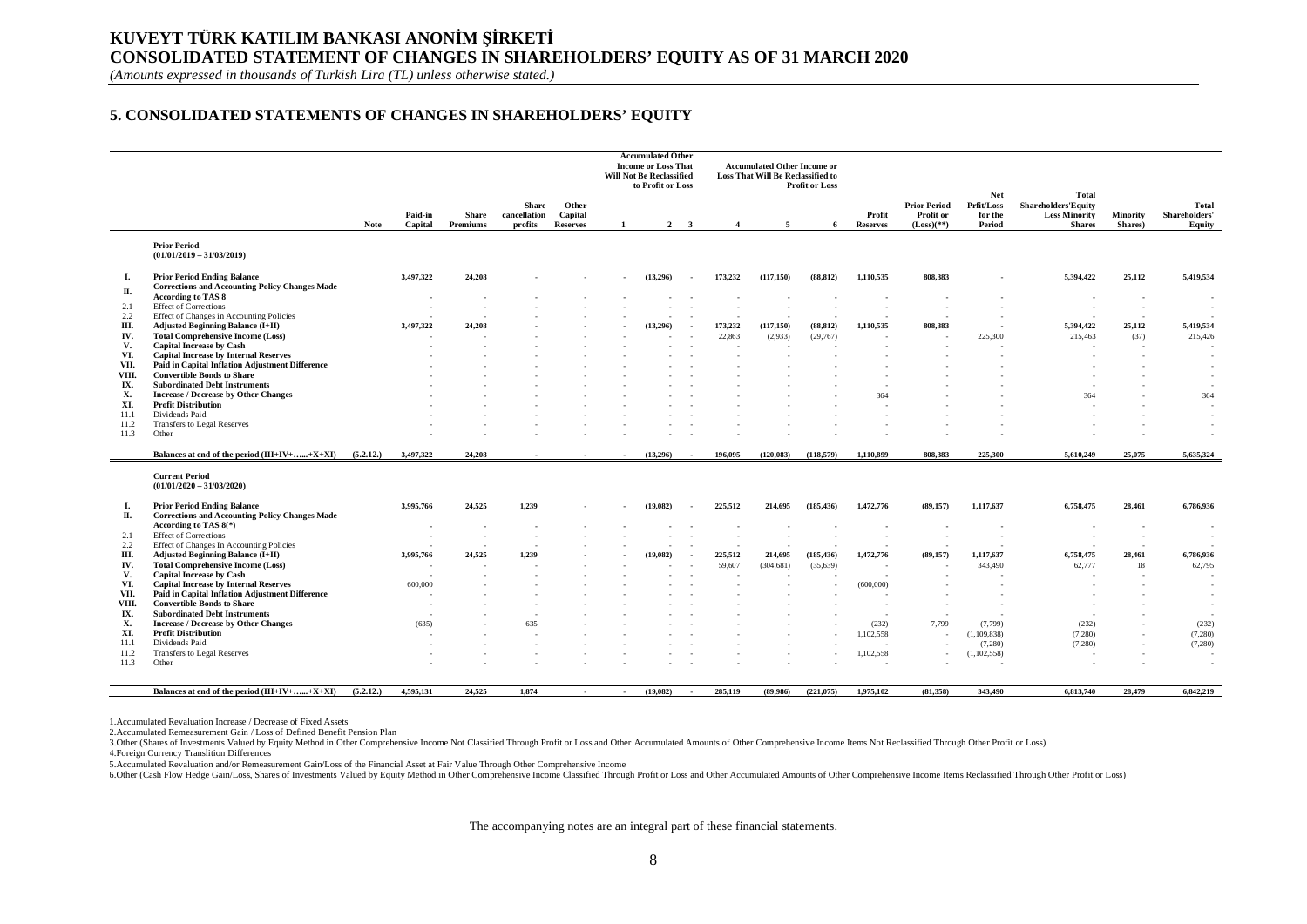# **KUVEYT TÜRK KATILIM BANKASI ANONİM ŞİRKETİ**

**STATEMENT OF CASH FLOWS AS OF 31 MARCH 2020**

*(Amounts expressed in thousands of Turkish Lira (TL) unless otherwise stated.)*

### **6. CONSOLIDATED STATEMENT OF CASH FLOWS**

|                |                                                                                                     |             | <b>Reviewd</b><br><b>Current Period</b> | <b>Reviewed</b><br><b>Prior Period</b> |
|----------------|-----------------------------------------------------------------------------------------------------|-------------|-----------------------------------------|----------------------------------------|
|                |                                                                                                     | <b>Note</b> | 01.01.2020-<br>31.03.2020               | 01.01.2019-<br>31.03.2019              |
| А.             | <b>CASH FLOWS FROM BANKING OPERATIONS</b>                                                           |             |                                         |                                        |
| 1.1            | <b>Operating Profit Before Changes in Assets And Liabilities From Banking Operations</b>            |             | 39,500                                  | 923,957                                |
| 1.1.1          | Profit Share Income Received                                                                        |             | 1,759,077                               | 2,286,691                              |
| 1.1.2          | Profit Share Expense Paid                                                                           |             | (747, 203)                              | (940, 802)                             |
| 1.1.3          | Dividends Received                                                                                  |             |                                         |                                        |
| 1.1.4          | Fees and Commissions Received                                                                       |             | 205,307                                 | 195,353                                |
| 1.1.5          | Other Income                                                                                        |             | 572,418<br>138,267                      | 82,347<br>178,108                      |
| 1.1.6<br>1.1.7 | Collections From Previously Written Off Loans<br>Payments to Personnel and Service Suppliers        |             | (289, 607)                              | (375, 172)                             |
| 1.1.8          | <b>Taxes Paid</b>                                                                                   |             | (79, 512)                               | (181, 850)                             |
| 1.1.9          | Others                                                                                              |             | (1,519,247)                             | (320,718)                              |
| 1.2            | <b>Changes in Assets and Liabilities from Banking Operations</b>                                    |             | 1,127,519                               | 3,060,511                              |
| 1.2.1          | Net (Increase) Decrease Held for Trading Financial Assets                                           |             | (1,867,664)                             | (1,587,737)                            |
| 1.2.2          | Net (Increase) Decrease in Financial Assets at Fair Value Through Profit or Loss                    |             | 2,580,981                               | (409, 587)                             |
| 1.2.3          | Net (Increase) Decrease in Due From Banks And Other Financial Institutions                          |             | (12,644,040)                            | (4,228,711)                            |
| 1.2.4          | Net (Increase) Decrease in Loans                                                                    |             | (671, 113)                              | 1,027,504                              |
| 1.2.5          | Net (Increase) Decrease in Other Assets                                                             |             | 484,557                                 | (235, 612)                             |
| 1.2.6          | Net Increase (Decrease) in Bank Deposits                                                            |             | 13,180,292                              | 9,891,122                              |
| 1.2.7          | Net Increase (Decrease) in Other Deposits                                                           |             | (368)                                   |                                        |
| 1.2.8          | Net Increase (Decrease) in Funds Borrowed                                                           |             | (144, 362)                              | (192, 295)                             |
| 1.2.9          | Net Increase (Decrease) in Due Payables                                                             |             |                                         |                                        |
| 1.2.10         | Net Increase (Decrease) in Other Liabilities                                                        |             | 209,236                                 | (1,204,173)                            |
| I.             | Net Cash Provided From / (Used in) Banking Operations                                               |             | 1,167,019                               | 3,984,468                              |
| В.             | <b>CASH FLOWS FROM INVESTING ACTIVITIES</b>                                                         |             |                                         |                                        |
| П.             | Net Cash Provided From / (Used in) Investing Activities                                             |             | (4, 119, 447)                           | (5,766,467)                            |
| 2.1            | Cash Paid for Purchase Jointly Controlled Operations, Associates And Subsidiaries                   |             |                                         |                                        |
| 2.2            | Cash Obtained From Sale of Jointly Controlled Operations, Associates And Subsidiaries               |             |                                         |                                        |
| 2.3            | <b>Fixed Assets Purchases</b>                                                                       |             | (25,676)                                | (153, 158)                             |
| 2.4            | <b>Fixed Assets Sales</b>                                                                           |             | 92                                      | 1,392                                  |
| 2.5            | Cash Paid for Purchase of Financial Assets at Fair Value Through Other Comprehensive<br>Income      |             | (2, 178, 457)                           | (3,149,177)                            |
|                | Cash Obtained From Sale of Financial Assets at Fair Value Through Other Comprehensive               |             |                                         |                                        |
| 2.6            | Income                                                                                              |             | 139,964                                 | 58,984                                 |
| 2.7            | Cash Paid for Purchase of Investment Securities<br>Cash Obtained From Sale of Investment Securities |             | (2,049,453)                             | (2,523,610)                            |
| 2.8<br>2.9     | Other                                                                                               |             | (5,917)                                 | (898)                                  |
|                |                                                                                                     |             |                                         |                                        |
| C.             | <b>CASH FLOWS FROM FINANCING ACTIVITIES</b>                                                         |             |                                         |                                        |
| Ш.             | Net Cash Provided From / (Used in) Financing Activities                                             |             | (165,320)                               | 627,383                                |
| 3.1            | Cash Obtained From Funds Borrowed And Securities Issued                                             |             | 1,044,717                               | 1,711,363                              |
| 3.2            | Cash Used for Repayment of Funds Borrowed and Securities Issued                                     |             | (1, 185, 966)                           | (1,053,287)                            |
| 3.3            | Capital Increase                                                                                    |             |                                         |                                        |
| 3.4            | Dividends Paid                                                                                      |             | (7,280)                                 | (15,632)                               |
| 3.5<br>3.6     | Payments for Finance Leases<br>Other                                                                |             | (16,791)                                | (15,061)                               |
| IV.            | Effect of Change in Foreign Exchange Rate on Cash and Cash Equivalents                              | (5.5.4)     | 1,286,911                               | 303,615                                |
| V.             | Net Increase (Decrease) in Cash and Cash Equivalents                                                |             | (1,830,837)                             | (851,001)                              |
|                |                                                                                                     |             |                                         |                                        |
| VI.            | Cash and Cash Equivalents at The Beginning of The Period                                            | (5.5.1)     | 19,216,292                              | 6,710,455                              |
| VII.           | Cash and Cash Equivalents at The End of The Period                                                  | (5.5.1)     | 17,385,455                              | 5,859,454                              |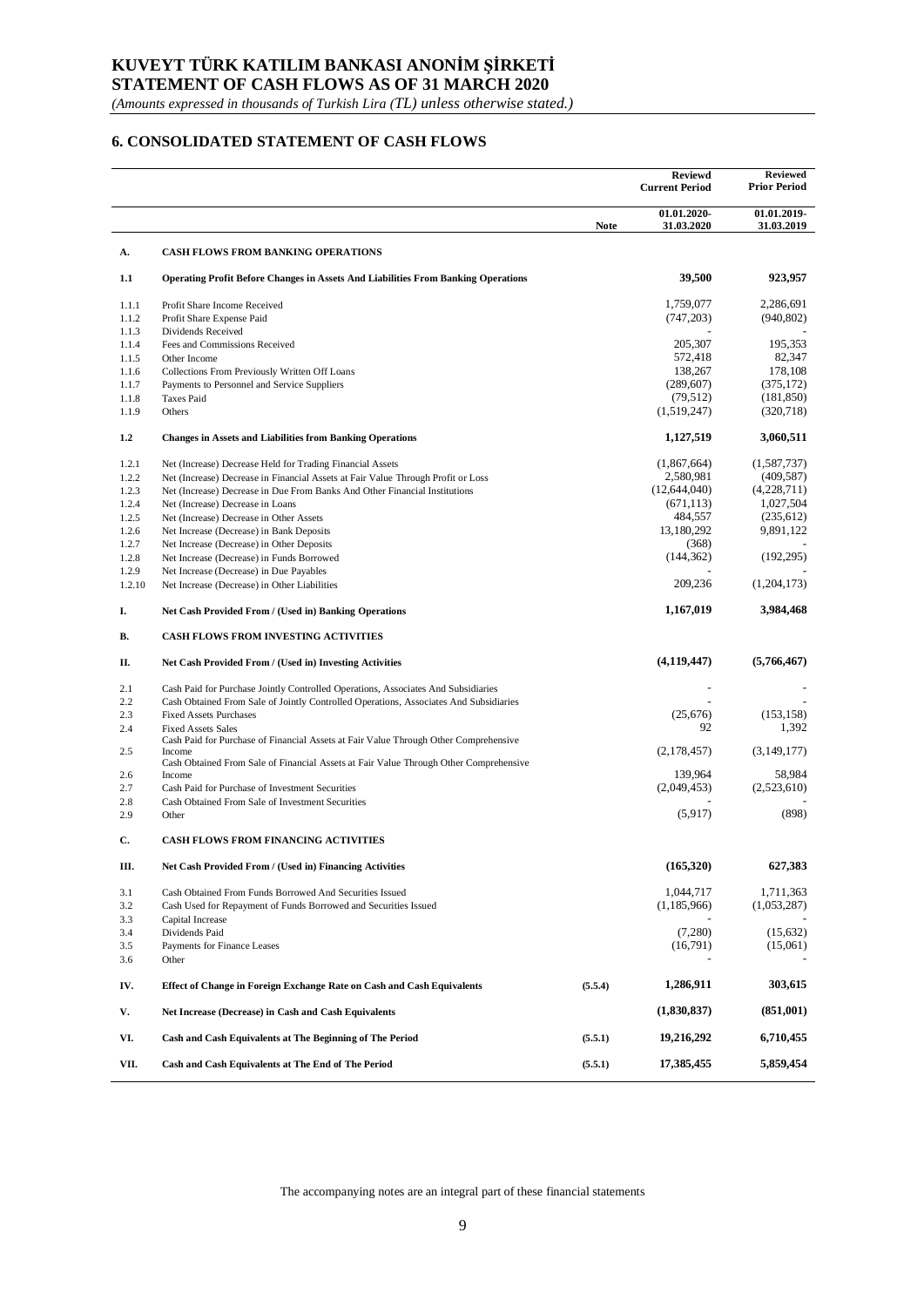*(Amounts expressed in thousands of Turkish Lira (TL) unless otherwise stated.)*

# **SECTION THREE**

### **EXPLANATIONS ON ACCOUNTING POLICIES IN THE RELATED PERIOD**

#### **1. Explanations on Basis of Presentation**

#### **1.1. The preparation of the consolidated financial statements and related notes and explanations in accordance with the Turkish Accounting Standards and Regulation on Accounting Applications for Banks and Safeguarding of Documents:**

The Parent Bank prepares its financial statements in accordance with the "Regulation On The Procedures And Principles For Accounting Practices And Retention Of Documents By Banks" published in the Official Gazette dated 1 November 2006 with numbered 26333, and other regulations on accounting records of banks published by the Banking Regulation and Supervision Agency ("BRSA") as well as the circulars and pronouncements published by the BRSA. For matters not regulated by the aforementioned legislations, the Bank prepares its financial statements in accordance with the BRSA Accounting and Financial Reporting Legislation, which comprises the terms of the Turkish Financial Reporting Standards issued by the Public Oversight Accounting and Auditing Standards Authority.

#### **Additional paragraph for convenience translation**

The differences between the standards set out by BRSA Accounting and Financial Reporting Legislation and the accounting principles generally accepted in countries in which the accompanying financial statements are to be distributed and International Financial Reporting Standards (IFRS) have not been quantified in the accompanying financial statements. Accordingly, the accompanying financial statements are not intended to present the financial position, results of operations and changes in financial position and cash flows in accordance with the accounting principles generally accepted in such countries and IFRS.

#### **1.2. Accounting policies and valuation principles applied in the preparation of financial statements:**

The financial statements have been prepared on the historical cost basis except for the financial instruments at fair value through profit or loss, and the financial assets and liabilities at fair value through other comprehensive income that are measured at fair values.

The preparation of consolidated financial statements in conformity with BRSA Accounting and Financial Reporting Legislation requires the Group management to make assumptions and estimates with respect to the assets and liabilities on the balance sheet and contingent issues outstanding as of the balance sheet date. These assumptions and estimates mainly consist of calculations of the fair values of financial instruments and the impairment on assets. The assumptions an estimate are reviewed regularly and, when necessary, appropriate corrections are made and the effects of such corrections are reflected on the income statement.

The ongoing COVID-19 pandemic, which has recently emerged in China, has spread to various countries in the world, cousing potentially fatal respiratory infections, negatively effects both regional and global economic conditions, as well as it causes disruptions in operations, especially countries that are exposed to the epidemic. As a result of the spread of COVID-19 around the world, several measures are still being taken in our country as well as in the world in order to prevent the spread of the virus and measures are still being taken. In addition to the measures, economic measures are also taken to minimize the economic impact of the virus outbreak on individuals and businesses in our country and worldwide.

Since it is aimed to update the most recent financial information in the interim financial statements prepared as of March 31, 2020, considering the magnitude of the economic changes due to COVID-19, the Bank made certain estimates in the calculation of expected credit losses and disclosed them in third section footnote numbered 1.5 "*Explanations on Exptected Credit Loss*". In the upcoming periods, the Bank will update its revelant assumptions are necessary and revise the realizations of past estimates.

#### **1.3. Changes in accounting estimates, errors and classifications**

If changes in accounting estimates are related to only one period, they are applied in the current period in which the change is made, and if they are related to future periods, they are applied both prospectively and in the future periods. There were no significant changes in the accounting estimates of the Group in the current year. Significant accounting errors are applied retrospectively and prior period financial statements are restated.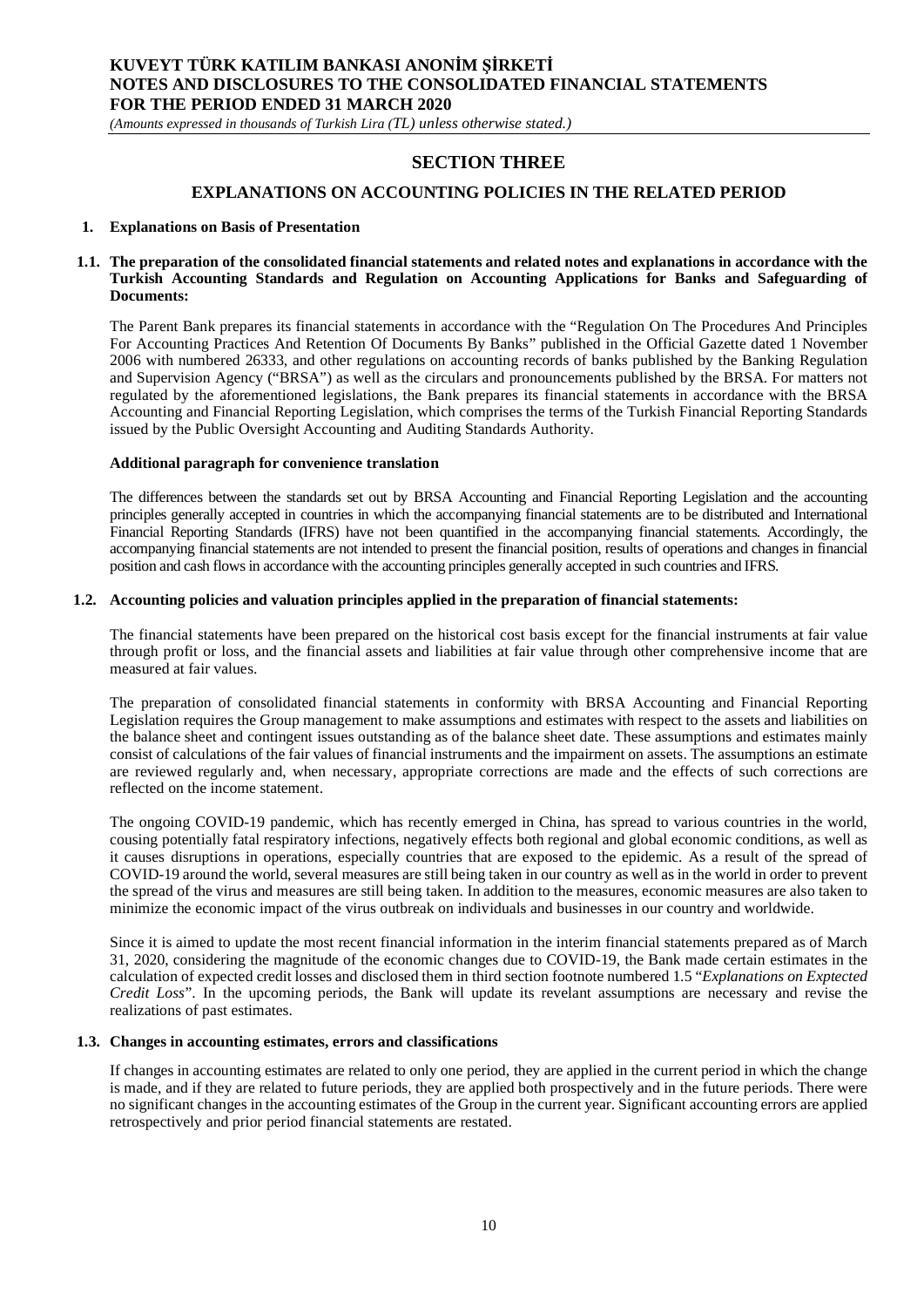*(Amounts expressed in thousands of Turkish Lira (TL) unless otherwise stated.)*

#### **1.4. Preparation of the financial statements as regards to the current purchasing power of money:**

Until 31 December 2004, the consolidated financial statements of the Group were subject to inflation adjustments in accordance with Turkish Accounting Standard No: 29 "Financial Reporting in Hyperinflationary Economies" ("TAS 29"). As per the BRSA decision numbered 1623 and dated 21 April 2005 and the BRSA circular dated 28 April 2005 it was stated that the indicators for the application of inflation accounting were no longer applicable. Consequently, as of 1 January 2005, the inflation accounting has not been applied.

#### **1.5. Disclosures Regarding TFRS 9 Financial Instruments:**

TFRS 9 "Financial Instruments", which is effective as at 1 January 2018 is published by the Public Oversight Accounting and Auditing Standards Authority ("POA") in the Official Gazette numbered 29953 dated 19 January 2017. As of 1 January 2018, the application of TFRS 9 replaced "TAS 39: Financial Instruments: Recognition and Measurement." standard.

TFRS 9 also includes new principles for general hedge accounting which aims to harmonize hedge accounting with risk management applications. In the admission of the accounting policies, TFRS 9 presents the option of postponing the adoption of TFRS 9 hedge accounting and continuing to apply the hedge accounting provisions of TAS 39. Within this context, the Parent Bank continues to apply the hedge accounting provisions of TAS 39.

All recognized financial assets that are within the scope of TFRS 9 are required to be initially measured at amortized cost or fair value. Specifically, debt investments that are held within a business model whose objective is to collect the contractual cash flows, and that have contractual cash flows that are solely payments of principal and interest on the principal outstanding are generally measured at amortized cost at the end of subsequent accounting periods. Debt instruments that are held within a business model whose objective is achieved both by collecting contractual cash flows and selling financial assets, and that have contractual terms that give rise on specified dates to cash flows that are solely payments of principal and profit share on the principal amount outstanding, are generally measured at Fair Value Through Other Comprehensive ("FVTOCI"). All other debt investments and equity investments are measured at their fair value at the end of subsequent accounting periods. In addition, under TFRS 9, entities may make an irrevocable election to present subsequent changes in the fair value of an equity investment in other comprehensive income, with only dividend income generally recognized in profit or loss.

Dividends obtained from such investments are accounted in the financial statements as profit or loss unless they are evidently a part of the recoverable cost of investment.

As a result of the combination of contractual cash flow characteristics and business models, the differences in the classification of financial assets are reflected in the financial statements compared to the current classification in TAS 39.

During the first recognition of a financial asset into the financial statements, business model determined by the Parent Bank management and the nature of contractual cash flows of the financial asset are taken into consideration.

#### **Classification And Measurement of Financial Instruments:**

According to TFRS 9 requirements, classification and measurement of financial assets will depend on the business model within which financial assets are managed and their contractual cash flow characteristics whether the cash flows represent "solely payments of principal and profit share" (SPPI).

Upon initial recognition each financial asset shall be classified as either fair value through profit or loss ("FVTPL") amortized cost or fair value through other comprehensive income Fair Value Through Other Comprehensive Income ("FVTOCI"). As for the classification and measurement of financial liabilities, the application of the existing terms of TAS 39 remain largely unchanged under TFRS 9.

#### **Explanations on Expected Credit Loss:**

As of 1 January 2018, the Parent Bank will recognize provisions for impairment in accordance with the TFRS 9 requirements according to the "Regulation on the Procedures and Principles for Classification of Loans by Banks and Provisions to be set aside" published in the Official Gazette dated 22 June 2016 numbered 29750. The expected credit loss estimates are required to be unbiased, probability-weighted and should include supportable information about past events, current conditions, and forecasts of future economic conditions.

Modeling studies were carried out on the principal components of the Expected Loan Loss calculation and the default probability (PD) models were developed on various loan portfolios. Credit portfolios are determined according to customer segments that form the basis of banking activities. The cyclical default probabilities generated by these models developed for use in the Internal Rating Based Approach (IDD) are translated into the Instantaneous Default Probabilities and these instantaneous default probabilities are used when calculating the Expected Loan Loss on TFRS 9 Calculation on Default (LGD) calculation reflects the legal deduction rates and the Bank's past collection performance on unsecured loans. Default Amount (EAD) corresponds to the balance used in cash at the reporting date for cash loans, non-cash loans and balance after application of the loan to commitment risks.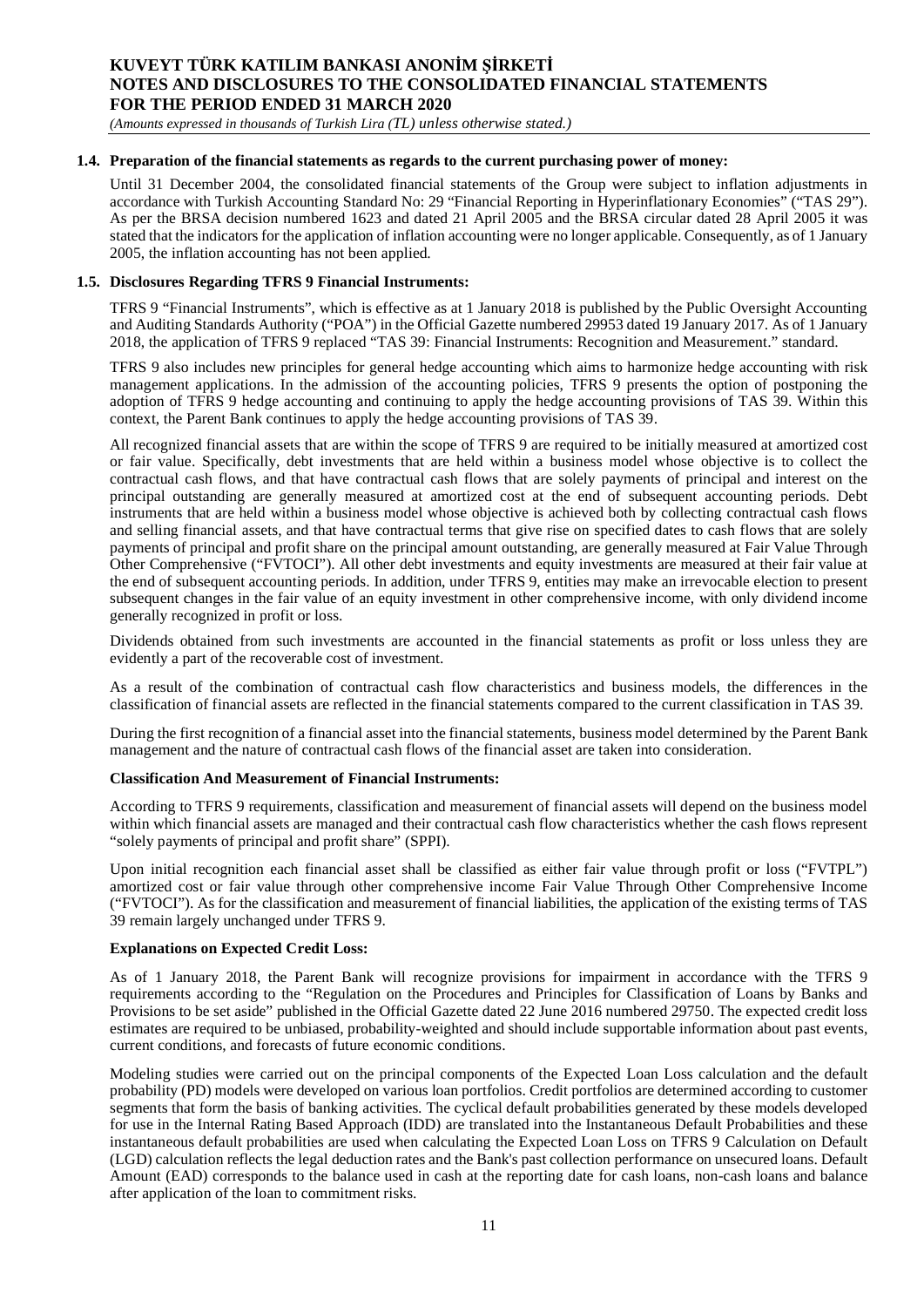*(Amounts expressed in thousands of Turkish Lira (TL) unless otherwise stated.)*

Macroeconomic scenarios affect PD and LGD values. The amount of credit losses expected with 3 different scenarios, Base and Good and Bad scenario, is calculated. The probability of default of the debtors and the loss rates in default vary with each scenario.

As mentioned in the accounting policies and valuation principles used in the preparation of financial statements, the Group has also calculated the possible effects of the COVID-19 outbreak as of 31 March 2020 with the best estimate method, which it obtained on the principle of maximum effort to estimate and reasoning used in the calculation of expected credit losses.

In light of these data, the Group;

COVID-19 has made assessments before the sectors that are thought to have high pandemic effects and made PD updates on the basis of related sectors.

As of March 31, 2020, the bank has recognized the expected loss in the financial statements as a result of this approach to the provision calculation. This approach, which is preferred in the provision calculations for the first quarter of 2020, will be revised in the following reporting periods, taking into account the impact of the pandemic, the current portfolio of financial assets and expectations for the future.

Within the scope of Article 4 and 5 of the Regulation On Procedures And Principles For Classification Of Loans And Provisions in accordance with the BRSA Decision numbered 8948 dated 17 March 2020, due to the disruptions in economic and commercial activities resulting from the Covid-19 outbreak, the 90 days default periods for loans to be classified as non-performing loans shall be applied as 180 days; the 30 days periods for loans to be classified as stage 2 shall be applied as 90 days according to assembly's resolution dated on 17 March 2020. This measure will be effective until 31 December 2020. In this context,

- Temporarily, it is possible to classify the receivables that cannot be collected up to 90 days in stage 1, and the receivables that cannot be collected up to 190 days in Stage 2
- In restructured installment receivables, the practice of shifting installments without a contract breakdown, within  $\bullet$ the defined terms has started for costumers who do not want to be late in their instalments.

Terminatively, this leads the Banks continue to set aside privisions for such receivables in accordance with their own risk models used in the calculation of expected credit losses under TFRS 9.

The expected credit loss estimates are required to be unbiased, probability-weighted and include supportable information about past events, current conditions, and forecast of future economic conditions.The Parent Bank applies a 'three-stage' impairment model depending on the gradual increase in credit risk observed since initial recognition

**Stage 1:** Includes financial assets not having significant increase in their credit risk from initial recognition till the following reporting date or financial assets having low credit risk at the reporting date. It is recognized 12-month expected credit losses for such financial assets.

**Stage 2:** Includes financial assets having significant increase in their credit risk subsequent to the initial recognition, but not having objective evidence about impairment. It is recognized life time expected credit losses for such financial assets.

In this context; The basic considerations that are taken into account in determining the significant increase in the credit risk of a financial asset and its transfer to Phase 2 are, but are not limited to, the following.

- Delayed by more than 30 days as of the reporting date
- Restructuring
- Close Monitoring
- Evaluation of distortion in Rating Note

The definition the deterioraiton in the rating is the comparison of the credit rating at the opening date and the rating date at the reporting date by using the Bank's internal rating-based credit rating models. If the rating calculated for the loan at the reporting date exceeds the specified threshold values, the rating is deemed as deterioration.

In this context; in accordance with the decision of the BRSA in the context of the covid-19 outbreak, the 30-day delay period for the classification of loans as Stage 2 has been implemented as 90 days until 31 December 2020; the bank recognizes provisions in accordance with its risk policies.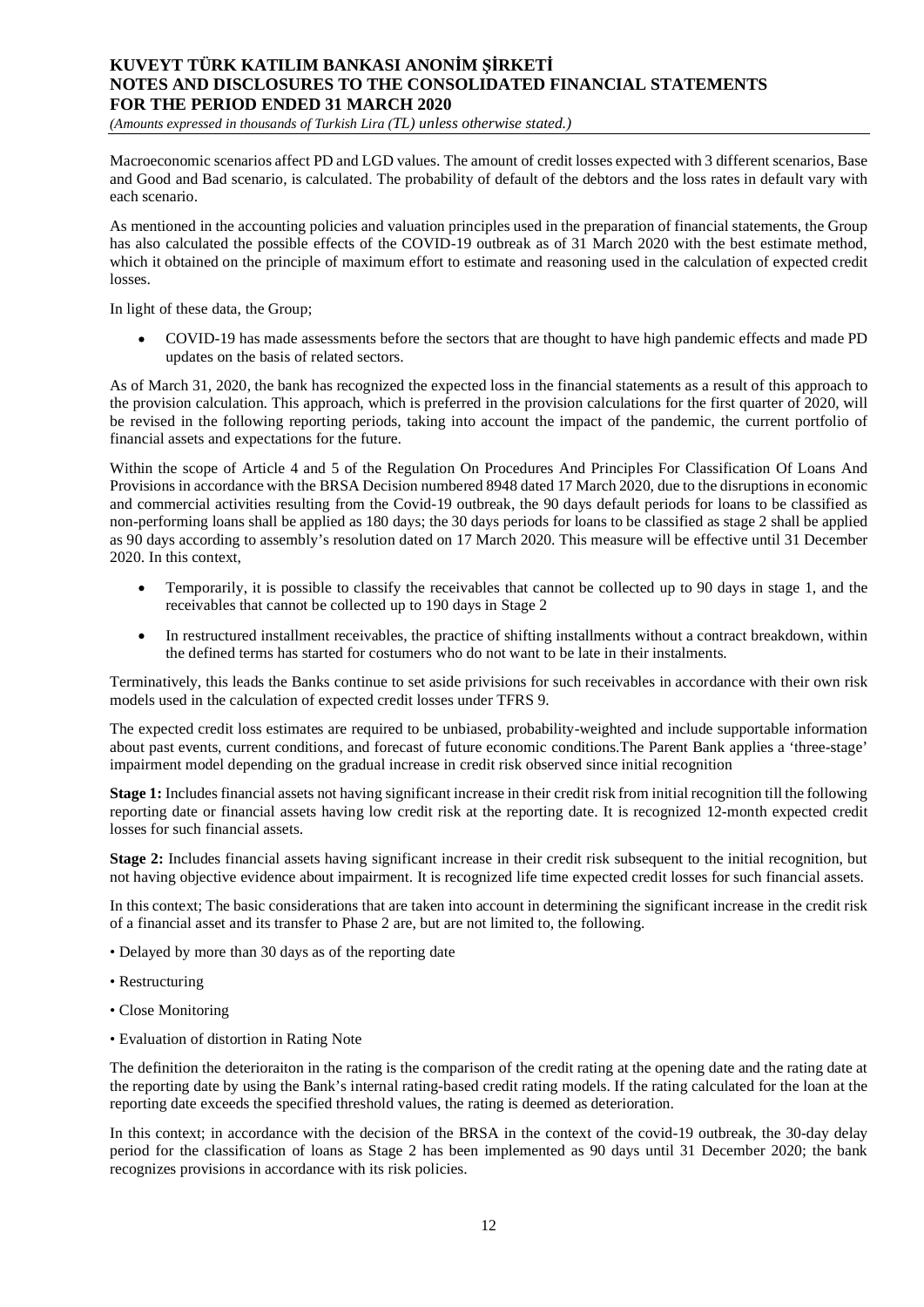*(Amounts expressed in thousands of Turkish Lira (TL) unless otherwise stated.)*

**Stage 3:** Includes financial assets having objective evidence about impairment at the reporting date. It is recognized life time expected credit losses for such financial assets.

The Group periodically evaluates the provisions of loans and other receivables in accordance with TFRS 9 retrospectively on the basis of their results and, if deemed necessary, revises the basketing rules and the parameters used in the calculation of the related provision balances.

In this context; in accordance with the decision of the BRSA in the context of the covid-19 outbreak, the 90-day delay period for the classification of loans as Stage 3 has been implemented as 180 days until 31 December 2020; the bank recognizes provisions in accordance with its risk policies.

#### **1.6 Revenue from TFRS 15 Customer Contracts:**

TFRS 15 Revenue from Customer Contracts provides a single, comprehensive model and guidance on the recognition of revenue and is recorded in accordance with TFRS 15.

#### **1.7 Explanations on IFRS 16 Leases Standard**

"TFRS 16 Leases" Standard was published in the Official Gazette dated 16 April 2018 and numbered 29826, to be applied in the accounting periods beginning after 31 December 2018. With the TFRS 16 Leases Standard effective from 1 January 2019, the difference between operating lease and leasing is eliminated. After that, the leasing transactions have been started to be shown by the tenants as liabilities in assets and leasing transactions as assets (use right). TFRS 16 Standard eliminates the dual accounting model for leasing of financial leasing transactions and the presentation of operating leases directly on the balance sheet. The current application for the lessor continues similarly.

As of January 1, 2019, the Group has applied TFRS 16 Leases standard. The simplified model was preferred in the application of this standard to the financial statements at the date of initial application. In this context, for the leases classified as operating leases in accordance with TAS 17, the Group reflects the existence of a lease obligation and a right of use to the financial statements at the date of initial application. The Group measures the leasing liability on the present value of the remaining lease payments, discounted at their present value using the alternative borrowing cost ratio at the date of initial application of the Group. In addition, the Group measures the existence of the right to use of such right at an amount equal to the lease obligation, which is reflected in the statement of financial position immediately after the first application date, adjusted for the amount of all prepaid or accrued lease payments.

Due to the Group's implementation of TFRS 16, assets classified under tangible assets as of 31 March 2020 amounted to TL 468,060, the lease liability amounted to TL 363,426, the financing expense amounted to TL 16,791 and depreciation expense amounted to TL 28,278.

#### **2. Explanations on Strategy of Using Financial Instruments And Foreign Currency Transactions**

The Group follows an asset-liability management strategy that mitigates risk and increases earnings by balancing the funds borrowed and the investments in various financial assets. The main objective of asset-liability management is to limit the Parent Bank's exposure to liquidity risk, currency risk and credit risk while increasing profitability and strengthening the Parent Bank's equity. The assets-liabilities committee (ALCO) manages the assets and liabilities within the trading limits on the level of exposure placed by the Executive Risk Committee.

Gains and losses arising from foreign currency transactions have been recorded in the period in which the transaction took place. Foreign currency denominated monetary assets and liabilities are valued with the period end exchange rates published by the Central Bank of Turkey converting them into Turkish Lira and valuation differences of foreign currencies have been recognized in the income statement under the net foreign exchange income/expense account.

The foreign currency exchange differences resulting from the translation of debt securities issued and monetary financial instruments into Turkish Lira are included in the income statement. There are no foreign currency differences capitalized by the Parent Bank.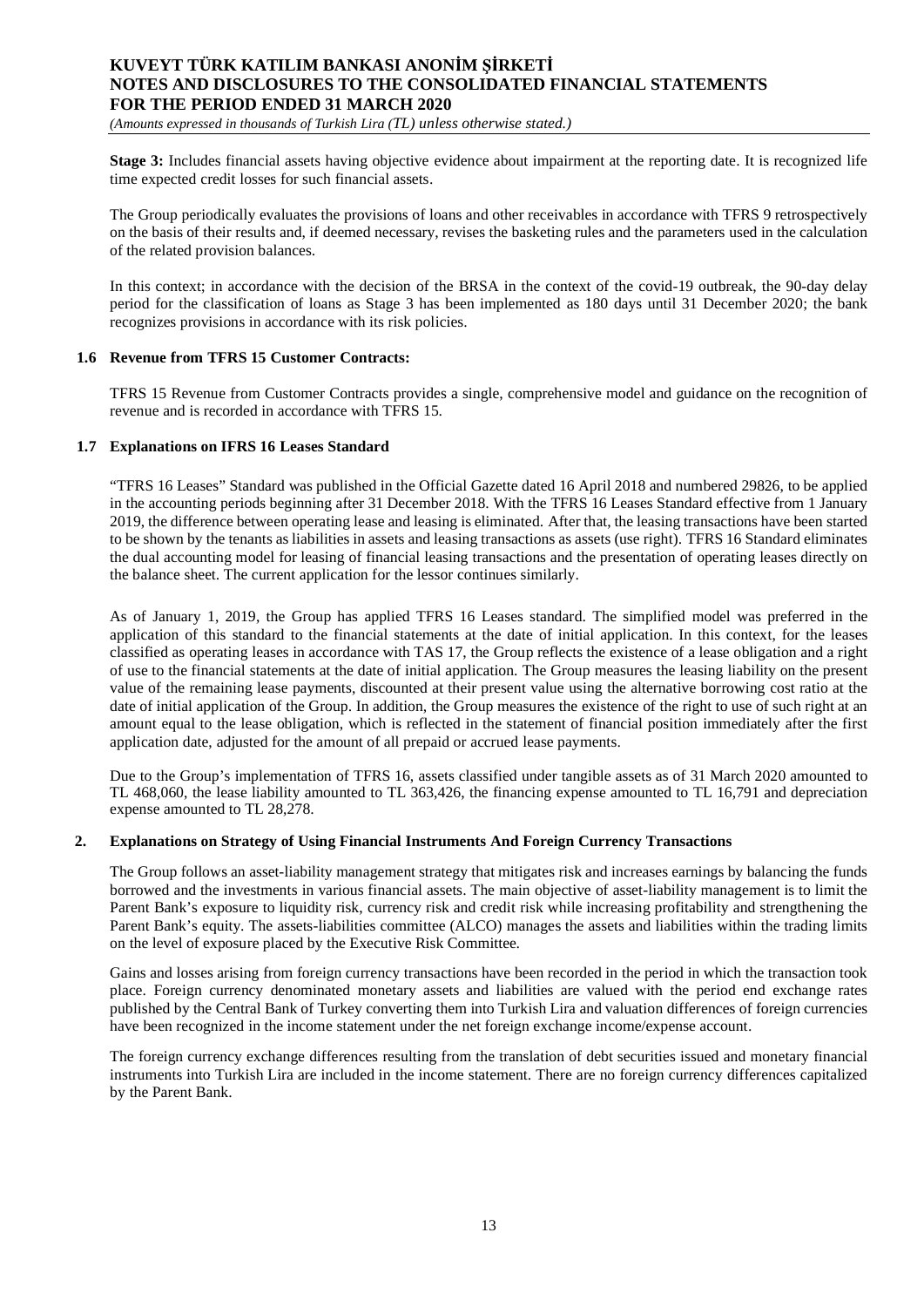*(Amounts expressed in thousands of Turkish Lira (TL) unless otherwise stated.)*

#### **3. Investments in Associates And Subsidiaries**

Consolidated and Financial Statements '' Turkey Accounting Standard for Consolidated Financial Statements" (TFRS 10) has been prepared in accordance with the provisions.

Titles, locations of the headquarters, main operations and Group's shares relating the consolidated entities are as follows:

| Title                                      | <b>Address</b><br>(City/Country)     | <b>Main Operation</b>      | 31 March<br>2020 |         | 31 December 2019 Consolidation method       |
|--------------------------------------------|--------------------------------------|----------------------------|------------------|---------|---------------------------------------------|
| KT Bank AG                                 | Frankfurt/Almanya                    | Banking                    | 100.00%          | 100.00% | Full consolidation                          |
| KT Kira Sertifikaları Varlık Kiralama A.S. | İstanbul/Türkiye                     | Financial Instution        | 100.00%          | 100.00% | Full consolidation                          |
| KT Sukuk Varlık Kiralama A.S.              | İstanbul/Türkiye                     | Financial Instution        | 100.00%          | 100.00% | Full consolidation                          |
| KT Portföy Yönetimi A.S.                   | İstanbul/Türkiye                     | Financial Instution        | 100.00%          | 50.00%  | Full consolidation                          |
| Körfez Gayrimenkul Yatırım Ortaklığı A.S.  | Istanbul/Türkive<br>İstanbul/Türkiye | <b>Financial Instution</b> | 75.00%           | 75.00%  | Full consolidation<br>Accounted with equity |
| Katılım Emeklilik ve Hayat A.S.            |                                      | <b>Financial Instution</b> | 50.00%           | 50.00%  | method                                      |

(\*) KT Sukuk Company Limited, which was established on July 31, 2015 in the Cayman Island for issuance of the Bank's second subordinated loan, is excluded.

Parent Bank and the subsidiaries, the financial tables of which are consolidated along with the Parent Bank, are collectively referred as "the Group."

#### Consolidation basis of subsidiaries:

Subsidiaries are entities whose capital and management are directly or indirectly controlled by the Parent Bank. Subsidiaries are consolidated by the full consolidation method, within the framework of significance on the basis of operational outcomes, assets sizes and equity sizes. The financial statements of the relevant subsidiaries are included in the consolidated financial statements as of the date that control is transferred to Parent Bank.

Control denotes any of the following circumstances: the Parent Bank directly or indirectly through subsidiaries has over 50% of the voting rights or, dominance over the voting rights as described afore does not exist but the Parent Bank owns the preferred shares, or; the Parent Bank has voting rights appropriating more than %50 percent of all voting rights due to the agreements signed with other shareholders, or; the Parent Bank has the authority to manage the operational and financial policies of the entity due to certain arrangements or agreements, or; the Parent Bank has the power to influence the majority of the votes within the Board of Directors or any other executive organ vested with similar rights, or; the Parent Bank by any means has the power to appoint or dismiss the majority of the Board of Directors.

In accordance with the full consolidation, all of the assets, liabilities, income, expense and off-balance sheet liabilities of the subsidiaries are consolidated with the assets, liabilities, income, expense and off-balance sheet liabilities of the Parent Bank. The carrying value of the Group's investment in each subsidiary is offset with the cost value of the subsidiary's capital owned by the Group. Balances regarding the transactions between the subsidiaries in the scope of the consolidation and the unrealized gains/losses are reciprocally offset. Minority shares within the net income of the consolidated subsidiaries are determined provided that the net income of the Group shall be calculated, and these minority shares are presented as a seperate item in the income statement. Minority shares are presented under the equity in the consolidated balance sheet.

In the case where the accounting policies implemented by the subsidiary are different than the Parent Bank, the accounting policies are reconciled.

#### **4. Explanations on Forward Transactions and Option Contracts And Derivative Instruments**

The Group enters into forward agreements to decrease its currency risk and to manage its foreign currency liquidity. Derivative instruments are classified as 'hedging derivative financial asset' and 'derivative financial assets/liabilities at fair value profit or loss'. The Group classifies its derivative instruments as "Derivative Financial Instruments Held for Hedging Purposes" and "Derivative Financial Instruments Held for Trading" in accordance with TAS 39. Even though some derivative transactions economically hedge risk, since all necessary conditions for hedge accounting are not met, they are accounted for as "held for trading" within the framework of TAS 39 and are reflected in the "Derivative Financial Assets/liabilities at fair value profit or loss" account in the balance sheet. The Group has no derivative financial assets/liabilities for hedging purposes as of balance sheet date.

The payables and receivables arising from derivative transactions are recorded in off-balance sheet accounts at their notional amounts.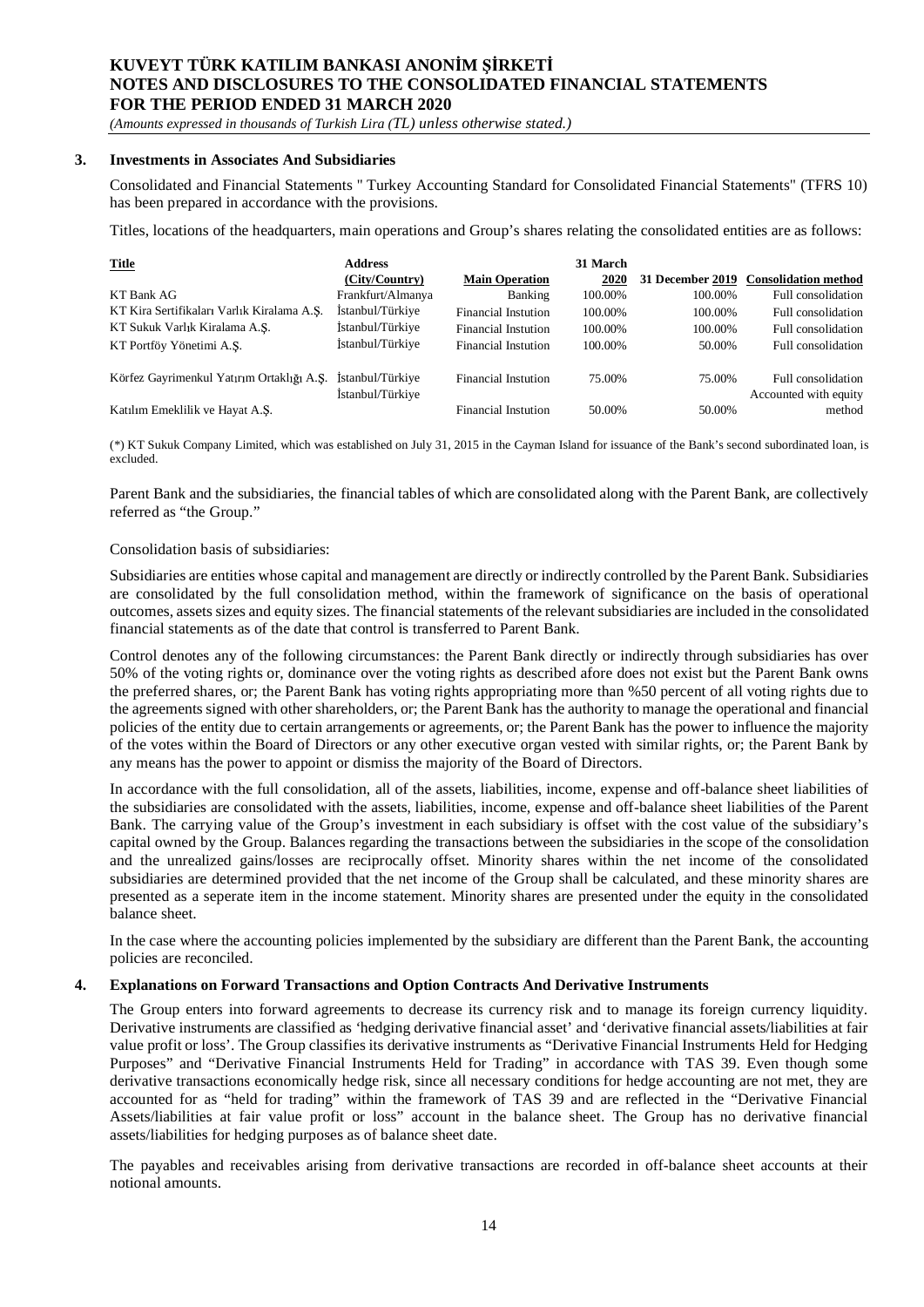*(Amounts expressed in thousands of Turkish Lira (TL) unless otherwise stated.)*

Fair values of foreign currency forward transactions and swaps are calculated by using the discounted cash flow model. Differences resulting from the changes in the fair values of derivatives held for trading are accounted under 'Trading Income/Loss' line in the income statement.

Embedded derivatives are separated from the host contract if the economic characteristics and risks of the embedded derivative are not closely related to the economic characteristics and risks of the host contract, a separate instrument with the same terms as the embedded derivative would meet the definition of a derivative and the hybrid instrument is not measured at fair value with changes in fair value recognized in profit or loss. Embedded derivatives are accounted as derivative instruments in-line with TAS 39. If the embedded derivatives are closely related with the host contract, embedded derivatives are accounted for in-line with the relevant standard applicable for the host contract.

TFRS 9 permits to defer application of TFRS 9 hedge accounting and continue to apply hedge accounting in accordance with TAS 39 as a policy choice. Accordingly, the Parent Bank continues to apply hedge accounting in accordance with TAS 39 in this context. In addition, it performs swap transactions in order to hedge the cash flow risk of fixed-rate financial instruments. In cash flow hedge accounting, the effective portion of the fair value change of the hedging instrument is accounted for under "Hedging Funds" under equity, and the ineffective portion is accounted in the income statement. In the periods in which the cash flows from the hedged item affect profit or loss, the profit / loss of the hedging instrument is also removed from equity and reflected to the income statement.

The Group performs effectiveness test at the beginning of the hedge accounting period and at each reporting period. The effectiveness tests are carried out using the "Dollar off-set model" and the hedge accounting is applied as long as the test results are between the range of 80%-125% of effectiveness. The hedge accounting is discontinued when the hedging instrument expires, is exercised, sold or no longer effective. When discontinuing fair value hedge accounting, the cumulative fair value changes in carrying value of the hedged item arising from the hedged risk are amortised to income statement over the life of the hedged item from that date of the hedge accounting is discontinued.

While discontinuing cash flow hedge accounting, the cumulative gains/losses recognised in shareholders' equity and presented under hedging reserves are continued to be kept in the account of "Hedge Funds". When the cash flows of hedged item are recognised in income statement, the gain/losses accounted for under shareholders' equity, are recognised in income statement.

#### **5. Explanations on Profit Share Income and Expense**

Profit share income is recognized in the income statement on an accrual basis by using the method of internal rate of return and is accounted under profit share income account in the financial statements. While applying the internal rate of return method, the Parent Bank amortizes the fees included in the account of the effective profit rate over the expected life of the financial instrument. If the financial asset is impaired and classified as a non-performing loan, profit accruals and rediscount calculate for these customers within the scope of TFRS 9 Financial Instruments Standard.

The Group calculates expense accrual in accordance with the unit value calculation method on profit/loss sharing accounts and reflects these amounts in "Funds Collected" account on the balance sheet.

#### **6. Explanations on Fees and Commission Income and Expenses**

Other than fees and commission income and expenses received from certain banking transactions that are recorded as income or expense in the period they are collected, fees and commission income and expenses are recognized in the income statement depending on the duration of the transaction. Except for fees and commissions that are integral part of the effective interest rates of financial instruments measured at amortized costs, the fees and commissions are accounted for in accordance with TFRS 15 Revenue from Contracts with Customers.

Except for certain fees related with certain banking transactions and recognized when the related service is given, fees and commissions received or paid, and other fees and commissions paid to financial institutions are accounted under accrual basis of accounting throughout the service period.

In accordance with the provisions of TAS, commission and fees collected in advance for loans granted are deferred and reflected to the income statement by using the internal rate of return method. Unearned portion of the commission and fees relating to the future periods are recorded to the "Unearned Revenues" account under "Other Liabilities" on the balance sheet.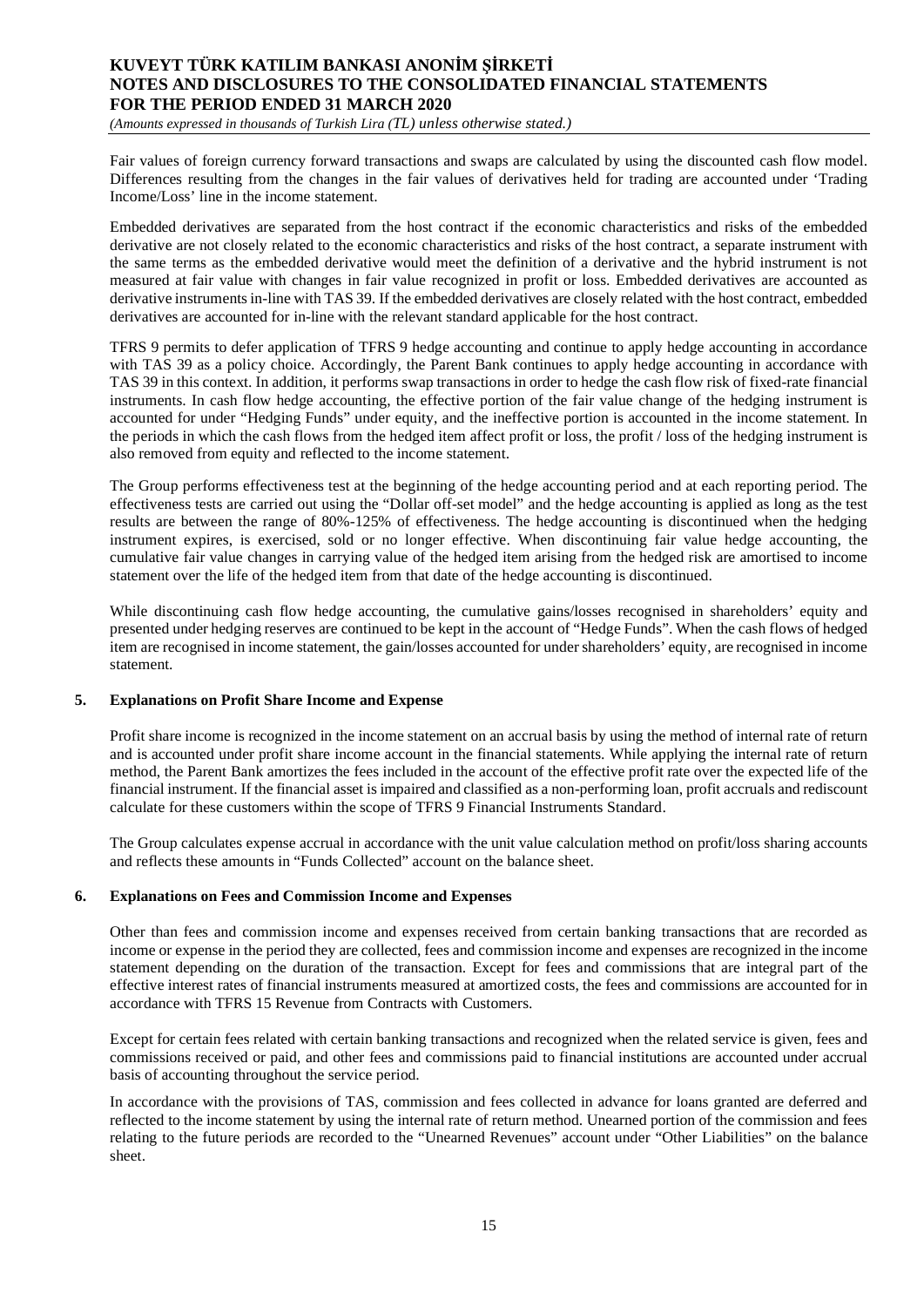*(Amounts expressed in thousands of Turkish Lira (TL) unless otherwise stated.)*

#### **7. Explanations on Financial Assets**

The Group classifies and accounts for its financial assets as 'Fair Value Through Profit/Loss', 'Fair Value Through Other Comprehensive Income,' or 'Amortized Cost.' Such financial assets are recognized and derecognized as per the terms of "Recognition and Derecognition in Financial Statements" under the section three of the "TFRS 9 Financial Instruments" regarding the classification and measurements of financial instruments, published in the Official Gazette numbered 29953 and dated 19 January 2017 by Public Oversight, Accounting and Auditing Standards Authority ("POA"). When financial assets are included in the financial statements for the first time, they are measured at fair value. Transaction costs are initially added to fair value or deducted from fair value at the initial measurement of financial assets other than the "Fair Value at Fair Value Through Profit or Loss".

The Parent Bank recognizes a financial asset in the financial statements only when it becomes a party to the contractual terms of a financial instrument. During the initial recognition of a financial asset, the business model determined by parent Bank management and the nature of contractual cash flows of the financial asset are taken into consideration. When the business model determined by the Parent Bank management is changed, all affected financial assets are reclassified and this reclassification is applied prospectively. In such cases, no adjustments is made to gains, losses or profit shares that were previously recorded in the financial statements.

#### **7.1 Financial assets at fair value through profit or loss:**

Financial assets at fair value through profit or loss are financial assets that are managed within a business model other than the business model whose objective is achieved by holding contractual cashflows for collection and the business model whose objective is achieved by collecting and selling contractual cash flows. Also, in case that the contractual terms of financial assets do not give rise on specified dates to cash flows that are solely payments of principal and profit share on the principal amount, such assets are those that are, obtained with the aim of providing profit from the short-term price or other factor fluctuations in the market or are part of a portfolio aiming to obtain short-term profit, regardless of the reason of acquisition.

#### **7.2 Financial assets at fair value through other comprehensive income:**

A financial asset is classified as at fair value through other comprehensive income when the asset is managed within a business model whose objective is achieved by collecting contractual cash flows and selling the financial asset, as well as when the contractual terms of the financial asset give rise on specified dates to cash flows are solely payments of principal and profit share on the principal amount.

Financial assets at fair value through other comprehensive income are recognized by adding transaction cost to acquisition costs that reflect the fair value of the financial asset. After the recognition, financial assets at fair value through other comprehensive income are remeasured at fair value. Profit share income calculated with effective profit share method regarding the financial assets at fair value through other comprehensive income and dividend income from equity securities are recorded to income statement. "Unrealized gains and losses," which is the difference between the amortized cost and the fair value of financial assets at fair value through other comprehensive income, are not reflected in the income statement of the period until the acquisition of the asset, sale of the asset, the disposal of the asset, or the impairment of the asset. "Unrealized gains and losses" are accounted under the "Accumulated other comprehensive income or expense to be reclassified through profit or loss" under shareholders' equity.

Equity securities, which are classified as financial assets at fair value through other comprehensive income, are carried at fair value, in the case that the securities have a quoted market price in an active market and/or the fair values of the securities can be reliably measured. In contrary case, the securities are carried at cost, less provision for impairment.

During initial recognition an entity can make an irrevocable election regarding the presentation of the subsequent changes in the fair value of the investment in an equity instrument, that is not held for trading purposes, in the other comprehensive income. In the case that the entity elects to present the changes as described, dividends arising from the investment is accounted in the financial statements as profit or loss.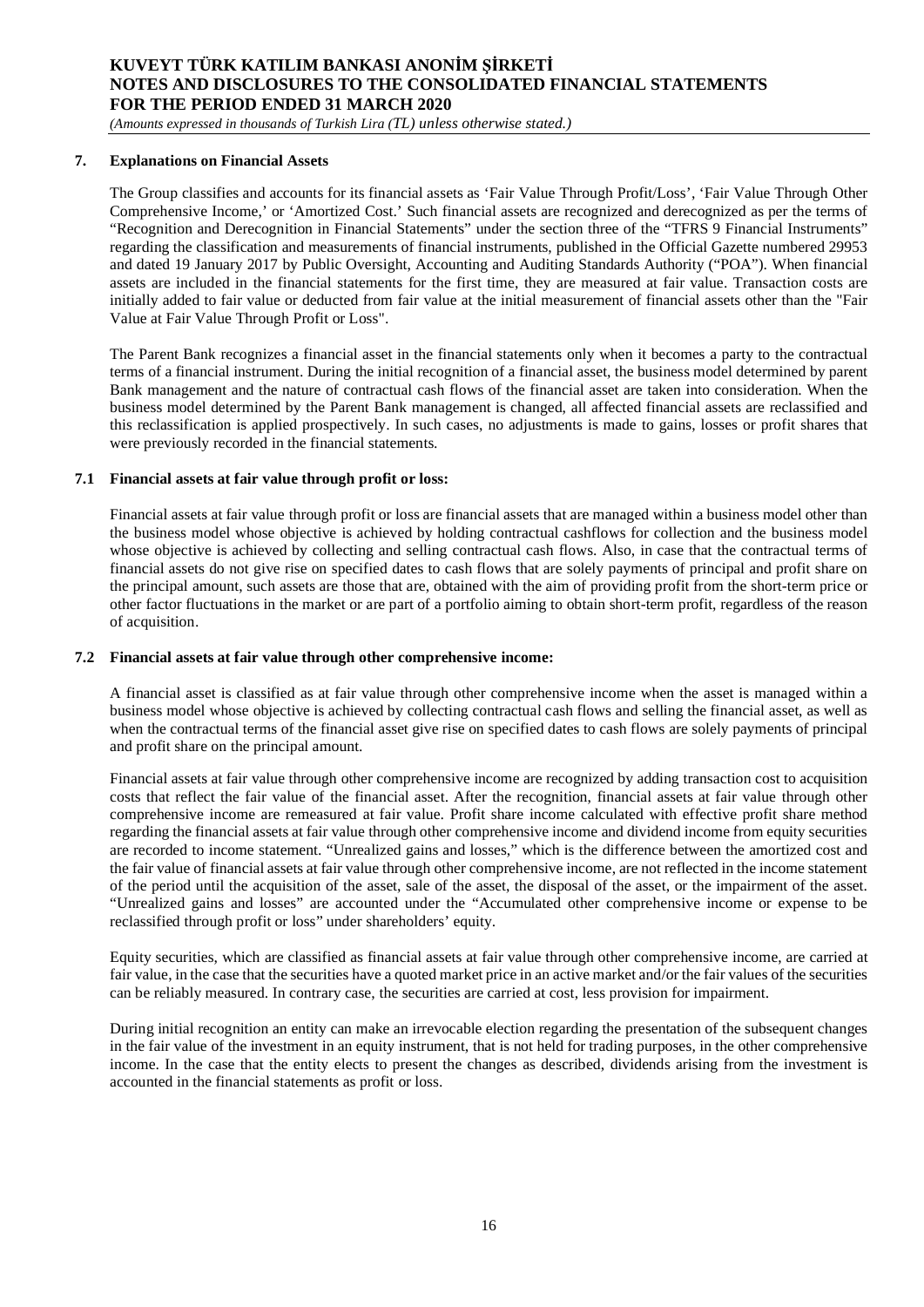*(Amounts expressed in thousands of Turkish Lira (TL) unless otherwise stated.)*

#### **7.3 Financial assets measured at amortized cost:**

In the case that a financial asset is held within a business model whose objective is achieved both by collecting contractual cash flows and that the contractual terms of the financial asset give rise to cash flows on specified dates that are solely payments of principal and profit share on the principal amount, the financial asset is classified as financial asset measured at amortized cost.

Financial Assets Measured at Amortized Cost; are financial assets, other than loans and receivables, which are held for the purpose of custody until maturity, with conditions necessary for such assets to be held until contractual maturity met, including funding ability; and which have fixed or determinable payments and fixed maturities. Financial assets measured at amortized cost are initially recognized at cost and subsequently measured at amortized cost using the internal rate of return method. Profit share income related to Financial Assets measured at amortized cost is reflected in the income statement.

#### **7.4 Derivative financial assets:**

The major derivative instruments utilized by the Group are foreign currency swaps, cross currency swaps and currency forwards.

Payables and receivables arising from the derivative instruments are recorded in the off-balance sheet accounts at their contractual values.

Derivative transactions are valued at their fair values subsequent to their acquisition. In accordance with the classification of derivative financial instruments, the fair value amounts are classified as "Derivative Financial Assets Designated at Fair Value Through Profit or Loss." The fair value differences of derivative financial instruments are recognized in the income statement under trading profit/loss line in profit/loss from derivative financial transactions. The fair value of derivative instruments is calculated by taking into account the market value of the derivatives or by using the discounted cash flow model.

#### **7.5 Loans:**

Loans are financial assets that have fixed or determinable payments terms and are not quoted in an active market. Loans are initially recognized at acquisition cost plus transaction costs presenting their fair value and thereafter measured at amortized cost using the "Effective Profit Share Rate (internal rate of return) Method".

#### **8. Explanations on Offsetting of Financial Assets and Liabilities**

Financial assets and liabilities are offset and the net amount is reported in the balance sheet when the Parent Bank has a legally enforceable right to offset the recognized amounts and there is an intention to collect/pay the related financial assets and liabilities on a net basis, or to realize the asset and settle the liability simultaneously.

#### **9. Explanations on Sale and Repurchase Agreements And Lending of Securities**

Central Bank of the Republic of Turkey ("CBRT") made some changes on orders for open market transactions ("OMT") and prepared an additional frame contract for participation banks in order to present rent certificates to open market operations of CBRT in accordance with the principles of participation banks. According to this agreement; a new type of transaction was formed which enables participation banks to resell or repurchase rent certificates on their portfolio to CBRT when they are in need of funding or in attempt to evaluate the excess liquidity. In this content, the Bank performs sale transactions of treasury rent certificates that are recognized in the assets of the balance sheet in return for conditional repurchasing by tendering to purchase auctions held by CBRT with various maturities; and thusly raises funds.

As of 31 March 2020, the Parent Bank does not have a sales transaction with the promise of repurchase. (31 December 2019 –TL None).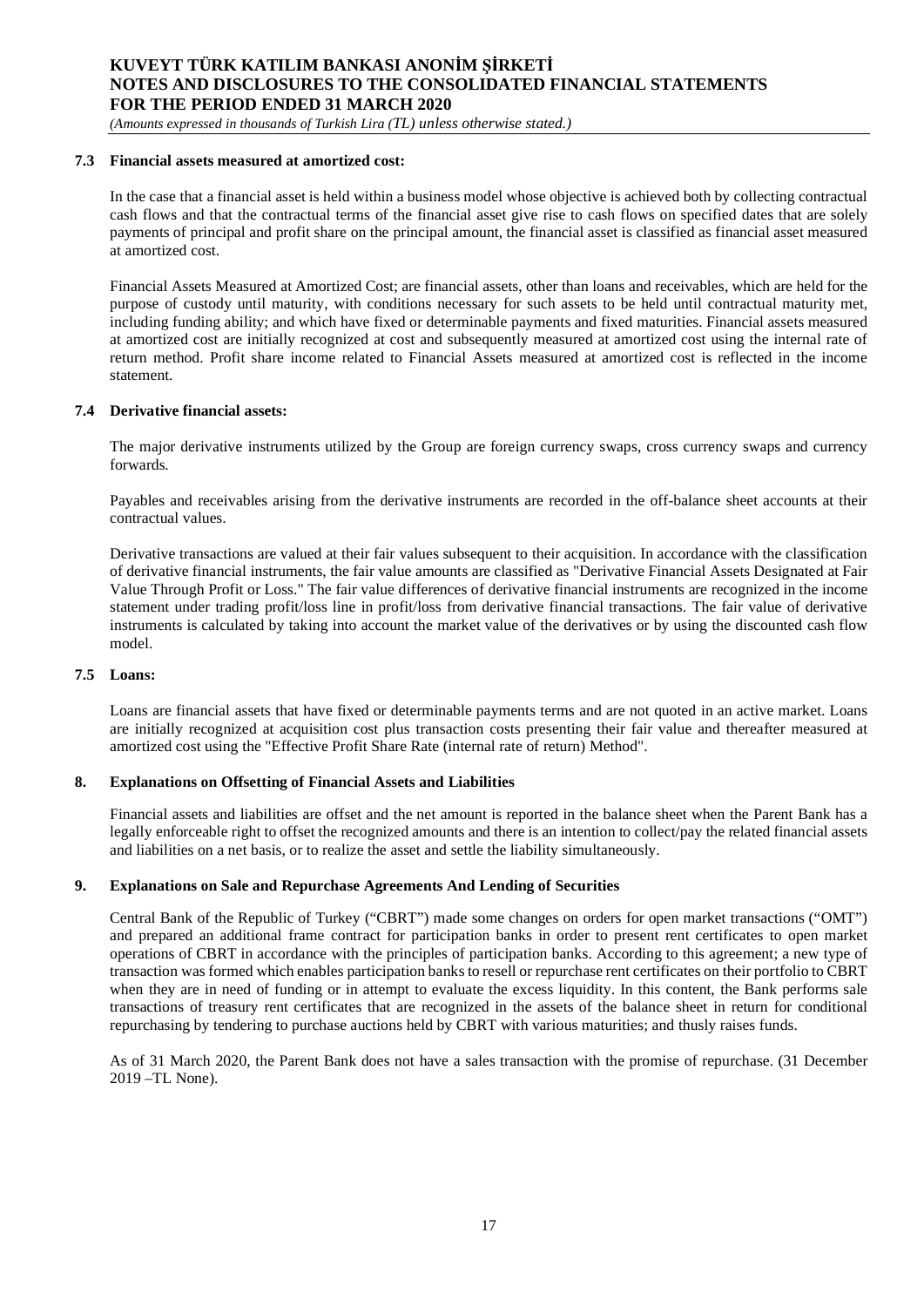*(Amounts expressed in thousands of Turkish Lira (TL) unless otherwise stated.)*

#### **10. Explanations on Assets Held for Sale And Discontinued Operations And Related Liabilities**

As mandated by the Banking Act 5411 Article 57 "banks cannot participate in commercial real-estate and commodity trade with the exception of real-estate and commodity based agreements within the scope of Capital Markets Act No. 2499, and precious metal trade as seen appropriate by the board, and cannot participate in partnerships with firms whose main business activity is commercial real-estate, with the exception of real-estate investment partnerships and companies that finance mortgaged residential estates. The rules and procedures regarding the sales of real-estate and commodities that were acquired due to receivables and debtors' obligations to the bank are determined by the board."

Assets that meet the criteria for classification as assets held for sale are measured at the lower of the carrying amount of assets and fair value less any costs to be incurred for disposal. Assets held for sale are not amortized and presented in the financial statements separately. In order to classify an asset as held for sale, the sale should be highly probable and the asset (or disposal group) should be available for immediate sale in its present condition. Highly saleable condition requires a plan by the management regarding the sale of the asset (or the disposal group) together with an active program for the determination of buyers as well as for the completion of the plan. Also, the asset (or the disposal group) should be actively in the market at a price consistent with its fair value. In addition, the sale is expected to be recognized as a completed sale within one year after the classification date and the necessary transactions and procedures to complete the plan should demonstrate the fact that there is remote possibility of making any significant changes in the plan or cancellation of the plan. Various events and conditions may extend the completion period of the disposal over one year. If such delay arises from any events and conditions beyond the control of the entity and there is sufficient evidence that the entity has an ongoing disposal plan for these assets, such assets (or disposal group) can remain to be classified as assets (or disposal group) held for sale. Extension of the period necessary to complete the sale, does not avoid the classification of the related asset (or disposal group) to be classified as asset held for sale.

A discontinued operation is a component of an entity that either has been disposed of, or is classified as held for sale. Discontinued operations are presented separately in the income statement. The Parent Bank has no discontinued operations.

#### **11. Explanations on Goodwill and Other Intangible Assets**

Intangible assets are stated at cost adjusted for inflation until 31 December 2004, less provision for impairment, if any, and accumulated amortization and amortized with straight-line method.

The other intangible assets of the Group comprise mainly computer software. The useful lives of such assets acquired prior to 2004 have been determined as 5 years and for the year 2004 and forthcoming years, as 3 years. The amortization period of the licenses is determined on the basis of the duration of the license agreements.

There is no goodwill related to associates and subsidiaries.

#### **12. Explanations on Tangible Assets**

Fixed assets are stated at cost adjusted for inflation until 31 December 2004, less accumulated depreciation and provision for impairment, if any.

Depreciation is calculated on a straight-line basis over the estimated useful life of the assets. The annual rates used for amortization are as follows:

Property 2% and 2% and 2% and 2% and 2% and 2% and 2% and 2% and 2% and 2% and 2% and 2% and 2% and 2% and 2% Movables, leased assets 6.67% - 20%

Depreciation is calculated on a pro-rata basis for the assets that have been placed in use for less than one year as of the balance sheet date. Leasehold improvements are depreciated over the term of the lease agreements by straight-line method.

If the recoverable amount (the higher of value in use and fair value) of a tangible asset is less than its carrying value, impairment loss is provided and the carrying value is written down to its recoverable amount.

Gains or losses resulting from disposals of the fixed assets are recorded in the income statement as the difference between the net proceeds and net book value of the asset.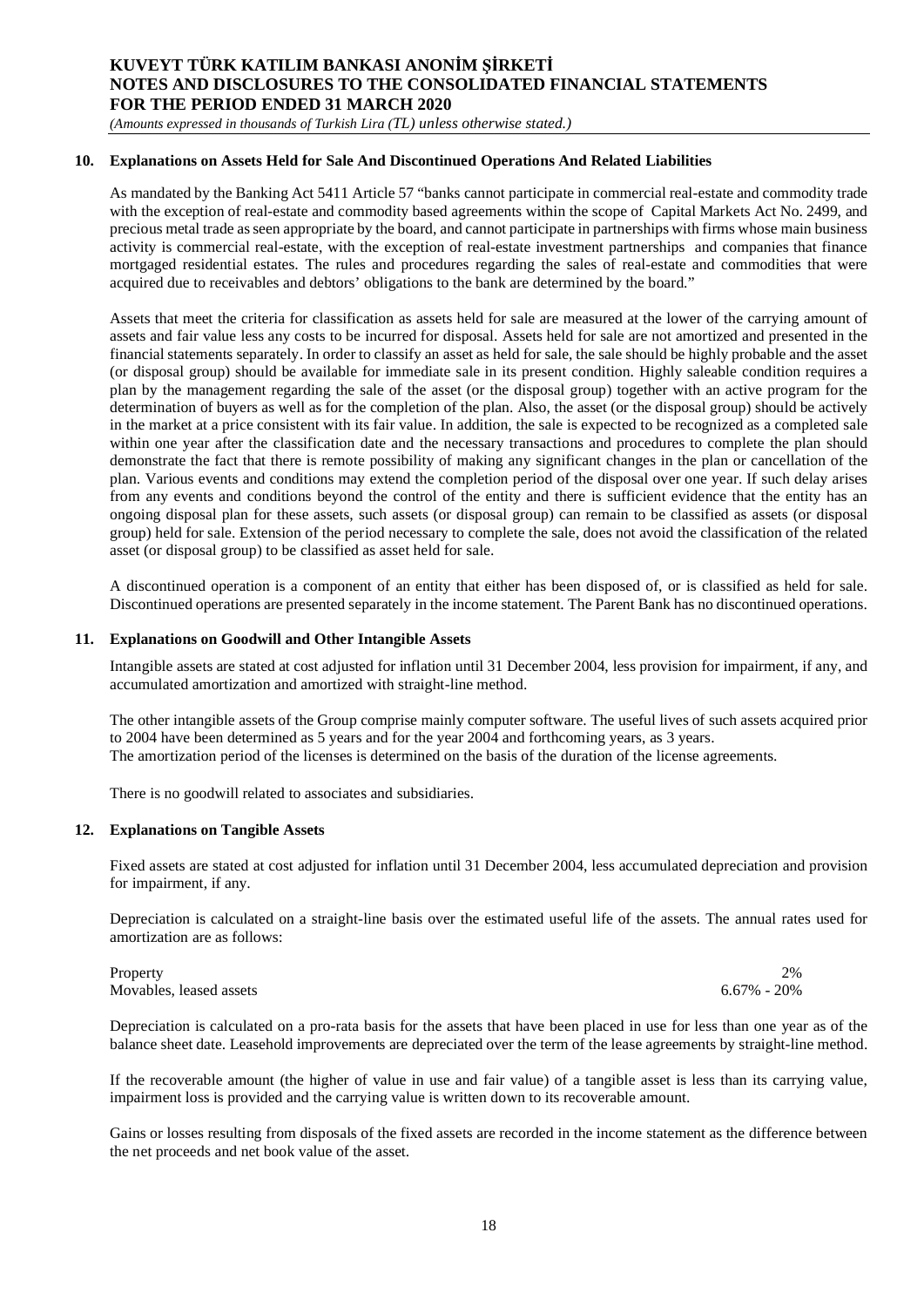*(Amounts expressed in thousands of Turkish Lira (TL) unless otherwise stated.)*

Expenses for repair costs are capitalized if the expenditure increases economic life of the asset; other repair costs are expensed as incurred.

The capital expenditures made in order to increase the capacity of the tangible asset or to increase its future benefits are capitalized on the cost of the tangible asset. The capital expenditures include the cost components which are used either to increase the useful life or the capacity of the asset or the quality of the product, or to decrease the costs.

Property held for long-term rental yields and/or capital appreciation is classified as investment property. Investment properties are stated at cost less accumulated depreciation and any impairment in value. Depreciation is calculated on a straight-line basis over the estimated useful lives of the properties.

#### **13. Explanations on Leasing Transactions**

For contracts concluded prior to 1 January 2019, the Group assesses whether the contract has a lease qualification or include a lease transaction.

(a) The right to obtain almost all of the economic benefits from the use of the leased asset and,

(b) Whether the leased asset which has the right to manage its use is evaluated

*The bank has started implementing the TFRS 16 - Leases standard as of 1 January 2019, the first date of the TFRS 16 standard. At the commencement date of the lease, the Bank recognizes lease liabilities measured at the present value of lease payments to be made over the lease term. Lease payments are discounted by using the Bank's alternative borrowing profit-share rate.*

#### **The right of the use asset**

The Group reflects the existence of a right of use and a lease obligation to the financial statements at the date the lease is commenced.

The right to use asset is recognized first by cost method and includes the following:

- (a) The first measurement amount of the lease obligation,
- (b) The amount obtained by deducting all rental incentives received from all lease payments made at or before the date of the rental.

When the Group applying cost method, the existence of the right of use:

- (a) Accumulated depreciation and accumulated impairment losses are deducted and
- (b) Measures the restatement of the lease obligation over the adjusted cost.

The Group determines whether the right of use has been impaired and recognizes any identified impairment losses in accordance with TAS 36 – Impairment of Assets.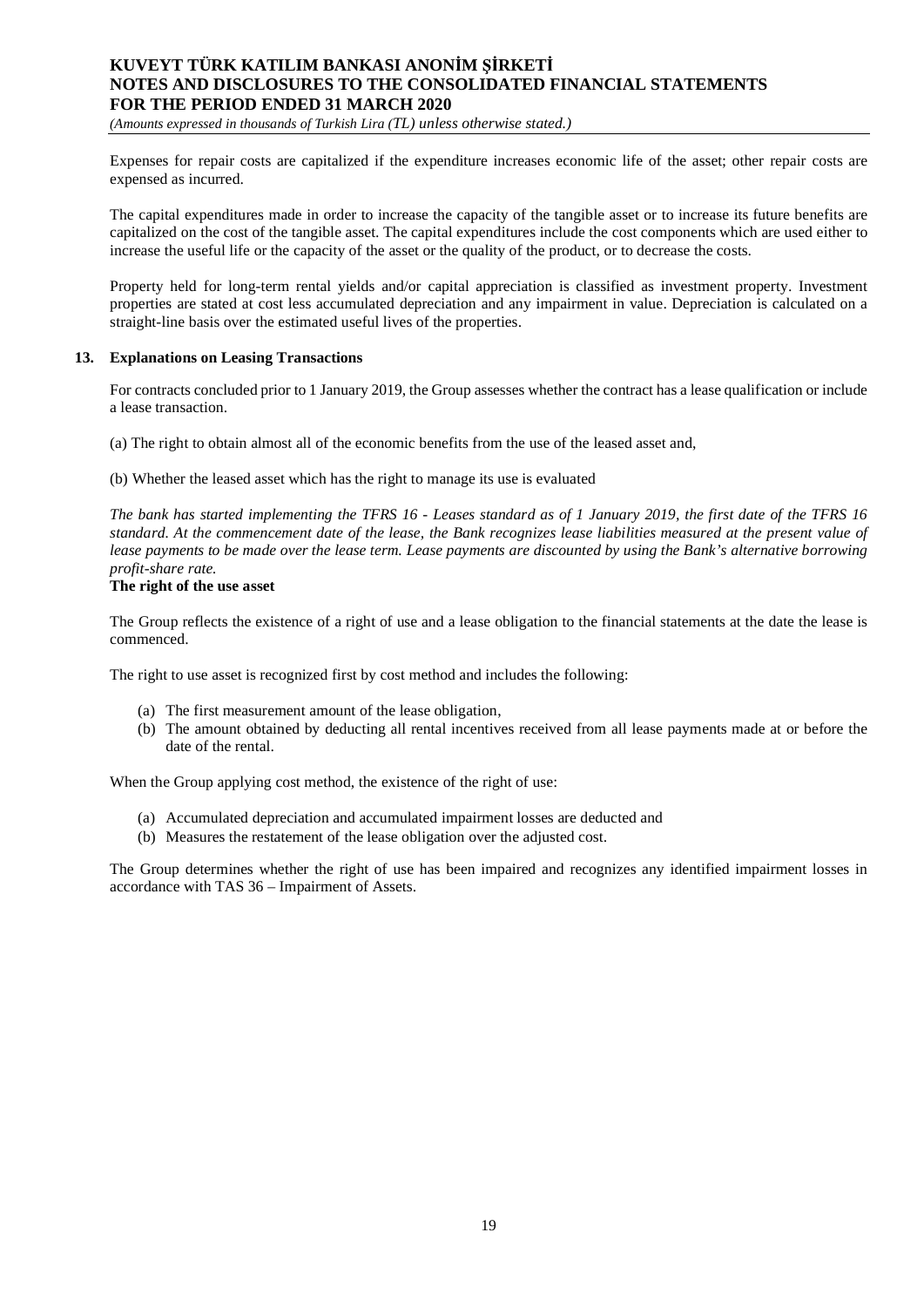*(Amounts expressed in thousands of Turkish Lira (TL) unless otherwise stated.)*

#### **Lease Obligation**

At the effective date of the lease, the Group measures the leasing liability at the present value of the lease payments not paid at that time. Lease payments are discounted using the Group's alternative borrowing profit share rate.

The profit share on the lease liability for each period of the lease term is the amount found by applying a fixed periodic profit share rate to the remaining balance of the lease liability. Periodic profit share rate is the Group's borrowing profit share rate.

After the beginning of a contract, the Group remeasures its lease liability to reflect changes in lease payments. The Group reflects the restatement amount of the lease obligation to the financial statements as revised in the presence of the right of use.

#### **14. Explanations on Provisions and Contingent Liabilities**

Provisions and contingent liabilities are accounted for in accordance with "Turkish Accounting Standard for Provisions, Contingent Liabilities and Contingent Assets" (TAS 37).

Provisions are recognized when the Bank has a present obligation, legal or constructive, as a result of a past event, when it is probable that an outflow of resources embodying economic benefits will be required to settle the obligation and when a reliable estimate can be made of the amount of the obligation.

As per the "Matching Principle," a provision is provided for the liabilities arising as a result of past events in the period they arise, if it is probable that the liability will be settled and a reliable estimate for the liability amount can be made.

When a reliable estimate of the amount of the obligation cannot be made or it is not probable that an outflow of resources will be required to settle the obligation, the obligation is considered as a "Contingent" liability and is disclosed in the related notes to the financial statements.

#### **15. Explanations on Liabilities Relating to Employee Benefits**

#### **15.1 Defined benefit plans:**

In accordance with existing social legislation, the group is required to make severance pay to each employee who has completed over one year of service with the group and who retires or quits the employment to receive old age or disability benefits, to fulfill the compulsory military service, because of the marriage (for females) or because of the other compulsive reasons as defined in the laws and whose employment is terminated due to reasons other than resignation or misconduct.

Liabilities amount which is related to "Turkish Accounting Standard on Employee Benefits" ("TAS 19") is reflected accompanying financial statements and these liabilities are calculated by an independent actuary firm. Group is accounted all actuarial profit and loss under Statement of other Comprehensive Income.

The Group's employees are not members of any pension fund, foundations, union or other similar entities.

#### **15.2 Defined contribution plans:**

The group pays defined contribution plans to publicly administered Social Security Funds for its employees as mandated by the Social Security Association. The Bank has no further payment obligations other than this contribution share. The contributions are recognized as employee benefit expense when they are due.

#### **15.3 Short term benefits to employees:**

In accordance with "TAS 19", vacation pay liabilities are defined as "Short Term Benefits to Employees" and accrued as earned.

Group management calculates bonus accrual if it foresees that the budgeted year-end figures approved by the Board of Directors are attainable.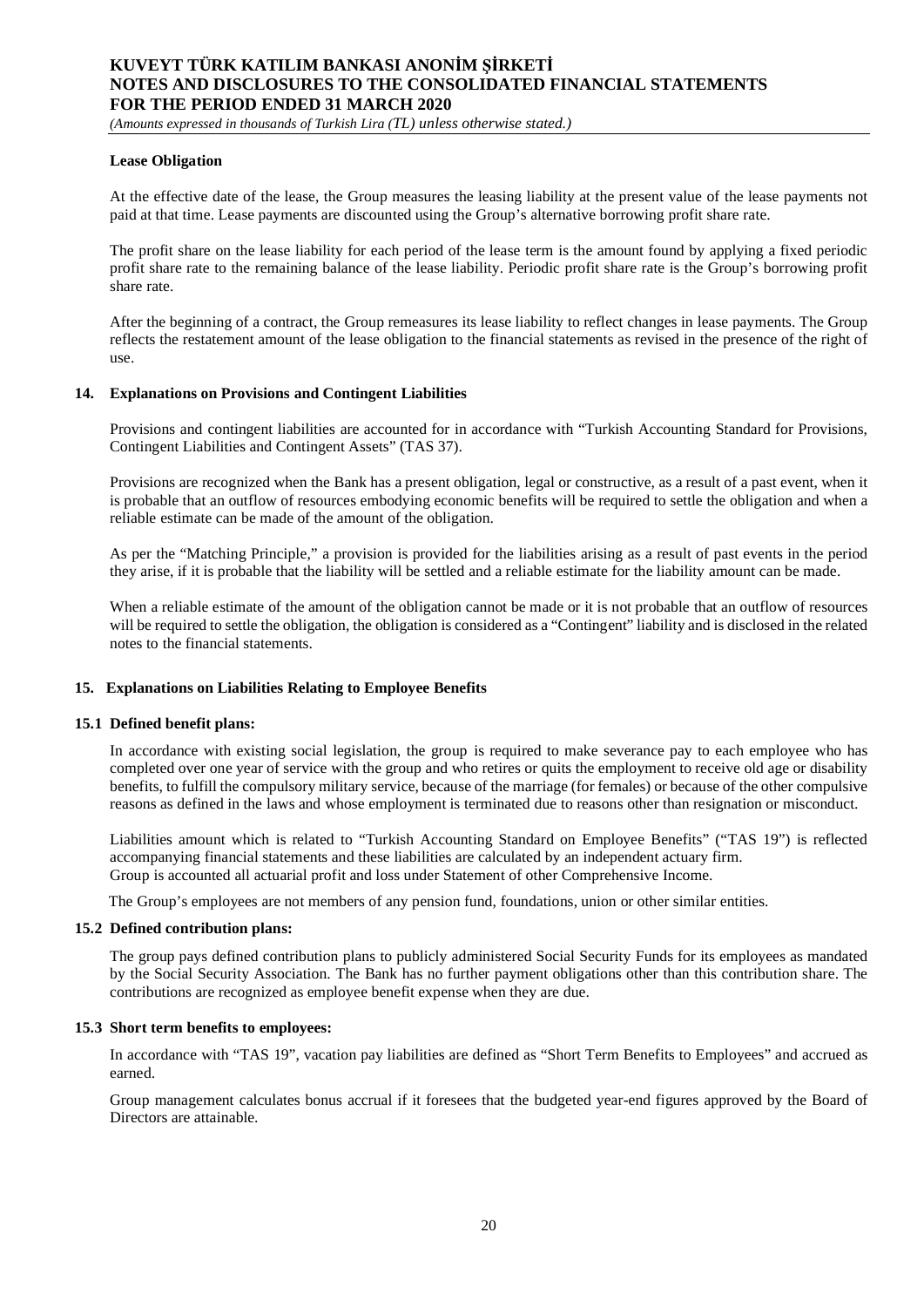*(Amounts expressed in thousands of Turkish Lira (TL) unless otherwise stated.)*

#### **16. Explanations on Taxation**

#### *Current Tax*

As per the terms of the provisional article 10 added to the Law No. 5520 by the Article 91 of the Law No. 7061, it was established that the rate of 20%, as disclosed in the first paragraph of the Article 32 of the Corporate Tax Law No. 5520, shall be applied as 22% over the corporation income for the tax periods of the years 2018, 2019, 2020 (and for entities that are appointed with special accounting period, for the accounting periods beginning within the relevant year). Council of Ministers is entitled to lower the rate of 22% as disclosed in the first paragraph to a limit of 20%.

Under this scope, corporate tax with the rate of 22% shall be calculated over the corporate income of the corporate taxpayers for the accounting periods of 2018, 2019 and 2020. In addition, as per provisions of the Income Tax Law, advance tax with the rate of 22% shall be paid by the taxpayers in the aforementioned periods in order to be offset from the corporate tax for the aforementioned tax periods.

The corporate tax rate will be applied as 22% for the years 2018, 2019 and 2020. This rate is applied on taxable income which is calculated by adjusting the income before tax for certain disallowable expenses, tax exempt income and other allowances. No further tax is applicable unless the profit is distributed. According to the tax legislations, advance tax amount shall also be calculated using a rate of 22% for each quarter over tax base and shall be paid, then the advance taxes paid within the year shall be offset from the corporate tax calculated over the yearly corporate tax return for that year.

Withholding taxes is not applied to dividends distributed to companies resident in Turkey or companies who earn income in Turkey through their resident representatives in Turkey. With the Council of Minister's decision numbered 2009/14593 and 2009/14594 which are published in official gazette numbered 27130 and dated 3 February 2009, some deduction rates in  $15<sup>th</sup>$  and  $30<sup>th</sup>$  articles of the corporate tax law numbered 5520 were re-determined. In accordance with this, dividends distributed to companies other than companies resident in Turkey or companies who earn income in Turkey through their resident representatives in Turkey are subject to 15% withholding taxes. Double tax treaty agreements are also taken into consideration during the application of withholding taxes on dividends distributed to real persons and to foreign-based taxpayers. Addition of profit to share capital is not considered as dividend distributed therefore no withholding taxes is applied.

With the aforementioned amendment to the law, entities calculate advance tax using a rate of 22% over the quarterly financial income, for the years 2018-2019-2020 and advance tax returns are filed by the fourteenth day of the second month following the related period and taxes are paid by the seventeenth day. Advance taxes are paid within the year belong to that year, and the paid advance taxes are offset from the corporate tax liability calculated over the corporate tax returns in the subsequent year. Any remaining amount of paid advance taxes after the offset can be paid back in cash or it can be deducted from financial loans to the government.

For the purpose of issuance of certificate of leasing immovables to resource institutions, with the sale of asset leasing companies, the scope of Financial Leasing, Factoring and Financing Companies Law No.6361, dated 21 November 2012 in order to lease it back and in case of taking back at the end of the contract, with the sale of financial leasing companies and asset leasing by asset leasing companies, for profit from the sale of the immovable property inherited from the institution applies this rate as 100% and for the immovable is not compulsory to be in assets at least for a period of two years. But the mentioned immovable's; except in case of failure to fulfill the obligations arising from the source institution, the lesser or leasing agreement, immovable in question by the asset leasing company, in case of selling a third person or institutions, these immovable's with the carrying value before its transfer to resource institution or asset leasing in lesser or asset leasing company, in mentioned institutions taking into consideration the total amount of depreciation is taxable for corporation engaged in the sale.

Corporate tax returns are filed by the twenty-fifth day of the fourth month following the balance sheet date and taxes is paid in one installment by the end of that month.

Corporate tax losses can be carried forward for a maximum period of five years following the year in which the losses were incurred. However, losses cannot be carried back to offset profits from previous periods. The tax authorities can inspect tax returns and the related accounting records for a retrospective maximum period of five years.

In Turkey, there is no procedure for a final and definite agreement on tax assessments.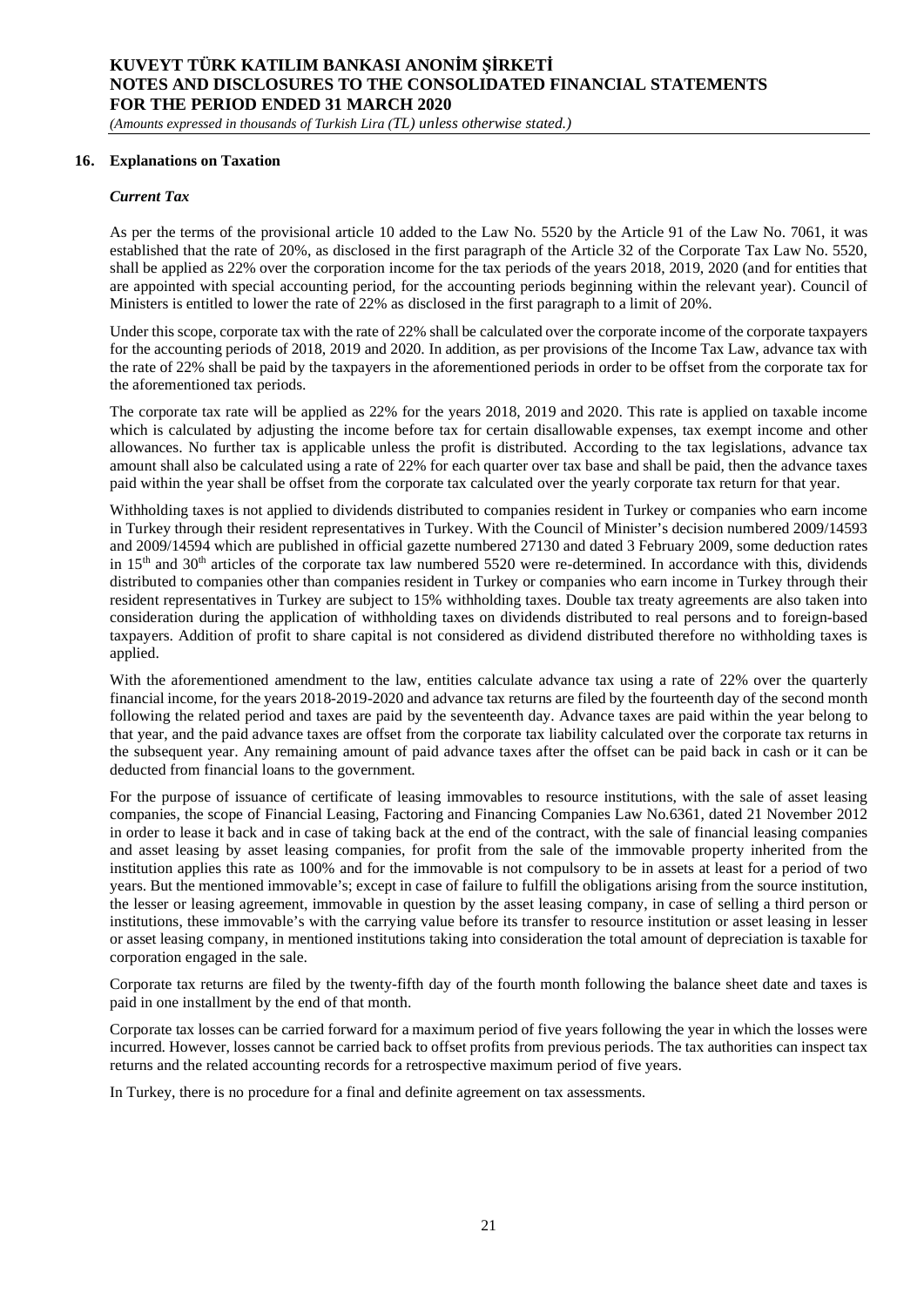*(Amounts expressed in thousands of Turkish Lira (TL) unless otherwise stated.)*

### *Deferred Tax*

For taxable temporary differences arising between the tax bases of assets and liabilities and their carrying amounts, as per the provisions of "Turkish Accounting Standard on Income Taxes" ("TAS 12"), the Group calculates deferred tax liability over all taxable temporary differences and deferred tax asset over taxable temporary differences, apart from the provisions for Expected Credit Losses for 12-Months (Stage 1) and for Lifetime Credit Losses (Stage 2) with significant increase in the credit risk after initial recognition, to the extent that is probable that taxable profit will be available in subsequent periods. Deferred tax asset and liabilities are shown in the accompanying financial statements on a net basis. The tax effect regarding the items directly accounted in equity are also reflected in equity. The rate is used in the calculation of deferred tax assets and liabilities was 22% over temporary timing differences expected to be reversed in 2018, 2019 and 2020, and 20% over temporary timing differences expected to be reversed in 2021 and the following years.

#### **17. Explanations on Additional Disclosures on Borrowings**

Borrowings other than funds collected are measured at amortized cost using the internal rate of return method after the initial recognition. The Parent Bank does not apply hedging techniques on related borrowings.

The Group has not issued convertible bonds.

#### **18. Explanations on Share Certificates Issued**

There is no significant amount of transaction costs on Bank about share certificates.

#### **19. Explanations on Acceptances and Availed Drafts**

Acceptances and availed drafts are realized simultaneously with the payment dates of the customers and they are presented as commitments in off-balance sheet accounts.

#### **20. Explanations on Government Grants**

There are no government grants received by the Group.

#### **21. Explanations on Segment Reporting**

The Group operates in three main segments; Retail Banking, Corporate and Commercial Banking; Treasury and International Banking. Each segment operates with unique products, and the operational results are followed based on these segments.

Segment reporting is disclosed in Note 14.

#### **22. Explanations on Other Matters**

The Group has no disclosures on other matters.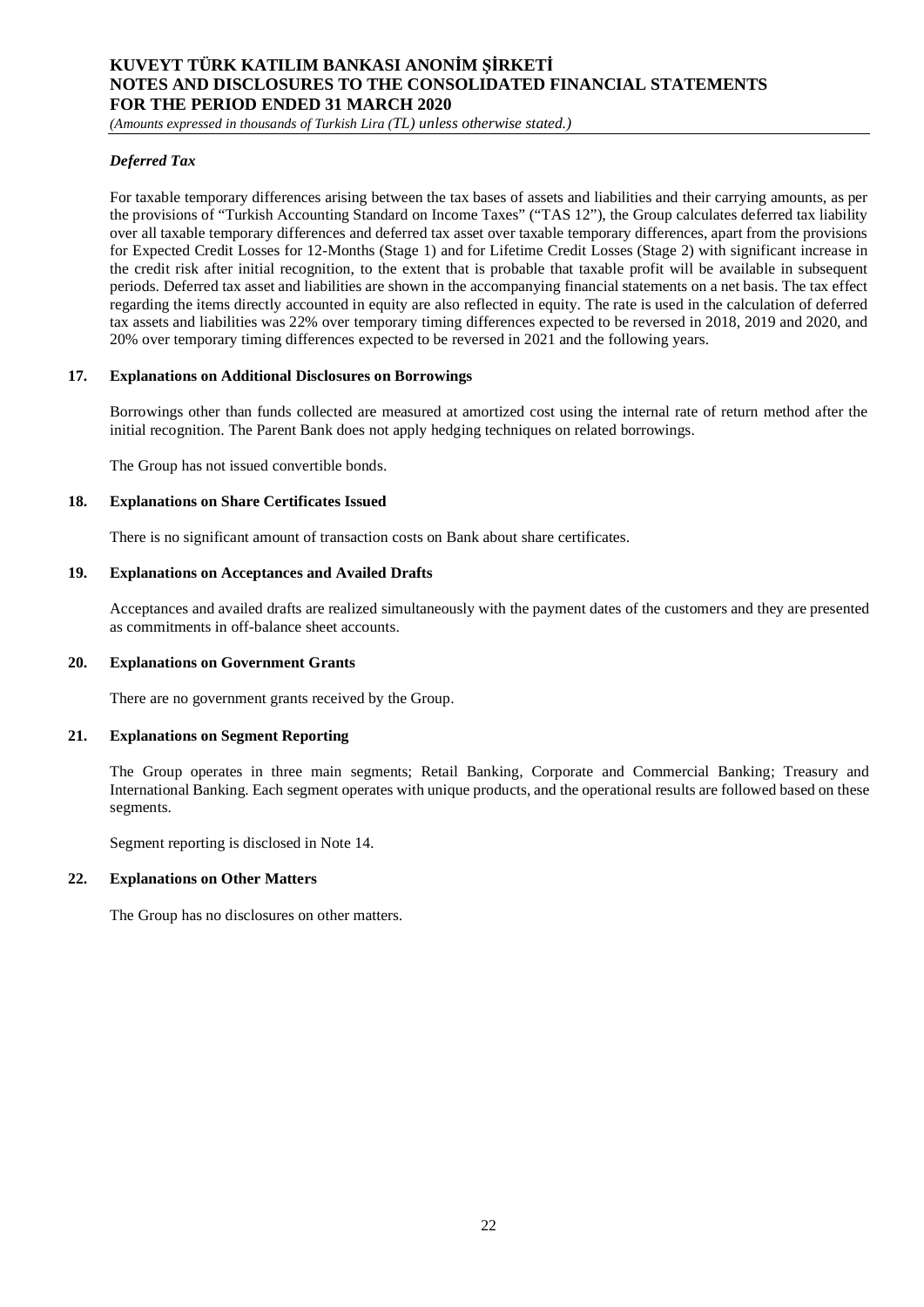*(Amounts expressed in thousands of Turkish Lira (TL) unless otherwise stated.)*

### **SECTION FOUR**

### **INFORMATION RELATED TO FINANCIAL POSITION AND RISK MANAGEMENT OF THE GROUP**

#### **1. Explanations on Consolidated Equity Items**

Total capital and Capital adequacy ratio have been calculated in accordance with the "Regulation on Equity of Banks" and "Regulation on Measurement and Assessment of Capital Adequacy of Banks". As of 31 March 2020 Group's total capital has been calculated as TL 10,788,276 (31 December 2019: TL 10,254,705), capital adequacy ratio is 20.69% (31 December 2019: 18.61%).

Based on the press release made by the BRSA on 23 March 2020; due to the fluctuations in the financial markets as a result of the COVID-19 outbreak; in the calculation of the amount subject to credit risk in accordance with the Regulation on Measurement and Evalation of Capital Aduquacy; with monetary assets and non-monetary assets excluding assets that are measured in terms of historical cost in a foreign currency valued amount of items in accordance with TAS and its special privisons amounts, spot puchase exchange rate can be used in preparation of financial statements as of 31 December, 2019, may be considered in the calculation of Turkish Lira equivalent of credit risk exposures in foreign currencies, and negative revalation differences of the securities classified under "Financial Assets Measured at Fair Value through Other Comprehensive Income" which acquired before 23 March, 2020 may not be included in capital calculation. As of 31 March 2020, the Bank has used these opportunities in capital adequacy calculations

#### **1.1. Information on consolidated equity items**

|                                                                                                                                                                                                                                          | <b>Current Period</b>    | <b>Prior Period</b>      |
|------------------------------------------------------------------------------------------------------------------------------------------------------------------------------------------------------------------------------------------|--------------------------|--------------------------|
|                                                                                                                                                                                                                                          | Amount                   | Amount                   |
| <b>COMMON EQUITY TIER I CAPITAL</b>                                                                                                                                                                                                      |                          |                          |
| Paid-In Capital To Be Entitled For Compensation After All Creditors                                                                                                                                                                      | 4,600,000                | 4,000,000                |
| <b>Share Premium</b>                                                                                                                                                                                                                     | 24.525                   | 24.525                   |
| Reserves                                                                                                                                                                                                                                 | 1,975,102                | 1,472,776                |
| Other Comprehensive Income According to TAS                                                                                                                                                                                              | 232,096                  | 268.165                  |
| Profit                                                                                                                                                                                                                                   | 262,132                  | 1,028,480                |
| <b>Current Period Profit</b>                                                                                                                                                                                                             | 343,490                  | 1,117,637                |
| Prior Period Profit                                                                                                                                                                                                                      | (81, 358)                | (89, 157)                |
| Bonus Shares From Associates, Affiliates And Joint-Ventures Not Accounted In Current Period's Profit                                                                                                                                     |                          |                          |
| Minority shares                                                                                                                                                                                                                          | 28,479                   | 28,461                   |
| <b>Common Equity Tier I Capital Before Deductions</b>                                                                                                                                                                                    | 7,122,334                | 6,822,407                |
| <b>Deductions From Common Equity Tier I Capital</b>                                                                                                                                                                                      |                          |                          |
| Valuation Adjustments Calculated As Per The Article 9. (I) Of The Regulation On Bank Capital                                                                                                                                             |                          |                          |
| Current And Prior Periods' Losses Not Covered By Reserves, And Losses Accounted Under Equity According To TAS (-)                                                                                                                        | 13.146                   | 13.394                   |
| Leasehold Improvements On Operational Leases (-)                                                                                                                                                                                         | 67.991                   | 66.940                   |
| Goodwill Netted With Deferred Tax Liabilities                                                                                                                                                                                            |                          |                          |
| Other Intangible Assets Netted With Deferred Tax Liabilities Except Mortgage Servicing Rights                                                                                                                                            | 195,404                  | 189,095                  |
| Net Deferred Tax Asset/Liability (-)                                                                                                                                                                                                     |                          |                          |
| Differences Arise When Assets And Liabilities Not Held At Fair Value, Are Subjected To Cash Flow Hedge Accounting                                                                                                                        | $\sim$                   | ٠                        |
| Total Credit Losses That Exceed Total Expected Loss Calculated According To The Regulation On Calculation Of Credit Risk By                                                                                                              |                          |                          |
| <b>Internal Ratings Based Approach</b>                                                                                                                                                                                                   |                          |                          |
| <b>Securitization Gains</b>                                                                                                                                                                                                              | $\sim$                   |                          |
| Unrealized Gains And Losses From Changes In Bank's Liabilities' Fair Values Due To Changes In Creditworthiness                                                                                                                           |                          |                          |
| Net Amount Of Defined Benefit Plans                                                                                                                                                                                                      | 19.082                   | 19.082                   |
| Direct And Indirect Investments Of The Bank On Its Own Tier I Capital (-)                                                                                                                                                                | 4.869                    | 4.234                    |
| Shares Obtained Against Article 56, Paragraph 4 Of The Banking Law (-)                                                                                                                                                                   |                          |                          |
| Total Of Net Long Positions Of The Investments In Equity Items Of Unconsolidated Banks And Financial Institutions Where The                                                                                                              |                          |                          |
| Bank Owns 10% Or Less Of The Issued Share Capital Exceeding The 10% Threshold Of Above Tier I Capital (-)                                                                                                                                |                          |                          |
| Total Of Net Long Positions Of The Investments In Equity Items Of Unconsolidated Banks And Financial Institutions Where The<br>Bank Owns 10% Or More Of The Issued Share Capital Exceeding The 10% Threshold Of Above Tier I Capital (-) | $\overline{\phantom{a}}$ | $\overline{\phantom{a}}$ |
| Mortgage Servicing Rights Exceeding The 10% Threshold Of Tier I Capital (-)                                                                                                                                                              |                          | $\overline{\phantom{a}}$ |
| Net Deferred Tax Assets Arising From Temporary Differences Exceeding The 10% Threshold Of Tier I Capital (-)                                                                                                                             |                          | $\sim$                   |
| Amount Exceeding The 15% Threshold Of Tier I Capital As Per The Article 2, Clause 2 Of The Regulation On Measurement And<br>Assessment Of Capital Adequacy Of Banks (-)                                                                  |                          |                          |
| The Portion Of Net Long Position Of The Investments In Equity Items Of Unconsolidated Banks And Financial Institutions Where                                                                                                             |                          |                          |
| The Bank Owns 10% Or More Of The Issued Share Capital Not Deducted From Tier I Capital (-)                                                                                                                                               | $\blacksquare$           | $\sim$                   |
| Mortgage Servicing Rights Not Deducted (-)                                                                                                                                                                                               |                          | $\sim$                   |
| Excess Amount Arising From Deferred Tax Assets From Temporary Differences (-)                                                                                                                                                            |                          |                          |
| Other Items To Be Defined By The BRSA (-)                                                                                                                                                                                                | $\sim$                   | $\sim$                   |
| Deductions From Tier I Capital In Cases Where There Are No Adequate Additional Tier I Or Tier II Capitals (-)                                                                                                                            |                          |                          |
| <b>Total Deductions From Common Equity Tier I Capital</b>                                                                                                                                                                                | 300,492                  | 292,745                  |
| <b>Total Common Equity Tier I Capital</b>                                                                                                                                                                                                | 6,821,842                | 6,529,662                |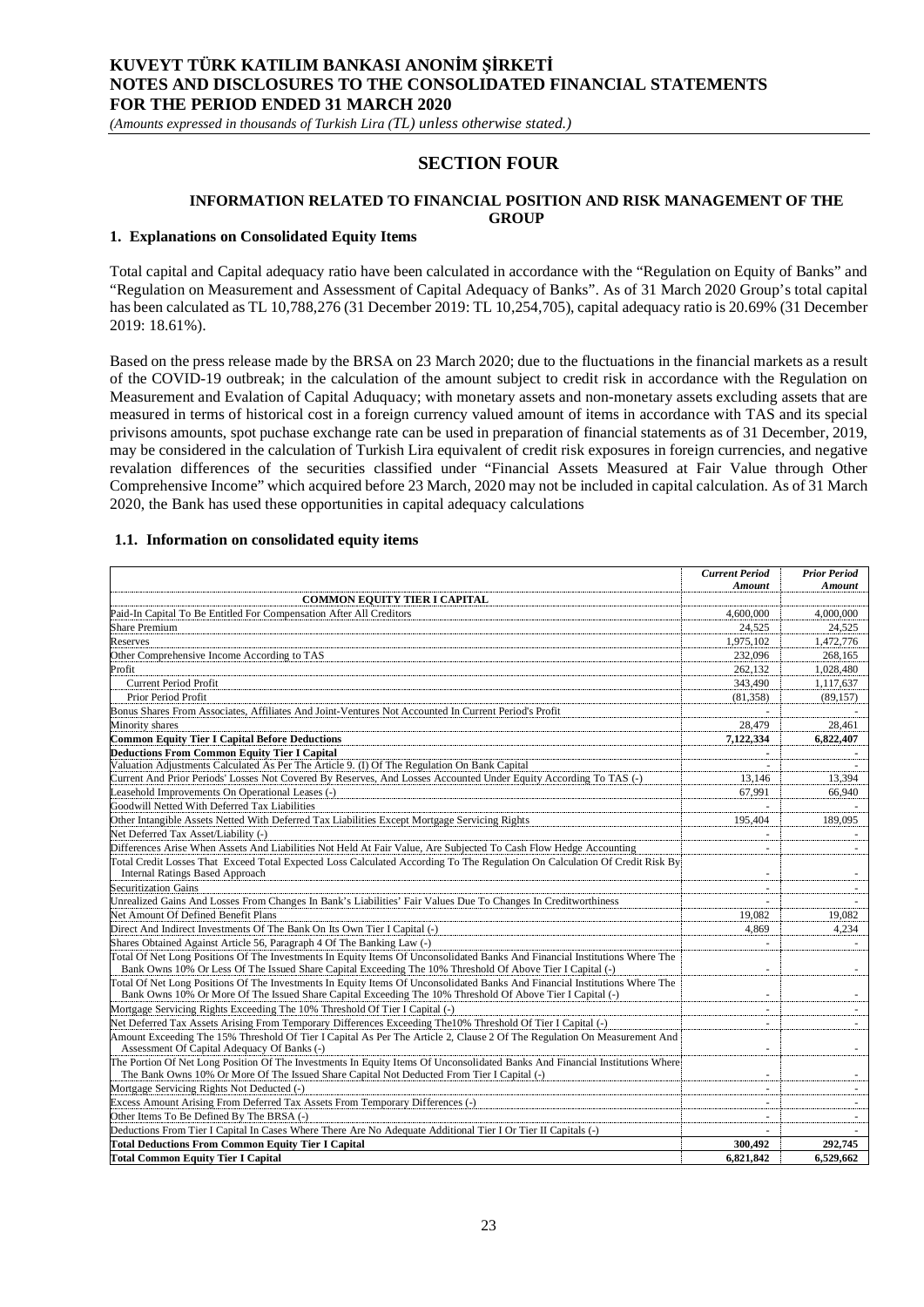*(Amounts expressed in thousands of Turkish Lira (TL) unless otherwise stated.)*

| <b>Additional Tier I Capital Before Deductions</b>                                                                                                                                                                                                                                           |                |            |
|----------------------------------------------------------------------------------------------------------------------------------------------------------------------------------------------------------------------------------------------------------------------------------------------|----------------|------------|
| Capital corresponding to privileged shares not included in the core capital and the related issuance premiums                                                                                                                                                                                |                |            |
| Borrowing instruments deemed appropriate by the Authority and related issuance premiums                                                                                                                                                                                                      | 1,314,668      | 1,189,404  |
| Borrowing instruments deemed appropriate by the Authority and the related issuance premiums (those covered by<br>Provisional Article 4)                                                                                                                                                      |                |            |
| 4. Additional Capital Before Discounts                                                                                                                                                                                                                                                       | 1,314,668      | 1,189,404  |
| <b>Deductions From Additional Tier I Capital</b>                                                                                                                                                                                                                                             |                |            |
| Direct and Indirect Investments of The Bank on Its Own Additional Tier I Capital (-)                                                                                                                                                                                                         | L.             |            |
| Investments in Equity Instruments Issued by Banks or Financial Institutions Invested In Bank's Additional Tier I<br>Capital And Having Conditions Stated In The Article 7 Of The Regulation                                                                                                  |                |            |
| Total of Net Long Positions of The Investments In Equity Items Of Unconsolidated Banks And Financial<br>Institutions Where The Bank Owns 10% Or Less Of The Issued Share Capital Exceeding The 10% Threshold<br>Of Above Tier I Capital (-)                                                  |                |            |
| The Total of Net Long Position of The Direct Or Indirect Investments In Additional Tier I Capital Of<br>Unconsolidated Banks And Financial Institutions Where The Bank Owns More Than 10% Of The Issued Share<br>Capital (-)                                                                 |                |            |
| Other Items to Be Defined By The BRSA (-)                                                                                                                                                                                                                                                    | $\overline{a}$ |            |
| <b>Items To Be Deducted From Tier I Capital During The Transition Period</b>                                                                                                                                                                                                                 |                |            |
| Goodwill And Other Intangible Assets And Related Deferred Taxes Not Deducted From Tier I Capital As Per The<br>Temporary Article 2, Clause 1 Of The Regulation On Measurement And Assessment Of Capital Adequacy Of<br>Banks $(-)$                                                           |                |            |
| Net Deferred Tax Asset/Liability Not Deducted From Tier I Capital As Per The Temporary Article 2, Clause 1 Of<br>The Regulation On Measurement And Assessment Of Capital Adequacy Of Banks (-)                                                                                               |                |            |
| Deduction From Additional Tier I Capital When There Is Not Enough Tier II Capital (-)                                                                                                                                                                                                        |                |            |
| <b>Total Deductions From Additional Tier I Capital</b>                                                                                                                                                                                                                                       |                |            |
| <b>Total Additional Tier I Capital</b>                                                                                                                                                                                                                                                       | 1,314,668      | 1,189,404  |
| Total Tier I Capital (Tier I Capital= Common Equity Tier I Capital + Additional Tier I Capital)                                                                                                                                                                                              | 8,136,510      | 7,719,066  |
| <b>Tier II Capital</b>                                                                                                                                                                                                                                                                       |                |            |
| Debt Instruments And The Related Issuance Premiums Defined By The BRSA                                                                                                                                                                                                                       | 2,270,056      | 2,073,399  |
| Debt Instruments And The Related Issuance Premiums Defined By The BRSA (Covered By Temporary Article 4)                                                                                                                                                                                      |                |            |
| Provisions (Amounts Explained In The First Paragraph Of The Article 8 Of The Regulation On Bank Capital)                                                                                                                                                                                     | 525,114        | 584,194    |
| <b>Total Deductions From Tier II Capital</b>                                                                                                                                                                                                                                                 | 2,795,170      | 2,657,593  |
| <b>Deductions From Tier II Capital</b>                                                                                                                                                                                                                                                       |                |            |
| Direct And Indirect Investments Of The Bank On Its Own Tier II Capital (-)                                                                                                                                                                                                                   |                |            |
| Investments In Equity Instruments Issued By Banks And Financial Institutions Invested In Bank's Tier II Capital<br>And Having Conditions Stated In The Article 8 Of The Regulation                                                                                                           |                |            |
| Total Of Net Long Positions Of The Investments In Equity Items Of Unconsolidated Banks And Financial<br>Institutions Where The Bank Owns 10% Or Less Of The Issued Share Capital Exceeding The 10% Threshold<br>Of Above Tier I Capital (-)                                                  |                |            |
| The Total Of Net Long Position Of The Direct Or Indirect Investments In Additional Tier I Capital And Tier II<br>Capital Of Unconsolidated Banks And Financial Institutions Where The Bank Owns 10% Or More Of The<br>Issued Share Capital Exceeding The 10% Threshold Of Tier I Capital (-) |                |            |
| Other Items To Be Defined By The BRSA (-)                                                                                                                                                                                                                                                    |                |            |
| <b>Total Deductions From Tier II Capital</b>                                                                                                                                                                                                                                                 | $\blacksquare$ |            |
| Total Tier II Capital                                                                                                                                                                                                                                                                        | 2,795,170      | 2,657,593  |
| Total Equity (Total Tier I And Tier II Capital)                                                                                                                                                                                                                                              | 10,931,680     | 10,376,659 |

(\*) TL 30,612 of Tier II capital issue amounting to TL 2,300,669 issued via KT Sukuk Company Limited has been withdrawn and is deducted from equity.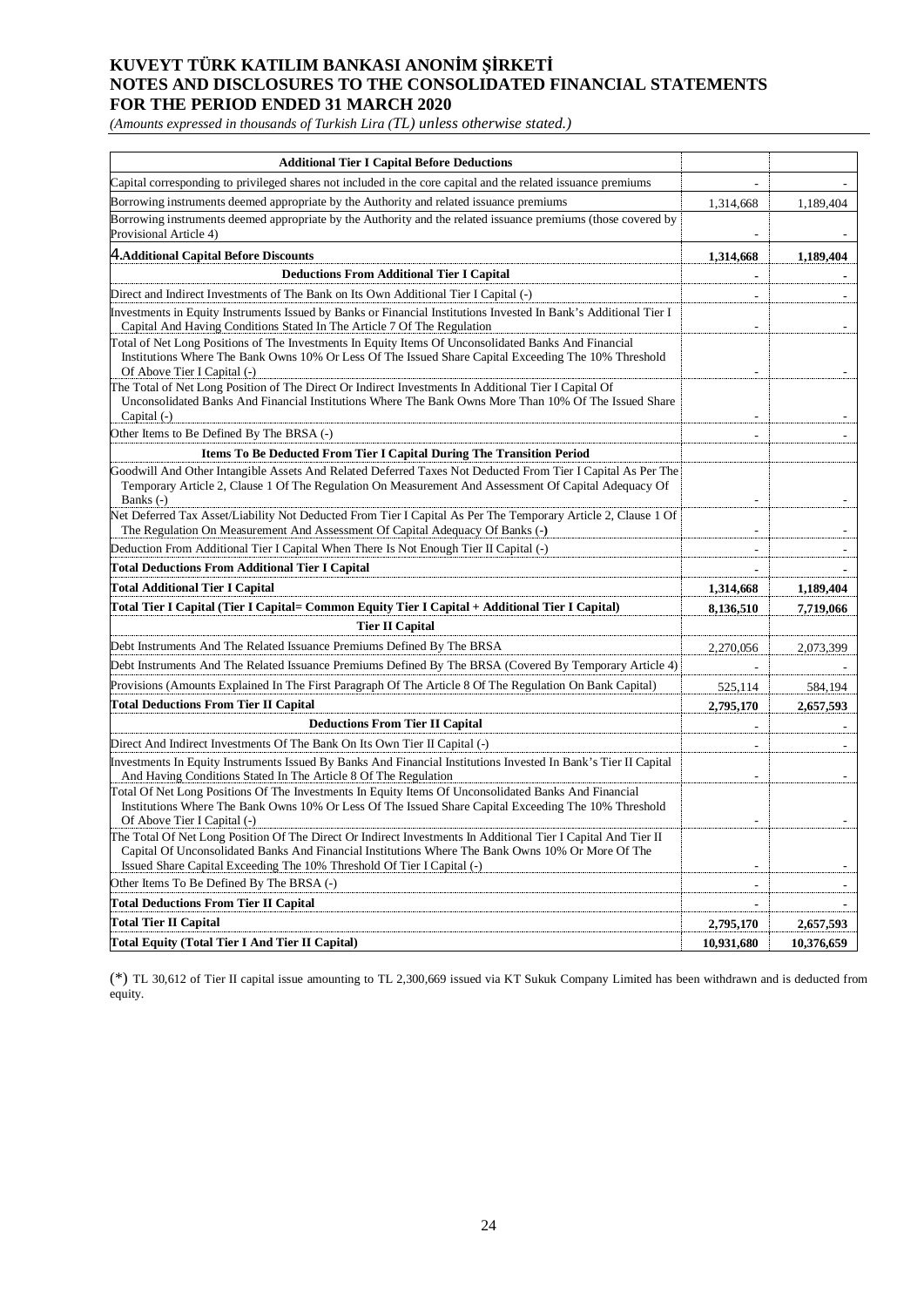*(Amounts expressed in thousands of Turkish Lira (TL) unless otherwise stated.)*

| <b>Total Tier I Capital And Tier II Capital (Total Equity)</b>                                                                                                                                                        |            |                          |
|-----------------------------------------------------------------------------------------------------------------------------------------------------------------------------------------------------------------------|------------|--------------------------|
| Loans Granted Against The Articles 50 And 51 Of The Banking Law (-)                                                                                                                                                   |            |                          |
| Net Book Values Of Movables And Immovables Exceeding The Limit Defined In The Article 57, Clause 1 Of The                                                                                                             |            |                          |
| Banking Law And The Assets Acquired Against Overdue Receivables And Held For Sale But Retained More                                                                                                                   |            |                          |
| Than Five Years (-)                                                                                                                                                                                                   | 8,061      | 5,505                    |
| Other Items To Be Defined By The BRSA (-)                                                                                                                                                                             | 135,343    | 116,449                  |
| Items To Be Deducted From The Sum Of Tier I And Tier II Capital (Capital) During The Transition<br>Period                                                                                                             |            |                          |
| The Portion Of Total Of Net Long Positions Of The Investments In Equity Items Of Unconsolidated Banks And                                                                                                             |            |                          |
| Financial Institutions Where The Bank Owns 10% Or Less Of The Issued Share Capital Exceeding The 10%                                                                                                                  |            |                          |
| Threshold Of Above Tier I Capital Not Deducted From Tier I Capital, Additional Tier I Capital Or Tier II Capital                                                                                                      |            |                          |
| As Per The Temporary Article 2, Clause 1 Of The Regulation (-)                                                                                                                                                        |            |                          |
| The Portion Of Total Of Net Long Positions Of The Investments In Equity Items Of Unconsolidated Banks And                                                                                                             |            |                          |
| Financial Institutions Where The Bank Owns More Than 10% Of The Issued Share Capital Exceeding The 10%<br>Threshold Of Above Tier I Capital Not Deducted From Additional Tier I Capital Or Tier II Capital As Per The |            |                          |
| Temporary Article 2, Clause 1 Of The Regulation (-)                                                                                                                                                                   |            |                          |
| The Portion Of Net Long Position Of The Investments In Equity Items Of Unconsolidated Banks And Financial                                                                                                             |            |                          |
| Institutions Where The Bank Owns 10% Or More Of The Issued Share Capital, Of The Net Deferred Tax Assets                                                                                                              |            |                          |
| Arising From Temporary Differences And Of The Mortgage Servicing Rights Not Deducted From Tier I Capital                                                                                                              |            |                          |
| As Per The Temporary Article 2, Clause 2, Paragraph (1) And (2) And Temporary Article 2, Clause 1 Of The                                                                                                              |            |                          |
| Regulation (-)                                                                                                                                                                                                        |            |                          |
| Capital                                                                                                                                                                                                               |            |                          |
| Total Capital (Total Of Tier I Capital And Tier II Capital)                                                                                                                                                           | 10,788,276 | 10,254,705               |
| <b>Total Risk Weighted Assets</b>                                                                                                                                                                                     | 52,154,539 | 55,097,567               |
| <b>Capital Adequacy Ratios</b>                                                                                                                                                                                        |            |                          |
| CET1 Capital Ratio (%)                                                                                                                                                                                                | 13.08      | 11.85                    |
| Tier I Capital Ratio (%)                                                                                                                                                                                              | 15.60      | 14.01                    |
| Capital Adequacy Ratio (%)                                                                                                                                                                                            | 20.69      | 18.61                    |
| <b>Buffers</b>                                                                                                                                                                                                        |            |                          |
| Bank-Specific Total CET1 Capital Ratio                                                                                                                                                                                | 2.50       | 2.50                     |
| Capital Conservation Buffer Ratio (%)                                                                                                                                                                                 | 2.50       | 2.50                     |
| Systemic Significant Bank Buffer Ratio (%)                                                                                                                                                                            |            |                          |
| Additional CET1 Capital Over Total Risk Weighted Assets Ratio Calculated According To The Article 4 Of Capital                                                                                                        |            |                          |
| Conservation And Counter-Cyclical Capital Buffers Regulation                                                                                                                                                          | 8.58       | 7.35                     |
| <b>Amounts Lower Than Excesses As Per Deduction Rules</b>                                                                                                                                                             |            |                          |
| Remaining Total Of Net Long Positions Of The Investments In Equity Items Of Unconsolidated Banks And<br>Financial Institutions Where The Bank Owns 10% Or Less Of The Issued Share Capital                            |            |                          |
| Remaining Total Of Net Long Positions Of The Investments In Tier I Capital Of Unconsolidated Banks And                                                                                                                |            |                          |
| Financial Institutions Where The Bank Owns More Than 10% Or Less Of The Issued Share Capital                                                                                                                          |            |                          |
| <b>Remaining Mortgage Servicing Rights</b>                                                                                                                                                                            |            |                          |
| Net Deferred Tax Assets Arising From Temporary Differences                                                                                                                                                            |            |                          |
| <b>Limits For Provisions Used In Tier II Capital Calculation</b>                                                                                                                                                      |            |                          |
| General Loan Provisions For Exposures In Standard Approach (Before Limit Of One Hundred And Twenty Five Per                                                                                                           |            |                          |
| Ten Thousand)                                                                                                                                                                                                         | 525.114    | 584,194                  |
| General Loan Provisions For Exposures In Standard Approach Limited By 1.25% Of Risk Weighted Assets                                                                                                                   | 525,114    | 584,194                  |
| Total Loan Provision That Exceeds Total Expected Loss Calculated According To Communiqué On Calculation Of                                                                                                            |            |                          |
| Credit Risk By Internal Ratings Based Approach                                                                                                                                                                        |            |                          |
| Total Loan Provision That Exceeds Total Expected Loss Calculated According To Communiqué On Calculation Of                                                                                                            |            |                          |
| Credit Risk By Internal Ratings Based Approach, Limited By 0.6% Risk Weighted Assets                                                                                                                                  |            | $\overline{\phantom{a}}$ |
| Debt Instruments Covered By Temporary Article 4 (Effective Between 1.1.2018-1.1.2022)                                                                                                                                 |            |                          |
| Upper Limit For Additional Tier I Capital Items Subject To Temporary Article 4                                                                                                                                        |            |                          |
| Amount Of Additional Tier I Capital Items Subject To Temporary Article 4 That Exceeds Upper Limit                                                                                                                     | ٠          |                          |
| Upper Limit For Additional Tier II Capital Items Subject To Temporary Article 4                                                                                                                                       |            | $\overline{\phantom{a}}$ |
| Amount Of Additional Tier II Capital Items Subject To Temporary Article 4 That Exceeds Upper Limit                                                                                                                    |            |                          |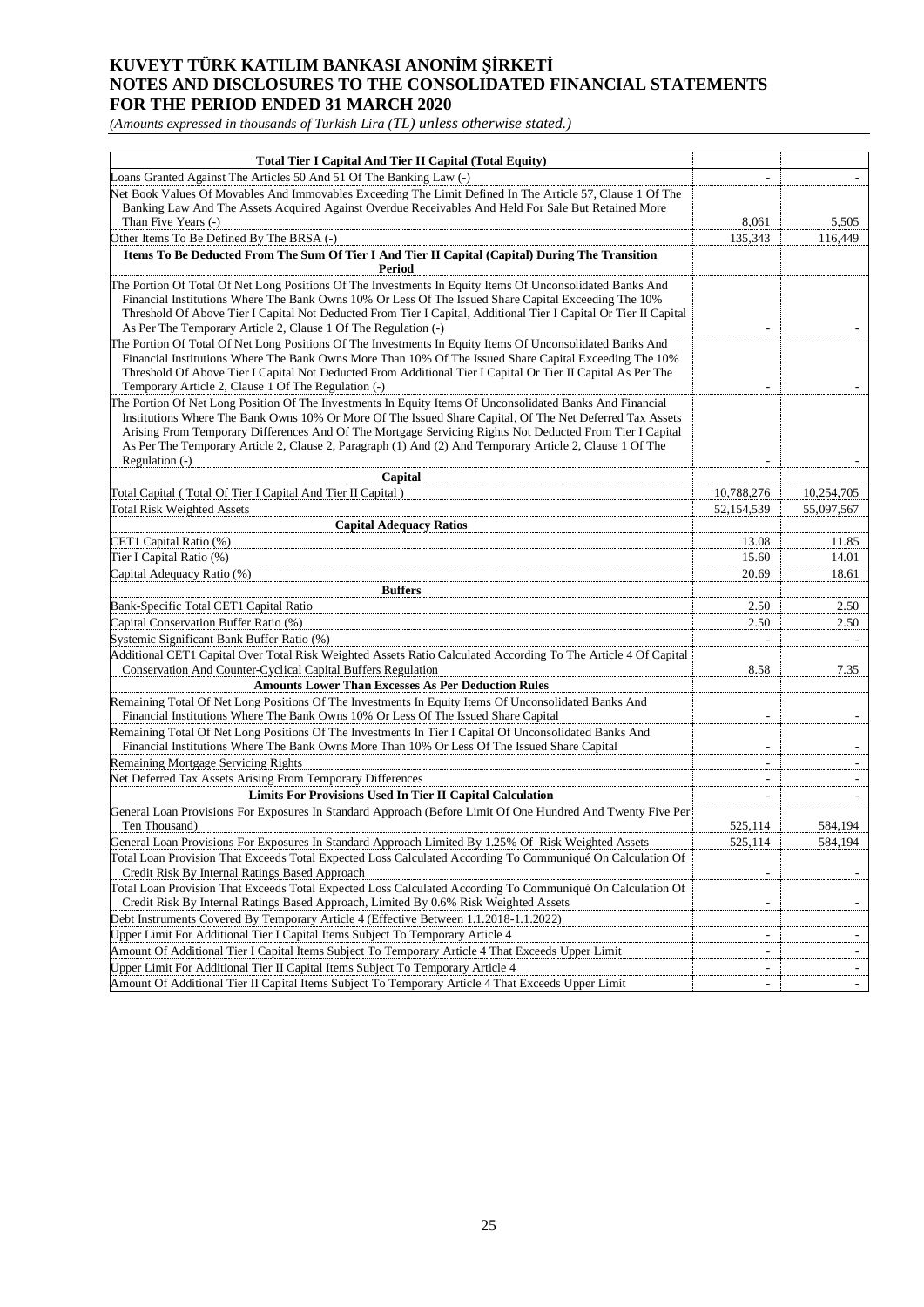*(Amounts expressed in thousands of Turkish Lira (TL) unless otherwise stated.)*

| Information on debt instruments to be included in equity<br>calculation:                                                                                                 |                                             |                                             |
|--------------------------------------------------------------------------------------------------------------------------------------------------------------------------|---------------------------------------------|---------------------------------------------|
| <b>Issuer</b>                                                                                                                                                            | <b>KT SUKUK COMPANY</b><br><b>LIMITED</b>   | <b>KT ONE COMPANY</b><br><b>LIMITED</b>     |
| Mean Code (CUSIP, ISIN vb.)                                                                                                                                              | XS1323608635                                | XS2028862998                                |
| Legislation to which the mean is subject                                                                                                                                 | BRSA regulation on<br>Shareholders ' Equity | BRSA regulation on<br>Shareholders ' Equity |
| <b>Consideration In Equity Calculation</b>                                                                                                                               |                                             |                                             |
| Subject to consideration application reduced by 10% from 1/1/2015                                                                                                        | Not being subject                           | Not being subject                           |
|                                                                                                                                                                          | Current on both                             | Current on both                             |
| Validity on a consolidated or unconsolidated basis or both consolidated<br>and unconsolidated basis                                                                      | consolidated and                            | consolidated and                            |
|                                                                                                                                                                          | unconsolidated basis                        | unconsolidated basis                        |
| Means Type                                                                                                                                                               | Subordinated Sukuk                          | Subordinated Sukuk                          |
| Amount taken into account in equity calculation (as of last reporting<br>date-TL million)                                                                                | 2,301                                       | 1,315                                       |
| Nominal value of the mean (TL million))                                                                                                                                  | 2,301                                       | 1,315                                       |
| The account in which the mean is followed accounting                                                                                                                     | 3470103                                     | 3470003                                     |
| Export date of the mean                                                                                                                                                  | 02/17/2016                                  | 07/16/2019                                  |
| Maturity structure of the mean (demand/term))                                                                                                                            | Term                                        | Term                                        |
| Initial maturity of the mean                                                                                                                                             | 10 Years (Maturity Date:<br>02/17/2026      | 5 Years (Maturity Date:<br>07/16/2024       |
| Whether the issuer has the right to refund subject to BRSA approval                                                                                                      | Yes                                         | Yes                                         |
| Date of repayment option, contingent repayment options and amount to<br>be paid back                                                                                     | 02/17/2021 - Complete                       | 07/16/2024 - Complete                       |
| Subsequent repayment option dates                                                                                                                                        | 02/17/2021                                  | 07/16/2024                                  |
| <b>Dividend payments</b>                                                                                                                                                 |                                             |                                             |
| Fixed or variable dividend payments                                                                                                                                      | Fixed dividend payments                     | Fixed dividend payments                     |
| Dividend ratio and index value for dividend ratio                                                                                                                        | 7.90%                                       | 9.13%                                       |
| Whether there are any restrictions that stop paying dividends                                                                                                            | None                                        | None                                        |
| The ability to be completely optional, partially optional or mandatory                                                                                                   | Mandatory                                   | Mandatory                                   |
| Whether there is an element to encourage repayment, such as a dividend<br>rate hike                                                                                      | None                                        | None                                        |
| Non-accumulative or cumulative property                                                                                                                                  | Noncumulative                               | Noncumulative                               |
| Ability to convert to stock                                                                                                                                              |                                             |                                             |
| Trigger events/events that would cause conversion if converted to stock                                                                                                  | Cannot be converted into<br>stock.          | Cannot be converted into<br>stock           |
| Fully or partially convert property if it can be converted to stock                                                                                                      | Cannot be converted into<br>stock           | Cannot be converted into<br>stock           |
| If it can be converted to stock, the conversion rate                                                                                                                     | Cannot be converted into<br>stock           | Cannot be converted into<br>stock           |
| Forced or optional conversion property, if it can be converted to stock                                                                                                  | Cannot be converted into<br>stock           | Cannot be converted into<br>stock           |
| Types of convertible means, if convertible to stock                                                                                                                      | Cannot be converted into<br>stock           | Cannot be converted into<br>stock           |
| Issuer of the debt instrument to be converted, if it can be converted to                                                                                                 | Cannot be converted into                    | Cannot be converted into                    |
| stock                                                                                                                                                                    | stock                                       | stock                                       |
| <b>Value reduction feature</b>                                                                                                                                           |                                             |                                             |
| Trigger events/events to cause reduction if value reduction is enabled                                                                                                   | No Value Reduction                          | No Value Reduction                          |
| If it has a value reduction feature, it has a total or partial value reduction<br>feature                                                                                | No Value Reduction                          | No Value Reduction                          |
| If the value reduction property is continuous or transient                                                                                                               | No Value Reduction                          | No Value Reduction                          |
| If the value can be temporarily reduced, the value increment mechanism                                                                                                   | No Value Reduction                          | No Value Reduction                          |
| In the case of liquidation, which is in the order in respect of the right of<br>receivables (the instrument which is located just above this instrument of<br>borrowing) | Primary Unsecured Sukuk                     | $Tier - 1$                                  |
| Whether or not the provisions of Articles 7 and 8 of the regulation on the<br>shareholders 'equity of the banks are not met                                              | None                                        | None                                        |
| Which of the conditions contained in Articles 7 and 8 of the regulation<br>on the shareholders 'equity of the banks are not met                                          | None                                        | None                                        |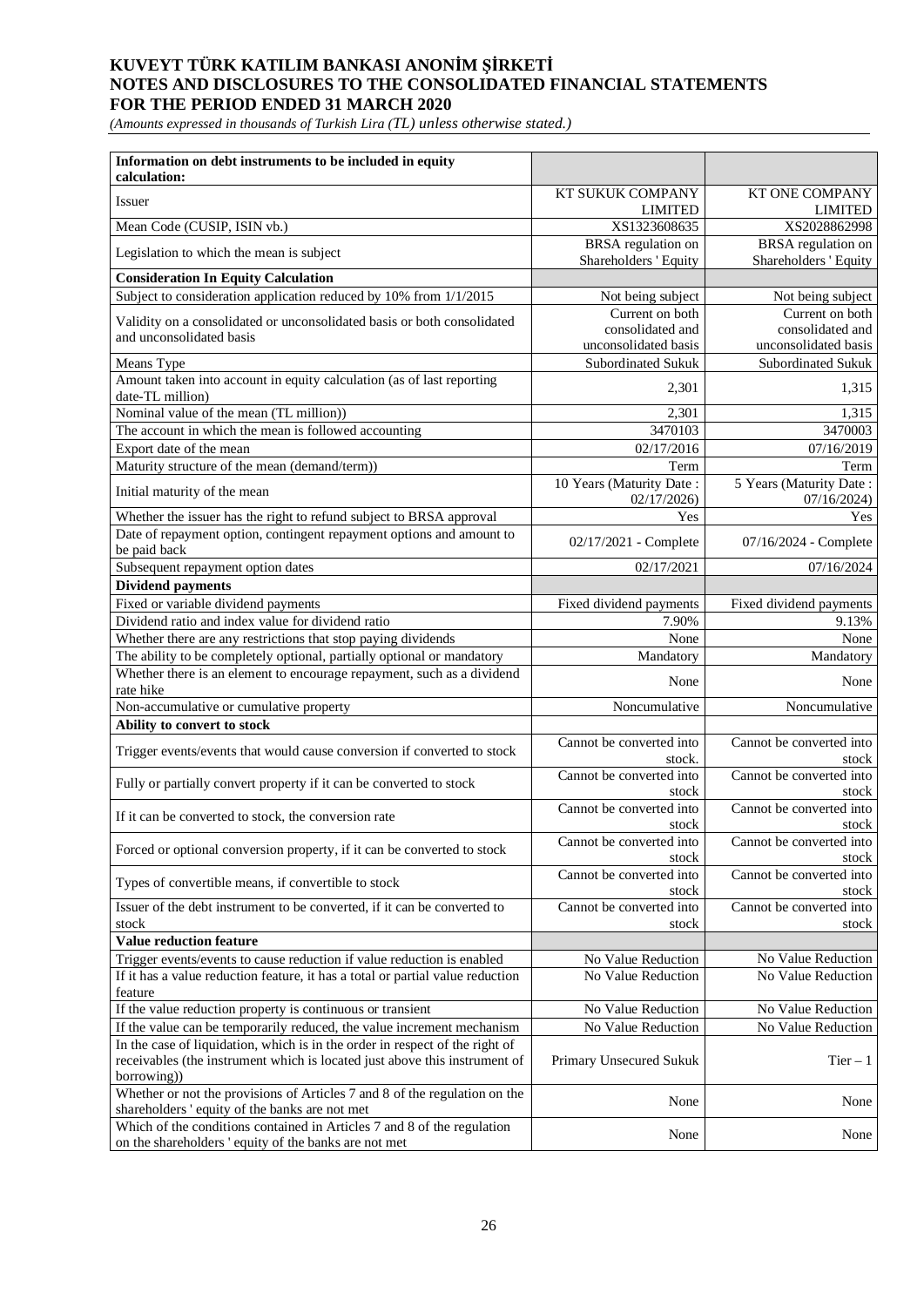*(Amounts expressed in thousands of Turkish Lira (TL) unless otherwise stated.)*

#### **1.2 Approaches applied to assess the adequacy of internal capital requirement in terms of current and future activities:**

Internal evaluation process is established for continuously evaluating and maintaining the types, componenets and distribution of the adequate level of capital in order to provide for various risks exposed to or to be exposed to. The final purpose of the evaluation process of the internal capital requirement, is to define and evaluate all the risks included or not in the calculations of the legal capital requirements, within the frame of the activities of the bank, and to provide the availability od adequate capital in order to cover these risks and the application of the risk management techniques. The results obtained in this evaluation process by taking into consideration, the Parent Banks' growth strategy, assets-liabilities structure, funding sources, liquidity position, foreign currency position, the effect of the price and market fluctuations on the capital, which are among the variables of the economy, aim to provide the continuity of the mentioned capital adequacy level at the determined level in compliance with the Banks' risk profile and risk appetite.

Within this scope, capital structure is reviewed as based on the frame of the activities and risks exposed to, and the internal capital requirement, probable to occur within the direction of targets and strategies of the Group is evaluated. This evaluation includes interest rate risk, concentration risk, liquidation risk, reputation risk, residual risk, country risk and strategic risk arising of the banking books as well as market, credit and operational risks. Capital requirement internal evaluation is evaluated to be a developing process and the development areas for the future period are determined and plans are prepared.

#### **2. Explanations on consolidated credit risk:**

This footnote has not been prepared in accordance with Article 25 of the Communiqué on the financial statements about disclosures to be announced to public by the banks.

#### **3. Explanations on consolidated currency risk**

Foreign currency risk represents the Group's exposure to loss due to the changes in foreign currency exchange rates. All foreign currency assets, liabilities and foreign currency forward transactions are considered in calculation of capital to be employed for foreign currency risk according to standard method.

The Parent monitors daily the designated limits set by the Board of Directors and additionally observes the possible value changes in foreign currency positions. The limits are determined and followed both for the net foreign currency position and for the cross-exchange rate risk within the position. As a tool of foreign currency risk management, foreign currency forward transactions are used when necessary to mitigate the risk.

As of 31 March 2020, the Group carries a net foreign currency long position of TL 5,594,416 (31 December 2019 – TL 8,342,300 long position) comprising of TL 5,735,209 balance sheet short position (31 December 2019 - TL 7,931,895 short position) and TL 140,793 off balance sheet short position (31 December 2019 – TL 410,405 long position).

The announced current foreign exchange buying rates of the Parent Bank as of 31 March 2020 and the previous five working days are as follows (full TL):

|             | 24/03/2020 | 25/03/2020 | 26/03/2020 | 27/03/2020 | 30/03/2020 | <b>Balance Sheet</b><br><b>Valuation Rate</b> |
|-------------|------------|------------|------------|------------|------------|-----------------------------------------------|
| <b>USD</b>  | 6.49673    | 6.41525    | 6.45351    | 6.43902    | 6.52351    | 6.57334                                       |
| <b>EURO</b> | 7.03887    | 6.94168    | 7.06053    | 7.08971    | 7.2179     | 7.21315                                       |
| <b>GBP</b>  | 7.60118    | 7.61383    | 7.69596    | 7.87109    | 8.08398    | 8.11945                                       |
| <b>CHF</b>  | 6.65338    | 6.54375    | 6.63922    | 6.68695    | 6.82203    | 6.81507                                       |
| JPY         | 0.05871    | 0.05761    | 0.05863    | 0.0592     | 0.06044    | 0.06062                                       |

The simple arithmetic averages of the major current foreign exchange buying rates of the Parent Bank for the thirty days preceding the balance sheet date are as follows (full TL):

|            | <b>Monthly</b><br>average FC<br>purchase rate |
|------------|-----------------------------------------------|
| <b>USD</b> | 6.33126                                       |
| EURO       | 7.00125                                       |
| GBP        | 7.84398                                       |
| <b>CHF</b> | 6.61104                                       |
| <b>JPY</b> | 0.05886                                       |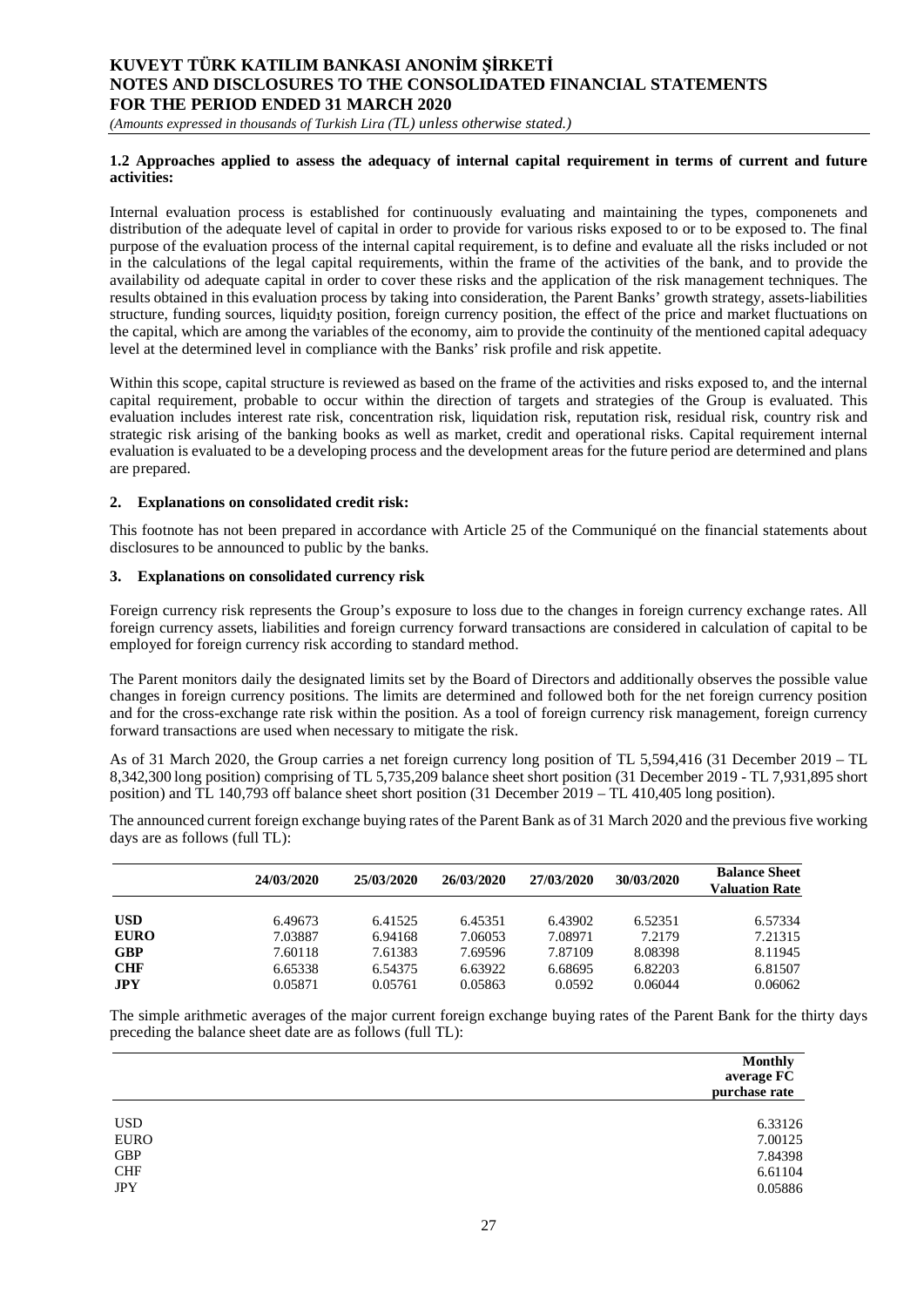*(Amounts expressed in thousands of Turkish Lira (TL) unless otherwise stated.)*

#### **Consalidated currency risk of the Group:**

|                                                                           | Euro           | <b>USD</b>   | Other FC                 | <b>Total</b> |
|---------------------------------------------------------------------------|----------------|--------------|--------------------------|--------------|
|                                                                           |                |              |                          |              |
| <b>Current period</b><br>Assets                                           |                |              |                          |              |
| Cash (cash in vault, effectives, money in transit, cheques purchased)     |                |              |                          |              |
| and balances with the Central Bank of the Republic of Turkey (***)        | 5,231,595      | 5,016,003    | 5,937,622                | 16,185,220   |
| Banks $(****)$                                                            | 2,491,815      | 173,754      | 2,206,994                | 4,872,563    |
| Financial assets at fair value through profit and loss                    | 36,398         | 200,291      | 5,479,768                | 5,716,457    |
| Money market placements                                                   |                |              |                          |              |
| Financial assets at fair value through other comprehensive income         | 5,503,100      | 5,315,479    | $\overline{\phantom{a}}$ | 10,818,579   |
| Loans and finance lease receivables (*)                                   | 14,285,343     | 16,603,582   | 119,352                  | 31,008,277   |
| Subsidiaries associates and joint ventures (**)                           |                |              |                          |              |
| Financial assets at amortized cost                                        | 3,097,542      | 2,061,340    |                          | 5,158,882    |
| Derivative financial assets for hedging purposes                          |                |              |                          |              |
| Tangible assets                                                           | 11,681         | 988          |                          | 12,669       |
| Intangible assets                                                         | 68,324         | 19           |                          | 68,343       |
| Other assets (******)                                                     | 962,652        | 174,766      | 1,833                    | 1,139,251    |
|                                                                           |                |              |                          |              |
| <b>Total assets</b>                                                       | 31,688,450     | 29,546,222   | 13,745,569               | 74,980,241   |
|                                                                           |                |              |                          |              |
| <b>Liabilities</b>                                                        |                |              |                          |              |
| Current account and funds collected from Banks via participation accounts | 41,077         | 403,636      | 170,242                  | 614,955      |
| Current and profit-sharing accounts FC (***)                              | 13,200,402     | 32,131,800   | 15,256,534               | 60,588,736   |
| Money market borrowings                                                   |                |              |                          |              |
| Funds provided from other financial institutions                          | 145,526        | 3,692,261    |                          | 3,837,787    |
| Marketable securities issued                                              |                | 2,818,934    | 774,651                  | 3,593,585    |
| Miscellaneous payables                                                    | 90,605         | 96,930       | 897                      | 188,432      |
| Derivative financial liabilities for hedging purposes                     |                |              |                          |              |
| Other liabilities (****)                                                  | 211,892        | 333,912      | 16,526                   | 562,330      |
| <b>Total liabilities</b>                                                  | 13,689,502     | 39,477,473   | 16,218,850               | 69,385,825   |
|                                                                           |                |              |                          |              |
| Net balance sheet position                                                | 17,998,948     | (9,931,251)  | (2,473,281)              | 5,594,416    |
| Net off-balance sheet position                                            | (18, 383, 800) | 10,187,886   | 2,460,705                | (5,735,209)  |
| Financial derivative assets                                               | 799,818        | 20,021,545   | 4,580,430                | 25,401,793   |
| Financial derivative liabilities                                          | 19,183,618     | 9,833,659    | 2,119,725                | 31,137,002   |
| Non-cash loans (**)                                                       | 2,003,524      | 2,999,362    | 706,717                  | 5,709,603    |
|                                                                           |                |              |                          |              |
| Prior period                                                              |                |              |                          |              |
| <b>Total</b> assets                                                       | 32,400,178     | 25,771,122   | 11,237,311               | 69,408,611   |
| <b>Total liabilities</b>                                                  | 12,484,062     | 36,399,155   | 12,183,094               | 61,066,311   |
| Net balance sheet position                                                | 19,916,116     | (10,628,033) | (945, 783)               | 8,342,300    |
| Net off-balance sheet position                                            | (20,055,210)   | 11,193,288   | 930,027                  | (7,931,895)  |
| Financial derivative assets                                               | 371,647        | 19,860,378   | 1,463,898                | 21,695,923   |
| Financial derivative liabilities                                          | 20,426,857     | 8,667,090    | 533,871                  | 29,627,818   |
| Non-cash loans $(**)$                                                     | 1,883,918      | 2,503,577    | 576,420                  | 4,963,915    |

(\*) Includes foreign currency indexed loans amounting to TL 2,533,284 (31 December 2019 – TL 4,535,915) nad expected loss provision to TL 779,606 followed as TL on the balance sheet

(\*\*) Precious metals are included in "Other FC" column.

(\*\*\*) Other liabilities at fair value through TL 9,983 in the calculation of profit / loss of securities are not included in the foreign currency risk of impairment provisions. It also includes a provision for foreign currency indexed loans amounting to TL 111,022

 $(****)$  Includes provisions for expected losses amounting to TL 2,715 in the balance sheet

(\*\*\*\*\*) It includes deferred tax assets amounting to TL 63,068 in the balance sheet.

Foreign currency amounts that are not included in the currency risk table due to the legislation related to calculation of foreign currency net position to equity standard ratio, are explained by their gradation in the financial statements below;

- Derivative financial assets held for trading TL 477,171 (31 December 2019 TL 163,236)  $\bullet$
- Prepaid expenses: TL 2,939 (31 December 2019 1,217 TL)  $\bullet$
- Derivative financial liabilities held for trading: TL 83,461 (31 December 2019 TL 164,719)  $\bullet$
- Marketable securities of FC revaluation reverse: (171,603) (31 December 2019 TL 82,154)  $\bullet$
- Derivative financial liabilities held for hedging: TL 129,337 (31 December 2019 TL 129,728) $\bullet$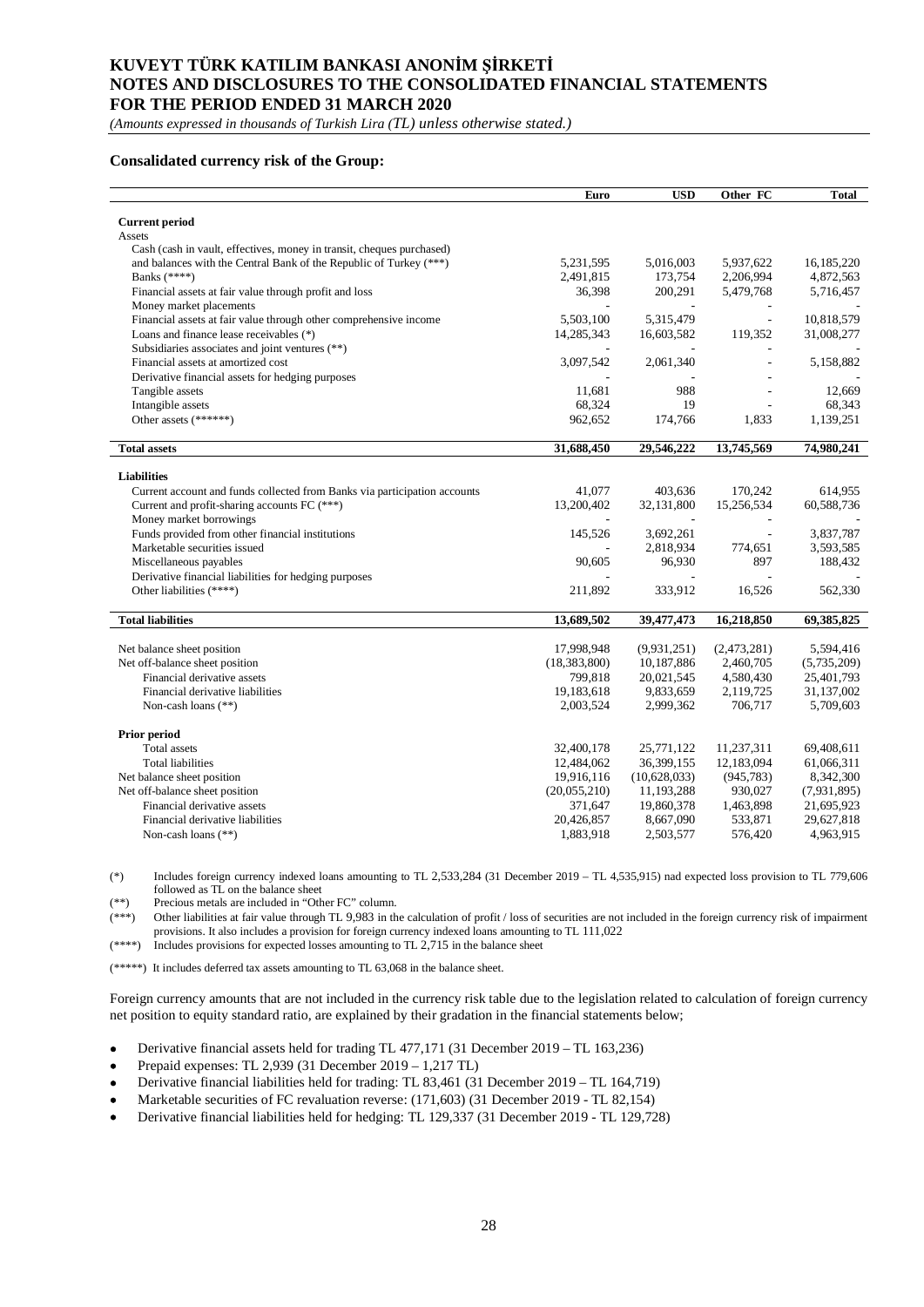*(Amounts expressed in thousands of Turkish Lira (TL) unless otherwise stated.)*

Receivables/Payables related to derivative financial instruments include foreign currency purchase/sale transactions that are amounting to;

- Forward foreign currency purchase transactions TL 2,723,240 (31 December 2019 TL 907,180)
- Forward foreign currency sale transactions: TL 2,992,738 (31 December 2019 TL 983,763)
- Forward precious metals purchase transactions TL 2,635,492 (31 December 2019 TL 15,348)
- Forward precious metals sale transactions: TL 1,073,265 (31 December 2019 TL 322,394)

#### **Sensitivity to exchange rate risk**

The Group is largely exposed to exchange rate risk in EUR, USD and Gold.

The table below shows the group's sensitivity to a 10% increase in USD, EUR and GOLD exchange rates.

|            | Change in<br>exchange rate $(\% )$ | <b>Effect on profit / loss</b> |                        |                       | <b>Effect on Equity</b> |
|------------|------------------------------------|--------------------------------|------------------------|-----------------------|-------------------------|
|            |                                    | <b>Current period</b>          | <b>Previous period</b> | <b>Current period</b> | <b>Previous period</b>  |
| <b>USD</b> | 10%                                | 25.664                         | 56.526                 | 7.713                 | 56,526                  |
| <b>EUR</b> | 10%                                | (38, 485)                      | (13,909)               | (38,047)              | (13,909)                |
| GOLD       | 10%                                | 3,123                          | 3,545                  | 3,123                 | 3,545                   |

#### **4. Explanations on stock position risk arising from banking accounts**

**4.1 Relation of risks with gains accounted under equity and analyzing according to their aims including strategic reasons and the accounting policies applied and general information about valuation techniques with assumptions in this application, the elements that manipulate valuation and important changes:**

The Group's non-quoted securities are accounted for fair value. When the fair value cannot be reliably measured, the cost method is used.

**4.2 Carrying value of share investments, for fair value and quoted securities, comparison with market value if market value is significantly different from fair value:**

|   | <b>Current Period</b>                                                        |                       | Comparison        |                     |
|---|------------------------------------------------------------------------------|-----------------------|-------------------|---------------------|
|   | Equity Securities (shares) investments (*)                                   | <b>Carrying Value</b> | <b>Fair Value</b> | <b>Market Value</b> |
|   | <b>Securities at Fair Value Through Other</b><br><b>Comprehensive Income</b> | 39,910                |                   |                     |
|   | <b>Ouoted Securities</b>                                                     |                       |                   |                     |
|   | <b>Investments in Associates</b>                                             |                       |                   |                     |
|   | <b>Ouoted Securities</b>                                                     |                       |                   |                     |
|   | <b>Investment in Subsidiaries</b>                                            | 23,680                |                   |                     |
|   | <b>Quoted Securities</b>                                                     |                       |                   |                     |
| 4 | Other                                                                        | 44,818                |                   |                     |
|   | <b>Ouoted Securities</b>                                                     |                       |                   |                     |
|   | <b>Prior Period</b>                                                          |                       | Comparison        |                     |
|   | Equity Securities (shares) investments (*)                                   | <b>Carrying Value</b> | <b>Fair Value</b> | <b>Market Value</b> |
|   | <b>Securities Available-for-Sale</b>                                         | 38,583                |                   |                     |
|   | <b>Ouoted Securities</b>                                                     |                       |                   |                     |
|   | <b>Investments in Associates</b>                                             |                       |                   |                     |
|   | <b>Quoted Securities</b>                                                     |                       |                   |                     |
|   | <b>Investment in Subsidiaries</b>                                            | 23,680                |                   |                     |
|   | <b>Ouoted Securities</b>                                                     |                       |                   |                     |
| 4 | <b>Other</b>                                                                 | 40,381                |                   |                     |
|   | <b>Ouoted Securities</b>                                                     |                       |                   |                     |

(\*) Related equity investments are accounted on a cost basis in the accompanying financial statements since the fair value of these investments can not be measured reliably.

#### **4.3 Realized gains/losses, revaluation surplus, unrealized gains/losses on equity securities and results included in core and supplementary capitals:**

None.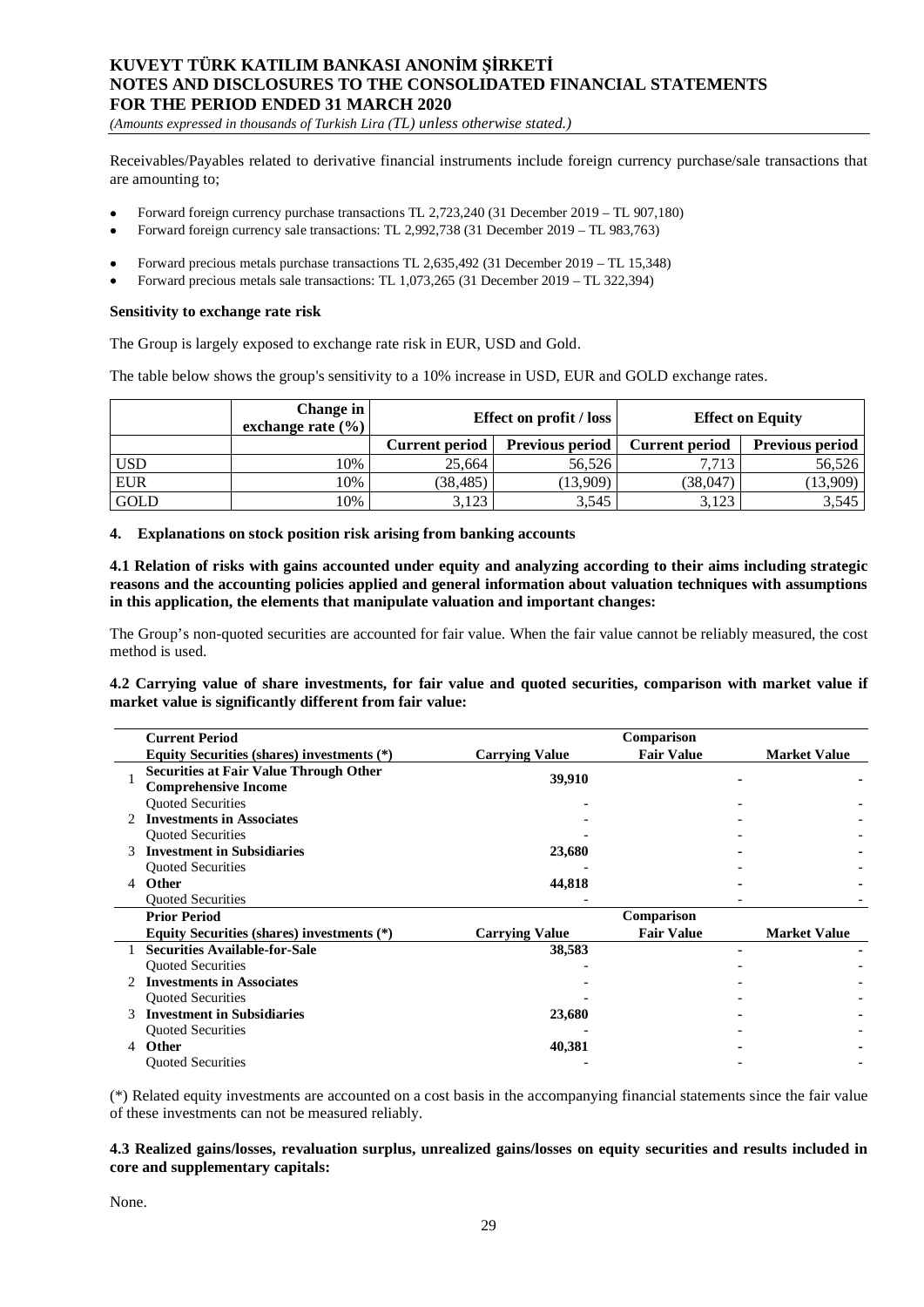*(Amounts expressed in thousands of Turkish Lira (TL) unless otherwise stated.)*

#### **5. Consolidated liquidity risk management and liquidity coverage ratio**

The liquidity risk of the Group is the risk of being unable to fulfill its payment obligations on time due to not having enough cash sources or cash inflows to finance its cash outflows fully and on time due to cash flow instabilities. It has been evaluated in two main categories:

Funding Liquidity Risk: It is a kind of risk which does not meet the any unexpected loss and non defaulting debts and liabilities.

Market Liquidity Risk: It is a kind of risk which consists of the position that cannot be sold without affecting market price due to insufficient market depth or market conditions' deterioration or that cannot be completed with the position of market price for any reasons.

Liquidity risk is managed by the Active Liability Committee (ALC) and related business units within the framework of the Liquidity Risk Policy and risk appetite approved by the Board of Directors. In liquidity risk management, the measures to be taken and the practices to be carried out are determined by taking into account normal economic conditions and stress conditions. The Bank defines liquidity risk, measures risks with liquidity risk measurement methods in accordance with international standards, monitors them and periodically presents them to the interested parties. Liquidity risk stress tests are performed during monthly periods. An emergency funding plan (liquidity contingency plan) has been created to regulate the procedures and principles for the bank to maintain and maintain adequate liquidity levels under stress conditions.

The bank's liquidity risk ratios are well above the legal limits. The bank maintains its liquidity buffer at high levels, taking into account periods when liquidity risk may increase. Due to this approach, it is observed that the negative effects of the COVID-19 pandemic on the global level do not have a significant impact on the bank's liquidity needs.

#### **5.1 Information on risk capacity of the Group, Responsibilities and structure of liquidity risk management, the Bank's internal liquidity risk reporting, communication between the Board of Directors and business lines on liquidity risk strategy, policy and application:**

The applications and responsibilities related to the liquidity risk has been determied according to the Treasury Liquidity and Market Management Policies and Practices approved by Board of Directors. The Groups's liquidity and funding policy is to own sufficient liquidity reserve and funding opportunities to meet its liabilities even in cases of stress, resulting from the market conditions or other conditions specific to the Group.

The Group has a strong capital structure and is supported by its main shareholder is Kuwait Finance House; also its current and paticipation accounts are spread to the base and are stable, and its sources of foreign borrowing are diversified. Hence, by the virtue of the aforementioned facts, the Group has a high risk capacity. In addition, the Liquidity Coverage Ratio of the Group which insures its cash outflows with the high-quality liquid assets is deemed high. The Bank also has limits available for use at Central Bank of Turkey and other financial institutions.

Indicators regarding the liquidity position are analyzed and liquidity risk is evaluated at the ALCO meetings attended by the senior management. Furthermore, the Board of Directors are informed through the Audit Committee.

For the management of liquidity risk, the Risk Management Department follows the funding and liquidity risks, market conditions, in the participating accounts, the distribution of different currencies, maturity, cost and expected future cash flow requirements (particularly with regard to large deposits). Reports on the liquidity gap analysis prepared weekly by Budget and Management Reporting and monitored by the Asset and Liability Committee. These units also estimate the possible liquidity needs of the Group in case of urgent situations and generate action plans based on these estimates. Risk Management Department follows the limits on liquidity risk determined by the Board of Directors. Risk Management Department, in addition to these, is implementing monthly liquidity stress tests to measure the effects of negative scenarios on liquidity position of the Group. The Treasury Group Managemant manages the liquidity risk and funding risk in order to prevent insufficiencies of funding relating to any time or any source and makes reports related with the liquidity position to Asset and Liability Committee regularly. Official and International Reporting Directorate tracks the liquidity coverage ratio and the results are reported to the BRSA.

#### **5.2. Information on the centralization degree of liquidity management and funding strategy and the functioning between the Group and the Group's subsidiaries:**

The Group's liquidity management is performed by the Asset and Liability Management. Depending on the Parent Bank's consolidated subsidiaries are subject to liquidity risk is managed in-house, but the necessary communication and coordination within the Assistant General Manager in charge of Treasury and International Banking are provided.

#### **5.3 Information on the Group's funding strategy including the policies on funding types and variety of maturities:**

Group spread to the base of current and partipication accounts and that a stable, long-term diversification and aims to be the source of the funds used. Ratio of liquid assets to total assets ratio and risk indicators related to liquidity, credit and the ratio of funds, issues such as the concentration in collected funds are being closely monitored.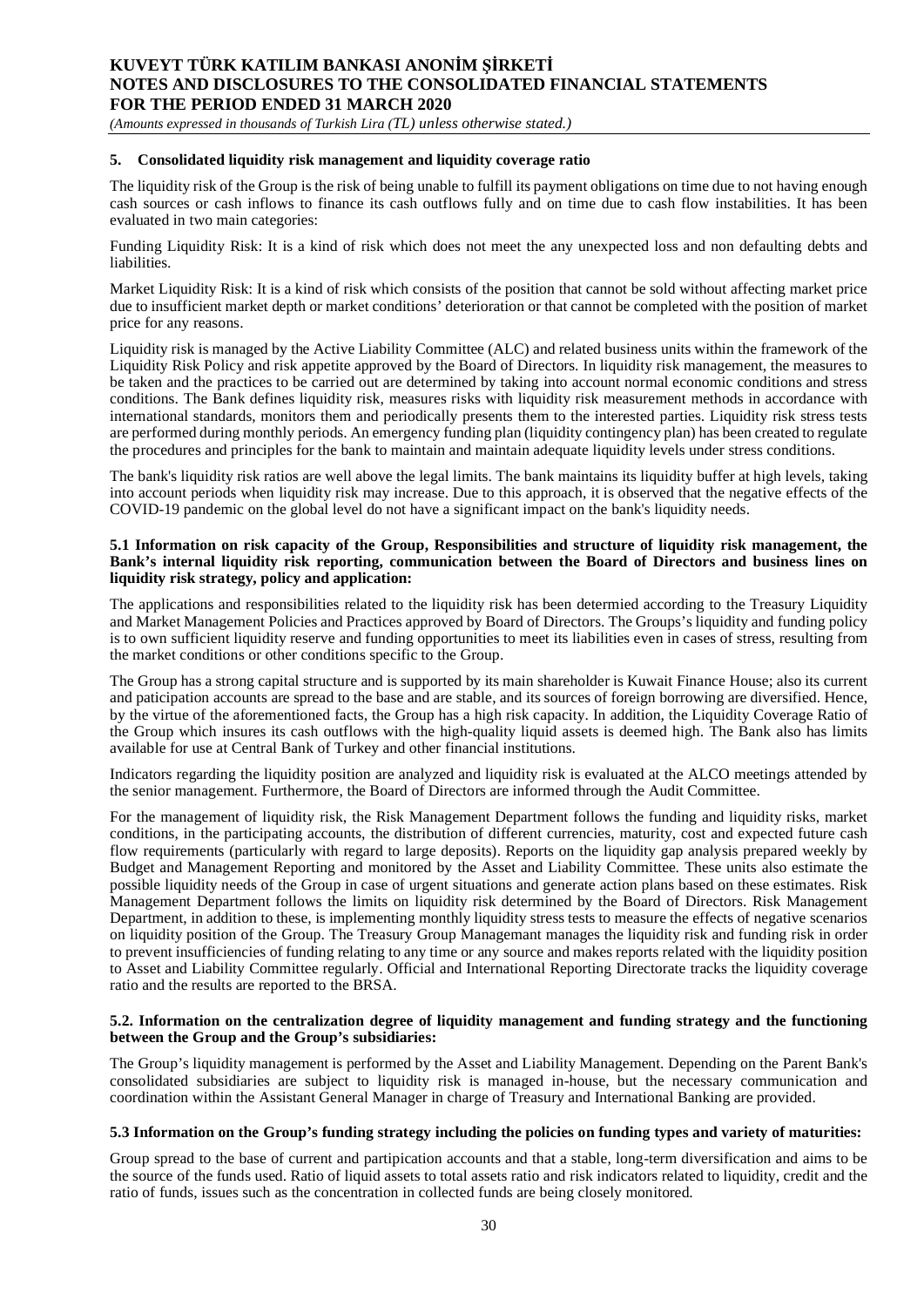*(Amounts expressed in thousands of Turkish Lira (TL) unless otherwise stated.)*

### **5.4 Information on liquidity management on the basis of currencies constituting a minimum of five percent of the Group's total liabilities:**

Almost all liabilities of the Group are denominated in Turkish Lira, American Dollar, Euro or Gold. The TL denominated liquidity of the Group is managed through the open market transactions implemented by the Central Bank of the Turkish Republic and interbank operations. Liabilites denominated in TL are used in order to fund assets that are denominated in TL, assets denominated in TL are generated through foreign exchange based funds with swap operations if necessary. Foreign currency funds are provided with the foreign sourced credits denominated in foreign currency and sukuk-financial certificates issued. Liquidity denominated in foreign currency is kept at the interbank operations and accounts of the corresponding bonds within the limits. Liabilities denominated in Gold are kept at the required reserve accounts of the Central Bank of the Turkish substantialy.

## **5.5. Information on liquidity risk mitigation techniques:**

Liquidity risk is mitigated by using techniques such as maintaining high quality liquid asset buffer to cover possible fund outflows, diversification of funding sources so far as possible and inclusion to the base, homogenizing the maturity distribution of repayments as far as possible, obtaining limits from funding institutions to use when necessary and ensuring that a determined portion of funding sources are comprised of deposits. In addition, core deposit analysis is performed and concentration on collected funds are closely monitored.

### **5.6. Information on the use of stress tests:**

In order to analyze the source of the possible liquidity insufficiencies and whether comformably move exists on existing off-balance sheet and balance sheet positions relavant with liquidity risk expectation, 3 types liquidity stress tests are applied by Risk Management Directorate. These includes stress test scenarios are special to the Group, related with the overall market or scenarios take in consideration both of the situations. Stress tests telated with liquidity risk are repeated at monthly periods. Results are tracked with key risk indicators and monitored by Senior Management.

### **5.7. General information on emergency funding plan:**

Necessary strategy and procedures for the management of possible liquidity crisis are determined with the Emergency Funding Plan, which is approved and reviewed every year by the Executive Risk Committee. The actions to be taken favor the benefits of depositors, creditors of the Bank and shareholders. Indicators of emergency funding plan were determined, in case of unexpected progress at the liquidity situation occur or at situations trigger of other indicators, plan is put into use. After Emergency Funding Plan is put into use, Liquidity Contingency Management Commitee is responsible from the determination of actions to be taken.

### **5.8 Presentation of financial liabilities according to contractual maturities**

This footnote has not been prepared in accordance with Article 25 of the Communiqué on the financial statements about disclosures to be announced to public by the banks.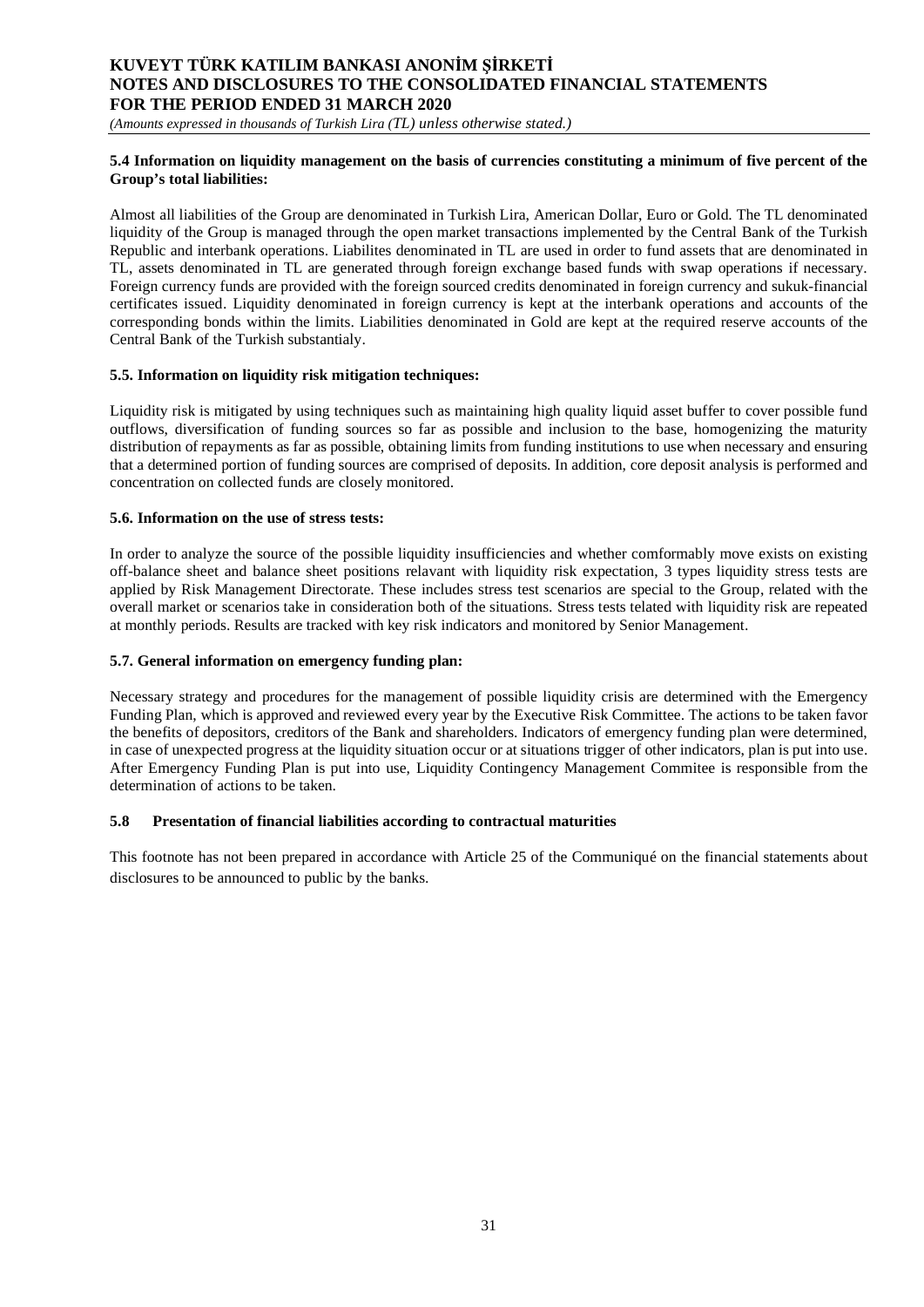*(Amounts expressed in thousands of Turkish Lira (TL) unless otherwise stated.)*

#### **Liquidity coverage ratio**

|                | <b>Current Period</b>                                                                                 | <b>Total Unweighted Value</b><br>$(Average)$ <sup>(*)</sup> |            | <b>Total Weighted Value</b><br>$(Average)$ <sup>(*)</sup> |            |
|----------------|-------------------------------------------------------------------------------------------------------|-------------------------------------------------------------|------------|-----------------------------------------------------------|------------|
|                |                                                                                                       | $TL+FC$                                                     | FC         | $TL+FC$                                                   | <b>FC</b>  |
|                | <b>HIGH-QUALITY LIQUID ASSETS</b>                                                                     |                                                             |            |                                                           |            |
|                | Total high-quality liquid assets (HQLA)                                                               | 28,876,553                                                  | 25,230,880 | 26,912,347                                                | 23,266,675 |
|                | <b>CASH OUTFLOWS</b>                                                                                  |                                                             |            |                                                           |            |
| 2              | Retail deposits and deposits from small business<br>customers, of which:                              | 48,209,479                                                  | 9,483,054  | 4,222,760                                                 | 948,305    |
| 3              | Stable deposits                                                                                       | 11,963,792                                                  |            | 598,190                                                   |            |
| $\overline{4}$ | Less stable deposits                                                                                  | 36,245,687                                                  | 9,483,054  | 3,624,570                                                 | 948,305    |
| 5              | Unsecured wholesale funding, of which:                                                                | 18,436,536                                                  | 12,020,475 | 10,210,056                                                | 6,746,488  |
| 6              | Operational deposits                                                                                  |                                                             |            |                                                           |            |
| 7              | Non-operational deposits                                                                              | 14,769,138                                                  | 9,582,564  | 6,524,003                                                 | 4,233,546  |
| 8              | <b>Unsecured</b> funding                                                                              | 3,667,398                                                   | 2,437,911  | 3,686,053                                                 | 2,512,942  |
| 9              | Secured wholesale funding                                                                             |                                                             |            |                                                           |            |
| 10             | Other cash outflows of which:                                                                         | 16,028,547                                                  | 15,293,717 | 16,028,535                                                | 15,293,706 |
| 11             | Outflows related to derivative exposures and other<br>collateral requirements                         | 16,028,547                                                  | 15,293,717 | 16,028,535                                                | 15,293,706 |
| 12             | Outflows related to restructured financial Instruments                                                |                                                             |            |                                                           |            |
| 13             | Payment commitments and other off-balance sheet<br>commitments granted for debts to financial markets |                                                             |            |                                                           |            |
| 14             | Other revocable off-balance sheet commitments and<br>contractual obligations                          |                                                             |            |                                                           |            |
| 15             | Other irrevocable or conditionally revocable off-balance<br>sheet obligations                         | 17,690,998                                                  | 5,520,748  | 1,351,823                                                 | 338,282    |
| 16             | <b>TOTAL CASH OUTFLOWS</b>                                                                            |                                                             |            | 31,813,174                                                | 23,326,781 |
|                | <b>CASH INFLOWS</b>                                                                                   |                                                             |            |                                                           |            |
| 17             | Secured receivables                                                                                   |                                                             |            |                                                           |            |
| 18             | Unsecured receivables                                                                                 | 16,961,513                                                  | 11,058,322 | 13,960,688                                                | 10,497,358 |
| 19             | Other cash inflows                                                                                    | 16,068,977                                                  | 9,969,025  | 16,070,819                                                | 9,970,868  |
| 20             | <b>TOTAL CASH INFLOWS</b>                                                                             | 33,030,490                                                  | 21,027,347 | 30,031,507                                                | 20,468,226 |
|                |                                                                                                       |                                                             |            | Upper Limit Applied Value                                 |            |
| 21             | <b>TOTAL HQLA</b>                                                                                     |                                                             |            | 26,912,347                                                | 23,266,675 |
| 22             | <b>TOTAL NET CASH OUTFLOWS</b>                                                                        |                                                             |            | 7,953,294                                                 | 5,831,695  |
| 23             | <b>LIQUIDITY COVERAGE RATIO (%)</b>                                                                   |                                                             |            | 338.38                                                    | 398.97     |

(\*) The average of last three months' liquidity coverage ratio calculated by monthly simple averages.

The table below presents highest, lowest and average liquidity coverage ratios for the period between 1 January – 31 March 2020:

|         | <b>Highest</b> | Date       | Lowest | Date       | Average |
|---------|----------------|------------|--------|------------|---------|
| $TL+FC$ | 379.95         | 28/01/2020 | 263.83 | 28/03/2020 | 342.47  |
|         | 495.60         | 31/01/2020 | 286.25 | 28/03/2020 | 410.18  |

The liquidity coverage rate is calculated by the proportion of high-quality liquid assets held by the parent bank to its one month maturity cash outflows. Important balance sheet items that determine the rate; Compulsory provisions held by the CBRT, repo / non-repurchase securities, institutional qualified participation accounts, funds from abroad and receivables from banks. These items have more impact on the liquidity coverage ratio than the liquidity assets and net cash outflows, because they have a high share of the current cointegration, high concentration and variability over time.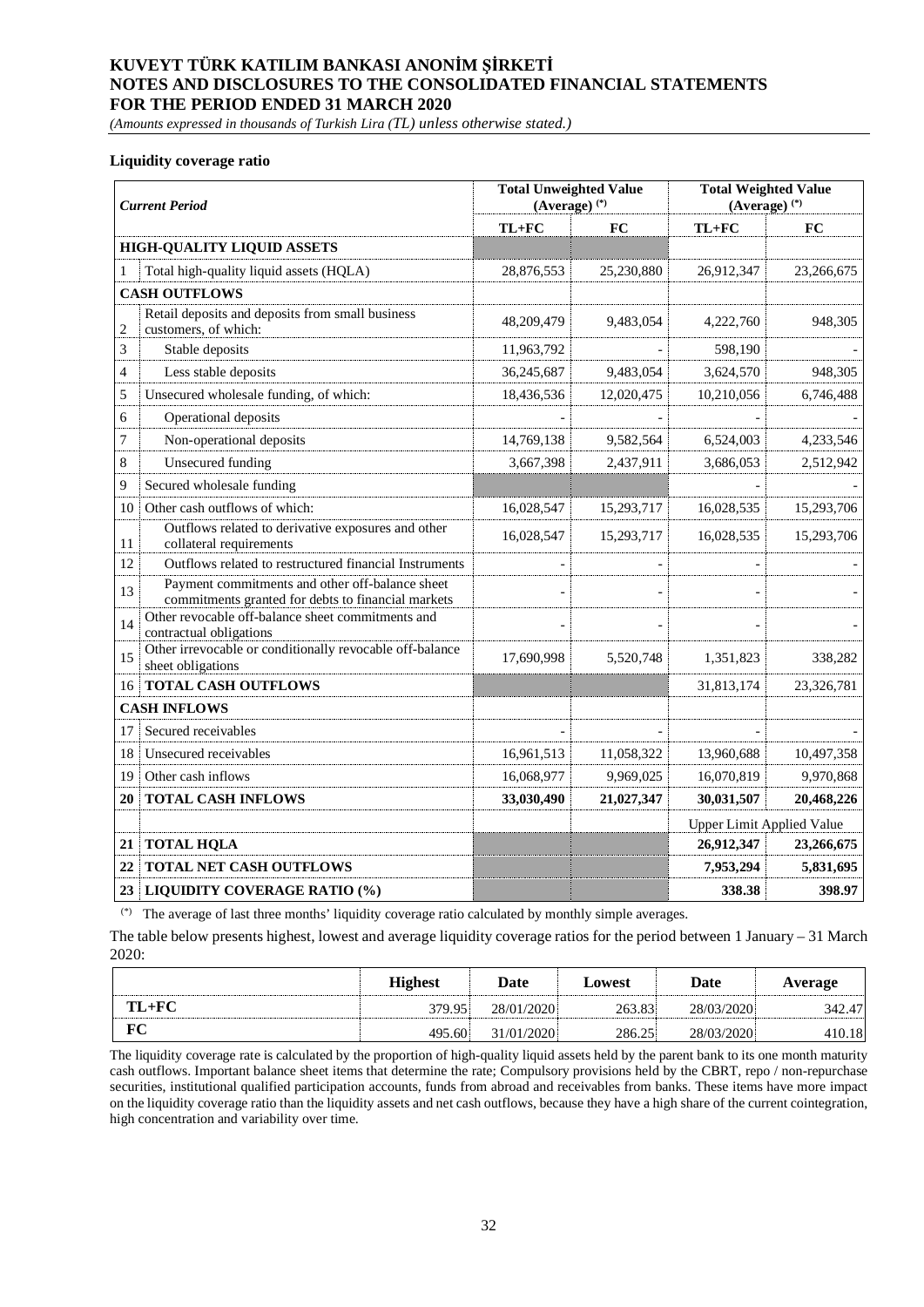*(Amounts expressed in thousands of Turkish Lira (TL) unless otherwise stated.)*

#### **Liquidity risk management and liquidity coverage ratio (continued)**

|                | <b>Prior Period</b>                                                                                   | <b>Total Unweighted Value</b><br>$(Average)$ <sup>(*)</sup> |            |            | <b>Total Weighted Value</b><br>$(Average)$ <sup>(*)</sup> |
|----------------|-------------------------------------------------------------------------------------------------------|-------------------------------------------------------------|------------|------------|-----------------------------------------------------------|
|                |                                                                                                       | $TL+FC$                                                     | FC         | TL+FC      | FC                                                        |
|                | <b>HIGH-QUALITY LIQUID ASSETS</b>                                                                     |                                                             |            |            |                                                           |
|                | Total high-quality liquid assets (HQLA)                                                               | 25, 272, 325                                                | 22,026,474 | 25,124,149 | 21,878,298                                                |
|                | <b>CASH OUTFLOWS</b>                                                                                  |                                                             |            |            |                                                           |
| $\overline{c}$ | Retail deposits and deposits from small business<br>customers, of which:                              | 46,310,797                                                  | 14,182,034 | 4,066,501  | 1,418,203                                                 |
| 3              | Stable deposits                                                                                       | 11,291,580                                                  |            | 564,579    |                                                           |
| $\overline{4}$ | Less stable deposits                                                                                  | 35,019,217                                                  | 14,182,034 | 3,501,922  | 1,418,203                                                 |
| 5              | Unsecured wholesale funding, of which:                                                                | 16,772,002                                                  | 11,695,643 | 9,399,904  | 6,911,683                                                 |
| 6              | Operational deposits                                                                                  |                                                             |            |            |                                                           |
| 7              | Non-operational deposits                                                                              | 13,256,946                                                  | 8,617,440  | 5,884,848  | 3,833,480                                                 |
| 8              | <b>Unsecured</b> funding                                                                              | 3,515,056                                                   | 3,078,203  | 3,515,056  | 3,078,203                                                 |
| 9              | Secured wholesale funding                                                                             |                                                             |            |            |                                                           |
| 10             | Other cash outflows of which:                                                                         | 12,550,258                                                  | 12,180,971 | 12,550,258 | 12,180,971                                                |
| 11             | Outflows related to derivative exposures and other<br>collateral requirements                         | 12,550,258                                                  | 12,180,971 | 12,550,258 | 12,180,971                                                |
| 12             | Outflows related to restructured financial Instruments                                                |                                                             |            |            |                                                           |
| 13             | Payment commitments and other off-balance sheet<br>commitments granted for debts to financial markets |                                                             |            |            |                                                           |
| 14             | Other revocable off-balance sheet commitments and<br>contractual obligations                          |                                                             |            |            |                                                           |
| 15             | Other irrevocable or conditionally revocable off-balance<br>sheet obligations                         | 16,207,218                                                  | 4,972,052  | 1,161,643  | 273,377                                                   |
| 16             | <b>TOTAL CASH OUTFLOWS</b>                                                                            |                                                             |            | 27,178,306 | 20,784,234                                                |
|                | <b>CASH INFLOWS</b>                                                                                   |                                                             |            |            |                                                           |
| 17             | Secured receivables                                                                                   |                                                             |            |            |                                                           |
| 18             | Unsecured receivables                                                                                 | 18,201,958                                                  | 12,419,370 | 15,337,019 | 11,801,428                                                |
| 19             | Other cash inflows                                                                                    | 12,642,247                                                  | 6,676,898  | 12,642,247 | 6,676,898                                                 |
| 20             | <b>TOTAL CASH INFLOWS</b>                                                                             | 30,844,205                                                  | 19,096,268 | 27,979,266 | 18,478,326                                                |
|                |                                                                                                       |                                                             |            |            | <b>Upper Limit Applied Value</b>                          |
| 21             | <b>TOTAL HQLA</b>                                                                                     |                                                             |            | 25,124,149 | 21,878,298                                                |
| 22             | TOTAL NET CASH OUTFLOWS                                                                               |                                                             |            | 6,794,577  | 5,196,059                                                 |
| 23             | <b>LIQUIDITY COVERAGE RATIO (%)</b>                                                                   |                                                             |            | 369.77     | 421.06                                                    |

(\*) The average of the calculated liquidity coverage ratio for the last three months based on the monthly simple arithmetic average, The table below presents highest, lowest and average liquidity coverage ratios for 31 December 2019:

#### **Prior Period:**

|            | <b>Highest</b> | Date       | Lowest | Date       | Average |
|------------|----------------|------------|--------|------------|---------|
| $TL+FC$    | 406.63         | 21/10/2019 | 240.00 | 28/03/2019 | 321.01  |
| <b>IFC</b> | 484.90         | 21/10/2019 | 266.24 | 28/03/2019 | 359.10  |

The liquidity coverage ratio is calculated by the ratio of the high-quality liquid assets of the bank to the net cash outflows within the one-month maturity window. Important balance sheet items which are influential over the aforementioned ratio may be specified as required reserves held in the presence of TC Central Bank, securities not subject to repo/assurance, institutional qualified participation accounts, funds of foreign origins and receivables from banks. These items have a higher influence over the liquidity coverage ratio as their amounts have a higher share of liquid assets and net cash outflows, their consideration rate is higher and they may show variability over time.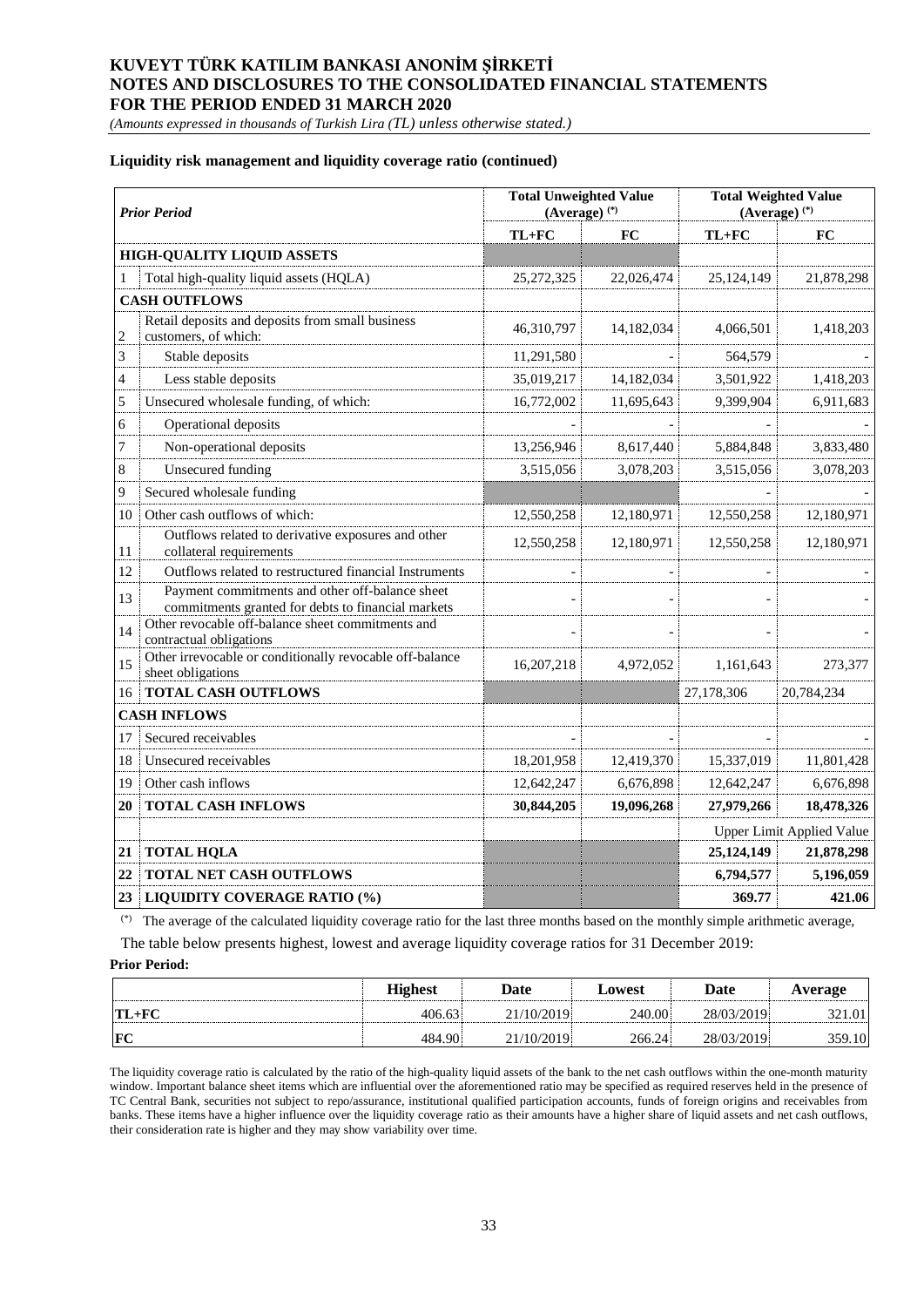*(Amounts expressed in thousands of Turkish Lira (TL) unless otherwise stated.)*

### **Presentation of assets and liabilities according to their remaining maturities:**

| <b>Current period</b>                                                                                                                   | <b>Demand</b>                | Up to 1<br>month     | $1-3$<br><b>Months</b> | $3-12$<br>months        | $1 - 5$<br><b>Years</b> | Over<br>5 years    | <b>Unallocated</b><br>$(***)$ | Total                    |
|-----------------------------------------------------------------------------------------------------------------------------------------|------------------------------|----------------------|------------------------|-------------------------|-------------------------|--------------------|-------------------------------|--------------------------|
| Assets                                                                                                                                  |                              |                      |                        |                         |                         |                    |                               |                          |
| Cash (cash in vault, effectives, cash in transit,<br>Cheques purchased) and balances with the<br>Central Bank of the Republic of Turkey | 9,492,016                    | 7,893,440            |                        |                         |                         |                    |                               | 17,385,456               |
| Banks $(*)$<br>Financial assets at fair value through profit<br>and loss                                                                | 4,579,528                    | ä,<br>35,009         | 360,700<br>ä,          | 4,831,613               | 964,939                 | 26,804             |                               | 4,940,228<br>5,858,365   |
| Money market placements<br>Financial assets at fair value through other                                                                 |                              |                      |                        |                         |                         |                    |                               |                          |
| comprehensive income<br>Loans $(**)$                                                                                                    |                              | 131,953<br>8,002,387 | 1,873,973<br>6,023,599 | 3,996,709<br>29,995,536 | 8,113,193<br>22,701,553 | 2,518<br>3,471,841 | 136,746<br>(1,423,166)        | 14,255,092<br>68,771,750 |
| Loans measured at amortised cost                                                                                                        |                              |                      |                        | 2,895,086               | 2,263,796               |                    | ä,                            | 5,158,882                |
| Other assets $(***")$                                                                                                                   | 341,810                      | 1,580,481            | 8,373                  |                         | 523,203                 | ä,                 | 2,072,752                     | 4,526,619                |
| <b>Total assets</b>                                                                                                                     | 14,413,354                   | 17,643,270           | 8,266,645              | 41,718,944              | 34,566,684              | 3,501,163          | 786,332                       | 120,896,392              |
|                                                                                                                                         |                              |                      |                        |                         |                         |                    |                               |                          |
| Liabilities<br>Current account and funds collected from banks                                                                           |                              |                      |                        |                         |                         |                    |                               |                          |
| via participation accounts                                                                                                              | 556,134                      | 71,588               |                        |                         |                         |                    |                               | 627.722                  |
| Current and profit sharing accounts<br>Funds provided from other financial<br>institutions                                              | 47,002,465<br>$\overline{a}$ | 41,485,320<br>64,246 | 6,649,055<br>81,469    | 5,202,506<br>307,303    | 934,326<br>1,528,534    | 2,347,288          |                               | 101,273,672<br>4,328,840 |
| Money market borrowings                                                                                                                 |                              | ÷,                   |                        | $\sim$                  | ÷                       |                    |                               |                          |
| Marketable securities issued                                                                                                            |                              | 177,710              | 928,362                | 463,122                 | 3,083,908               |                    |                               | 4,653,102                |
| Miscellaneous payables                                                                                                                  | 400,681                      | 110,493              |                        |                         |                         |                    |                               | 511,174                  |
| Other Liabilities (****)                                                                                                                |                              | 1,083,993            | 323,486                | 95,641                  | 1,569                   |                    | 7,997,193                     | 9,501,882                |
| <b>Total Liabilities</b>                                                                                                                | 47,959,280                   | 42,993,350           | 7,982,372              | 6,068,572               | 5,548,337               | 2,347,288          | 7,997,193                     | 120,896,392              |
| Net liquidity gap                                                                                                                       | (33,545,926)                 | (25,350,080)         | 284,273                | 35,650,372              | 29,018,347              | 1,153,875          | (7,210,861)                   |                          |
| Prior period                                                                                                                            |                              |                      |                        |                         |                         |                    |                               |                          |
| Total assets                                                                                                                            | 15,540,974                   | 25,029,166           | 8,341,468              | 21,375,011              | 32,889,221              | 2,911,169          | 778,141                       | 106,865,150              |
| <b>Total liabilities</b>                                                                                                                | 37,306,797                   | 42,628,790           | 6,494,668              | 5,242,158               | 5,058,473               | 2,239,399          | 7,894,865                     | 106,865,150              |
| Net liquidity gap                                                                                                                       | (21, 765, 823)               | (17,599,624)         | 1,846,800              | 16,132,853              | 27,830,748              | 671,770            | (7, 116, 724)                 |                          |

(\*) Presented with netting off with the expected credit loss (\*\*) Includes receivables from leasing transactions and presented with netting off with the expected credit loss.

(\*\*\*) Certain assets in the balance sheet that are necessary for the banking operations but cannot be readily convertible into cash in the near future, such as tangible assets,

investments in associates and subsidiaries, stationary supplies and prepaid expenses are included under unallocated assets.

(\*\*\*\*) The unallocated other liabilities consists of equity and provisions balances.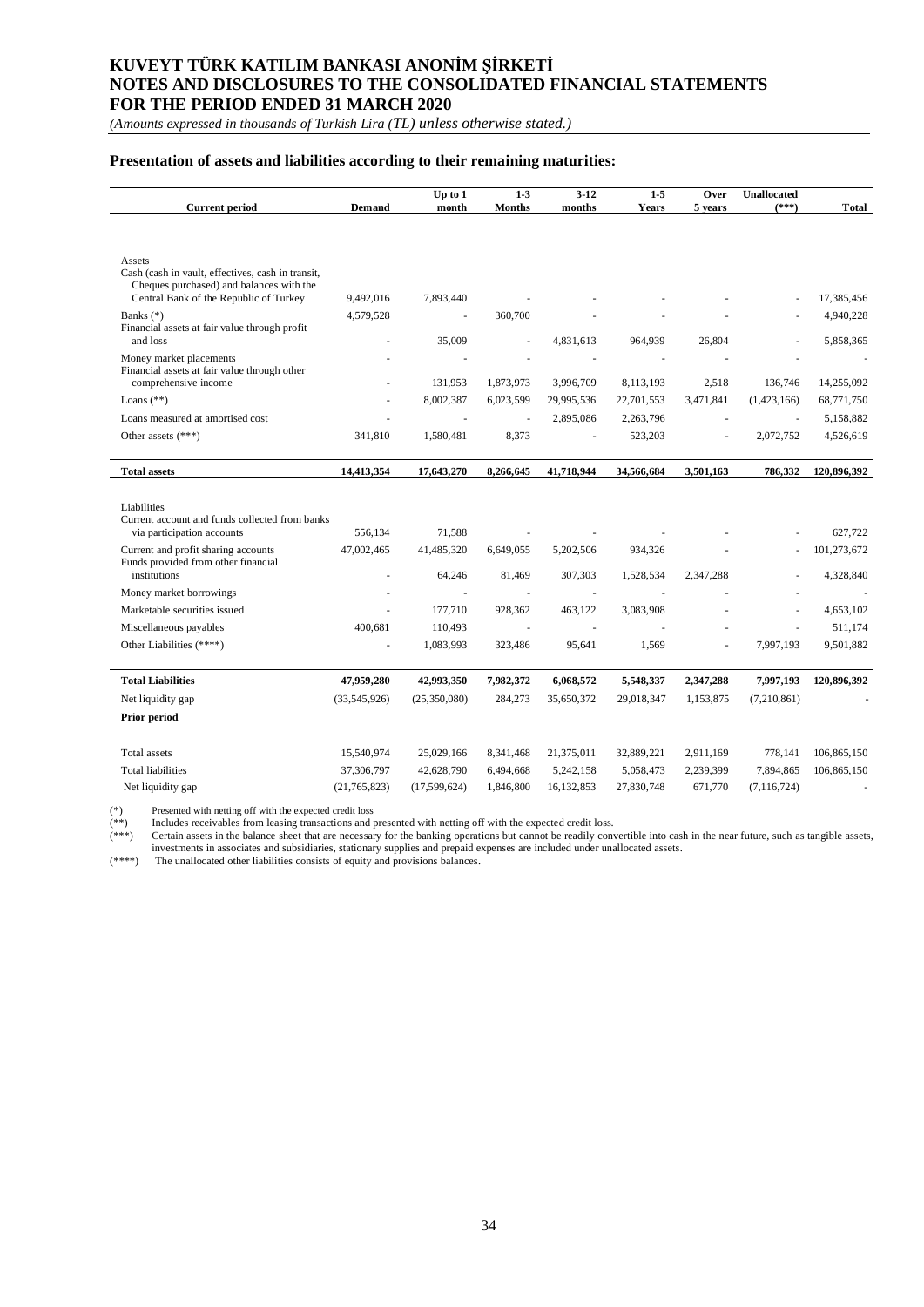*(Amounts expressed in thousands of Turkish Lira (TL) unless otherwise stated.)*

#### **6. Explanations on consolidated leverage ratio**

#### **6.1 Disclosure of leverage ratio template**

The leverage ratio table prepared in accordance with the communiqué "Regulation on Measurement and Assessment of Leverage Ratios of Banks" published in the Official Gazette no. 28812 dated 5 November 2013 is presented below:

|    | On-balance sheet assets (*)                                                                                            | <b>Current</b><br>Period | <b>Prior</b><br>Period |
|----|------------------------------------------------------------------------------------------------------------------------|--------------------------|------------------------|
| 1  | On-balance sheet items (excluding derivative financial instruments and credit derivatives<br>but including collateral) | 115,619,087              | 102,900,864            |
| 2  | (Assets deducted in determining Tier I Capital)                                                                        | (316, 658)               | (273,001)              |
| 3  | Total on-balance sheet risks (sum of lines 1 and 2)                                                                    | 115,302,429              | 102,627,863            |
|    | Derivative financial instruments and credit derivatives                                                                |                          |                        |
| 4  | Replacement cost associated with all derivative instruments and credit derivatives                                     | 406.016                  | 288.592                |
| 5  | Add-on amounts for PFE associated with all derivative instruments and credit derivatives                               | 294,885                  | 390,743                |
| 6  | Total risks of derivative financial instruments and credit derivatives (sum of lines 4 to 5)                           | 700.901                  | 679.335                |
|    | Securities or commodity financing transactions (SCFT)                                                                  |                          |                        |
| 7  | Risks from SCFT assets (excluding on-balance sheet)                                                                    | 463,737                  | 572,070                |
| 8  | Risks from brokerage activities related exposures                                                                      |                          |                        |
| 9  | Total risks related with securities or commodity financing transactions (sum of lines 7 to<br>8)                       | 463,737                  | 572,070                |
|    | Other off-balance sheet transactions                                                                                   |                          |                        |
| 10 | Gross notional amounts of off-balance sheet transactions                                                               | 71,444,438               | 65,620,425             |
| 11 | (Adjustments for conversion to credit equivalent amounts)                                                              | (42,706,530)             | (42, 603, 597)         |
| 12 | Total risks of off-balance sheet items (sum of lines 10 and 11)                                                        | 28,737,908               | 23,016,828             |
|    | Capital and total risks                                                                                                |                          |                        |
| 13 | Tier I Capital                                                                                                         | 7,952,793                | 7,582,549              |
| 14 | Total risks (sum of lines 3, 6, 9 and 12)                                                                              | 145,204,975              | 126,896,096            |
|    | Leverage ratio                                                                                                         |                          |                        |
| 15 | Leverage ratio                                                                                                         | 5.48                     | 5.98                   |

(\*) Amounts in the table are three-month average amounts.

The leverage ratio calculated on the basis of the arithmetic average of the the amounts realized at the end of each month for the past three-month period as of the Group's consolidated balance sheet date was %5.48 (31 December 2019 - 5.98%). The main reason for the changes from the previous period is that the increase in the items related to the finance transactions secured by securitisation instruments and goods is higher compared to the increase in other items. Accordingly, home equity increased by 5% on profit for the period, while on-balance sheet risk increased by 12% and off-balance sheet increased by 25%. Accordingly, there is a decrease of 50 basis points in the current period leverage ratio compared to the previous period.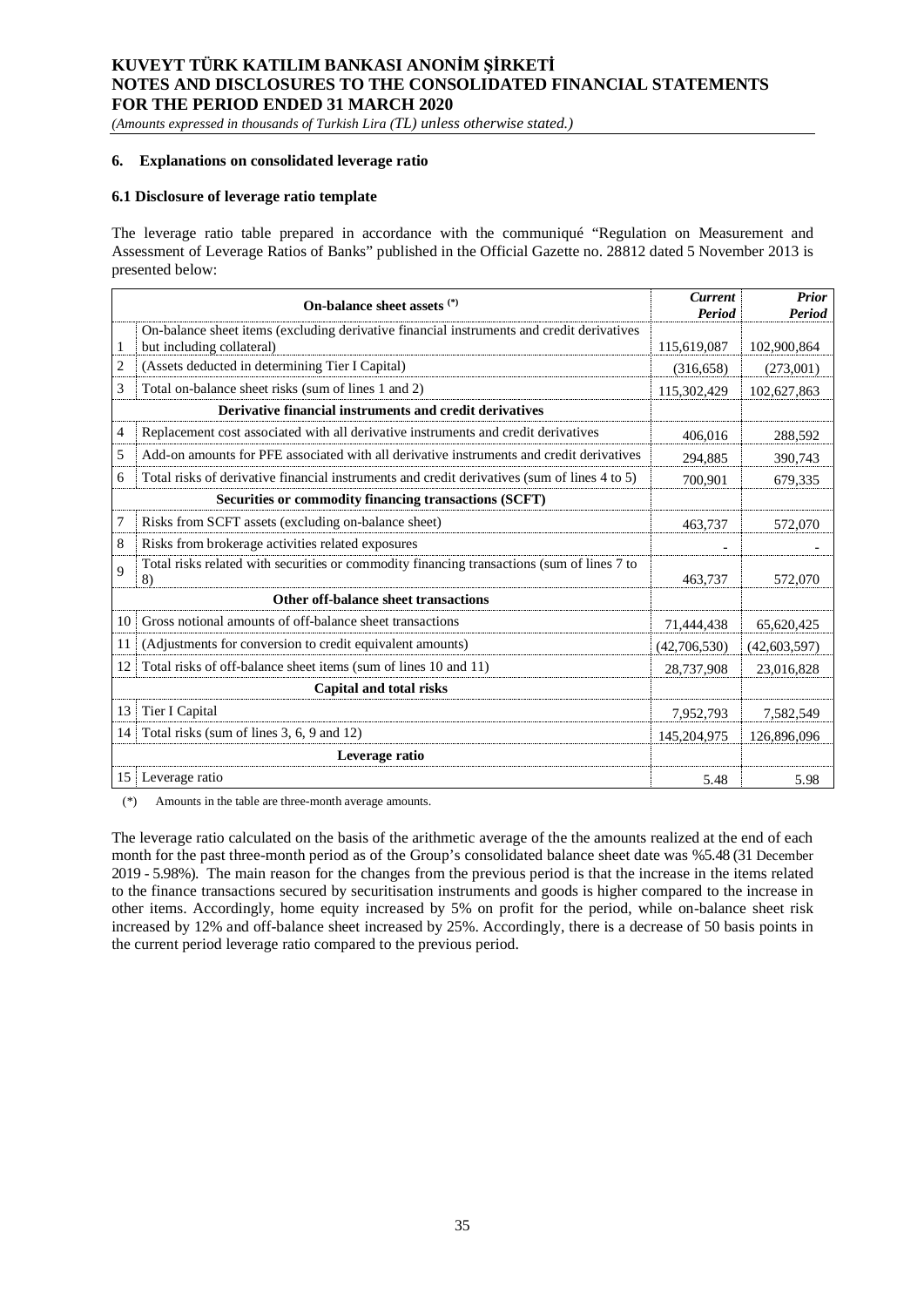*(Amounts expressed in thousands of Turkish Lira (TL) unless otherwise stated.)*

#### **7. Explanations on fair value of consolidated financial assets and liabilities**

This footnote has not been prepared in accordance with Article 25 of the Communiqué on the financial statements about disclosures to be announced to public by the banks.

#### **8. Transactions on behalf of others, explanations on transactions based on faith:**

This footnote has not been prepared in accordance with Article 25 of the Communiqué on the financial statements about disclosures to be announced to public by the banks.

### **9. Explanations on consolidated hedge accounting practices**

TFRS 9 permits to defer application of TFRS 9 hedge accounting principles and permits the companies continue to apply hedge accounting principles of TAS 39 as a policy choice. In this context, the Parent Bank continue to apply TAS 39 policy for the hedge accounting.

The Parent Bank uses cash flow hedge (CFH) accounting and net investment hedge accounting as of the balance sheet date.

The contractual amounts of the derivative financial instruments as of March 31, 2020 and the net fair values of the financial instruments are summarized in the table below:

|                                        | Current Period |       |           | Prior Period |       |           |  |
|----------------------------------------|----------------|-------|-----------|--------------|-------|-----------|--|
| <b>NARK</b>                            | Principal*     | Asset | Liability | Principal*   | Asset | Liability |  |
| Derivative Financial Instruments       |                |       |           |              |       |           |  |
| Cross currency swap transactions (CFH) | 855,582        |       | 129,337   | 1,289,330    |       | 129,728   |  |
| Total                                  | 855,582        |       | 129,337   | 1,289,330    |       | 129,728   |  |

(\*) Only the "sell" legs of the related derivatives are presented with the addition of the "buy" legs of these derivatives amounting to TL 762,740 (December 31, 2019: TL 1,162,576) the total notional of derivative financial assets amounting to TL 1,648,322 (December 31, 2019: TL 2,451,906) is accounted for in off-balance sheet under "Derivative financial instruments held for risk management" line item.

When the hedging instrument expires, is executed or sold and when the hedge relationship becomes ineffective or is discontinued as a result of the hedge relationship being revoked;

• The hedging gains and losses that were previously recognized under equity are transferred to profit or loss when the cash flows of the hedged item a re realized,

In case the hedged item is derecognized, hedge accounting is discontinued and within context of fair value hedge accounting, adjustments made to the value of the hedged item are accounted in income statement.

In accordance with TAS, the replacement or rollover of a hedging instrument into another hedging instrument is not an expiration or termination if such replacement or rollover is part of the entity's documented hedging strategy.

### **Net investment hedge:**

The Group applies a net investment hedge strategy to hedge its foreign currency risk due to its net investment of EUR 107,068,638 (Full Amount) of its subsidiary KT Bank AG. The same portion of the Group's foreign currency denominated participation funds is designated as hedging instrument. The effective portion of the exchange rate changes of the foreign currency participation funds in this scope is accounted for under hedging funds account under equity.

Hedging funds account under equity and other comprehensive income regarding net investment hedges have been accounted (TL 212,416) and (TL 35,962), respectively in the current period.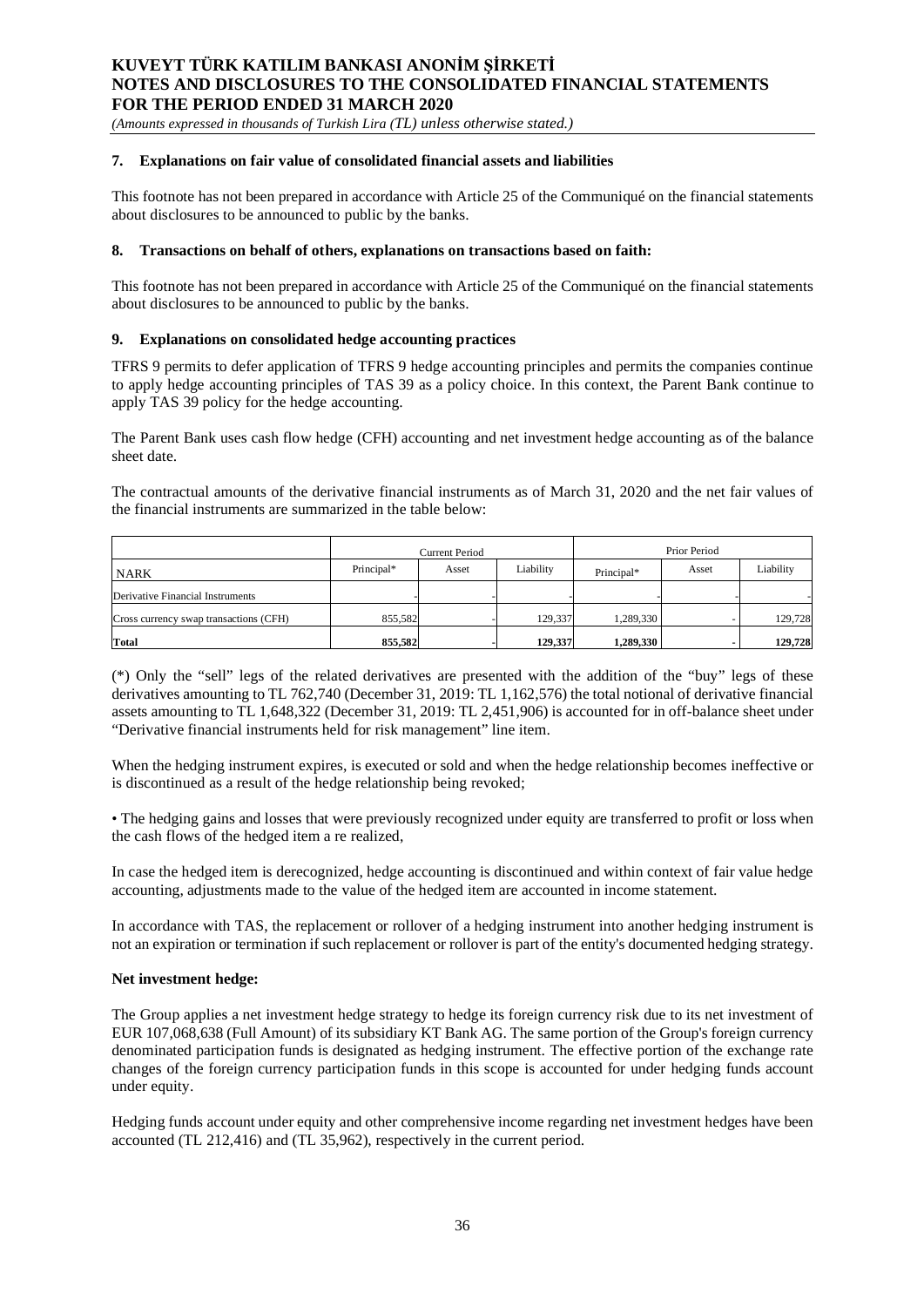*(Amounts expressed in thousands of Turkish Lira (TL) unless otherwise stated.)*

#### **Cash flow hedge:**

The Group, convert Malaysian Ringgit (MYR) 500,000 MYR borrowings to USD loan with cross currency swap and this fund is evaluated in profit share-yielding assets in USD. In this context, the Bank has started to implement cash flow hedge accounting on August 1, 2014 to protect itself with cross currency swap against cash flow risks due to the changes in MYR/TL foreign exchange rates on borrowings and changes in USD/TL foreign exchange rates on profit share-yielding assets.

In this context, the derivative financial instruments which are determined as hedging instruments are cross currency swaps and the hedged items are funds borrowed and profit share-yielding assets. In the below table, the effect of accounting of CFH is explained:

| <b>Current Period</b>      |                                            |                                            |       |                                             |                                  |  |  |  |  |
|----------------------------|--------------------------------------------|--------------------------------------------|-------|---------------------------------------------|----------------------------------|--|--|--|--|
| Type of hedging instrument | Hedged item (asset and liablity)<br>$(**)$ | Nature of hedged risks                     |       | Net fair value of the<br>hedging instrument | Amount in<br>hedging funds $(*)$ |  |  |  |  |
|                            |                                            |                                            | Asset | Liability                                   |                                  |  |  |  |  |
| Swap Transactions          | Loans and dividend income                  | Cash flow risk of exchange<br>rate changes |       | 762,740                                     | (11,100)                         |  |  |  |  |

(\*) Includes the deferred tax effect. As of prior period deferred tax effect amounting to TL 2,441.

(\*\*) Subsidiary of the Parents Bank KT Kira Sertifikaları A.Ş. Securities issued by the Bank and presented in the "Loans Received" line in the financial statements.

| Prior Period               |                                            |                                            |                                             |           |                                  |  |  |  |  |  |
|----------------------------|--------------------------------------------|--------------------------------------------|---------------------------------------------|-----------|----------------------------------|--|--|--|--|--|
| Type of hedging instrument | Hedged item (asset and liablity)<br>$(**)$ | Nature of hedged<br>risks                  | Net fair value of the<br>hedging instrument |           | Amount in hedging<br>funds $(*)$ |  |  |  |  |  |
|                            |                                            |                                            | Asset                                       | Liability |                                  |  |  |  |  |  |
| <b>Swap Transactions</b>   | Loans and dividend income                  | Cash flow risk of<br>exchange rate changes |                                             | 1,162,576 | (11,514)                         |  |  |  |  |  |

(\*) Includes the deferred tax effect. As of prior period deferred tax effect amounting to TL 2,533

(\*\*) The Parenst Bank's subsidiary KT Kira Sertifikaları A.Ş. Securities issued by the Bank and presented in the "Securities Issued" line in the financial statements.

At the inception date, the Group documents the relationship between the hedging instruments and hedged items required by the CFH accounting application in accordance with TAS 39 and its own risk management policies and principles. Every individual relationship is approved and documented in the same way. Effectiveness tests have been selected according to the methods that are allowed by TAS 39 in reliance to the risk strategies of the Participation Bank. Also, effectiveness tests have been performed at the end of every month and the effectiveness of the risk relationships have been measured.

As of March 31, 2020 cash flow hedge transactions have been determined as effective.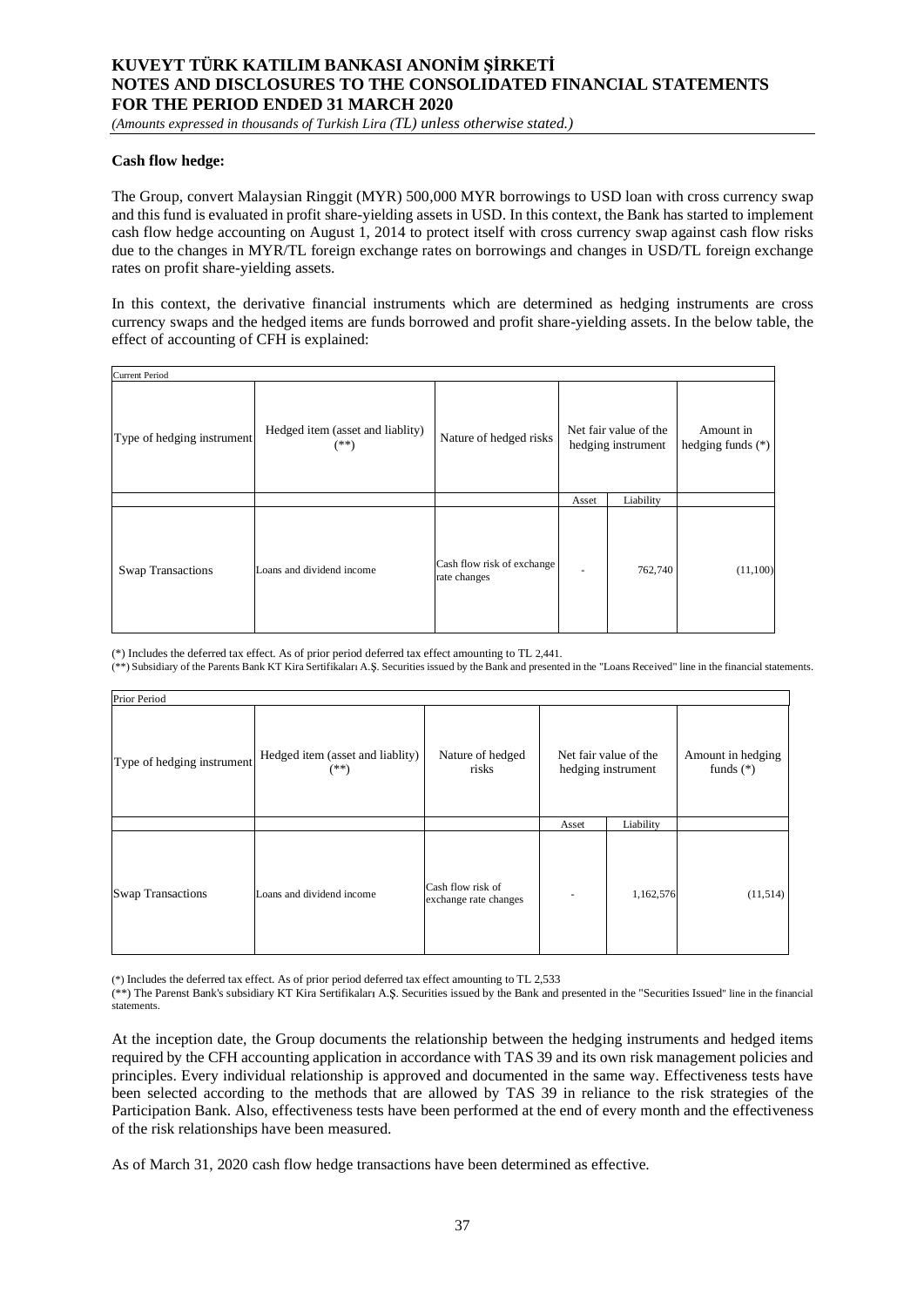*(Amounts expressed in thousands of Turkish Lira (TL) unless otherwise stated.)*

### **10. Explanations On Consolidated Risk Management**

Risk Management System refers to the Board of Directors, the Audit Committee, the Risk Management Committee, Asset-Liability Committee ("ALCO") and the Risk Management Department ("RMD") which has been composed in order to manage systemic risks that the the Parents Bank is exposed. The Board of Directors is the owner of the Parents Bank's Risk Management System and ensures the establishment of an effective, sufficient and appropriate risk management system as well as the continuity of the system. The main objective of the Parents Bank's Risk Management System is to identify, measure, monitor and control the risks that the Parents Bank is exposed to, by determining the policies, limits and procedures to control, to monitor, and if necessary to change the risk-return structure of the Bank's future cash flows and the level & the quality of related activities.

### **10.1. Explanations on Risk Management and Risk Weighted Amounts:**

### **GB1 Overview of risk weighted amounts:**

|                  |                                                                      | <b>Risk Weighted Amounts</b> |                     | <b>Minimum Capital</b><br><b>Requirements</b> |
|------------------|----------------------------------------------------------------------|------------------------------|---------------------|-----------------------------------------------|
|                  |                                                                      | <b>Current Period</b>        | <b>Prior Period</b> | <b>Current Period</b>                         |
|                  |                                                                      | 31/03/2020                   | 31/12/2019          | 31/03/2020                                    |
|                  | Credit risk (excluding counterparty credit risk) (CCR)               | 41,745,398                   | 46,512,157          | 3,339,632                                     |
|                  | Standardised approach (SA)                                           | 41,751,192                   | 46,536,755          | 3,340,095                                     |
| $\frac{2}{3}$    | Internal rating-based (IRB) approach                                 |                              |                     |                                               |
| $\overline{4}$   | Counterparty credit risk                                             | 257,931                      | 198,727             | 20,634                                        |
| 5                | Standardised approach for counterpary credit                         |                              |                     |                                               |
|                  | risk (SA-CCR)                                                        | 257,931                      | 198,727             | 20,634                                        |
| $\frac{6}{7}$    | Internal model method (IMM)                                          |                              |                     |                                               |
|                  | Basic risk weight approach to internal models equity position in the |                              |                     |                                               |
|                  | banking account                                                      |                              |                     |                                               |
| 8                | Investments made in collective investment companies - look-          |                              |                     |                                               |
|                  | through approach                                                     | 5,794                        | 24,598              | 464                                           |
| 9                | Investments made in collective investment companies – mandate-       |                              |                     |                                               |
|                  | based approach                                                       |                              |                     |                                               |
| 10               | Investments made in collective investment companies - 1250% risk     |                              |                     |                                               |
|                  | weighting Approach                                                   |                              |                     |                                               |
| 11               | Settlement risk                                                      |                              |                     |                                               |
| 12               | Securitization exposures in banking book                             |                              |                     |                                               |
| 13               | IRB ratings-based approach (RBA)                                     |                              |                     |                                               |
| 14               | IRB supervisory formula approach (SFA)                               |                              |                     |                                               |
| $\overline{15}$  | SA/simplified supervisory formula approach (SSFA)                    |                              |                     |                                               |
| 16               | Market risk                                                          | 2,539,075                    | 2,694,440           | 203,126                                       |
| 17               | Standardised approach (SA)                                           | 2,539,074                    | 2,694,440           | 203,126                                       |
| 18               | Internal model approaches (IMM)                                      |                              |                     |                                               |
| 19               | Operational risk                                                     | 7,606,341                    | 5,667,645           | 608,507                                       |
| $20\overline{)}$ | Basic indicator approach                                             | 7,606,341                    | 5,667,645           | 608,507                                       |
| $\overline{21}$  | Standardised approach                                                |                              |                     |                                               |
| $\frac{1}{22}$   | Advanced measurement approach                                        |                              |                     |                                               |
| 23               | Amounts below the thresholds for deduction from capital              |                              |                     |                                               |
|                  | (subject to 250% risk weight)                                        |                              |                     |                                               |
| $\frac{24}{25}$  | Floor adjustment                                                     |                              |                     |                                               |
|                  | Total $(1+4+7+8+9+10+11+12+16+19+23+24)$                             | 52,154,539                   | 55,097,567          | 4,172,363                                     |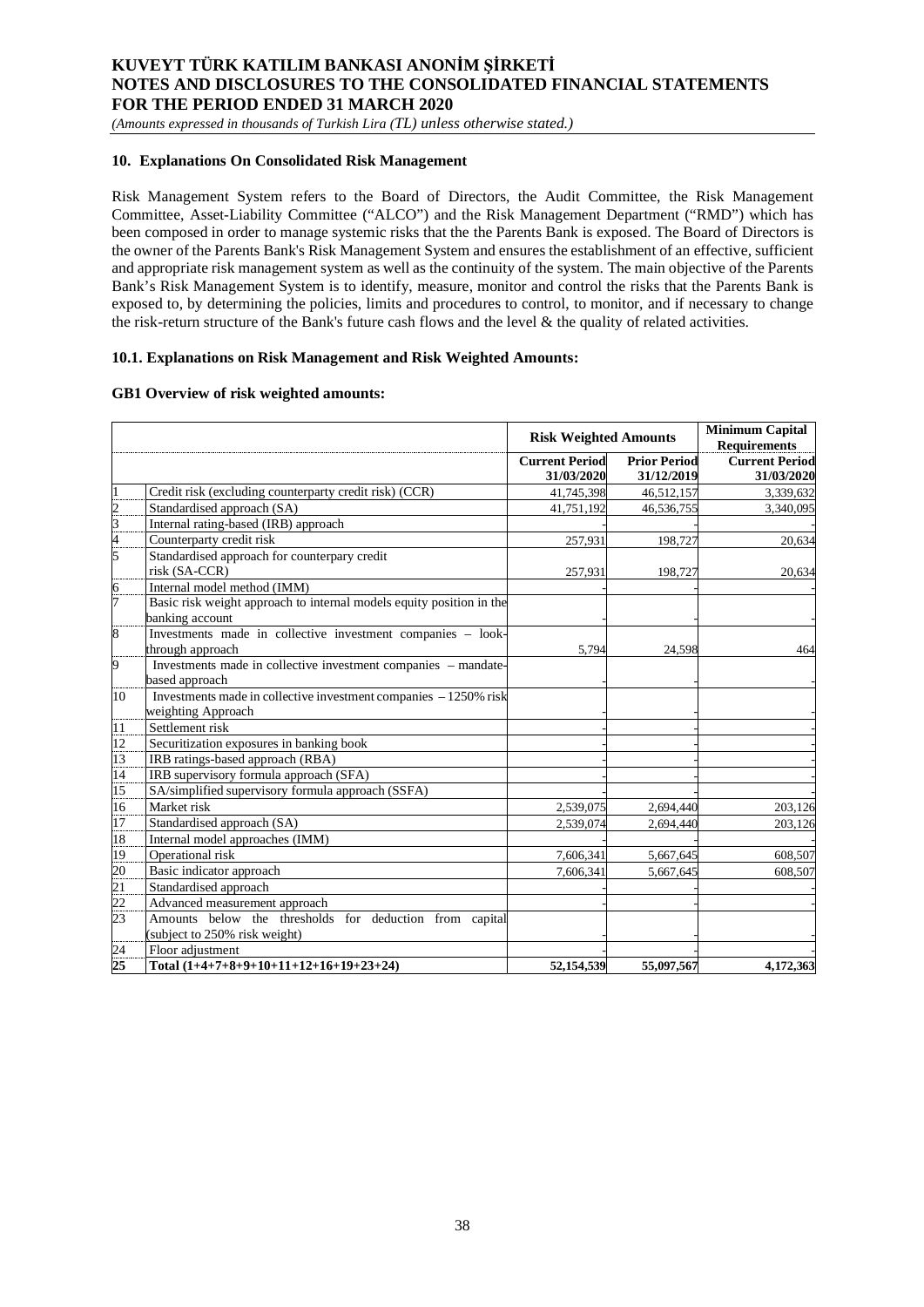*(Amounts expressed in thousands of Turkish Lira (TL) unless otherwise stated.)*

#### **11. Securitization Positions**

None.

### **12. Explanations on the activities carried out on behalf and account of other persons, fiduciary-based transactions**

The Group does not perform purchases, sales and custody services in the name of others. The Group has no fiduciary-based transaction agreements.

### **13. Qualitative information on market risk:**

This footnote has not been prepared in accordance with Article 25 of the Communiqué on the financial statements about disclosures to be announced to public by the banks.

### **14. Explanations on consolidated business segments**

The Parent Bank operates in Retail Banking, Corporate and Commercial Banking, International Banking sectors.

Corporate and Commercial Banking: to meet the financial needs of the customers', unique cash flow and financial solutions are provided to customers through loans, non-cash loans, foreign trade financing services and similar customized products. Domestic and foreign business opportunities are supported by using different corporate banking instruments to serve the sustainability of the production of entities.

Retail and Enterprise Banking includes fund collection, installment commercial loans, business loans, non-cash loans, consumer financing and credit cards. The Bank serves in the range of products areas of profit share accounts creation, banking services, Trade Finance, Checks, POS services, Credit Cards, ATM services, Online Banking and Mobile Banking in these fields.

In International Banking, the relationships with foreign correspondent banks and investment institutes are executed directly or via branches abroad, representative offices and agencies. The firms, which are exceed size limits, are classified "corporate" customers and directed to the Corporate Banking. The products are the same with the Commercial Banking. The aim of international banking is to enable foreign trade financing and develop mutual long term financing agreements with foreign group. Besides supplying syndicated loans and issue the Sukuk for the Bank, investment banking also supplies syndicated loans in corporate basis for the firms and groups in Turkey. The Treasury in addition to monitoring foreign currency position and liquidity of the Group, also conducts spot and forward transactions in TL or foreign currencies, performs derivative transactions (forward, swap) with banks and customers, trades of gold within the context of membership of Istanbul Gold Exchange, trades share certificates in BIST and international markets and conducts Murabaha transactions with foreign banks.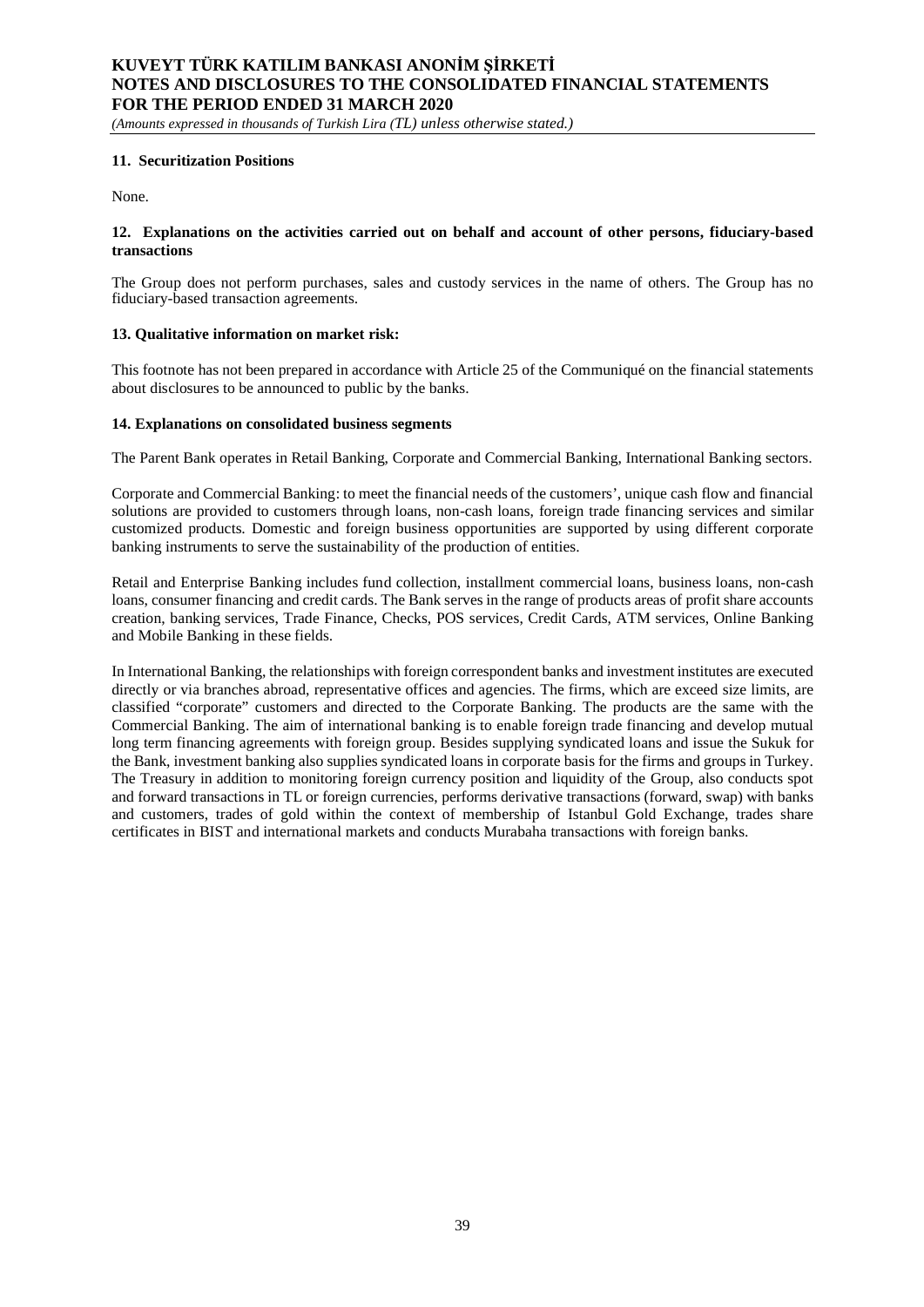*(Amounts expressed in thousands of Turkish Lira (TL) unless otherwise stated.)*

### **Selected balance sheet and income statement items according to segments:**

|                                             | <b>Retail and</b> |                   | <b>Corporate and</b> |                    |              |
|---------------------------------------------|-------------------|-------------------|----------------------|--------------------|--------------|
| <b>Current Period</b>                       | enterprise        | <b>Commercial</b> | international        |                    | Bank's total |
| 1 January 2020-31 March 2020                | <b>Banking</b>    | banking           | banking              | <b>Unallocated</b> | operation    |
|                                             |                   |                   |                      |                    |              |
| Operating income                            | 1,354,019         | 1,208,087         | 172,416              |                    | 2,734,522    |
| Operating expenses (-)                      | 1,079,750         | 427,246           | 154,446              | 635,106            | 2,296,548    |
| Transfers between segments                  | 660,644           | (97, 017)         | (563, 627)           |                    |              |
| Net operating income(loss)                  | 934,913           | 683,824           | (545, 657)           | (635, 106)         | 437,974      |
| Income from associates                      |                   |                   |                      | 4,437              | 4,437        |
| Income (loss) before tax                    | 934,913           | 683,824           | (545, 657)           | (630, 669)         | 442,411      |
| Provision for taxation (-)                  |                   |                   |                      | 98,903             | 98,903       |
| Net income for the period                   | 934,913           | 683,824           | (545, 657)           | (729, 572)         | 343,508      |
| <b>Current Period</b><br>31 March 2020      |                   |                   |                      |                    |              |
| Segment assets                              | 22,465,677        | 43,684,230        | 51,191,406           |                    | 117,341,313  |
| Associates, subsidiaries and joint ventures |                   |                   |                      | 68,498             | 68,498       |
| <b>Undistributed assets</b>                 |                   |                   |                      | 3,486,581          | 3,486,581    |
| <b>Total assets</b>                         | 22,465,677        | 43,684,230        | 51,191,406           | 3,555,079          | 120,896,392  |
| Segment liabilities                         | 83,136,920        | 18,757,667        | 9,489,654            |                    | 111,384,241  |
| Undistributed liabilities                   |                   |                   |                      |                    |              |
|                                             |                   |                   |                      | 2,669,932          | 2,669,932    |
| Shareholders' equity                        |                   |                   |                      | 6,842,219          | 6,842,219    |
| <b>Total liabilities</b>                    | 83,136,920        | 18,757,667        | 9,489,654            | 9,512,151          | 120,896,392  |

|                                             | <b>Retail and</b> |                   | <b>Corporate and</b> |                    |                     |
|---------------------------------------------|-------------------|-------------------|----------------------|--------------------|---------------------|
| <b>Prior Period</b>                         | enterprise        | <b>Commercial</b> | international        |                    | <b>Bank's total</b> |
| 1 January 2019 – 31 March 2019              | <b>Banking</b>    | banking           | banking              | <b>Unallocated</b> | Operation           |
|                                             |                   |                   |                      |                    |                     |
| Operating income                            | 1,387,237         | 898,342           | 214,528              |                    | 2,500,107           |
| Operating expenses (-)                      | 1,311,116         | 273,759           | 124,044              | 503,302            | 2,212,221           |
| Transfers between segments                  | 727,435           | (137,909)         | (589, 526)           |                    |                     |
| Net operating income(loss)                  | 803,556           | 486,674           | (499, 042)           | (503, 302)         | 287,886             |
| Income from associates                      |                   |                   |                      | 3,270              | 3,270               |
| Income (loss) before tax                    | 803,556           | 486,674           | (499, 042)           | (500, 032)         | 291,156             |
| Provision for taxation (-)                  |                   |                   |                      | 65,893             | 65,893              |
| Net income for the period                   | 803,556           | 486,674           | (499, 042)           | (565, 925)         | 225,263             |
| <b>Prior Period</b>                         |                   |                   |                      |                    |                     |
| 31 December 2019                            |                   |                   |                      |                    |                     |
| Segment assets                              | 19,680,015        | 35,203,430        | 48,746,686           |                    | 103,630,131         |
| Associates, subsidiaries and joint ventures |                   |                   |                      | 64,061             | 64,061              |
| <b>Undistributed assets</b>                 |                   |                   |                      | 3,170,958          | 3,170,958           |
| <b>Total assets</b>                         | 19,680,015        | 35,203,430        | 48,746,686           | 3,235,019          | 106,865,150         |
| <b>Prior Period</b>                         |                   |                   |                      |                    |                     |
| <b>31 December 2019</b>                     |                   |                   |                      |                    |                     |
|                                             |                   |                   |                      |                    |                     |
| Segment liabilities                         | 74,163,535        | 14,083,077        | 9,248,625            |                    | 97,495,237          |
| <b>Undistributed liabilities</b>            |                   |                   |                      | 2,582,977          | 2,582,977           |
| Shareholders' equity                        |                   |                   |                      | 6,786,936          | 6,786,936           |
| <b>Total liabilities</b>                    | 74,163,535        | 14,083,077        | 9,248,625            | 9,369,913          | 106,865,150         |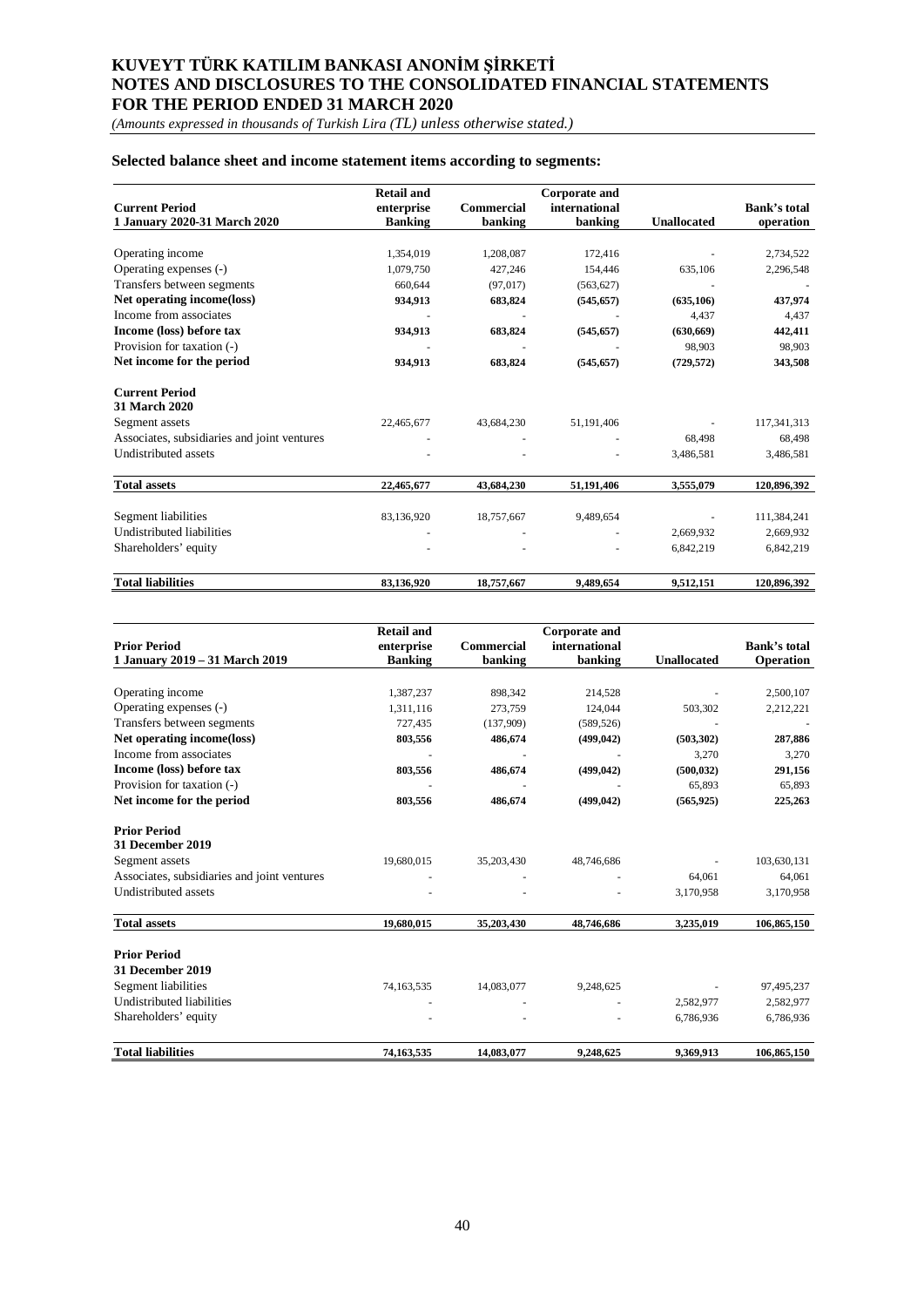*(Amounts expressed in thousands of Turkish Lira (TL) unless otherwise stated.)*

## **SECTION FIVE**

## **EXPLANATIONS AND NOTES ON THE CONSOLIDATED FINANCIAL STATEMENTS**

#### **1. Explanations and notes related to consolidated assets:**

#### **1.1. Information regarding the cash assets and the Central Bank of Republic of Turkey:**

#### **1.1.1 Cash and balances with the Central Bank of Republic of Turkey:**

|                                                                                |                              | <b>Current period</b>                |                      | <b>Prior period</b>                  |
|--------------------------------------------------------------------------------|------------------------------|--------------------------------------|----------------------|--------------------------------------|
|                                                                                | TL                           | FC                                   | TL                   | FC                                   |
| Cash/foreign currency<br>The Central Bank of Republic of Turkey<br>Other $(*)$ | 649.623<br>523.923<br>26,690 | 1,898,442<br>11,778,686<br>2,508,092 | 613.156<br>1,155,591 | 1,838,246<br>14,498,131<br>1,111,168 |
| <b>Total</b>                                                                   | 1.200.236                    | 16,185,220                           | 1,768,747            | 17,447,545                           |

(\*) As of 31 March 2020, precious metal account amounting to TL 2,382,041 (31 December 2019 - TL 1,111,144) and money in transit amounting to TL 152,741 (31 December 2019 – 24) are presented in this line.

#### **1.1.2 Balances with the Central Bank of Turkey:**

|                             |         | <b>Current period</b>    |           | <b>Prior period</b> |
|-----------------------------|---------|--------------------------|-----------|---------------------|
|                             | TL      | FC                       | TL        | FC                  |
|                             |         |                          |           |                     |
| Unrestricted demand deposit | 523,141 | 3,885,246                | 730,347   | 3, 201, 221         |
| Restricted time deposit     |         | $\overline{\phantom{a}}$ | 425,000   |                     |
| Unrestricted time deposit   | 782     | 7.893.440                | 244       | 11,296,910          |
| <b>Total</b>                | 523,923 | 11,778,686               | 1,155,591 | 14,498,131          |

#### **1.1.3 Explanations on mandatory provisions:**

In accordance with the "Communiqué no. 2013/15 on Reserve Requirements", the Parent Bank is required to maintain reserves in CBRT for TL and foreign currency liabilities. The reserve requirements can be maintained as TL, USD, EUR and standard gold. CBRT started paying interest on reserve balances held in USD starting from May 2015 and held in TL starting from November 2014. The reserve rates for TL liabilities vary between 1 % and 2 % for TL deposits and other liabilities according to their maturities as of 31 March 2020 (31 December 2019: % 1 ile % 7 for all TL liabilities). The reserve rates for foreign currency liabilities vary between 0 % and 16% for deposit and other foreign currency liabilities according to their maturities as of 31 March 2020 (31 December 2019 5% and 21% for all foreign currency liabilities).

#### **1.2 Information on financial assets at fair value through profit and loss:**

As of 31 March 2020, there are no financial assets at fair value through profit and loss subject to repurchase transactions, given as a collateral or blocked (31 December 2019 – None). Positive differences related to marketable derivative financial assets:

|                             | <b>Current period</b>    |         |                          | <b>Prior period</b> |  |
|-----------------------------|--------------------------|---------|--------------------------|---------------------|--|
|                             | TL                       | FC      | TL                       | FC                  |  |
| Forward transactions        | 19,734                   | 13,239  | 14,949                   | 3,045               |  |
| Swap transactions           | 9,115                    | 463,932 | 3,821                    | 160,191             |  |
| <b>Futures transactions</b> | $\overline{\phantom{0}}$ |         | $\overline{\phantom{0}}$ |                     |  |
| Options                     | $\overline{\phantom{0}}$ |         |                          |                     |  |
| Other                       | $\overline{\phantom{a}}$ |         | $\overline{\phantom{0}}$ |                     |  |
| <b>Total</b>                | 28,849                   | 477,171 | 18,770                   | 163,236             |  |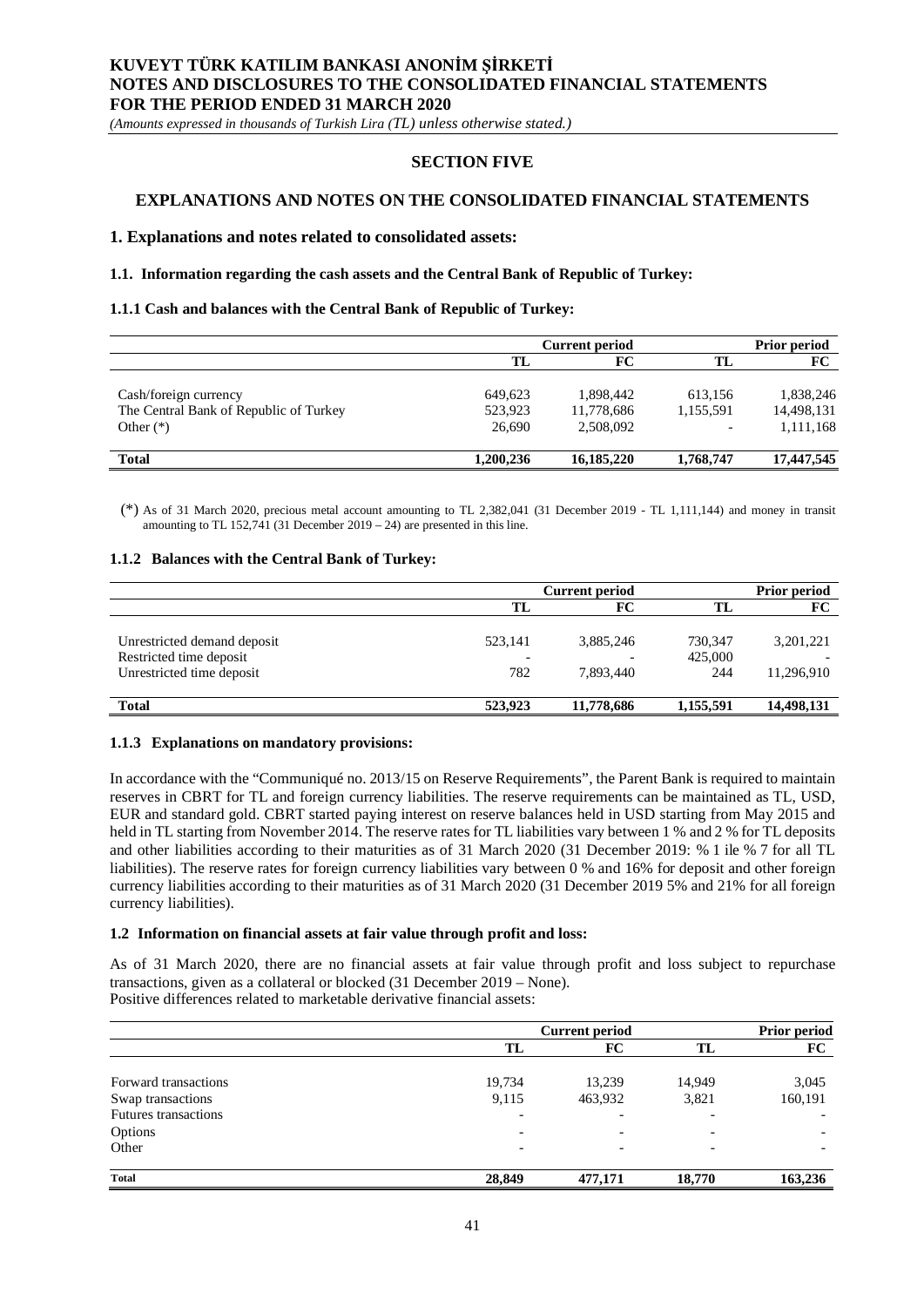*(Amounts expressed in thousands of Turkish Lira (TL) unless otherwise stated.)*

### **1.3 Information on Banks:**

#### **1.3.1. Information on Banks:**

|                                     | <b>Current period</b> |                          |                          | <b>Prior Period</b> |
|-------------------------------------|-----------------------|--------------------------|--------------------------|---------------------|
|                                     | TL                    | FC                       | TL                       | FC                  |
|                                     |                       |                          |                          |                     |
| <b>Banks</b>                        | 67,793                | 4,875,278                | 12.921                   | 7,503,851           |
| Domestic                            | 67,793                | 1,762,956                | 12,892                   | 3,767,297           |
| Foreign                             |                       | 3,112,322                | 29                       | 3,736,554           |
| Branches and head office abroad     |                       | $\overline{\phantom{0}}$ |                          |                     |
| <b>Branches</b>                     |                       | $\overline{\phantom{a}}$ | $\overline{\phantom{0}}$ |                     |
| <b>Other Financial Institutions</b> |                       | $\sim$                   |                          | $\blacksquare$      |
| <b>Total</b>                        | 67,793                | 4,875,278                | 12.921                   | 7,503,851           |

#### **1.3.2 Information on foreign banks account:**

This footnote has not been prepared in accordance with Article 25 of the Communiqué on the financial statements about disclosures to be announced to public by the banks.

#### **1.4 Information on financial assets at fair value through other comprehensive income:**

|                              | <b>Current period</b> | <b>Prior Period</b> |
|------------------------------|-----------------------|---------------------|
|                              |                       |                     |
| Debt Securities              | 14,386,137            | 12,288,314          |
| Quoted on stock exchange     | 14,386,137            | 12,288,314          |
| Not quoted on stock exchange |                       |                     |
| Share certificates           | 123,299               | 185,732             |
| Quoted on stock exchange     | 96,835                | 94,539              |
| Not quoted on stock exchange | 26.464                | 91,193              |
| Impairment provision         | (254, 344)            | (13,286)            |
| <b>Total</b>                 | 14,255,092            | 12,460,760          |

### **1.5 Explanations on financial assets measured at amortized cost:**

**1.5.1** All types of loans and advances given to shareholders and employees of the Group:

|                                        | <b>Current period</b> |          |         | Prior period    |
|----------------------------------------|-----------------------|----------|---------|-----------------|
|                                        | Cash                  | Non-Cash | Cash    | <b>Non-Cash</b> |
|                                        |                       |          |         |                 |
| Direct loans granted to shareholders   | 1,415                 | 7,952    | 1,868   | 7,206           |
| Corporate shareholders                 |                       | 7.936    |         | 7,190           |
| Real person shareholders               | 1.415                 | 16       | 1.868   | 16              |
| Indirect loans granted to shareholders | 1,347,371             | 309      | 780,512 | 723             |
| Loans granted to employees             | 20,012                | 636      | 19,920  | 619             |
| <b>Total</b>                           | 1,368,798             | 8,897    | 802,300 | 8,548           |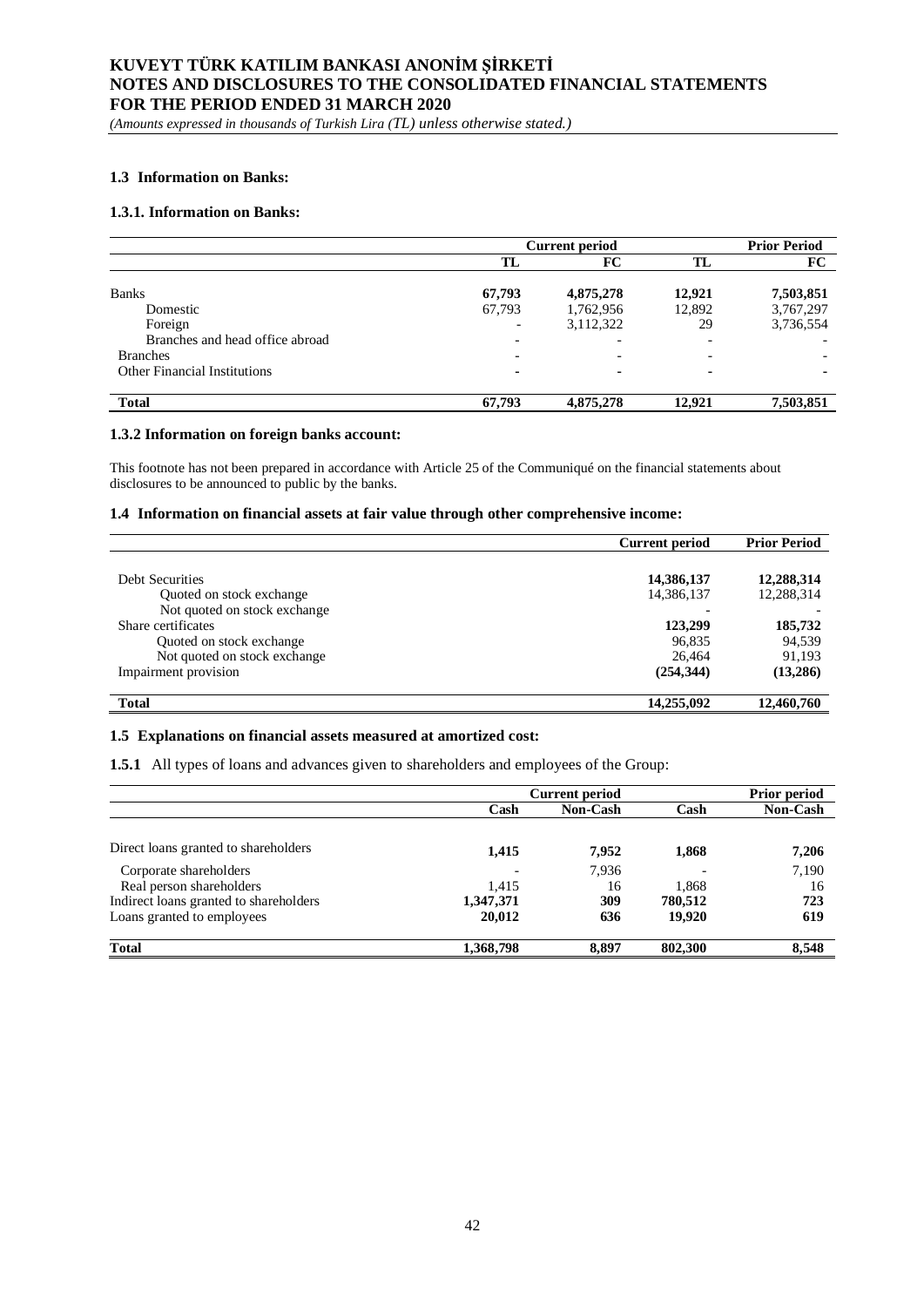*(Amounts expressed in thousands of Turkish Lira (TL) unless otherwise stated.)*

**1.5.2** Information on standart loans, loans underclose monitoring and restructured loans under close monitoring:

|                                 |                                                          | Loans and other receivables under close monitoring                               |                                                                                        |                          |
|---------------------------------|----------------------------------------------------------|----------------------------------------------------------------------------------|----------------------------------------------------------------------------------------|--------------------------|
| <b>Current Period</b>           |                                                          |                                                                                  | <b>Restructured Loans and Receivables</b>                                              |                          |
| <b>Cash Loans</b>               | <b>Standard Loans</b><br>and Other<br><b>Receivables</b> | <b>Loans</b> and<br><b>Receivables Not</b><br>Subject to<br><b>Restructuring</b> | <b>Loans</b> and<br><b>Receivables with</b><br><b>Revised Contract</b><br><b>Terms</b> | <b>Refinance</b>         |
| Loans                           | 60,959,615                                               | 3,208,257                                                                        | 2,353,546                                                                              |                          |
| <b>Export Loans</b>             | 6,508,610                                                | 362,486                                                                          | -                                                                                      |                          |
| <b>Import Loans</b>             | 1,237,004                                                | 56,231                                                                           |                                                                                        |                          |
| <b>Corporation Loans</b>        | 25,381,475                                               | 2,347,027                                                                        | 2,290,330                                                                              |                          |
| <b>Consumer Loans</b>           | 9,325,674                                                | 201,171                                                                          | 45,782                                                                                 |                          |
| Credit Cards                    | 1,042,404                                                | 123,448                                                                          | 17,434                                                                                 |                          |
| Loans given to financial sector | 10,170,692                                               |                                                                                  | -                                                                                      | $\overline{\phantom{a}}$ |
| Other                           | 7,293,756                                                | 117,894                                                                          | -                                                                                      |                          |
| <b>Other Receivables</b>        | 6,287                                                    | 133,297                                                                          | 12,154                                                                                 |                          |
| Total                           | 60,965,902                                               | 3,341,554                                                                        | 2,365,700                                                                              |                          |

|                                 |                       | Loans and other receivables under close monitoring |                                           |                  |  |
|---------------------------------|-----------------------|----------------------------------------------------|-------------------------------------------|------------------|--|
| <b>Prior Period</b>             |                       |                                                    | <b>Restructured Loans and Receivables</b> |                  |  |
|                                 |                       | Loans and                                          | Loans and                                 |                  |  |
| <b>Cash Loans</b>               | <b>Standard Loans</b> | <b>Receivables Not</b>                             | <b>Receivables with</b>                   | <b>Refinance</b> |  |
|                                 | and Other             | <b>Subject to</b>                                  | <b>Revised Contract</b>                   |                  |  |
|                                 | <b>Receivables</b>    | <b>Restructuring</b>                               | <b>Terms</b>                              |                  |  |
| Loans                           | 49,298,335            | 3,556,702                                          | 2,264,742                                 |                  |  |
| <b>Export Loans</b>             | 4.531.667             | 319,767                                            |                                           |                  |  |
| <b>Import Loans</b>             | 951,591               | 42.549                                             |                                           |                  |  |
| Corporation Loans               | 20,627,346            | 2,652,310                                          | 2,194,384                                 |                  |  |
| <b>Consumer Loans</b>           | 7,717,979             | 304,840                                            | 47,325                                    |                  |  |
| Credit Cards                    | 950,450               | 117,001                                            | 23,033                                    |                  |  |
| Loans given to financial sector | 8,820,174             |                                                    |                                           |                  |  |
| Other                           | 5,699,128             | 120,235                                            |                                           |                  |  |
| <b>Other Receivables</b>        | 2,697                 | 15,292                                             | 11,199                                    |                  |  |
| <b>Total</b>                    | 49.301.032            | 3.571.994                                          | 2.275.941                                 |                  |  |

Information on standart loans and loans under close monitoring and restructured loans under close monitoring regarding provision:

|                                     |                       | <b>Loans under close</b> |                       | Loans under close   |
|-------------------------------------|-----------------------|--------------------------|-----------------------|---------------------|
|                                     | <b>Standard Loans</b> | monitoring               | <b>Standard Loans</b> | monitoring          |
|                                     | Current Period (*)    | Current Period (*)       | <b>Prior Period</b>   | <b>Prior Period</b> |
| 12-Month Expected Loss Provision    | 825,172               | $\overline{\phantom{0}}$ | 488.598               |                     |
| Significant Increase In Credit Risk |                       | 1.108.256                |                       | 996,886             |
| <b>Total</b>                        | 825,172               | 1.108.256                | 488.598               | 996,886             |

(\*) Includes expected credit loss of other financial assets measured at amortized cost amounting TL 4,488.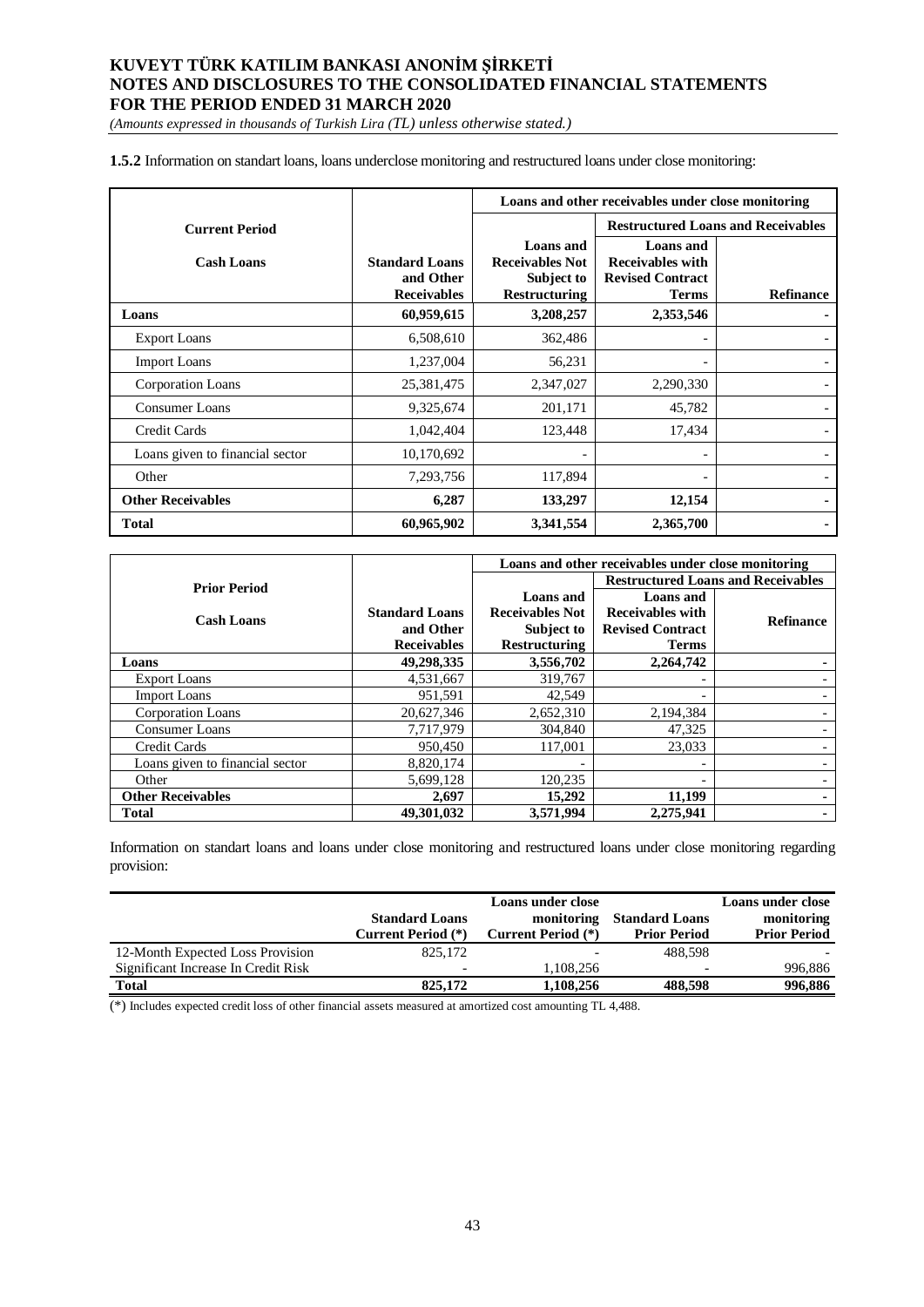*(Amounts expressed in thousands of Turkish Lira (TL) unless otherwise stated.)*

## **1.5.3 Distribution of cash loans and other receivables according to their maturities:**

This footnote has not been prepared in accordance with Article 25 of the Communiqué on the financial statements about disclosures to be announced to public by the banks.

#### **1.5.4** Information on consumer loans, retail credit cards, loans given to personnel and personnel credit cards:

|                                           |                          | <b>Medium</b> and        |              |
|-------------------------------------------|--------------------------|--------------------------|--------------|
| <b>Current Period</b>                     | <b>Short term</b>        | long term                | <b>Total</b> |
|                                           |                          |                          |              |
| <b>Consumer Loans-TL</b>                  | 68,355                   | 9,246,051                | 9,314,406    |
| <b>Housing Loans</b>                      | 17,978                   | 7,947,113                | 7,965,091    |
| Vehicle Loans                             | 28,436                   | 992,312                  | 1,020,748    |
| <b>Consumer Loans</b>                     | 19,314                   | 227,925                  | 247,239      |
| Other                                     | 2,627                    | 78,701                   | 81,328       |
| <b>Consumer Loans-FC Indexed</b>          |                          |                          |              |
| <b>Housing Loans</b>                      |                          |                          |              |
| Vehicle Loans                             |                          |                          |              |
| <b>Consumer Loans</b>                     |                          |                          |              |
| Other                                     |                          |                          |              |
| <b>Consumer Loans-FC</b>                  |                          | 238,518                  | 238,518      |
| <b>Housing Loans</b>                      |                          | 206,393                  | 206,393      |
| Vehicle Loans                             |                          | 377                      | 377          |
| <b>Consumer Loans</b>                     |                          | 29,618                   | 29,618       |
| Other                                     |                          | 2,130                    | 2,130        |
| <b>Retail Credit Cards-TL</b>             | 491,577                  | 73                       | 491,650      |
| With Installment                          | 111,217                  | 73                       | 111,290      |
| <b>Without Installment</b>                | 380,360                  |                          | 380,360      |
| <b>Retail Credit Cards-FC</b>             | 2,243                    |                          | 2,243        |
| With Installment                          | 2,243                    |                          | 2,243        |
| <b>Without Installment</b>                |                          |                          |              |
| <b>Personnel Loans-TL</b>                 | 1,694                    | 18,009                   | 19,703       |
| <b>Housing Loans</b>                      |                          | 1,686                    | 1,686        |
| Vehicle Loans                             | 599                      | 12,765                   | 13,364       |
| <b>Consumer Loans</b>                     | 1,094                    | 3,558                    | 4,652        |
| Other                                     | 1                        |                          | 1            |
| <b>Personnel Loans-FC Indexed</b>         |                          |                          |              |
| <b>Housing Loans</b>                      |                          |                          |              |
| Vehicle Loans                             |                          |                          |              |
| <b>Consumer Loans</b>                     |                          |                          |              |
| Other                                     |                          |                          |              |
| <b>Personnel Loans-FC</b>                 |                          |                          |              |
| <b>Housing Loans</b>                      |                          |                          |              |
| Vehicle Loans                             |                          |                          |              |
| <b>Consumer Loans</b>                     |                          |                          |              |
| Other                                     |                          |                          |              |
| <b>Personnel Credit Cards-TL</b>          | 11,170                   | 21                       | 11,191       |
| With Installment                          | 4,745                    | 21                       | 4,766        |
| Without Installment                       | 6,425                    |                          | 6,425        |
|                                           |                          |                          |              |
| <b>Personnel Credit Cards-FC</b>          |                          |                          |              |
| Installment based<br>Without-installment  |                          |                          |              |
|                                           |                          |                          |              |
| <b>Overdraft Account-TL (Real Person)</b> | $\overline{\phantom{a}}$ | $\overline{\phantom{a}}$ |              |
| <b>Overdraft Account-FC (Real Person)</b> | $\overline{\phantom{a}}$ | $\overline{\phantom{a}}$ |              |
|                                           |                          |                          |              |
| <b>Total</b>                              | 575,039                  | 9,502,672                | 10,077,711   |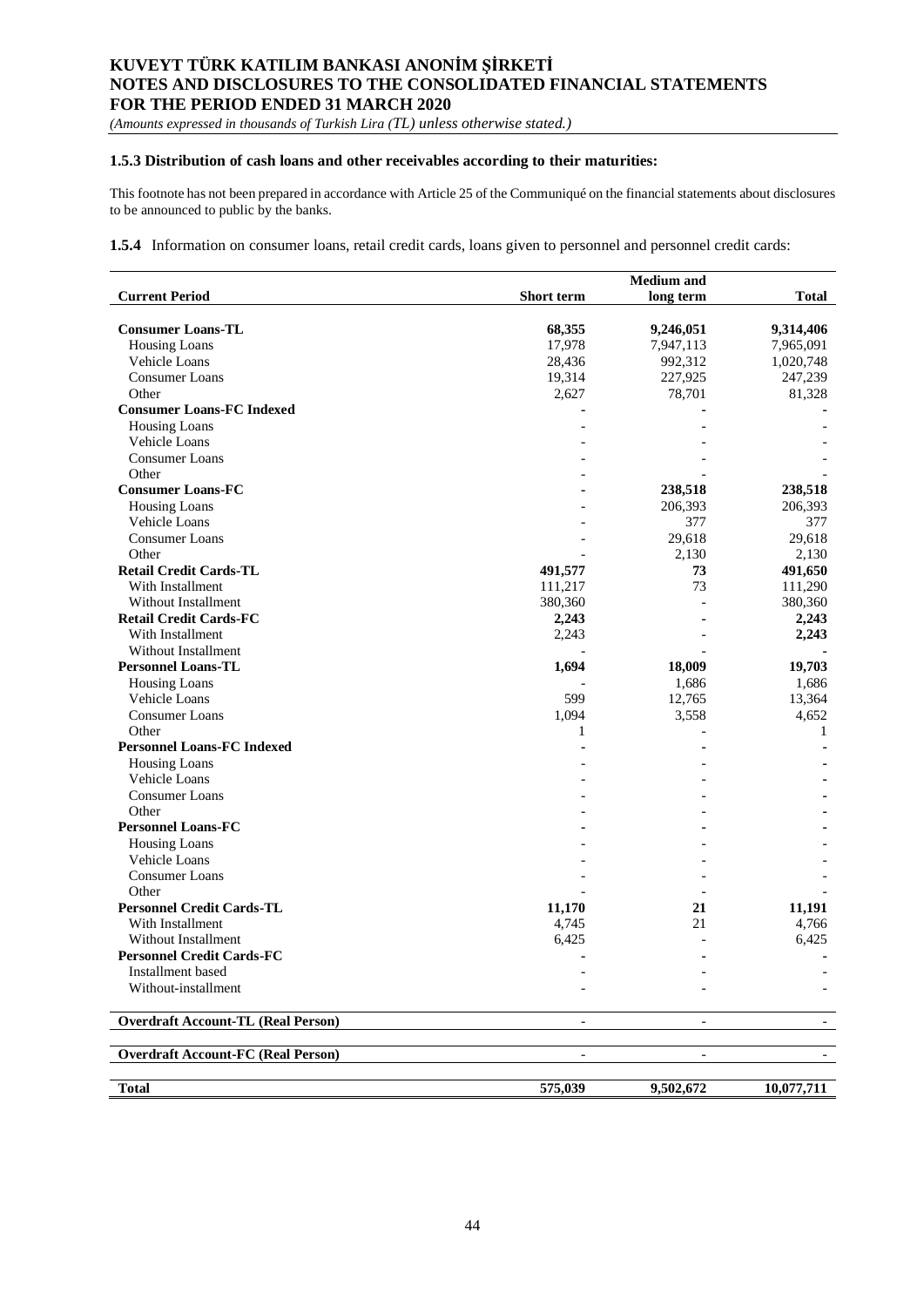*(Amounts expressed in thousands of Turkish Lira (TL) unless otherwise stated.)*

Information on consumer loans, retail credit cards, loans given to personnel and personnel credit cards: (continued)

|                                           |                          | <b>Medium</b> and        |                          |
|-------------------------------------------|--------------------------|--------------------------|--------------------------|
| <b>Prior Period</b>                       | Short term               | long term                | <b>Total</b>             |
|                                           |                          |                          |                          |
| <b>Consumer Loans-TL</b>                  | 75,033                   | 7,726,981                | 7,802,014                |
| <b>Housing Loans</b>                      | 22,116                   | 6,470,571                | 6,492,687                |
| Vehicle Loans                             | 31,568                   | 963,169                  | 994,737                  |
| Consumer Loans                            | 20,214                   | 219,628                  | 239,842                  |
| Other                                     | 1,135                    | 73,613                   | 74,748                   |
| <b>Consumer Loans-FC Indexed</b>          |                          |                          |                          |
| <b>Housing Loans</b>                      |                          |                          |                          |
| Vehicle Loans                             |                          |                          |                          |
| <b>Consumer Loans</b>                     |                          |                          |                          |
| Other                                     |                          |                          |                          |
| <b>Consumer Loans-FC</b>                  |                          | 249,220                  | 249,220                  |
| <b>Housing Loans</b>                      |                          | 216,395                  | 216,395                  |
| Vehicle Loans                             |                          | 373                      | 373                      |
| Consumer Loans                            |                          | 28,626                   | 28,626                   |
| Other                                     |                          | 3,826                    | 3,826                    |
| <b>Retail Credit Cards-TL</b>             | 456,724                  | 73                       | 456,797                  |
| With Installment                          | 98,257                   | 73                       | 98,330                   |
| <b>Without Installment</b>                | 358,467                  |                          | 358,467                  |
| <b>Retail Credit Cards-FC</b>             | 1,650                    |                          | 1,650                    |
| With Installment                          | 1,650                    |                          | 1,650                    |
| <b>Without Installment</b>                |                          |                          |                          |
| <b>Personnel Loans-TL</b>                 | 1,912                    | 16,998                   | 18,910                   |
| <b>Housing Loans</b>                      |                          | 1,410                    | 1,410                    |
| Vehicle Loans                             | 596                      | 12,096                   | 12,692                   |
| <b>Consumer Loans</b>                     | 1,315                    | 3,492                    | 4,807                    |
| Other                                     | 1                        |                          | 1                        |
| <b>Personnel Loans-FC Indexed</b>         |                          |                          |                          |
|                                           |                          |                          |                          |
| <b>Housing Loans</b><br>Vehicle Loans     |                          |                          |                          |
|                                           |                          |                          |                          |
| <b>Consumer Loans</b>                     |                          |                          |                          |
| Other                                     |                          |                          |                          |
| <b>Personnel Loans-FC</b>                 |                          |                          |                          |
| <b>Housing Loans</b>                      |                          |                          |                          |
| Vehicle Loans                             |                          |                          |                          |
| Consumer Loans                            |                          |                          |                          |
| Other                                     |                          |                          |                          |
| <b>Personnel Credit Cards-TL</b>          | 11,025                   | 60                       | 11,085                   |
| With Installment                          | 4,229                    | 60                       | 4,289                    |
| Without Installment                       | 6,796                    |                          | 6,796                    |
| <b>Personnel Credit Cards-FC</b>          |                          | ۰                        |                          |
| Installment based                         |                          |                          |                          |
| Without-installment                       |                          |                          |                          |
| <b>Overdraft Account-TL (Real Person)</b> |                          |                          |                          |
| <b>Overdraft Account-FC (Real Person)</b> | $\overline{\phantom{a}}$ | $\overline{\phantom{a}}$ | $\overline{\phantom{a}}$ |
| <b>Total</b>                              | 546,344                  | 7,993,332                | 8,539,676                |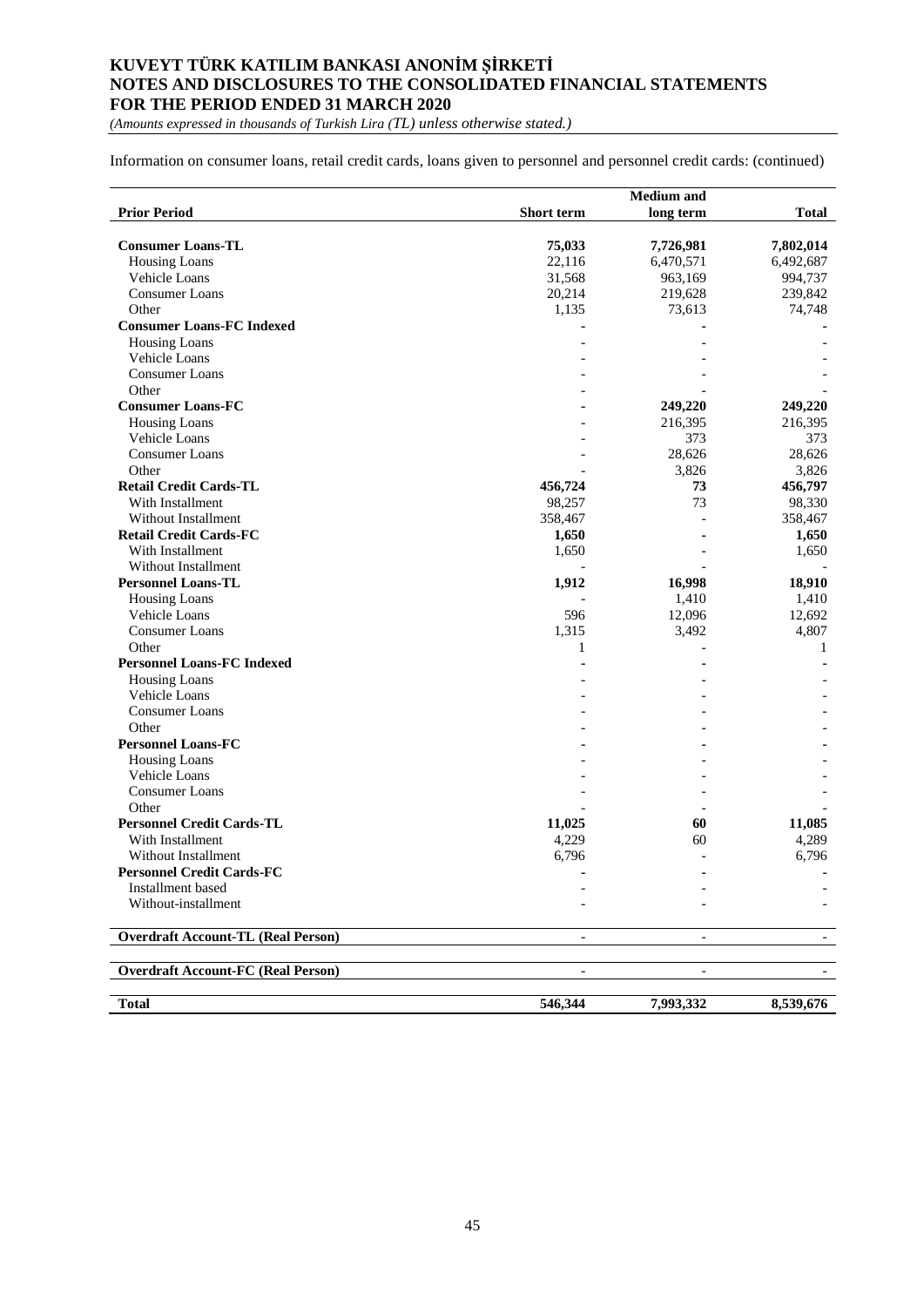*(Amounts expressed in thousands of Turkish Lira (TL) unless otherwise stated.)*

**1.5.5** Information on commercial installment loans and corporate credit cards:

|                                                |                          | <b>Medium</b> and        |              |
|------------------------------------------------|--------------------------|--------------------------|--------------|
| <b>Current Period</b>                          | Short term               | long term                | <b>Total</b> |
| <b>Commercial Installment Loans-TL</b>         | 286,381                  | 6,109,006                | 6,395,387    |
| <b>Business Loans</b>                          | 13,581                   | 1,516,436                | 1,530,017    |
| Vehicle Loans                                  | 221,169                  | 2,945,768                | 3,166,937    |
| Consumer Loans                                 | 51,631                   | 1,646,802                | 1,698,433    |
| Other                                          |                          |                          |              |
| <b>Commercial Installment Loans-FC Indexed</b> | 2,213                    | 789,092                  | 791,305      |
| <b>Business Loans</b>                          | 2,213                    | 169,272                  | 171,485      |
| Vehicle Loans                                  |                          | 52,344                   | 52,344       |
| Consumer Loans                                 |                          | 567,476                  | 567,476      |
| Other                                          |                          |                          |              |
| <b>Commercial Installment Loans-FC</b>         | 117,597                  | 2,424,143                | 2,541,740    |
| <b>Business Loans</b>                          | 36,863                   | 727,980                  | 764,843      |
| Vehicle Loans                                  | 80,734                   | 88,198                   | 168,932      |
| Consumer Loans                                 |                          |                          |              |
| Other                                          |                          | 1,607,965                | 1,607,965    |
| <b>Corporate Credit Cards-TL</b>               | 677,518                  |                          | 677,518      |
| With Installment                               | 237,338                  |                          | 237,338      |
| Without Installment                            | 440,180                  |                          | 440,180      |
| <b>Corporate Credit Cards-FC</b>               | 684                      |                          | 684          |
| With Installment                               | 684                      |                          | 684          |
| Without Installment                            |                          |                          |              |
| <b>Overdraft Account-TL (Legal Entity)</b>     |                          |                          |              |
| <b>Overdraft Account-FC (Legal Entity)</b>     | $\overline{\phantom{0}}$ | $\overline{\phantom{a}}$ |              |

| <b>Total</b> | 1,084,393 | 322.241<br>.322.241 | 40,<br>10.<br>,,,,,,, |
|--------------|-----------|---------------------|-----------------------|
|              |           |                     |                       |

|                                                |                   | <b>Medium</b> and |              |
|------------------------------------------------|-------------------|-------------------|--------------|
| <b>Prior Period</b>                            | <b>Short</b> term | long term         | <b>Total</b> |
| <b>Commercial Installment Loans-TL</b>         | 248,040           | 4,929,680         | 5,177,720    |
| <b>Business Loans</b>                          | 18.447            | 1,248,841         | 1,267,288    |
| Vehicle Loans                                  | 194,640           | 2,385,462         | 2,580,102    |
| Consumer Loans                                 | 34,953            | 1,295,377         | 1,330,330    |
| Other                                          |                   |                   |              |
| <b>Commercial Installment Loans-FC Indexed</b> | 3,221             | 844,575           | 847,796      |
| <b>Business Loans</b>                          | 3,221             | 183,927           | 187,148      |
| Vehicle Loans                                  |                   | 71,904            | 71,904       |
| Consumer Loans                                 |                   | 588,744           | 588,744      |
| Other                                          |                   |                   |              |
| <b>Commercial Installment Loans-FC</b>         | 127,905           | 2,043,461         | 2,171,366    |
| <b>Business Loans</b>                          | 31,456            | 686,563           | 718,019      |
| Vehicle Loans                                  | 96,449            | 81,449            | 177,898      |
| Consumer Loans                                 |                   |                   |              |
| Other                                          |                   | 1,275,449         | 1,275,449    |
| <b>Corporate Credit Cards-TL</b>               | 620,612           |                   | 620,612      |
| With Installment                               | 207,219           |                   | 207,219      |
| Without Installment                            | 413,393           |                   | 413,393      |
| <b>Corporate Credit Cards-FC</b>               | 340               |                   | 340          |
| With Installment                               | 340               |                   | 340          |
| <b>Without Installment</b>                     |                   |                   |              |
| <b>Overdraft Account-TL (Legal Entity)</b>     |                   |                   |              |
| <b>Overdraft Account-FC (Legal Entity)</b>     |                   |                   |              |
| <b>Total</b>                                   | 1,000,118         | 7,817,716         | 8,817,834    |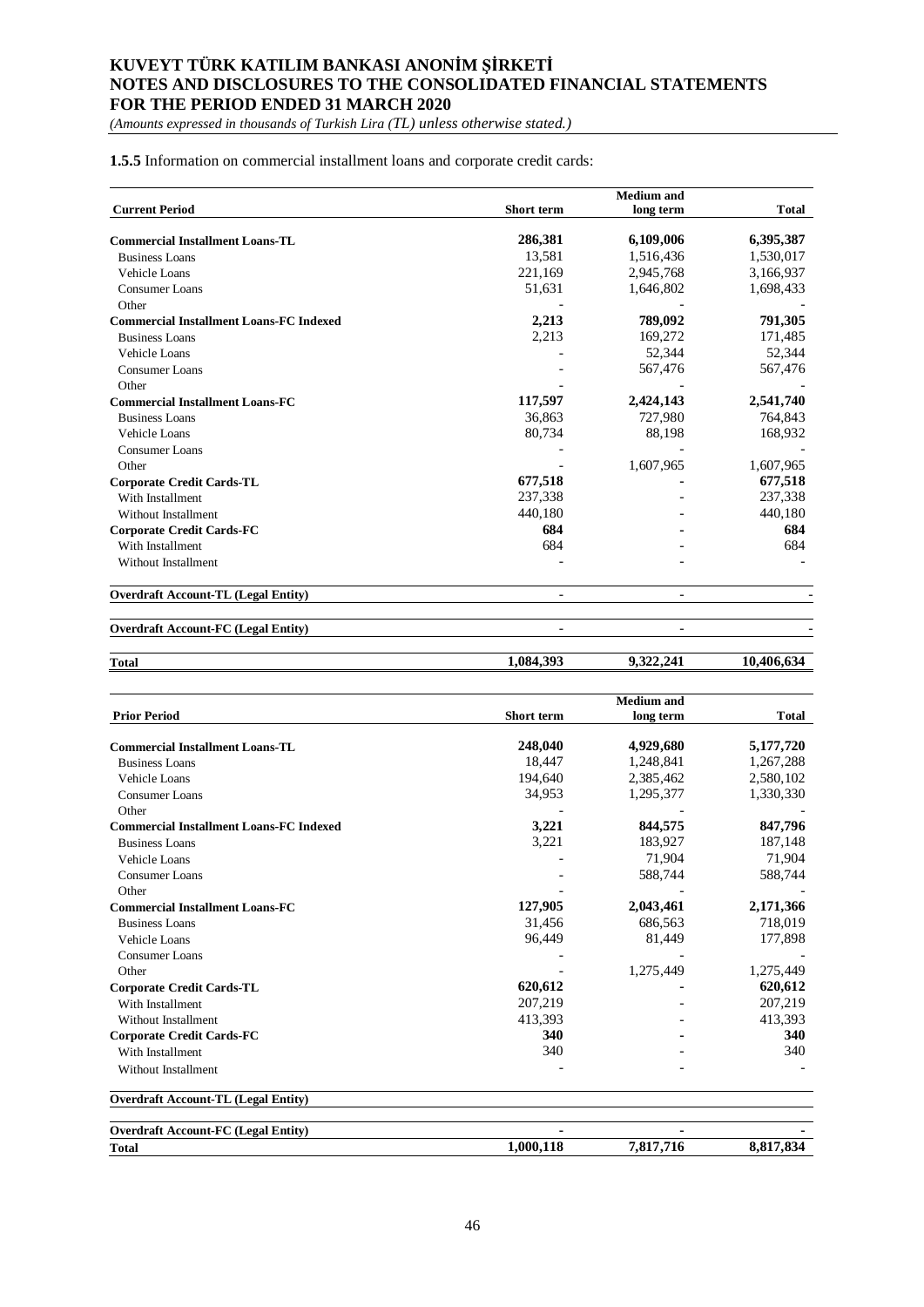*(Amounts expressed in thousands of Turkish Lira (TL) unless otherwise stated.)*

#### **1.5.6** Breakdown of credits by users:

This footnote has not been prepared in accordance with Article 25 of the Communiqué on the financial statements about disclosures to be announced to public by the banks.

## **1.5.7** Breakdown of domestic and foreign loans:

|                | <b>Current period</b> | <b>Prior period</b> |
|----------------|-----------------------|---------------------|
| Domestic loans | 56,892,537            | 46,697,875          |
| Foreign loans  | 9.780.619             | 8,451,092           |
| <b>Total</b>   | 66,673,156            | 55,148,967          |

#### **1.5.8** Loans granted to subsidiaries and associates:

|                                                                                                                  | <b>Current period</b> | <b>Prior period</b> |
|------------------------------------------------------------------------------------------------------------------|-----------------------|---------------------|
| Loans granted directly to subsidiaries and associates<br>Loans granted indirectly to subsidiaries and associates | 118                   | 182                 |
| <b>Total</b>                                                                                                     | 118                   |                     |

## **1.5.9** Specific provisions for loans or default (Third Stage) provisions:

| <b>Current period</b> | Prior period |
|-----------------------|--------------|
|                       |              |
| 224,784               | 209,492      |
| 293,335               | 228,439      |
| 1,156,611             | 1,119,658    |
| 1,674,730             | 1,557,589    |
|                       |              |

**1.5.10** Information on non-performing loans (Net):

**1.5.10.1** Information on Loans and Other Receivables Included in Loans under Follow-Up Account, which are Restructured or Rescheduled

|                                                                                                                                                                                                                      | III. Group                   | IV. Group                    | V. Group                   |
|----------------------------------------------------------------------------------------------------------------------------------------------------------------------------------------------------------------------|------------------------------|------------------------------|----------------------------|
|                                                                                                                                                                                                                      | Loans and                    | <b>Loans and Receivables</b> |                            |
|                                                                                                                                                                                                                      | <b>Receivables with</b>      | with Doubtful                | <b>Uncollectible Loans</b> |
|                                                                                                                                                                                                                      | <b>Limited Collectibilit</b> | <b>Collectibility</b>        | and Receivables            |
| <b>Current Period:</b><br>(Gross Amount Before Specific Provisions)<br>Restructured Loans and Receivables<br><b>Prior Period:</b><br>(Gross Amount Before Specific Provisions)<br>Restructured Loans and Receivables |                              | 65.237<br>65,699             |                            |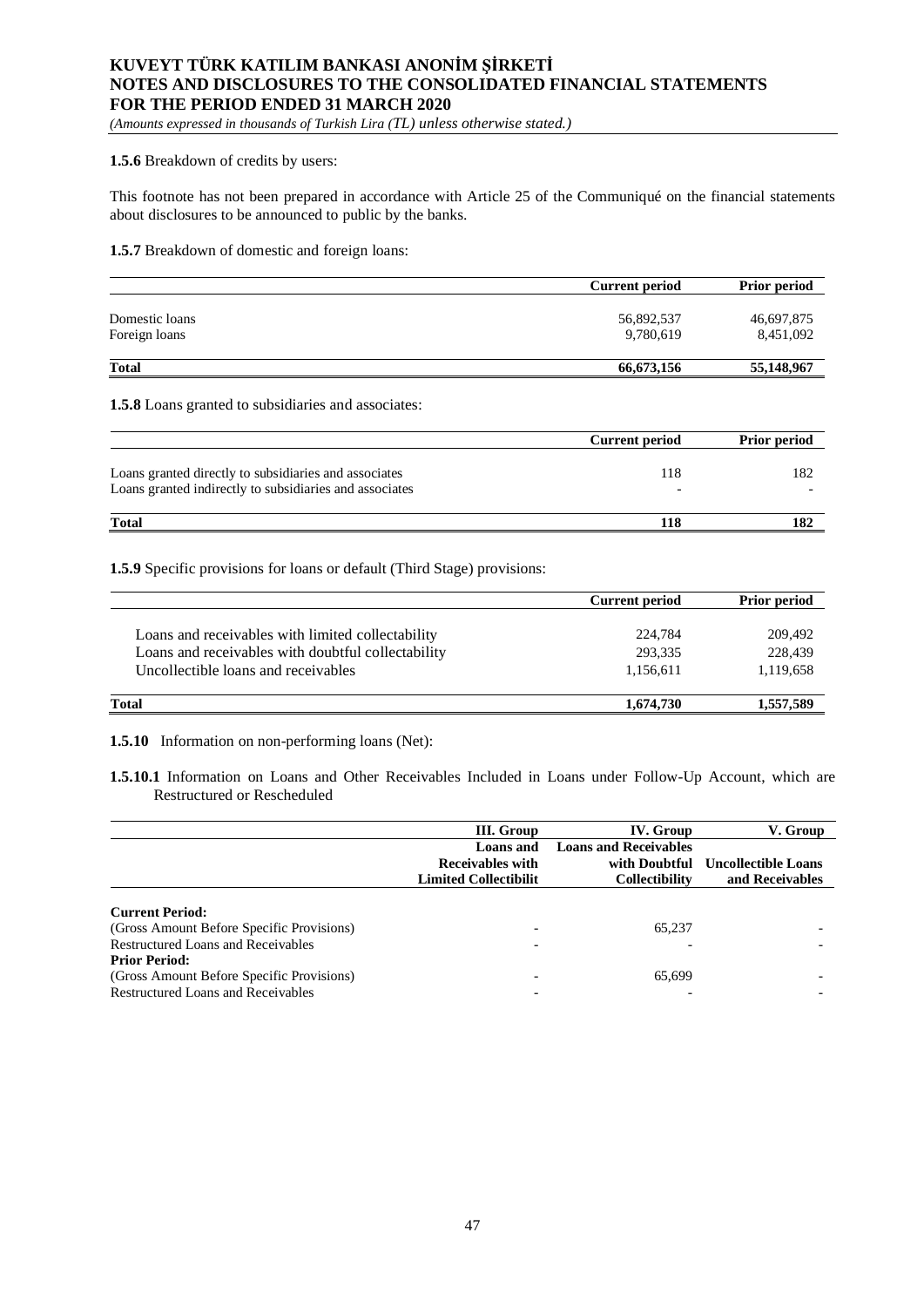*(Amounts expressed in thousands of Turkish Lira (TL) unless otherwise stated.)*

#### **1.5.10.2** Information on the movement of total non-performing loans:

|                                                               | <b>Group III</b>                                | <b>Group IV</b>                                                 | Group V                           |
|---------------------------------------------------------------|-------------------------------------------------|-----------------------------------------------------------------|-----------------------------------|
|                                                               | <b>Loans</b> and<br>receivables with<br>limited | <b>Loans</b> and<br>receivables with<br>doubtful<br>collectabil | <b>Uncollectible</b><br>loans and |
|                                                               | collectability                                  | ity                                                             | receivables                       |
| Ending balance of prior period 31.12.2019                     | 250,407                                         | 318,133                                                         | 1,541,141                         |
| Additions in the current period $(+)$                         | 162,680                                         | 40,260                                                          | 163,137                           |
| Transfers from other categories of non-performing loans $(+)$ | 7,439                                           | 166,878                                                         | 103,770                           |
| Transfers to other categories of non-performing loans (-)     | 166,889                                         | 103,759                                                         | 7,439                             |
| Collections in the current period (-)                         | 4,568                                           | 11,670                                                          | 122,029                           |
| Write offs (-)                                                |                                                 |                                                                 |                                   |
| Sold Porfolio (-)                                             |                                                 |                                                                 | 153,338                           |
| Corporate and commercial loans                                |                                                 |                                                                 | 153,338                           |
| Retail loans                                                  |                                                 |                                                                 |                                   |
| Credit Cards                                                  |                                                 |                                                                 |                                   |
| Other                                                         |                                                 |                                                                 |                                   |
| Ending balance of the current period                          | 249,069                                         | 409,842                                                         | 1,525,242                         |
| Specific provisions (-)                                       | 224,784                                         | 293,335                                                         | 1,156,611                         |
| Net balances on balance sheet                                 | 24,285                                          | 116,507                                                         | 368,631                           |

(\*) The group has assigned its risk of TL 153,338, which is a hundred percent provision from its non-performing loans, to the asset management company at a cost of TL 50,000.

|                                                               | <b>Group III</b>                                                  | <b>Group IV</b>                                             | Group V                                   |
|---------------------------------------------------------------|-------------------------------------------------------------------|-------------------------------------------------------------|-------------------------------------------|
| <b>Prior Period</b>                                           | <b>Loans</b> and<br>receivables with<br>limited<br>collectability | Loans and<br>receivables with<br>doubtful<br>collectability | Uncollectible<br>loans and<br>receivables |
|                                                               |                                                                   |                                                             |                                           |
| Ending balance of prior period 31.12.2018                     | 142,629                                                           | 310,520                                                     | 732,691                                   |
| Additions in the current period $(+)$                         | 806,015                                                           | 991,658                                                     | 532,018                                   |
| Transfers from other categories of non-performing loans $(+)$ | 100,972                                                           | 677,421                                                     | 1,374,788                                 |
| Transfers to other categories of non-performing loans (-)     | 676,683                                                           | 1,374,976                                                   | 101,522                                   |
| Collections in the current period (-)                         | 112,153                                                           | 129,774                                                     | 189,767                                   |
| Write offs $(-)$                                              | 10,373                                                            | 156,716                                                     | 807,067                                   |
| Sold Porfolio (-)                                             |                                                                   |                                                             |                                           |
| Corporate and commercial loans                                |                                                                   |                                                             |                                           |
| Retail loans                                                  |                                                                   |                                                             |                                           |
| Credit Cards                                                  |                                                                   |                                                             |                                           |
| Other                                                         |                                                                   |                                                             |                                           |
| Ending balance of the current period                          | 250,407                                                           | 318,133                                                     | 1,541,141                                 |
| Specific provisions (-)                                       | 209,492                                                           | 228,439                                                     | 1,119,658                                 |
| Net balance at the balance sheet                              | 40,915                                                            | 89,694                                                      | 421,483                                   |

**1.5.10.3** Information on non-performing loans granted as foreign currency:

|                                      | <b>Group III</b> | <b>Group IV</b> | <b>Group V</b> |
|--------------------------------------|------------------|-----------------|----------------|
| Current period:                      |                  |                 |                |
| Ending balance of the current period | 107,049          | 22.238          | 78.123         |
| Provision amount (-)                 | 64,435           | 15,916          | 54,561         |
| Net balance at the balance sheet     | 42,614           | 6.322           | 23,562         |
| Prior period:                        |                  |                 |                |
| Ending balance of the current period | 79.247           | 5.454           | 127,323        |
| Provision amount (-)                 | 75,386           | 969             | 46,084         |
| Net balance at the balance sheet     | 3,861            | 4.485           | 81,239         |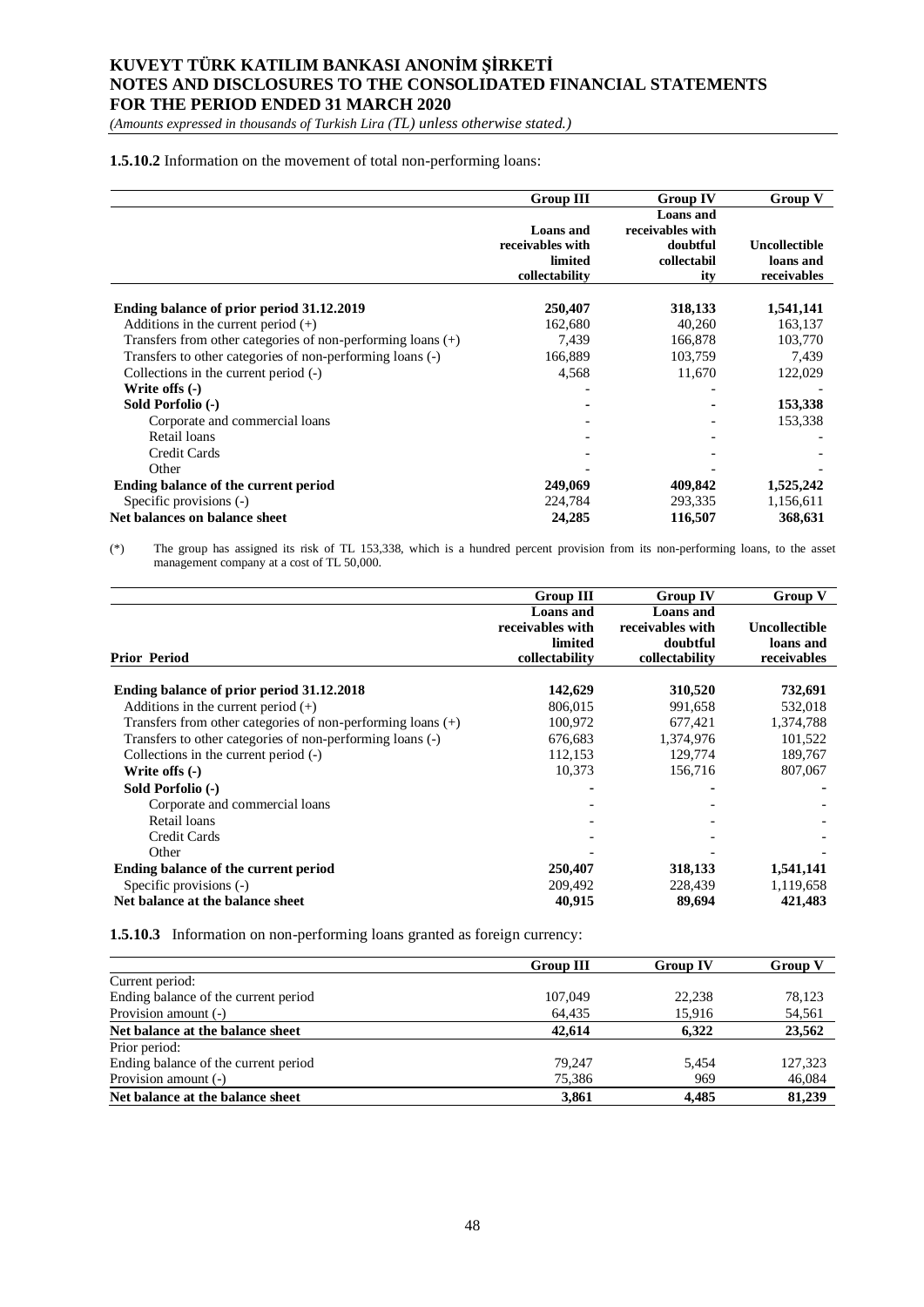*(Amounts expressed in thousands of Turkish Lira (TL) unless otherwise stated.)*

**1.5.10.4** Gross and net amounts of non-performing loans with respect to user groups:

|                                                          | <b>Group III</b>       | <b>Group IV</b>         | <b>Group V</b> |
|----------------------------------------------------------|------------------------|-------------------------|----------------|
|                                                          | <b>Loans</b> and       | <b>Loans</b> and        | Uncollectible  |
|                                                          | receivables with       | receivables with        | loans and      |
|                                                          | limited collectability | doubtful collectability | receivables    |
| <b>Current period (Net)</b>                              | 24,285                 | 116,507                 | 368,631        |
| Loans granted to real persons and legal entities (Gross) | 249,069                | 409,842                 | 1,525,242      |
| Specific provision (-)                                   | 224,784                | 293,335                 | 1,156,611      |
| Loans to real persons and legal entities (Net)           | 24,285                 | 116,507                 | 368,631        |
| Banks (Gross)                                            |                        |                         |                |
| Specific provision (-)                                   |                        |                         |                |
| Banks (Net)                                              |                        |                         |                |
| Other loans and receivables (Gross)                      |                        |                         |                |
| Specific provision (-)                                   |                        |                         |                |
| Other loans and receivables (Net)                        |                        |                         |                |
| Prior period (net) 31.12.2019                            | 40,915                 | 89,694                  | 421,483        |
| Loans to real persons and legal entities (Gross)         | 250,407                | 318,133                 | 1,541,141      |
| Specific provision (-)                                   | 209,492                | 228,439                 | 1,119,658      |
| Loans to real persons and legal entities (Net)           | 40,915                 | 89,694                  | 421,483        |
| Banks (Gross)                                            |                        |                         |                |
| Specific provision (-)                                   |                        |                         |                |
| Banks (Net)                                              |                        |                         |                |
| Other loans and receivables (Gross)                      |                        |                         |                |
| Specific provision (-)                                   |                        |                         |                |
| Other loans and receivables (Net)                        |                        |                         |                |

The Bank has collaterals such as cash, mortgages, pledges, and checks of customer issued for non-performing loans.

#### **1.5.10.5 In terms of financial instrument classes, the aging analysis of past due but not impaired financial assets is as follows:**

This footnote has not been prepared in accordance with Article 25 of the Communiqué on the financial statements about disclosures to be announced to public by the banks.

**1.5.10.6** Information on profit share accruals, rediscounts and valuation differences computed for non-performing loans and their provision:

|                                                             | III. Group       | IV. Group        | V. Group      |
|-------------------------------------------------------------|------------------|------------------|---------------|
|                                                             | Loans and Other  | Loans and Other  | Uncollectible |
| <b>The Parents Bank</b>                                     | Receivables with | Receivables with | Loans         |
|                                                             | Limited          | Doubtful         | and Other     |
|                                                             | Collectibility   | Collectibility   | Receivables   |
| <b>Current Period (Net)</b>                                 | 9.267            | 13,183           | 34,207        |
| Profit share accruals, rediscount and valuation differences | 22,813           | 38.918           | 215,531       |
| Provision (-)                                               | 13.546           | 25,735           | 181,324       |

**1.5.10.7** Main guidelines for liquidation process of uncollectible loans and other receivables:

This footnote has not been prepared in accordance with Article 25 of the Communiqué on the financial statements about disclosures to be announced to public by the banks.

#### **1.5.10.8** Information on the write-off policy:

This footnote has not been prepared in accordance with Article 25 of the Communiqué on the financial statements about disclosures to be announced to public by the banks.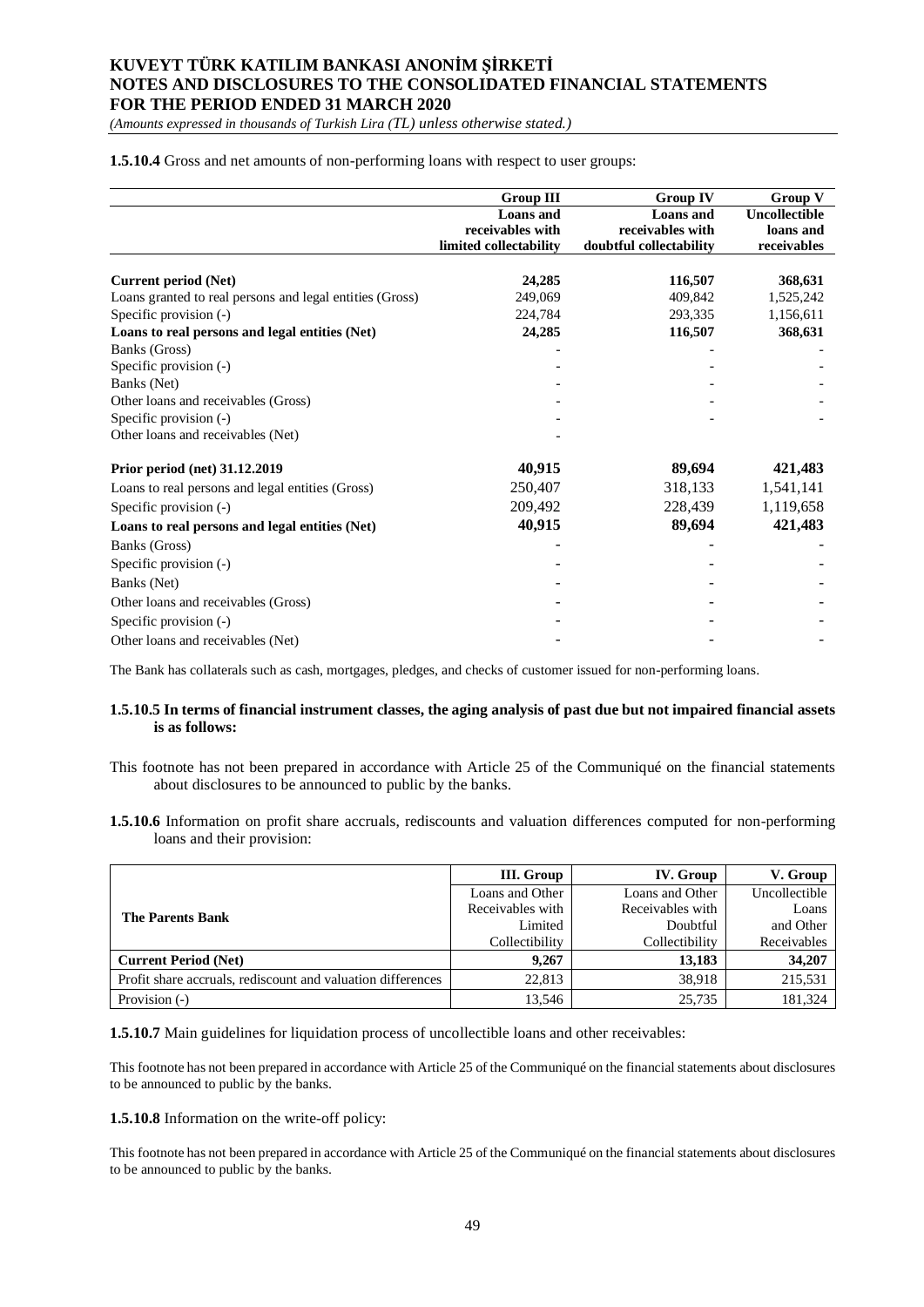*(Amounts expressed in thousands of Turkish Lira (TL) unless otherwise stated.)*

#### **1.6 Information on other financial assets measured at amortised cost:**

### **1.6.1 Information on Other Financial Assets Measured at Amortized Cost**

|                                 | <b>Current Period</b> | <b>Prior Period</b> |
|---------------------------------|-----------------------|---------------------|
| <b>Debt Securities</b>          | 5,158,882             | 2,859,381           |
| Quoted on a Stock Exchange      | 5,158,882             | 2,859,381           |
| Not Quoted                      | ۰                     |                     |
| <b>Impairment Provision (-)</b> | 4.488                 | 767                 |
| <b>Total</b>                    | 5,154,394             | 2,858,614           |

### **1.6.2 Movements of Other Financial Assets Measured at Amortized Cost During The Year**

|                                         | <b>Current Period</b> | <b>Prior Period</b> |
|-----------------------------------------|-----------------------|---------------------|
| <b>Opening Balance</b>                  | 2,858,614             | 37,156              |
| Foreign Exchange Gain/Loss              | ۰                     |                     |
| Purchases During the Year               | 2,300,268             | 2,822,225           |
| Disposals Through Sales and Redemptions | ۰                     | $\blacksquare$      |
| Impairment Provision (-)                | 4.488                 | 767                 |
| <b>Ending Balance</b>                   | 5,154,394             | 2,858,614           |

### **1.7 Information on investment in associates (Net):**

**1.7.1** The 1.49% ownership of the shares of Kredi Garanti Fonu A.S. amounting to TL 7,659 (31 December 2019 – TL 7,659), 1.15% ownership of the shares of Islamic International Rating Agency amounting to TL 33 (31 December 2019 – TL 33), and 6.99% ownership of the shares of Neova Sigorta A. . amounting to TL 5,936 (31 December 2019 – TL 5,936), Swift shares amounting to TL 390 (31 December 2019 – TL 390) and 0.0035% ownership of the shares traded in Borsa Istanbul A. Samounting to TL 15 (31 December 2019 – TL 15), 2.86% ownership of the shares of Ulusal Derecelendirme A.S. amounting to TL 2,755 (31 December 2019 – None), are classified as financial assets at fair value through other comprehensive income since the Bank's ownership in these entities is less than 10% and the Parent Bank does not have a significant influence on these entities.

**1.7.2** Information about investments in unconsolidated associates: None (31 December 2019 – None).

**1.7.3** Information related to consolidated associates: None (31 December 2019 – None).

### **1.8 Information on subsidiaries (Net):**

**1.8.1** Although the Parent Bank has control power over the management and capital of its non-financial subsidiaries, Körfez Tatil Beldesi Turistik Tesisler ve Devremülk İsletmeciliği San. Ve Tic. A.S does not confirm to the definition of financial subsidiary in accordance with "Regulation related to the Preparation of Consolidated Financial Statements by Banks" published in the Official Gazette No. 26340 dated 8 November 2006; hence this subsidiary has not been consolidated. The Bank has reflected its subsidiary at restated cost less any provision for impairment in its financial statements until 31 December 2004.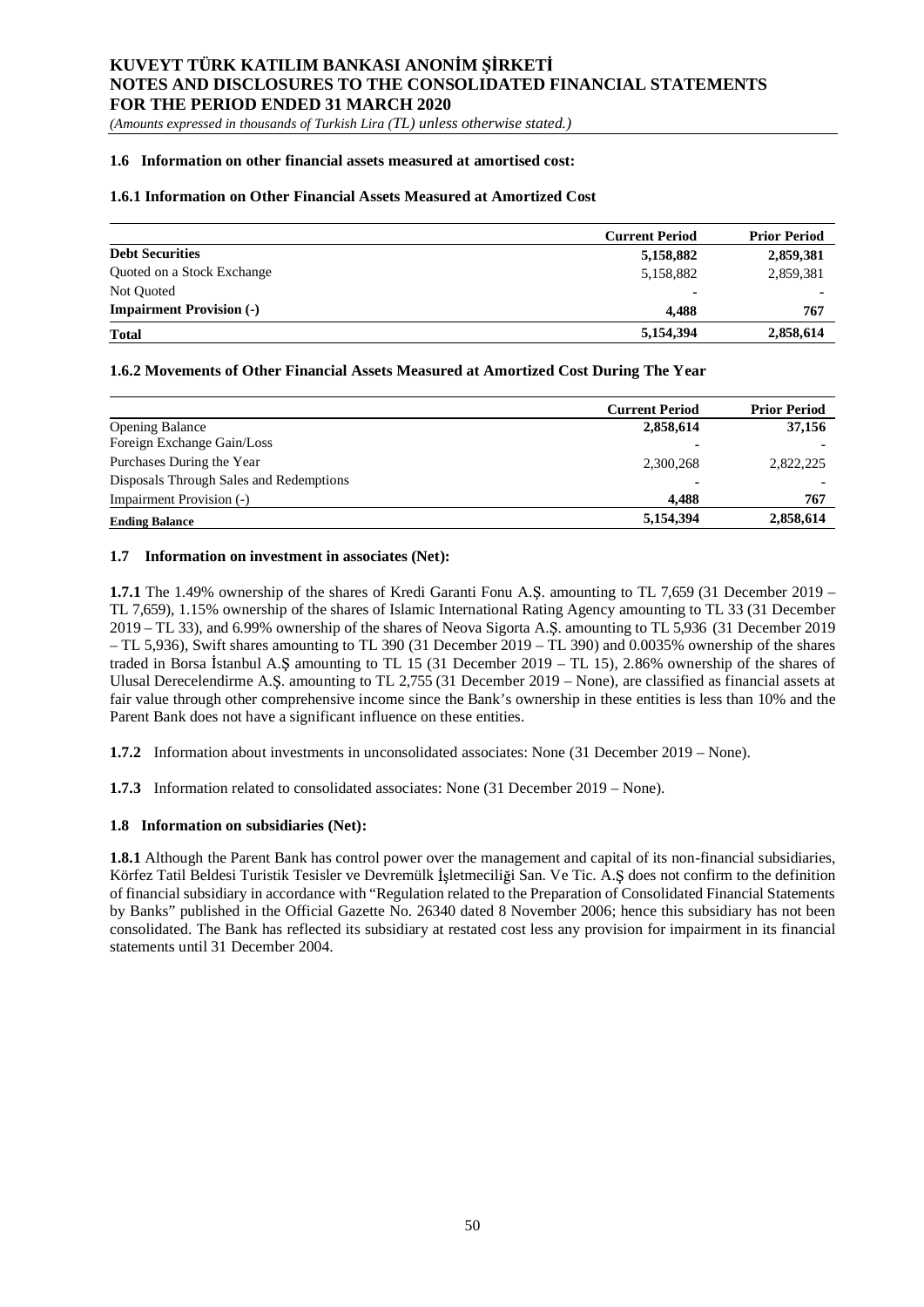*(Amounts expressed in thousands of Turkish Lira (TL) unless otherwise stated.)*

#### **1.8.2 Information on subsidiaries:**

| <b>Title</b>                                                      | <b>Address (City/Country)</b> | <b>Bank's share</b><br>percentage, if<br>different-voting<br>percentage $(\% )$ | Bank's risk<br>group share<br>percentage $(\% )$ |
|-------------------------------------------------------------------|-------------------------------|---------------------------------------------------------------------------------|--------------------------------------------------|
|                                                                   |                               |                                                                                 |                                                  |
| Körfez Tatil Beldesi Turistik Tesisler ve Devremülk İsletmeciliği |                               | 99.99                                                                           | 99.99                                            |
| San.ve Tic. A.S. $(**)$                                           | Istanbul/Turkey               |                                                                                 |                                                  |
| Körfez Gayrimenkul Yatırım Ortaklığı A.S.                         | İstanbul/Turkey               | 75.00                                                                           | 83.26                                            |
| KT Sukuk Varlık Kiralama A.S. (**)                                | İstanbul/Turkey               | 100.00                                                                          | 100.00                                           |
| KT Kira Sertifikaları Varlık Kiralama A.S.                        | İstanbul/Turkey               | 100.00                                                                          | 100.00                                           |
| KT Bank AG $(*)$                                                  | Frankfurt/Germany             | 100.00                                                                          | 100.00                                           |
| KT Portföy Yönetimi A.S (****).                                   | Istanbul/Turkey               | 100.00                                                                          | 100.00                                           |
| Architecht Bilisim Sistemleri ve Pazarlama Tic A.S (**)           | İstanbul/Turkey               | 100.00                                                                          | 100.00                                           |
| KT Sukuk Company Limited (***)                                    | George Town/ Cayman Islands   |                                                                                 |                                                  |

Information on subsidiaries in the order presented in the above table:

| <b>Total assets</b> | Equity    | <b>Total fixed</b><br>assets | <b>Profit share</b><br>income | <b>Income from</b><br>marketable<br>securities | Current<br>period<br>profit/loss | <b>Prior period</b><br>profit /loss | Fair value |
|---------------------|-----------|------------------------------|-------------------------------|------------------------------------------------|----------------------------------|-------------------------------------|------------|
| 31,587              | 29,832    |                              |                               |                                                | 400                              | (400)                               |            |
| 124,677             | 113,915   | 20,652                       |                               |                                                | 73                               | (3,174)                             |            |
| 13.241              | 620       |                              |                               |                                                | (18)                             | 136                                 |            |
| 5,232,713           | 298       |                              |                               |                                                |                                  | 47                                  |            |
| 4,315,808           | 1,009,841 | 11,681                       |                               | $\overline{\phantom{0}}$                       | (237, 539)                       | (31)                                |            |
| 81,932              | 26.827    | 4,261                        |                               |                                                | 9,887                            | (626)                               |            |
| 2,321,942           |           |                              |                               |                                                |                                  |                                     |            |
| 18,784              | 16.938    | 239                          |                               |                                                | 4.253                            | 329                                 |            |

(\*) As of 31 March 2020, financial figures for this entity in the table above are based on the financial information prepared in accordance with the local regulations of the country in which this entity operates.

(\*\*) These figures are shown per Turkish Commercial Law financial statements as at 31 March 2020.

(\*\*\*) KT Sukuk Company Limited is established in Cayman Islands on 31 July 2015, for the need of a second subordinated loan at the Bank. It is qualified as a subsidiary in accordance with the relevant articles of TFRS 10.

Movement regarding the subsidiaries

|                                             | <b>Current Period</b> | <b>Prior Period</b> |
|---------------------------------------------|-----------------------|---------------------|
|                                             |                       |                     |
| Balance at the beginning of the year        | 23,680                | 23,680              |
| Movements during the year                   |                       |                     |
| Purchases (*)                               |                       |                     |
| Transfers from subsidiaries                 |                       |                     |
| Bonus shares                                |                       |                     |
| Dividends from current year income          |                       |                     |
| <b>Sales</b>                                |                       |                     |
| Revaluation increase (**)                   |                       |                     |
| Impairment                                  |                       |                     |
| Capital commitment payments                 |                       |                     |
| Balance at the end of the year              | 23,680                | 23,680              |
| Capital commitments                         |                       |                     |
| Share percentage at the end of the year (%) |                       |                     |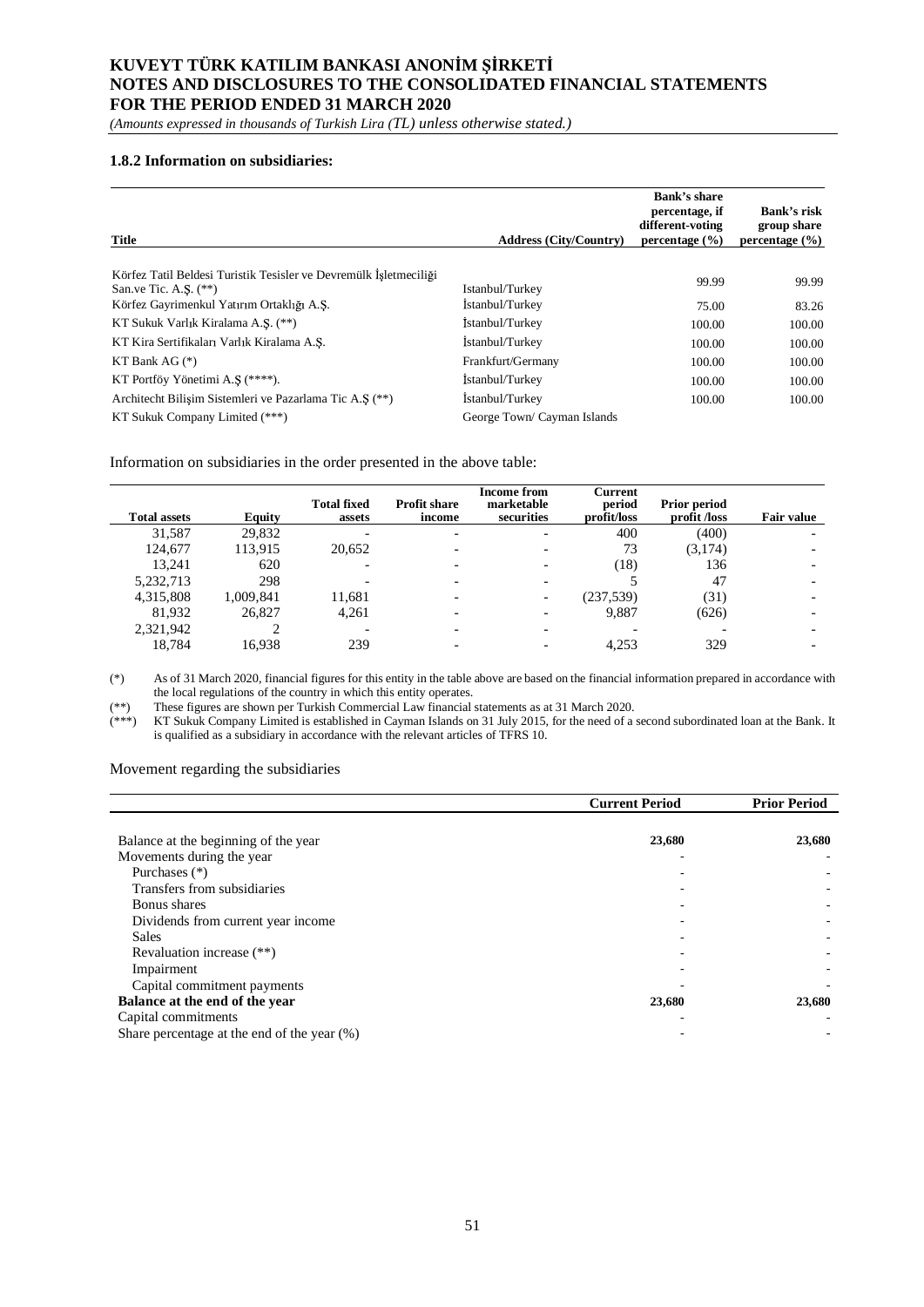*(Amounts expressed in thousands of Turkish Lira (TL) unless otherwise stated.)*

Sectoral information on consolidated subsidiaries and the related carrying amounts:

|                              | <b>Current period</b>    | <b>Prior period</b> |
|------------------------------|--------------------------|---------------------|
|                              |                          |                     |
| <b>Banks</b>                 | 610,120                  | 445,754             |
| <b>Insurance Companies</b>   | $\overline{\phantom{0}}$ |                     |
| <b>Factoring Companies</b>   | $\overline{\phantom{0}}$ |                     |
| Leasing Companies            | $\overline{\phantom{0}}$ |                     |
| <b>Finance Companies</b>     | $\overline{\phantom{0}}$ |                     |
| Other Financial Subsidiaries | 75,419                   | 75,419              |
| Total                        | 685,539                  | 521,173             |

|                                                                       | <b>Current Period</b>              | <b>Prior Period</b> |
|-----------------------------------------------------------------------|------------------------------------|---------------------|
| Quoted in Domestic Stock Exchange<br>Quoted in Foreign Stock Exchange | 53,418<br>$\overline{\phantom{a}}$ | 53,418<br>-         |
| <b>Total</b>                                                          | 53,418                             | 53,418              |

**1.8.3** Information on capital adequacies of major subsidiaries:

The shareholder's equity of KT Parent Bank AG, the bank's subsidiary in Germany, calculated as of March 31, 2020 is EUR 108,605,297 (Full EUR) and the capital adequacy ratio are %29.3.

#### **1.9 Information on joint ventures (business partnerships) (Net)**

|                                     | <b>Bank's share</b><br>percentage | <b>Total</b><br>assets | Eauitv | <b>Total</b><br>fixed<br>assets | Current<br>period<br>profit/loss | <b>Prior period</b><br>profit /loss |
|-------------------------------------|-----------------------------------|------------------------|--------|---------------------------------|----------------------------------|-------------------------------------|
| Katılım Emeklilik ve Hayat A.Ş. (*) | 50%                               | 2,891,061              | 84.000 | 16.319                          | 8.873                            | 6.413                               |

(\*) In accordance with decision of the Bank's Board of Directors on 25 April 2013, Kuveyt Türk Katılım Bankası A.Ş. and Albaraka Türk Katılım Bankası A.Ş. decided to establish the Pension Company in line with main shares. Bank decided to establish that pension company with the equal share amounts with Albaraka Türk Katılım Bankası A.Ş, and that pension company is registered with the trade name" Katılım Emeklilik ve Hayat Anonim Şirketi", 895027 registry numbered dated 17 December 2013 by İstanbul Ticaret Sicil Müdürlüğü.

#### **1.10 Information on finance lease receivables (Net)**

**1.10.1** Presentation of remaining maturities of net finance leases:

|                   | <b>Current Period</b> |            |           | <b>Prior Period</b> |  |
|-------------------|-----------------------|------------|-----------|---------------------|--|
|                   | Gross                 | <b>Net</b> | Gross     | <b>Net</b>          |  |
| Less than 1 year  | 1,641,104             | 1,251,667  | 1,227,784 | 886,869             |  |
| 1 to 4 years      | 1,903,885             | 1,760,455  | 1,572,914 | 1,445,267           |  |
| More than 4 years | 528,257               | 510,477    | 384.461   | 375,384             |  |
| <b>Total</b>      | 4,073,246             | 3,522,599  | 3,185,159 | 2,707,520           |  |

**1.10.2** Net investments in finance leases:

|                                                                                                                | <b>Current Period</b>   | <b>Prior Period</b>     |
|----------------------------------------------------------------------------------------------------------------|-------------------------|-------------------------|
| Gross receivable from finance leases<br>Unearned finance lease income (-)<br>Unearned finance lease income (-) | 4,073,246<br>(550, 647) | 3,185,159<br>(477, 639) |
| Net receivable from finance leases                                                                             | 3,522,599               | 2,707,520               |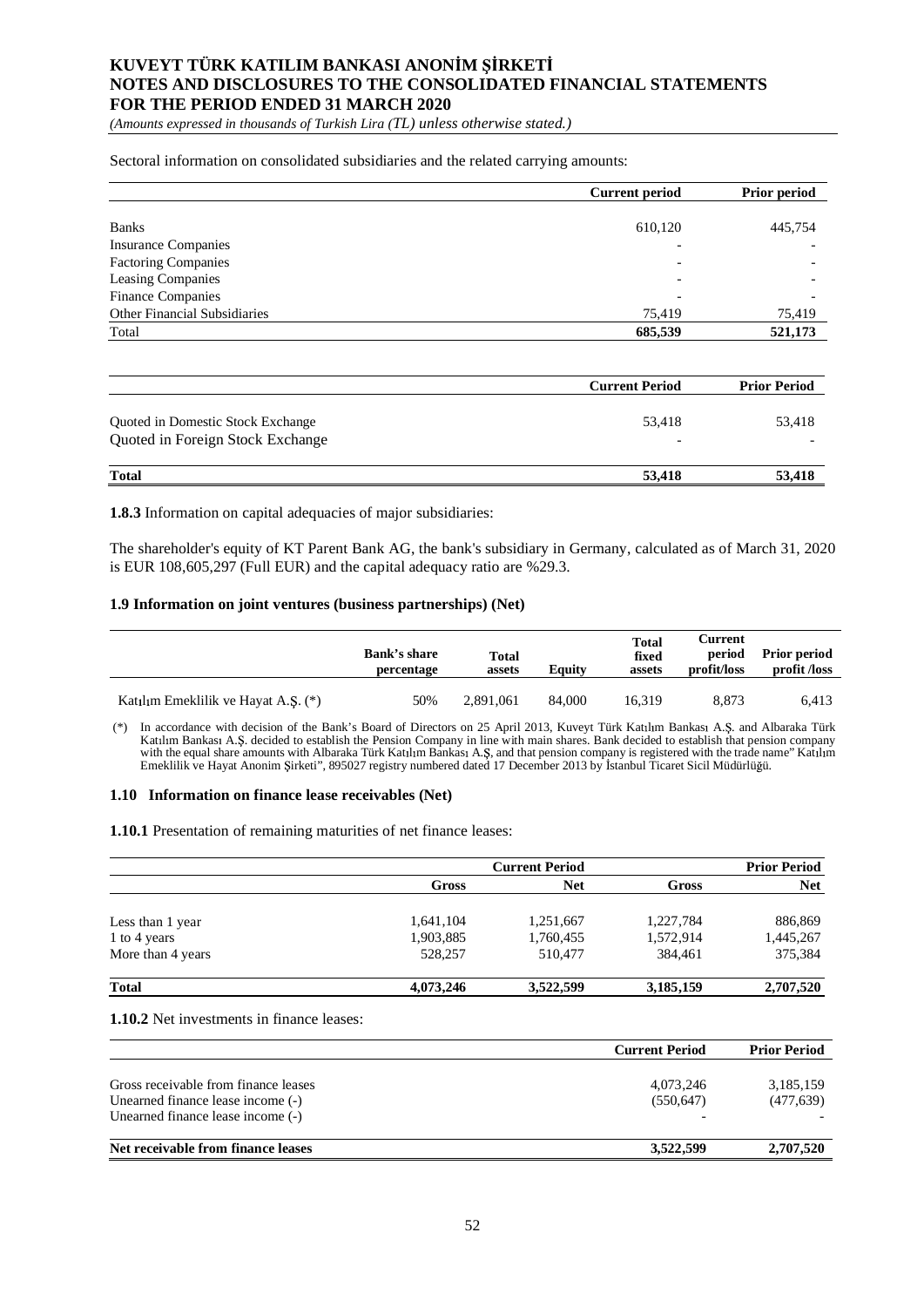*(Amounts expressed in thousands of Turkish Lira (TL) unless otherwise stated.)*

### **1.10.3** Information on finance lease contracts:

The Parent Bank determines the settlements of the financial lease agreements in accordance with related legislations. Payment terms and amounts may be rearranged with additional agreements upon customers' requests. On the agreements, the Bank gives the customer the option to buy the related property. According to the Financial Lease Law, if a customer does not fulfill its obligations until 60 days, the Bank sends a notice to the customer and the Bank takes legal action against the customer if necessary. Non-performing finance lease receivables amounting to TL 67,903 are included in the non-performing loans in the balance sheet (31 December 2019 – TL 48,391).

### **1.11Information on derivative financial assets for hedging purposes:** None (31 December 2019 – None).

#### **1.12Information on tangible assets**

This footnote has not been prepared in accordance with Article 25 of the Communiqué on the financial statements about disclosures to be announced to public by the banks.

#### **1.13Information on intangible assets**

This footnote has not been prepared in accordance with Article 25 of the Communiqué on the financial statements about disclosures to be announced to public by the banks.

### **1.14 Explanations on investment properties:**

|                               | <b>Current period</b> | <b>Prior period</b> |
|-------------------------------|-----------------------|---------------------|
| Opening balance               | 37,646                | 29,671              |
| Additions                     | 1,303                 | 9,277               |
| Disposals (-), Net            | ٠                     | $\blacksquare$      |
| Amortization cost (-)         | 1.342                 | 1,302               |
| <b>Closing Net Book Value</b> | 37,607                | 37,646              |

#### **1.15 Information on deferred tax asset**

As of 31 March 2020, deferred tax is offset as TL 523,203 in the balance sheet. In accordance with the related regulations deferred tax asset calculated as of 31 March 2020 is TL 552,734 (31 December 2019 – TL 443,645) and deferred tax liability is TL 29,531 (31 December 2019 – TL 41,863 TL).

|                                                                                 | <b>Current period</b> | Prior period |
|---------------------------------------------------------------------------------|-----------------------|--------------|
|                                                                                 |                       |              |
| Reserve for employee benefits                                                   | 27,108                | 41,047       |
| Retirement pay liability                                                        | 24,707                | 23,220       |
| Deferred income                                                                 | 62,618                | 56,469       |
| Impairment provision for subsidiaries, fixed assets and assets held for sale    | 3,023                 | 2,523        |
| Rediscounts for derivative instruments held for trading (net)                   | 2,442                 | 52,909       |
| <b>TFRS 9 Provisions</b>                                                        | 286,126               | 214,057      |
| Precious metals valuation difference                                            | 24,980                | 1,454        |
| Transferred financial losses                                                    | 63,068                | 43,503       |
| Valuation differences of securities                                             | 51,366                |              |
| Other                                                                           | 7,296                 | 8,463        |
| Deferred tax asset                                                              | 552,734               | 443,645      |
| The difference between the registered value of tangible assets and tax value    | (9,344)               | (9,665)      |
| Accruals of derivative financial instruments held for trading (net)             | (4,528)               |              |
| Revaluation difference of financial assets at fair value through profit or loss | (12,082)              | (28, 833)    |
| Other                                                                           | (3,577)               | (3,365)      |
| <b>Deferred tax liability</b>                                                   | (29, 531)             | (41, 863)    |
| Deferred tax asset, (net)                                                       | 523,203               | 401,782      |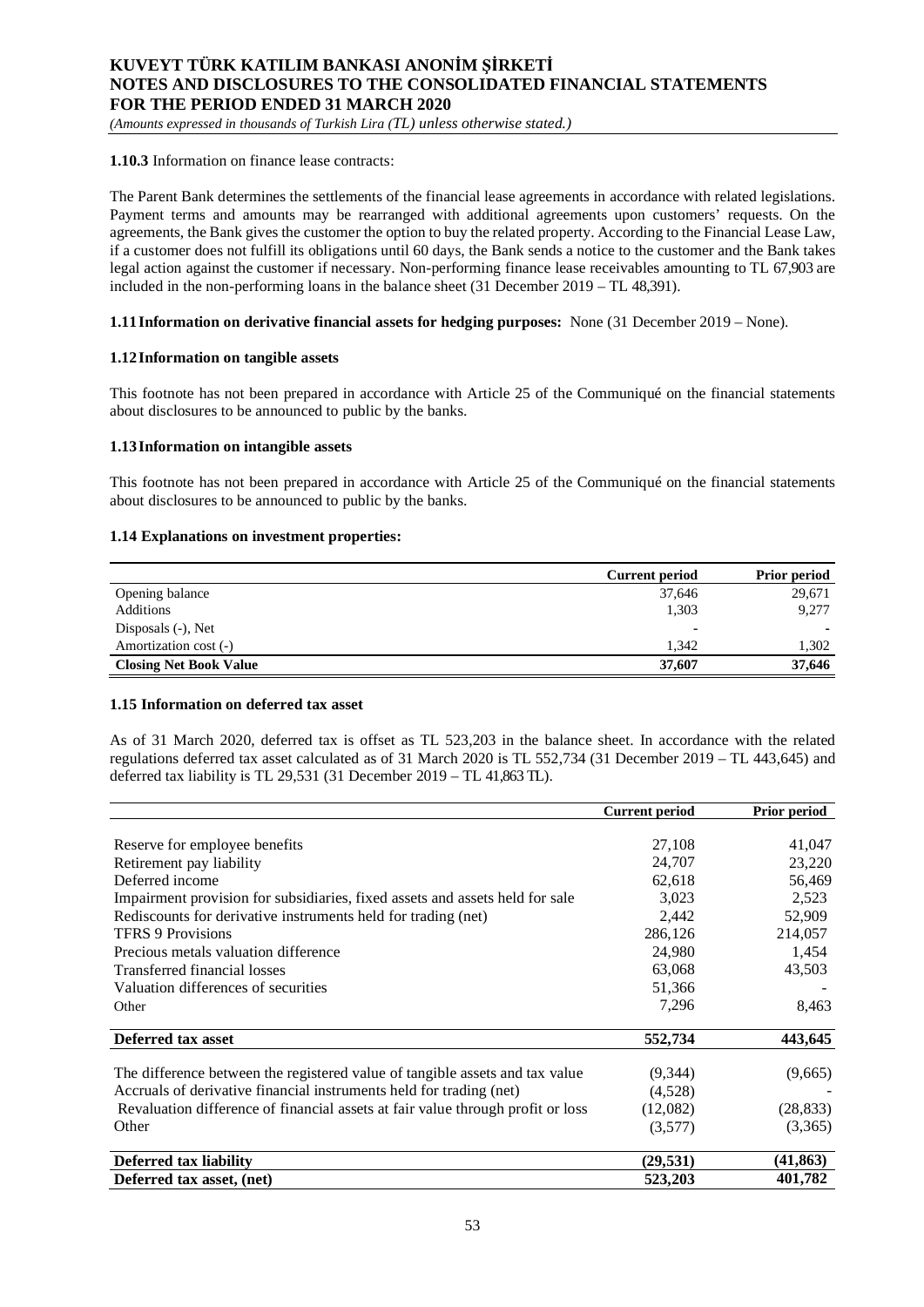*(Amounts expressed in thousands of Turkish Lira (TL) unless otherwise stated.)*

Table of deferred tax asset movement:

|                                                                                          | 31 March 2020    | 31 March 2019       |
|------------------------------------------------------------------------------------------|------------------|---------------------|
| As of January, 1                                                                         | 401.782          | 380,683             |
| Deferred tax (expense)/income<br>Deferred tax accounted under other comprehensive income | 6,332<br>115,089 | 100,846<br>(79.747) |
| Deferred tax asset                                                                       | 523,203          | 401,782             |

### **1.16 Explanations on assets held for sale and discontinued operations:**

|                               | <b>Current period</b>    | <b>Prior period</b> |
|-------------------------------|--------------------------|---------------------|
| <b>Opening Balance</b>        | 473,326                  | 270,382             |
| <b>Additions</b>              |                          | 270,818             |
| Transfer form tangible assets |                          |                     |
| Disposals (-), Net            | 7,806                    | 67,874              |
| Transfer to tangible assets   |                          |                     |
| Amortization cost (-)         | $\overline{\phantom{0}}$ |                     |
| Provision For Impairment (-)  | $\overline{\phantom{0}}$ |                     |
| Kapanış Net Defter Değeri     | 465,520                  | 473,326             |

#### **1.17 Information on other assets:**

As of balance sheet date, the Group's other assets amount to TL 1,885,847 (31 December 2019 – TL 1,698,669). Other assets balance does not exceed 10% of the total assets on the balance sheet excluding off balance sheet commitments.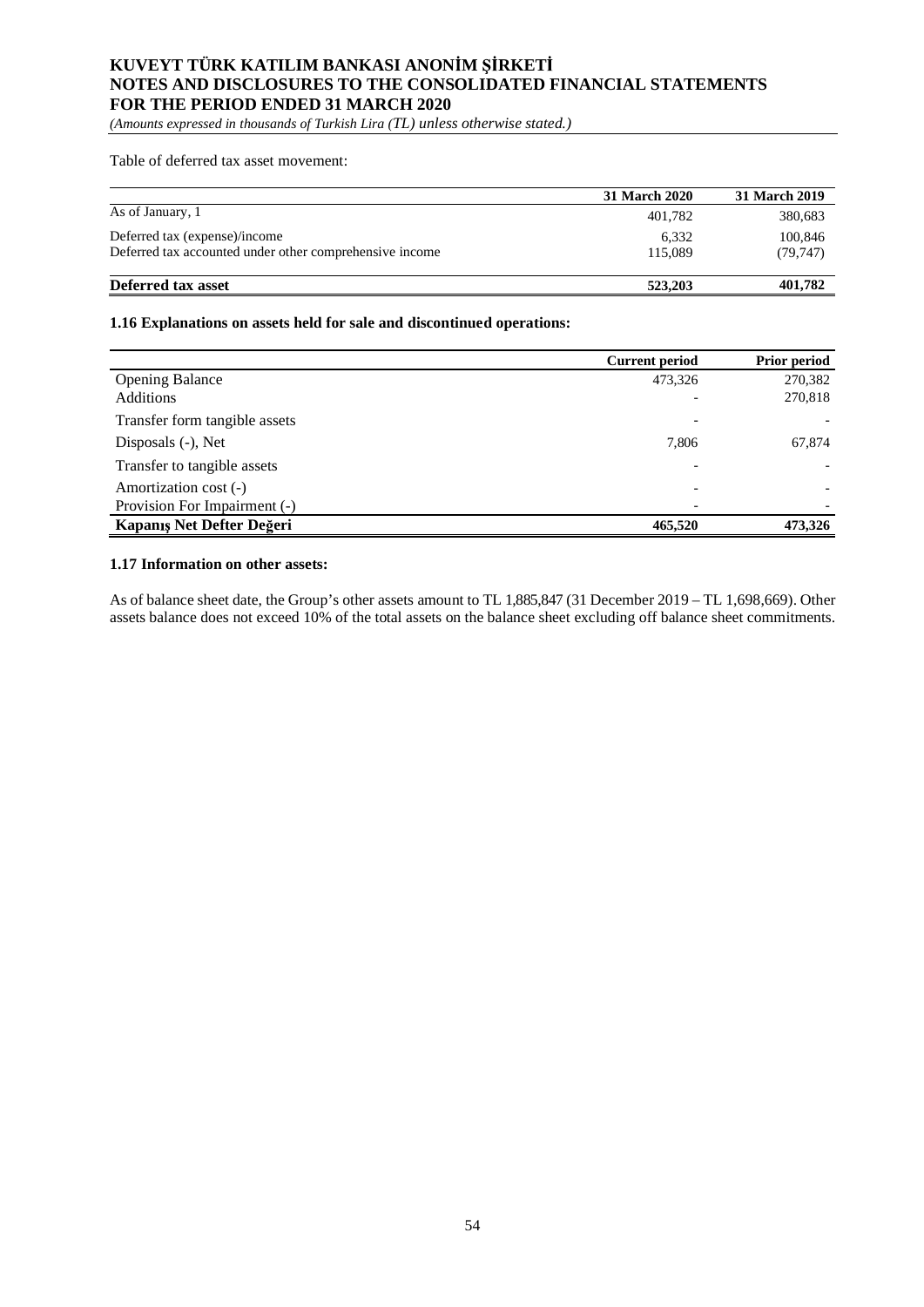*(Amounts expressed in thousands of Turkish Lira (TL) unless otherwise stated.)*

## **2. Explanations and notes related to consolidated liabilities**

### **2.1 Information on funds collected**

## **2.1.1** Information on maturity structure of funds collected:

|                                                |                |                |               |           |           |           |                  | Accumulated    |              |
|------------------------------------------------|----------------|----------------|---------------|-----------|-----------|-----------|------------------|----------------|--------------|
| <b>Current period</b>                          |                | Up to 1        | Up to $3$     | Up to 6   | Up to $9$ |           | Up to 1 year and | profit sharing |              |
|                                                | <b>Demand</b>  | Month          | <b>Months</b> | months    | months    | 1 year    | over             | accounts       | <b>Total</b> |
| I. Real persons current accounts-TL            | 12,788,042     |                |               |           |           |           |                  | $\overline{a}$ | 12,788,042   |
| II. Real persons profit sharing accounts TL    |                | 7,170,473      | 10,887,751    | 739,796   | J.        | 794,154   | 1,162,822        | 21,106         | 20,776,102   |
| III. Other current accounts-TL                 | 4,780,036      |                |               |           |           |           |                  |                | 4,780,036    |
| Public sector                                  | 204,177        |                | $\sim$        |           |           |           |                  | ٠              | 204,177      |
| Commercial sector                              | 4,524,860      |                |               |           |           |           |                  |                | 4,524,860    |
| Other institutions                             | 38,521         |                |               |           |           |           |                  | ä,             | 38,521       |
| Commercial and other institutions              |                |                |               |           |           |           |                  |                |              |
| Banks and participation banks                  | 12,478         |                |               |           |           |           |                  |                | 12,478       |
| Central Bank of Republic of Turkey             |                |                |               |           |           |           |                  |                |              |
| Domestic banks                                 |                |                |               |           |           |           |                  |                |              |
| Foreign banks                                  | 11,945         |                |               |           |           |           |                  |                | 11,945       |
| Participation banks                            | 533            |                |               |           |           |           |                  |                | 533          |
|                                                |                |                |               |           |           |           |                  |                |              |
| Others                                         |                |                |               |           |           |           |                  |                |              |
| IV. Profit sharing accounts-TL                 |                | 601,551        | 1,358,087     | 92,309    | ÷,        | 232,295   | 69,281           | ÷,             | 2,353,523    |
| Public sector                                  |                | 257            | 81            | 624       | Ĭ.        | 3,350     |                  | ä,             | 4,312        |
| Commercial sector                              |                | 548.071        | 1,216,766     | 74,366    | Ĩ.        | 217,620   | 67,595           |                | 2,124,418    |
| Other institutions                             |                | 52.968         | 135,531       | 17,269    | Ĭ.        | 11,298    | 371              |                | 217,437      |
| Commercial and other institutions              |                | 255            | 5,690         | 50        |           | 27        | 1,315            |                | 7,337        |
| Banks and participation banks                  |                |                | 19            | ä,        |           | Ĩ.        |                  |                | 19           |
| V. Real persons current accounts-FC            | 13,686,969     |                |               |           |           |           |                  | ÷,             | 13,686,969   |
| VI. Real persons profit sharing accounts-FC    |                | 5,810,338      | 10,033,816    | 1,498,256 | Ĭ.        | 1,728,671 | 2,245,256        | 2,021          | 21,318,358   |
| VII. Other current accounts-FC                 | 7,581,510      |                |               |           |           |           |                  |                | 7,581,510    |
| Commercial residents in Turkey                 | 5,724,684      |                |               |           |           |           |                  | ÷,             | 5,724,684    |
| Commercial residents in Abroad                 | 1,456,335      |                |               |           |           |           |                  |                | 1,456,335    |
| Banks and participation banks                  | 400,491        |                |               |           |           |           |                  |                | 400,491      |
| Central Bank of Republic of Turkey             |                |                |               |           |           |           |                  |                |              |
| Domestic banks                                 | $\blacksquare$ |                |               |           |           |           |                  |                |              |
| Foreign banks                                  | 400,117        |                |               |           |           |           |                  |                | 400,117      |
| Participation banks                            | 374            | $\overline{a}$ | ÷             |           |           |           |                  |                | 374          |
| Others                                         |                |                |               |           |           |           |                  |                |              |
| VIII. Profit sharing accounts- FC              |                | 694,713        | 2,872,522     | 155,537   |           | 229,418   | 137,852          |                | 4.090.042    |
| Public sector                                  |                | 11             |               |           |           |           |                  |                | 11           |
| Commercial sector                              |                | 642,801        | 2,492,282     | 99,451    | Î,        | 82,984    | 57,685           |                | 3,375,203    |
| Other institutions                             |                | 17,902         | 175,252       | 56,076    | ł,        | 145,995   | 80,167           |                | 475,392      |
| Commercial and other institutions              |                | 33.990         | 133,428       | 10        |           | 439       |                  |                | 167,867      |
| Banks and participation banks                  |                | $\mathbf{Q}$   | 71.560        |           |           |           |                  |                | 71.569       |
| IX. Precious metal funds                       | 8,722,042      | 3,117,595      | 2,235,014     | 287,999   | Ĭ.        | 158,013   | 6,033            | 116            | 14,526,812   |
| X. Profit sharing accounts special funds - TL  |                |                |               |           | ÷.        |           |                  |                |              |
| Residents in Turkey                            |                |                |               |           |           |           |                  |                |              |
| <b>Residents Abroad</b>                        |                |                |               |           |           |           |                  |                |              |
| XI. Profit sharing accounts special funds - FC |                |                |               |           |           |           |                  |                |              |
| Residents in Turkey                            |                |                |               |           |           |           |                  |                |              |
| Residents Abroad                               |                |                |               |           |           |           |                  |                |              |
| <b>Total</b>                                   | 47,558,599     | 17,394,670     | 27,387,190    |           |           | 3,142,551 |                  |                | 101,901,394  |
|                                                |                |                |               | 2,773,897 |           |           | 3,621,244        | 23,243         |              |

There are no 7 days notification accounts of the Group.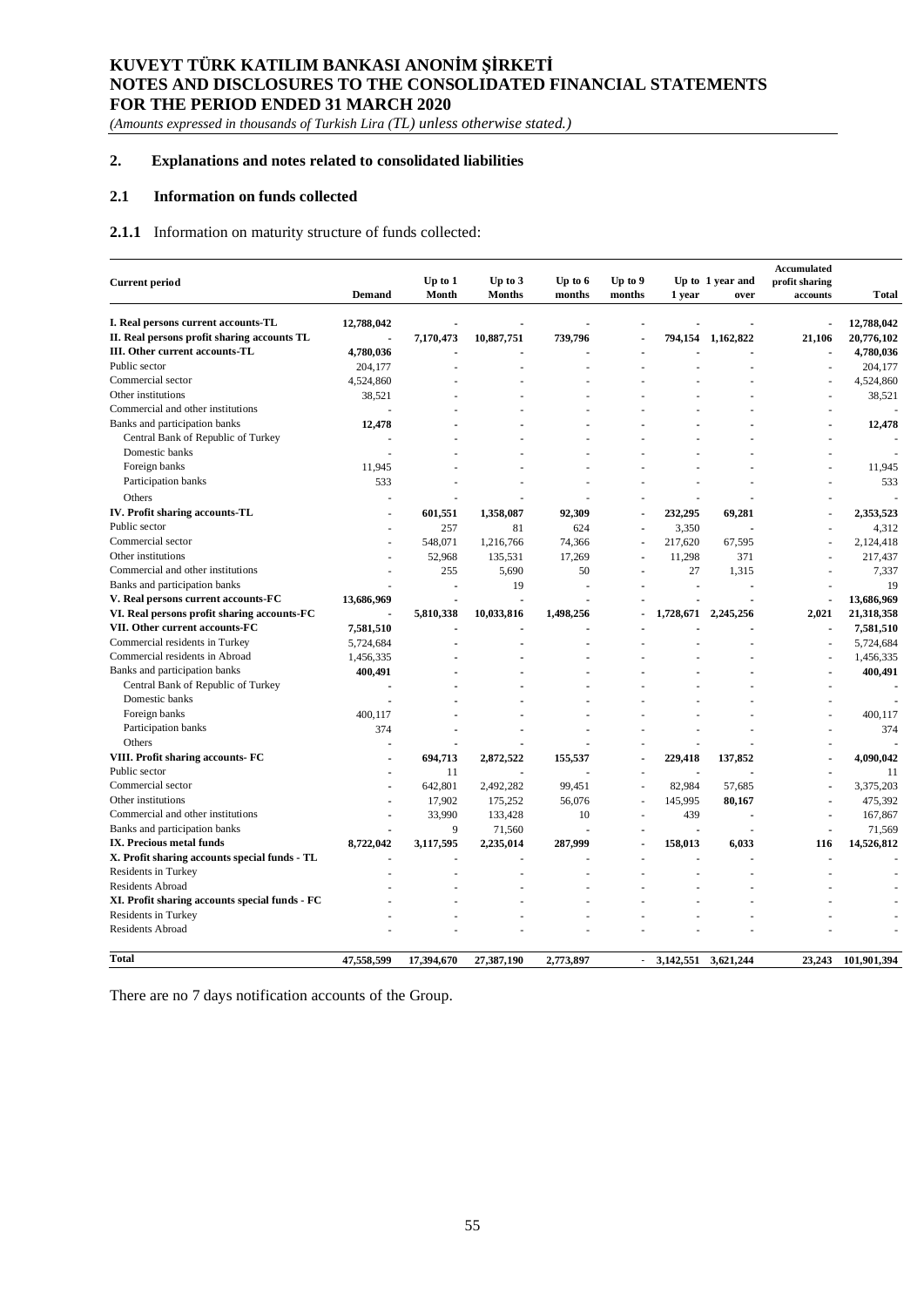*(Amounts expressed in thousands of Turkish Lira (TL) unless otherwise stated.)*

| Prior period                                   | <b>Demand</b> | $Up$ to $1$<br>month | Up to $3$<br><b>Months</b> | Up to 6<br>months | Up to 9<br>months        | 1 year    | Up to 1 year and<br>over | profit sharing<br>accounts | Total      |
|------------------------------------------------|---------------|----------------------|----------------------------|-------------------|--------------------------|-----------|--------------------------|----------------------------|------------|
|                                                |               |                      |                            |                   |                          |           |                          |                            |            |
| I. Real persons current accounts-TL            | 7,951,114     |                      |                            |                   |                          |           |                          |                            | 7,951,114  |
| II. Real persons profit sharing accounts-TL    |               |                      | 7,232,001 11,223,102       | 725,113           |                          | 610,209   | 911,230                  | 22,190                     | 20,723,845 |
| III. Other current accounts-TL                 | 4.391.455     |                      |                            |                   |                          |           |                          |                            | 4.391.455  |
| Public sector                                  | 200,309       |                      |                            |                   |                          |           |                          |                            | 200,309    |
| Commercial sector                              | 4.147.380     |                      |                            |                   |                          |           |                          |                            | 4.147.380  |
| Other institutions                             | 32,529        |                      |                            |                   |                          |           |                          |                            | 32,529     |
| Commercial and other institutions              |               |                      |                            |                   |                          |           |                          |                            |            |
| Banks and participation banks                  | 11,237        |                      |                            |                   |                          |           |                          |                            | 11,237     |
| Central Bank of Republic of Turkey             |               |                      |                            |                   |                          |           |                          |                            |            |
| Domestic banks                                 |               |                      |                            |                   |                          |           |                          |                            |            |
| Foreign banks                                  | 10.913        |                      |                            |                   |                          |           |                          |                            | 10,913     |
| Participation banks                            | 324           |                      |                            |                   |                          |           |                          |                            | 324        |
| Others                                         |               |                      |                            |                   |                          |           |                          |                            |            |
| IV. Profit sharing accounts-TL                 |               | 592.927              | 1,309,698                  | 103,271           |                          | 268,254   | 60.845                   |                            | 2.334.995  |
| Public sector                                  |               | 373                  | 68                         | 611               |                          | 3,046     |                          |                            | 4,098      |
| Commercial sector                              |               | 546.923              | 1.208.358                  | 79.737            |                          | 257,856   | 59.133                   |                            | 2,152,007  |
| Other institutions                             |               | 44,940               | 100,133                    | 22.873            |                          | 7,312     | 457                      |                            | 175,715    |
| Commercial and other institutions              |               | 691                  | 1.121                      | 50                |                          | 40        | 1,255                    |                            | 3.157      |
| Banks and participation banks                  |               |                      | 18                         | $\overline{a}$    |                          |           |                          |                            | 18         |
| V. Real persons current accounts-FC            | 12,896,518    |                      |                            |                   |                          |           |                          |                            | 12,896,518 |
| VI. Real persons profit sharing accounts-FC    |               | 5,792,299            | 9,758,724                  | 1,405,912         |                          | 1,516,213 | 1,822,399                | 1.803                      | 20.297.350 |
| VII. Other current accounts-FC                 | 6,033,944     |                      |                            |                   |                          |           |                          |                            | 6,033,944  |
| Commercial residents in Turkey                 | 4,549,440     |                      |                            |                   |                          |           |                          |                            | 4,549,440  |
| Commercial residents in Abroad                 | 1,216,989     |                      |                            |                   |                          |           |                          |                            | 1,216,989  |
| Banks and participation banks                  | 267,515       |                      |                            |                   |                          |           |                          |                            | 267,515    |
| Central Bank of Republic of Turkey             |               |                      |                            |                   |                          |           |                          |                            |            |
| Domestic banks                                 |               |                      |                            |                   |                          |           |                          |                            |            |
| Foreign banks                                  | 267,170       |                      |                            |                   |                          |           |                          |                            | 267,170    |
| Participation banks                            | 345           |                      |                            |                   |                          |           |                          |                            | 345        |
| Others                                         |               |                      |                            |                   |                          |           |                          |                            |            |
| VIII. Profit sharing accounts- FC              |               | 593,559              | 2,356,951                  | 115,375           |                          | 114,694   | 66,878                   |                            | 3,247,457  |
| Public sector                                  |               | 10                   |                            |                   |                          |           |                          |                            | 10         |
| Commercial sector                              |               | 520,552              | 2,112,990                  | 53,458            |                          | 45,383    | 50,331                   |                            | 2,782,714  |
| Other institutions                             |               | 41,158               | 152,018                    | 61,908            | ÷.                       | 68,914    | 16,461                   |                            | 340,459    |
| Commercial and other institutions              |               | 31.831               | 84.336                     | 9                 |                          | 397       |                          |                            | 116.573    |
| Banks and participation banks                  |               | 8                    | 7.607                      |                   |                          |           | 86                       |                            | 7.701      |
| IX. Precious metal funds                       | 5,757,301     | 2.444.094            | 1,846,409                  | 207,182           | ä,                       | 113,344   | 4.703                    | 61                         | 10,373,094 |
| X. Profit sharing accounts special funds - TL  |               |                      |                            |                   |                          |           |                          |                            |            |
| Residents in Turkey                            |               |                      |                            |                   |                          |           |                          |                            |            |
| <b>Residents Abroad</b>                        |               |                      |                            |                   |                          |           |                          |                            |            |
| XI. Profit sharing accounts special funds - FC |               |                      |                            |                   |                          |           |                          |                            |            |
| Residents in Turkey                            |               |                      |                            |                   |                          |           |                          |                            |            |
| <b>Residents Abroad</b>                        |               |                      |                            |                   |                          |           |                          |                            |            |
| Total                                          | 37,030,332    |                      | 16,654,880 26,494,884      | 2,556,853         | $\overline{\phantom{0}}$ | 2,622,714 | 2,866,055                | 24,054                     | 88,249,772 |

There are no 7 days notification of the Group.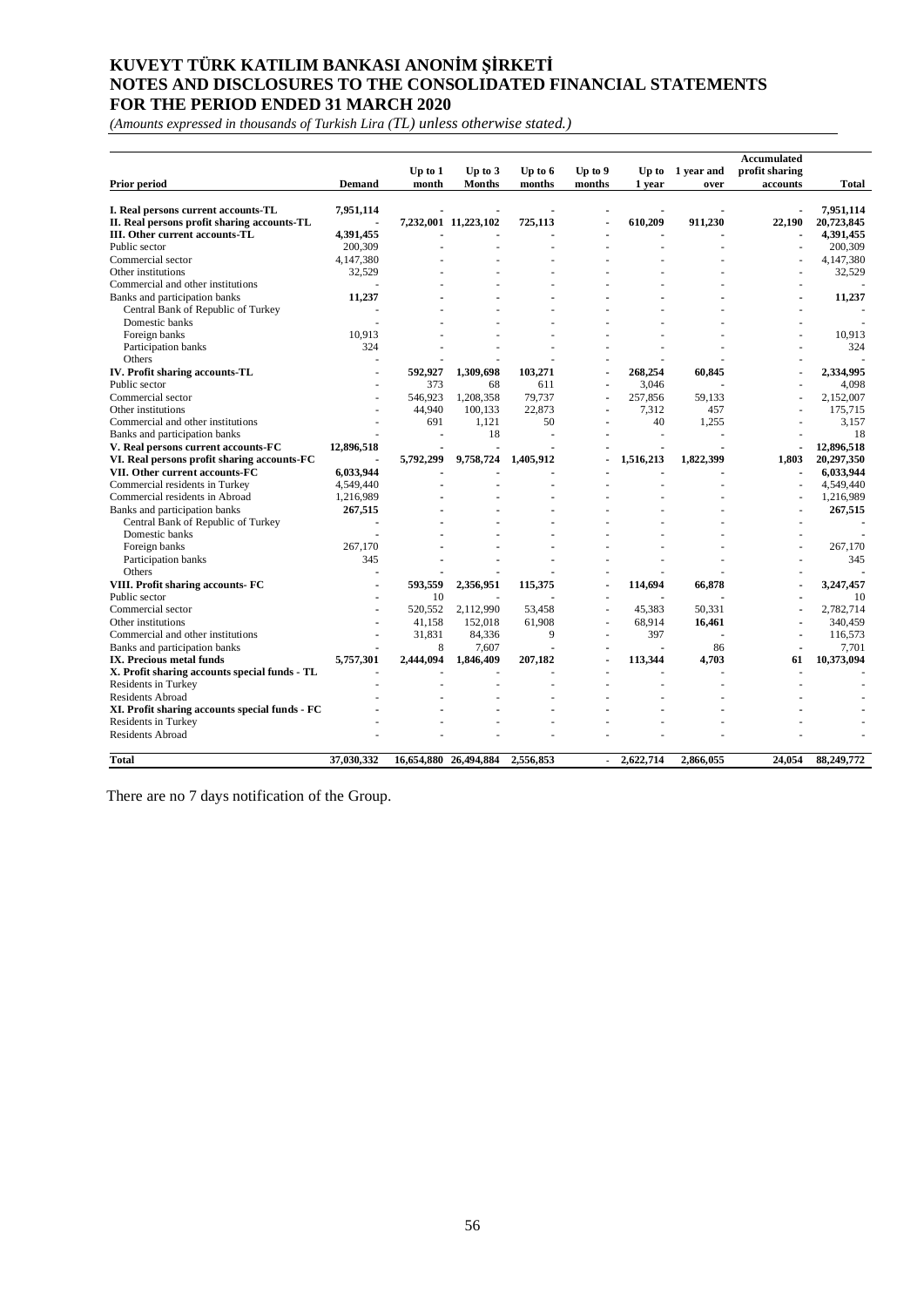*(Amounts expressed in thousands of Turkish Lira (TL) unless otherwise stated.)*

**2.1.2** Information's on current and profit share accounts that are in the scope of Saving Deposit/Saving Deposit Insurance Fund:

**2.1.2.1** Current and Participation Accounts Attributable to Real Entities/Persons under the Guarantee of Saving Deposit Insurance Fund Exceeding the Limit of the Deposit Insurance Fund:

|                                                                                                   | Under the guarantee of saving<br>deposit insurance |                     | <b>Exceeding the limit of saving</b><br><b>Deposit</b> |                     |
|---------------------------------------------------------------------------------------------------|----------------------------------------------------|---------------------|--------------------------------------------------------|---------------------|
|                                                                                                   | <b>Current period</b>                              | <b>Prior period</b> | <b>Current period</b>                                  | <b>Prior period</b> |
| Real persons current and profit-sharing accounts that<br>are not subject to commercial activities |                                                    |                     |                                                        |                     |
| TL accounts                                                                                       | 20,834,846                                         | 17,752,145          | 12,596,471                                             | 10,782,495          |
| FC accounts                                                                                       | 17,767,998                                         | 16,294,727          | 28,225,384                                             | 24,484,448          |
| Foreign branches' deposits<br>under foreign authorities' insurance<br>Off-shore banking regions'  |                                                    |                     |                                                        |                     |
| under foreign authorities' insurance                                                              |                                                    |                     |                                                        |                     |

Funds collected by Participation Banks (except for foreign branches) through current and profit share accounts which are opened by real persons and denominated in Turkish Lira or foreign currency with a limit of maximum of TL 150 (including both capital and profit shares) for each person is under the guarantee of Saving Deposit Insurance Fund in accordance with the Banking Law No. 5411 which issued in official gazette no. 25893 on 1 November 2005.

**2.1.2.2** If the headquarters of the Parent Bank is abroad and the deposit account in its Turkish branch is in the scope of the insurance policy in the country of the headquarter of the Bank is founded, it should be explained:

The headquarters of the Parent Bank is in Turkey.

**2.1.2.3** Current and Profit Share Accounts of the real persons who are not in the scope of Saving Deposits Insurance Fund:

The Parent Bank has no current or profit-sharing accounts which are not under the guarantee of the Saving Deposit Insurance Fund except for the current and profit-sharing accounts of shareholders, member of Board of Directors, CEO, the Vice Presidents and their first degree relatives.

|                                                                                                                                                                                                                                                                                                           | <b>Current Period</b> | <b>Prior Period</b> |
|-----------------------------------------------------------------------------------------------------------------------------------------------------------------------------------------------------------------------------------------------------------------------------------------------------------|-----------------------|---------------------|
| Foreign branches' profit-sharing accounts and other accounts<br>Profit sharing accounts and other accounts of controlling shareholders and profit<br>sharing accounts of their mother, father, spouse, children in care<br>Profit sharing account and other accounts of President and Members of Board of |                       |                     |
| Directors, CEO and Vice Presidents and profit-sharing accounts of their mother, father,<br>spouse and children in care<br>Profit sharing account and other accounts in scope of the property holdings derived                                                                                             | 14.898                | 9.044               |
| from crime defined in article 282 of Turkish Criminal Law No:5237 dated 26 September<br>2004<br>Profit sharing accounts in participation banks which are established in Turkey in order to<br>engage in off-shore banking activities solely                                                               |                       |                     |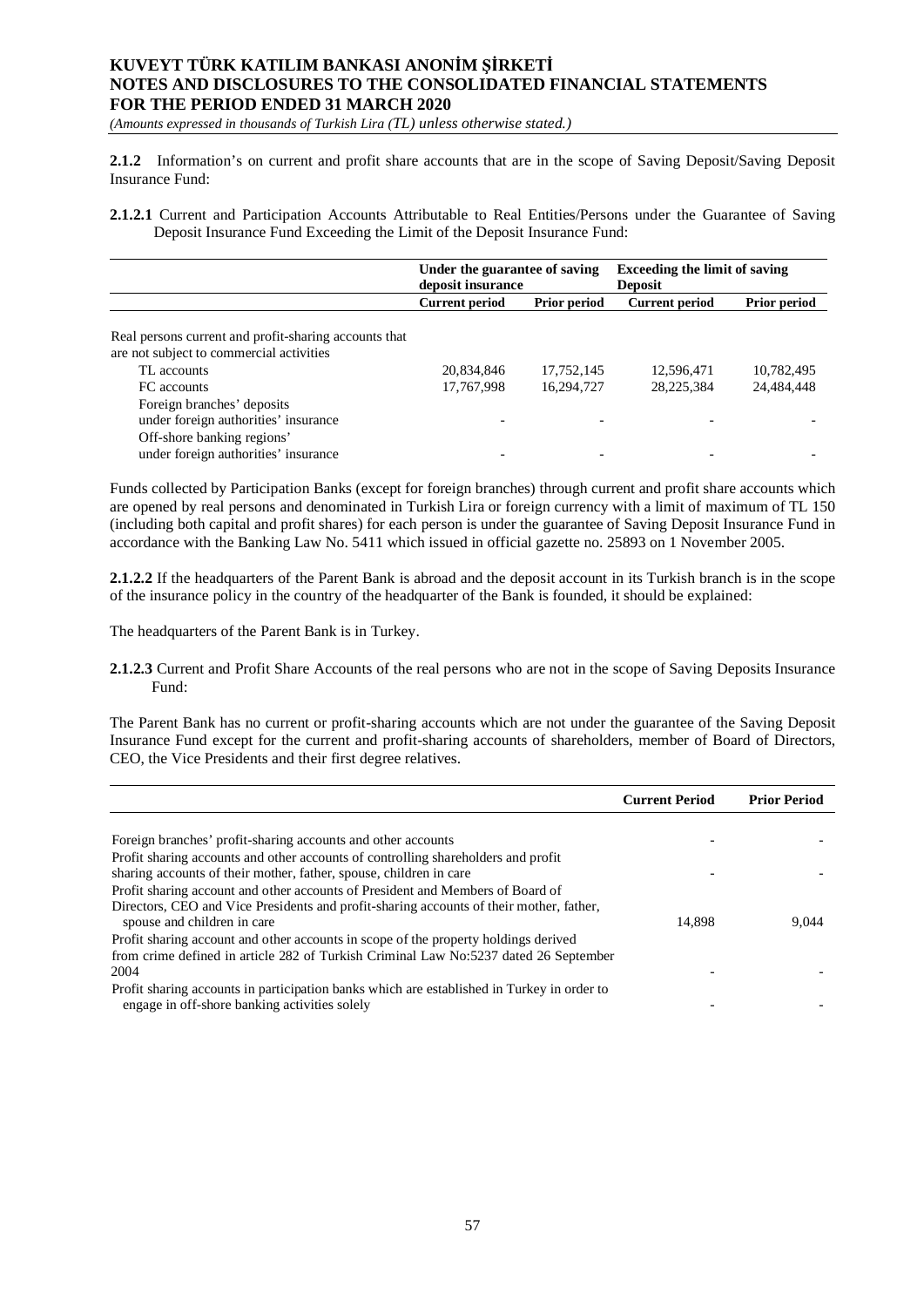*(Amounts expressed in thousands of Turkish Lira (TL) unless otherwise stated.)*

## **2.2 Information on derivative financial liabilities held for trading:**

## Derivative financial liabilities held for trading:

|                             | <b>Current Period</b> |                          |                          | <b>Prior Period</b>      |
|-----------------------------|-----------------------|--------------------------|--------------------------|--------------------------|
|                             | TL                    | FC                       | TL                       | FC                       |
| Forward transactions        | 23,408                | 13,494                   | 13,191                   | 974                      |
| Swap transactions           | 264,699               | 69,967                   | 116,499                  | 163,745                  |
| <b>Futures transactions</b> | ۰                     | $\overline{\phantom{a}}$ |                          |                          |
| Options                     | ۰                     | ٠                        | $\overline{\phantom{a}}$ | $\overline{\phantom{a}}$ |
| Other                       | ٠                     | ٠                        |                          | $\overline{\phantom{a}}$ |
| <b>Total</b>                | 288,107               | 83,461                   | 129,690                  | 164,719                  |

#### **2.3. Information on funds borrowed:**

**2.3.1** Information on banks and other financial institutions:

|                                                       | <b>Current Period</b> |                          |                          | <b>Prior Period</b> |  |
|-------------------------------------------------------|-----------------------|--------------------------|--------------------------|---------------------|--|
|                                                       | TL                    | FC                       | TL                       | FC                  |  |
|                                                       |                       |                          |                          |                     |  |
| Loans from The Central Bank of the Republic of Turkey |                       | $\overline{\phantom{a}}$ | $\overline{\phantom{a}}$ |                     |  |
| From Domestic Banks and Institutions                  | 161.844               | 59.721                   | 160,847                  | 172,998             |  |
| From Foreign Banks, Institutions and Funds            |                       | 82.505                   | $\overline{\phantom{a}}$ | 113,380             |  |
| <b>Total</b>                                          | 161.844               | 142,226                  | 160,847                  | 286,378             |  |

**2.3.2** Information on maturity structure of borrowings:

|                                    | <b>Current Period</b> |         |         | <b>Prior Period</b> |
|------------------------------------|-----------------------|---------|---------|---------------------|
|                                    |                       | FC      | TL      | FC                  |
| Short-term<br>Medium and Long-Term | 161,844<br>-          | 142,226 | 160,847 | 286,378             |
| <b>Total</b>                       | 161,844               | 142,226 | 160,847 | 286,378             |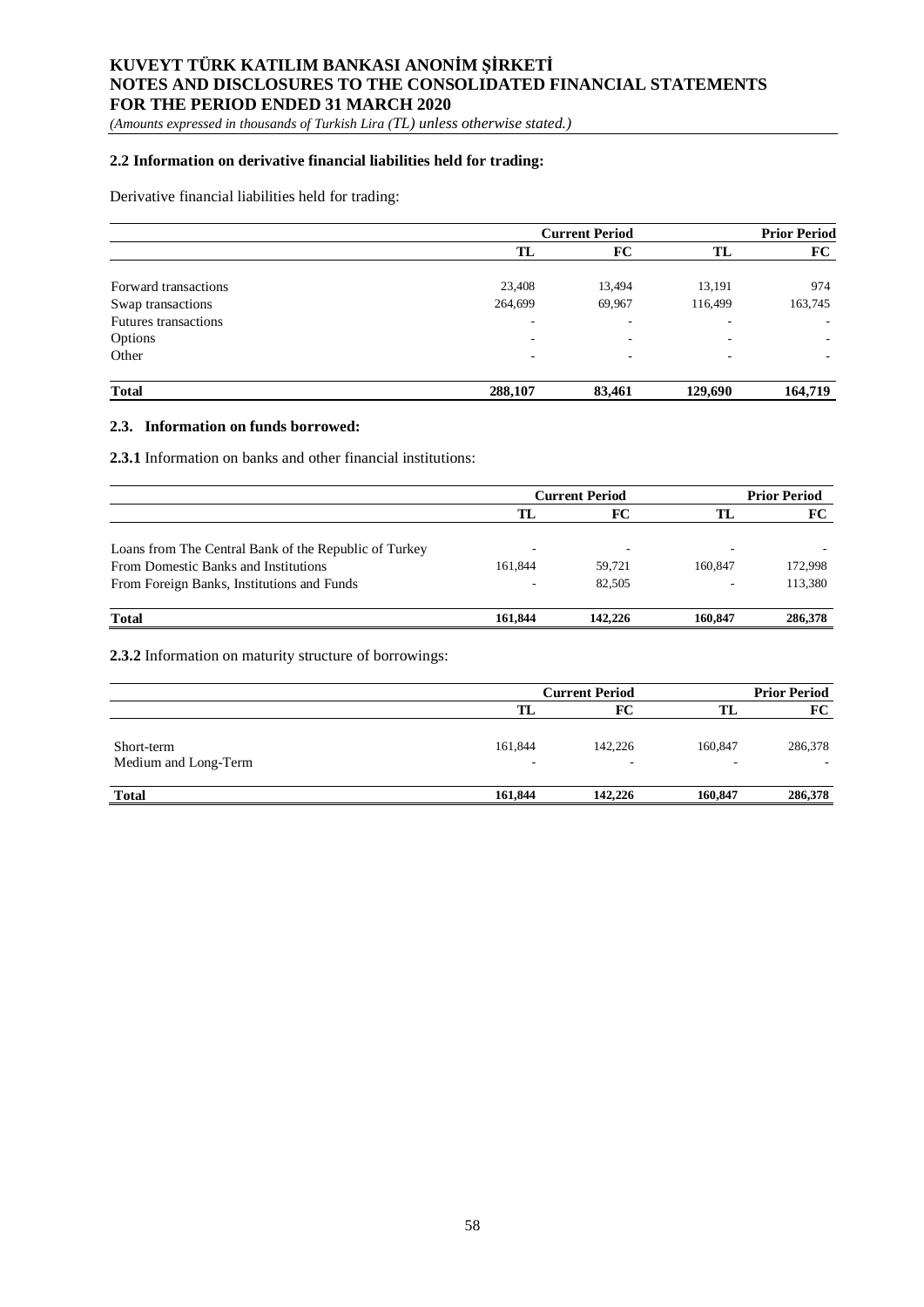*(Amounts expressed in thousands of Turkish Lira (TL) unless otherwise stated.)*

**2.3.3** Explanations related to the concentrations of the Parent Bank's major liabilities:

There is no risk concentration of the Parent Bank's current and profit-sharing accounts.

#### **2.4. Information on securities issued**

The Group has issued sukuks, detailed below. The average return on securities issued is 11% for Turkish Lira, 5% for USD and 6% for Malaysian Ringgit. The maturity of sukuk issued in Turkish Lira is between January 2020 and February 2020; Maturity of sukuk issued in US dollars is between November 2021 and maturities issued in Malaysian Ringgit are between March 2020 and July 2020.

|                                                | TL                |                             |                   | FC                          |
|------------------------------------------------|-------------------|-----------------------------|-------------------|-----------------------------|
| <b>Current Period</b>                          | <b>Short Term</b> | <b>Medium and Long-Term</b> | <b>Short Term</b> | <b>Medium and Long-Term</b> |
| <b>Nominal</b>                                 | 1,043,796         |                             |                   | 3,511,332                   |
| <b>Remaining Income</b><br><b>Distribution</b> | 23.423            |                             |                   | 899.818                     |
| <b>Book Value</b>                              | 1,059,517         |                             |                   | 3,593,585                   |

| <b>Perior Period</b>                           |         | TL                          |                   | FC                          |  |
|------------------------------------------------|---------|-----------------------------|-------------------|-----------------------------|--|
| <b>Short Term</b>                              |         | <b>Medium and Long-Term</b> | <b>Short Term</b> | <b>Medium and Long-Term</b> |  |
| <b>Nominal</b>                                 | 750,000 |                             |                   | 4,046,277                   |  |
| <b>Remaining Income</b><br><b>Distribution</b> | 17.808  |                             |                   | 894.662                     |  |
| <b>Book Value</b>                              | 735.743 |                             |                   | 3,906,422                   |  |

#### **2.5 Information on other liabilities and miscellaneous payables:**

As of 31 March 2020, other liabilities amount to TL 884,701 (31 December 2019 – TL 869,323), sundry creditors amount to TL 511,174 (31 December 2019 - TL 388,179), both of them do not exceed 10% of the balance sheet total.

#### **2.6 Information on finance lease payables (net):**

|                   | <b>Current Period</b> |         |         | <b>Prior Period</b> |
|-------------------|-----------------------|---------|---------|---------------------|
|                   | <b>Gross</b>          | Net     | Gross   | <b>Net</b>          |
| Less than 1 year  | 130,930               | 9.035   | 124,506 | 87,233              |
| 1 to 4 years      | 267,675               | 100.396 | 294.798 | 166.124             |
| More than 4 years | 142,547               | 253.995 | 139,376 | 97,598              |
| <b>Total</b>      | 541,152               | 363,426 | 558,680 | 350,955             |

The Group used FTP (Fund Transfer Pricing) rates as an alternative borrowing rate of profit at 1 January 2019. Relevant ratios are revised and revised in 2-week periods after 1 January 2019. The change in Participation Bank payments uses an unmodified discount rate unless the variable profit share rate is related. If the change in the lease payments results from variable profit share rates (LIBOR, EURIBOR), the lessee will use a revised discount rate reflecting changes in the profit share rate.

### **2.6.1. Explanations on contract changes and the new obligations these changes bring to the group**:

None (31 December 2019 – None).

### **2.6.1.1. Explanations on financial leasing obligations**

None (31 December 2019 – None).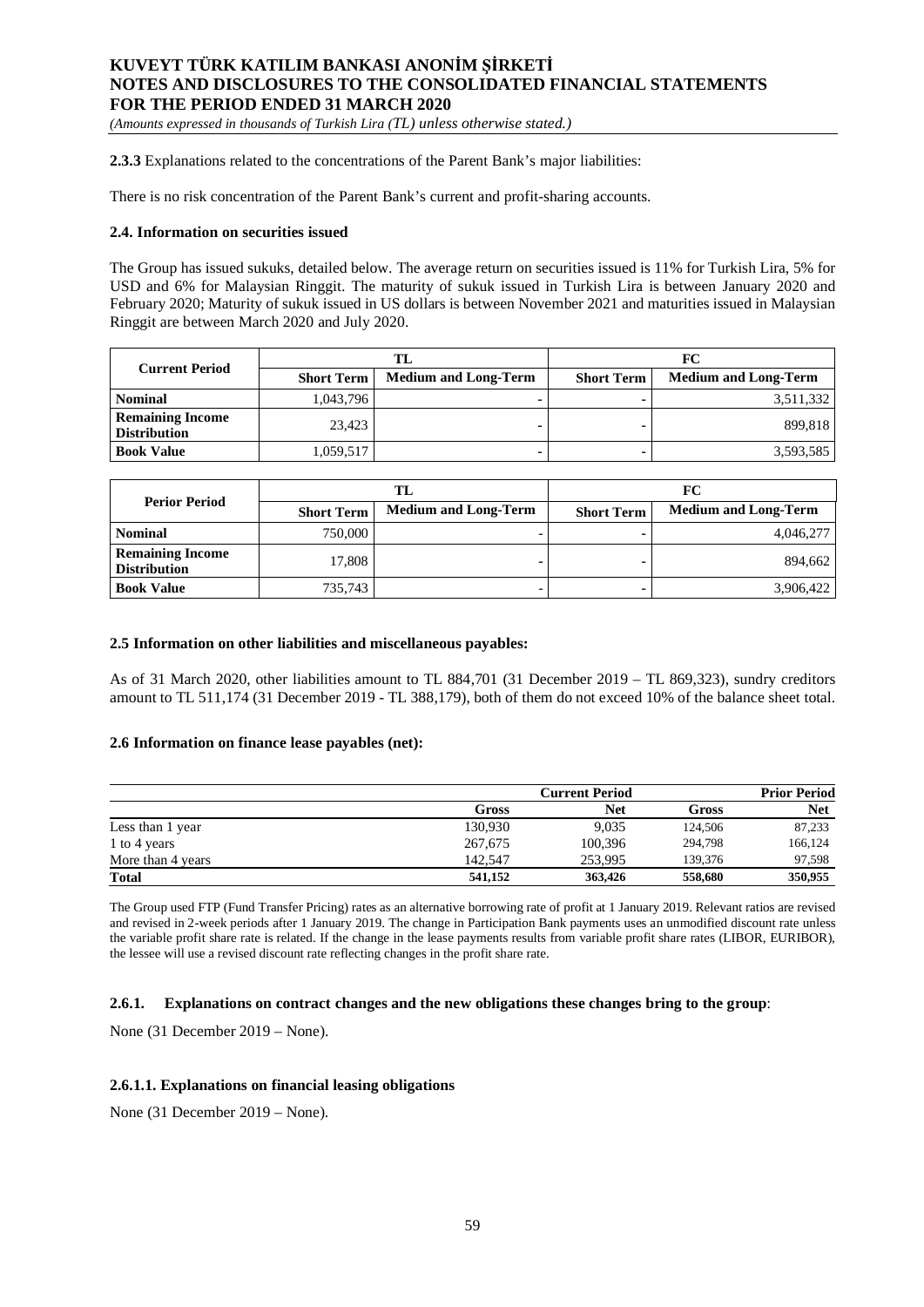*(Amounts expressed in thousands of Turkish Lira (TL) unless otherwise stated.)*

### **2.6.1.2. Explanations on operating lease:**

Leasing is classified as an operating lease in which the lessor holds all the risks and benefits of that asset. Such transactions include lease agreements belonging to branches, which can be cancelled with prior notice.

There are no significant obligations imposed on the group by changes in the contract related to the operating lease.

The group registers its lease payments based on operating lease agreements with equal amounts of expenses during the lease term.

### **2.7 Information on hedging derivative financial liabilities:**

|                                               | <b>Current Period</b> |         |    | <b>Prior Period</b> |
|-----------------------------------------------|-----------------------|---------|----|---------------------|
|                                               | TL                    | FC      | TІ | FC.                 |
| Fair value hedge                              |                       |         |    |                     |
| Cash flow hedge                               |                       | 129,337 |    | 129,728             |
| Hedge of net investment in foreign operations |                       |         |    |                     |
| <b>Total</b>                                  |                       | 129,337 |    | 129,728             |

#### **2.8 Information on provisions:**

**2.8.1** Information on provisions related with foreign currency evaluation difference of foreign currency indexed loans: As of 31 March 2020, effect of decrease in exchange rates on foreign currency indexed loans amounting to TL 5 (31 December 2019 – TL 5) and TL 3 for leasing receivables (31 December 2019 – TL 192) is offset against loans and receivables.

**2.8.2** Information on other provisions:

|                                                                 | <b>Current Period</b> | <b>Prior Period</b> |
|-----------------------------------------------------------------|-----------------------|---------------------|
|                                                                 |                       |                     |
| Non-Cash Loans That Are Not Converted Into Cash                 | 409.216               | 422,274             |
| Special Provisions for non-cash loans                           | 119.629               | 127,145             |
| General Provisions for non-cash loans                           | 282,265               | 150,934             |
| Provision for Profits will be Allocated to Partipation Accounts | 2.813                 | 2,332               |
| Other $(*)$                                                     | 105.278               | 93,749              |
|                                                                 |                       |                     |
| <b>Total</b>                                                    | 919.201               | 796,434             |

(\*) The other part of the main period amounting to TL 27,043 (December 31, 2019 - TL 27,573) is TL 5,775 (31 December 2019 - TL 6,500) for the expense of TL 72,460 (31 December 2019 - TL 59,676) is the amount for other.

#### **2.8.3** Information on provisions for employee benefits:

Provisions for employee benefits consist of reserve for employee termination benefits amounting to TL 123,857 (31 December 2019 – TL 116,242), vacation pay liability amounting to TL 29,839 (31 December 2019 – TL 712), performance premium amounting to TL 22,590 (31 December 2019 –TL 109,912), retirement bonuses on payment of TL 64,371 (31 December 2019 – TL 63,437), committee fee amounting to TL 6,202 (31 December 2019 – TL 12,321) and other fees amounting to TL 217 (31 December 2019 – TL 196).

Under the Turkish Labor Law, the Parent Bank is required to pay termination benefits to each employee who has completed at least one year of service and whose employment is terminated without due cause, is called up for military service, dies or retires or earns the right to retire.

The amount payable consists of one month's salary limited to a maximum of TL 6,730.15 (full amount) (31 December 2019 – TL 6,379.86 for each year of service. The liability is not funded, as there is no funding requirement.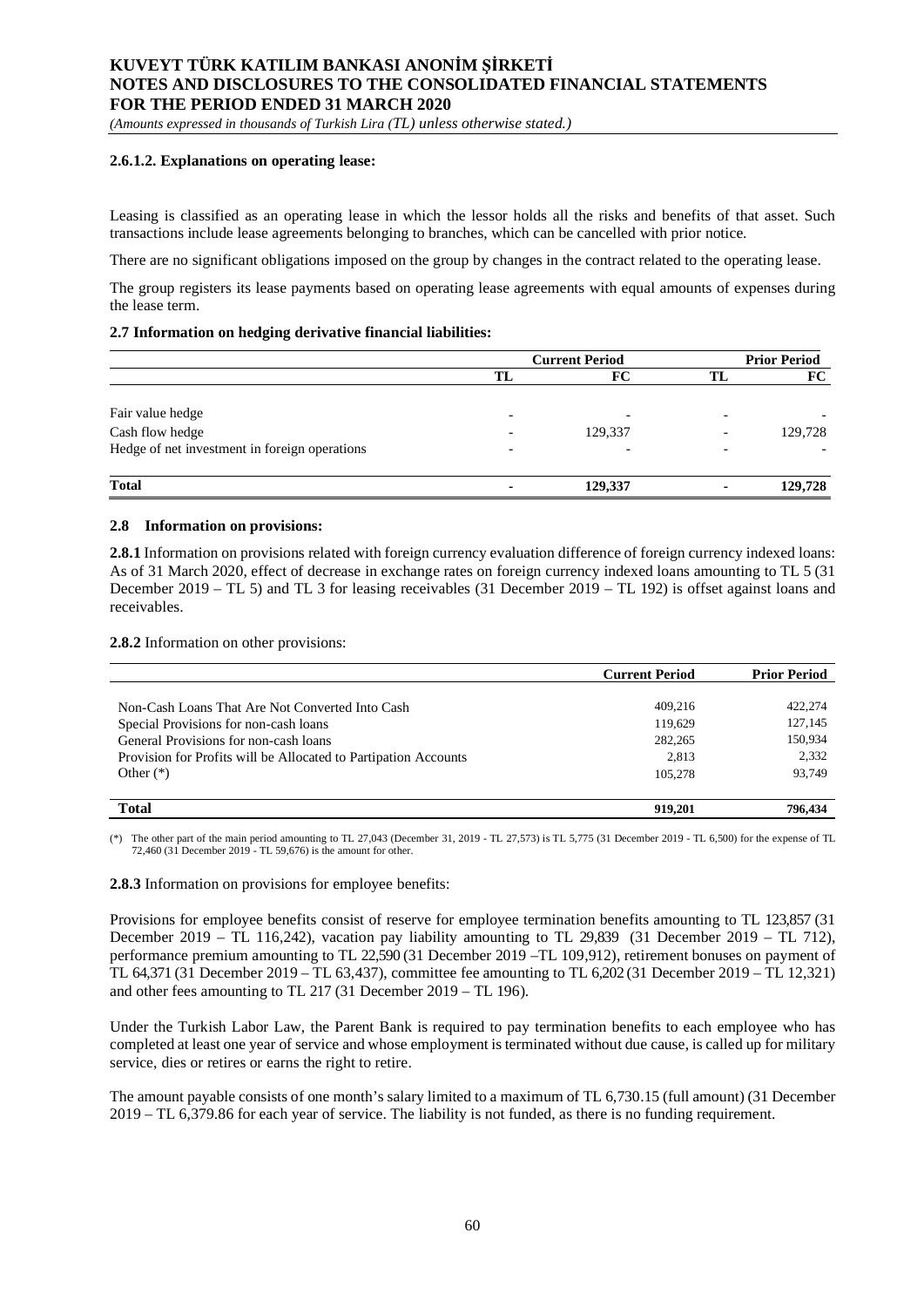*(Amounts expressed in thousands of Turkish Lira (TL) unless otherwise stated.)*

The reserve has been calculated by estimating the present value of the future probable obligation of the Group arising from the retirement of its employees. TAS 19 requires actuarial valuation methods to be developed to estimate the enterprise's obligation for such benefits. Accordingly, the following actuarial assumptions were used in the calculation of the total liability.

|                          | <b>Current Period</b> | <b>Prior Period</b> |
|--------------------------|-----------------------|---------------------|
| Discount rate $(\% )$    | 12.10                 | 12.10               |
| Inflation rate $(\%)$    | 8.00                  | 8.00                |
| Salary increase rate (%) | 13.50                 | 25.00               |

Movements in the reserve for employment termination benefits during period are as follows:

|                                         | <b>Current Period</b>    | <b>Prior Period</b> |
|-----------------------------------------|--------------------------|---------------------|
|                                         |                          |                     |
| Balance at the beginning of the period  | 116,242                  | 86,818              |
| Provisions recognized during the period | 9,643                    | 30,957              |
| Paid during the period                  | (2,028)                  | (7,319)             |
| Actuarial loss                          | $\overline{\phantom{0}}$ | 5,786               |
| Balances at the end of the period       | 123,857                  | 116,242             |

### **2.9 Explanations on tax liability:**

**2.9.1 Explanations** on current tax liability:

**2.9.1.1** Information on tax provisions: 107,780 TL (31 December 2019 – 226,221 TL)

**2.9.1.2** Information on taxes payable:

|                                          | <b>Current Period</b> | <b>Prior Period</b> |  |
|------------------------------------------|-----------------------|---------------------|--|
|                                          |                       |                     |  |
| Taxation of marketable securities        | 28,646                | 39,489              |  |
| Taxation of immovable property           | 2,064                 | 1,796               |  |
| Banking Insurance Transaction Tax (BITT) | 29,644                | 29,327              |  |
| Foreign Exchange Transaction Tax         | 9,369                 | 4,532               |  |
| Value Added Tax Payable                  | 1,720                 | 2,663               |  |
| Income tax deducted from wages           | 15,427                | 12,624              |  |
| Other                                    | 2,887                 | 4,059               |  |
| <b>Total</b>                             | 89,757                | 94.490              |  |

### **2.9.1.3** Information on premiums (\*):

|                                   | <b>Current Period</b> | <b>Prior Period</b> |
|-----------------------------------|-----------------------|---------------------|
|                                   |                       |                     |
| Social Security Premiums-Employee | 8,942                 | 7,430               |
| Social Security Premiums-Employer | 9,612                 | 8,000               |
| Unemployment insurance-Employee   | 640                   | 532                 |
| Unemployment insurance-Employer   | 1.544                 | 1,263               |
| <b>Total</b>                      | 20,738                | 17,225              |

(\*) Included in sundry creditors line item on the balance sheet.

**2.9.1.4** Information on deferred tax liability: None (31 December 2019 - None).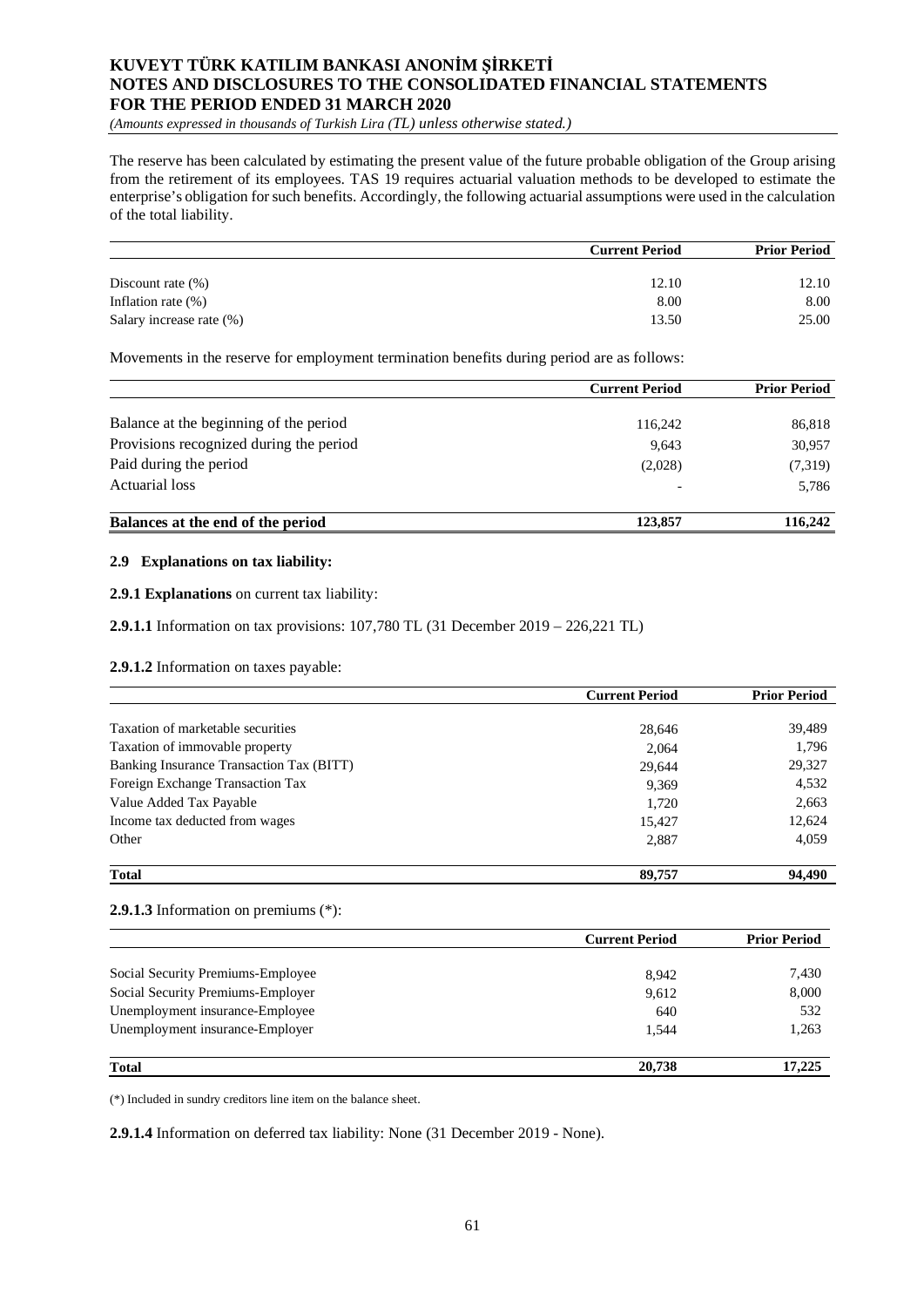*(Amounts expressed in thousands of Turkish Lira (TL) unless otherwise stated.)*

#### **2.10 Information on payables related to assets held for sale:**

None (31 December 2019 – None).

#### **2.11 Information on subordinated loans:**

This footnote has not been prepared in accordance with Article 25 of the Communiqué on the financial statements about disclosures to be announced to public by the banks.

#### **2.12 Information on shareholders' equity:**

#### **2.12.1** Presentation of paid-in capital:

|                               | <b>Current Period</b> | <b>Prior Period</b> |
|-------------------------------|-----------------------|---------------------|
|                               |                       |                     |
| Common shares                 | 4,600,000             | 4,000,000           |
| Preferrence shares            | ۰                     |                     |
| Repurchased shares amount (*) | (4,869)               | (4,234)             |
|                               |                       |                     |
| <b>Total</b>                  | 4,595,131             | 3,995,766           |

(\*) It represents the Bank's acquisition of its own shares as a result of the Bank's shareholders not using their right of preference according to the commitment made in the capital increase in the Bank.

- **2.12.2** Amount of Paid-in Capital, Disclosure on whether the Bank Applies the Registered Share Capital System, and, if so, the Ceiling Amount of the Registered Share Capital: Registered capital system is not applied in the Parents Bank.
- **2.12.3** Information on the share capital increases during the period and their sources; other information on increased capital shares in the current period:

| Date of increase | Amount of increase | $\mathbb C$ ash | <b>Profit Reserves Subject To</b><br>Increase |
|------------------|--------------------|-----------------|-----------------------------------------------|
| 30-Mar-20        | 600.000            |                 | 600 000                                       |

The Parent Bank has made a capital increase of 600,000 TL in accordance with the decision numbered 7 at the ordinary general assembly meeting held on 26 March 2020. 599,611 TL of the capital increase has been covered by the Bank's profit in 2019, and 389 TL of this amount that it was covered by the profit of the period obtained under Law No. 5746 and transferred to other reserves in 2019.

- **2.12.4** Information on share capital increases from capital reserves during the current period:
- **2.12.5** Possible effect of estimations made for the Group's revenues, profitability and liquidity on equity considering prior period indicators and uncertainties:

Based on the evaluation made considering the Group's prior and current period indicators related to net profit share and commission income, it is observed that the Bank continues its operations profitably.

**2.11.6** Summary of privileges given to shares representing the capital:

None (31 December 2019- None).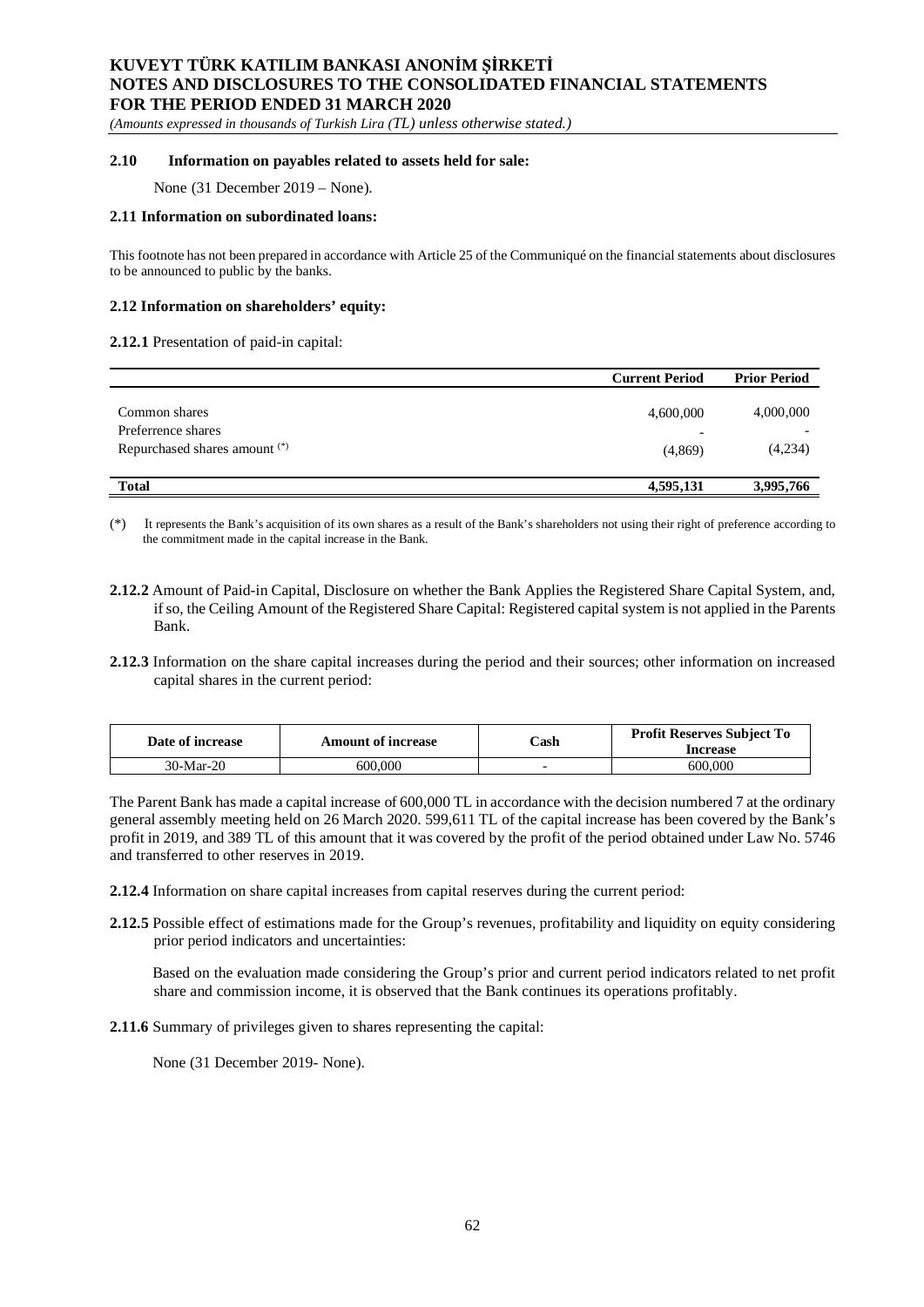*(Amounts expressed in thousands of Turkish Lira (TL) unless otherwise stated.)*

#### **2.12.7** Information on marketable securities value increase fund:

|                                                                                                                                             | <b>Current Period</b> |           | <b>Prior Period</b> |        |
|---------------------------------------------------------------------------------------------------------------------------------------------|-----------------------|-----------|---------------------|--------|
|                                                                                                                                             | TL                    | FC        | TL                  | FC     |
| From Associates, Subsidiaries and Entities Under Common Control<br>(Joint Vent.)<br>Valuation Difference (*)<br>Foreign Exchange Difference | 86.103                | (171,603) | 136,954             | 82.154 |
| <b>Total</b>                                                                                                                                | 86,103                | (171,603) | 136,954             | 82,154 |

(\*) Valuation difference is calculated taking the tax effect of the rent certifications in the account, which are classified as "Government Debt Securities" and "Other Marketable Securities" under financial assets at fair value through other comprehensive income in the balance sheet.

#### **2.13 Information on minority shares:**

31 March 2020 TL 28,479 (31 December 2019 – TL 28,461).

## **3. Explanations and notes related to consolidated off-balance sheet contingencies and commitments**

#### **3.1. Explanations on off-balance sheet accounts:**

- **3.1.1** Types and amounts of irrevocable commitments: Commitment for credit card limits, as of 31 March 2020 amounts to TL 3,189,535 (31 December 2019 – TL 2,656,398); payment commitments for cheque books amounts to TL 1,437,496 (31 December 2019 – TL 1,305,235).
- **3.1.2** Types and amounts of probable losses and obligations arising from off-balance sheet items including below items:
- **3.1.2.1** Non-cash loans including guarantees, bank acceptances, collaterals and others that are accepted as financial commitments and other letter of credits:

As of 31 March 2020, the Group has guarantees and surety ships constituting of TL 10,453,127 (31 December 2019 – TL 10,007,571) of letters of guarantee; TL 180,476 (31 December 2019 – TL 55,035) of acceptances and TL 1,659,360 (31 December 2019 – TL 1,374,009) of letters of credit. Also, Parent Bank has other acceptances amounting to TL 480,050 (31 December 2019 – TL 465,592).

**3.1.2.2** Revocable, irrevocable guarantees and other similar commitments and contingencies: There are no other than those explained in 3.1.2.1

#### **3.1.3** Total amount of non-cash loans:

|                                            | <b>Current period</b>    | <b>Prior period</b> |
|--------------------------------------------|--------------------------|---------------------|
|                                            |                          |                     |
| Non-cash loans given against cash loans    |                          |                     |
| With original maturity of 1 year or less   | -                        |                     |
| With original maturity of more than 1 year | $\overline{\phantom{0}}$ |                     |
| Other non-cash loans                       | 12,673,013               | 11,902,354          |
| <b>Total</b>                               | 12,673,013               | 11,902,354          |

#### **3.1.4. Information on sector-based risk concentration in non-cash loans:**

This footnote has not been prepared in accordance with Article 25 of the Communiqué on the financial statements about disclosures to be announced to public by the banks.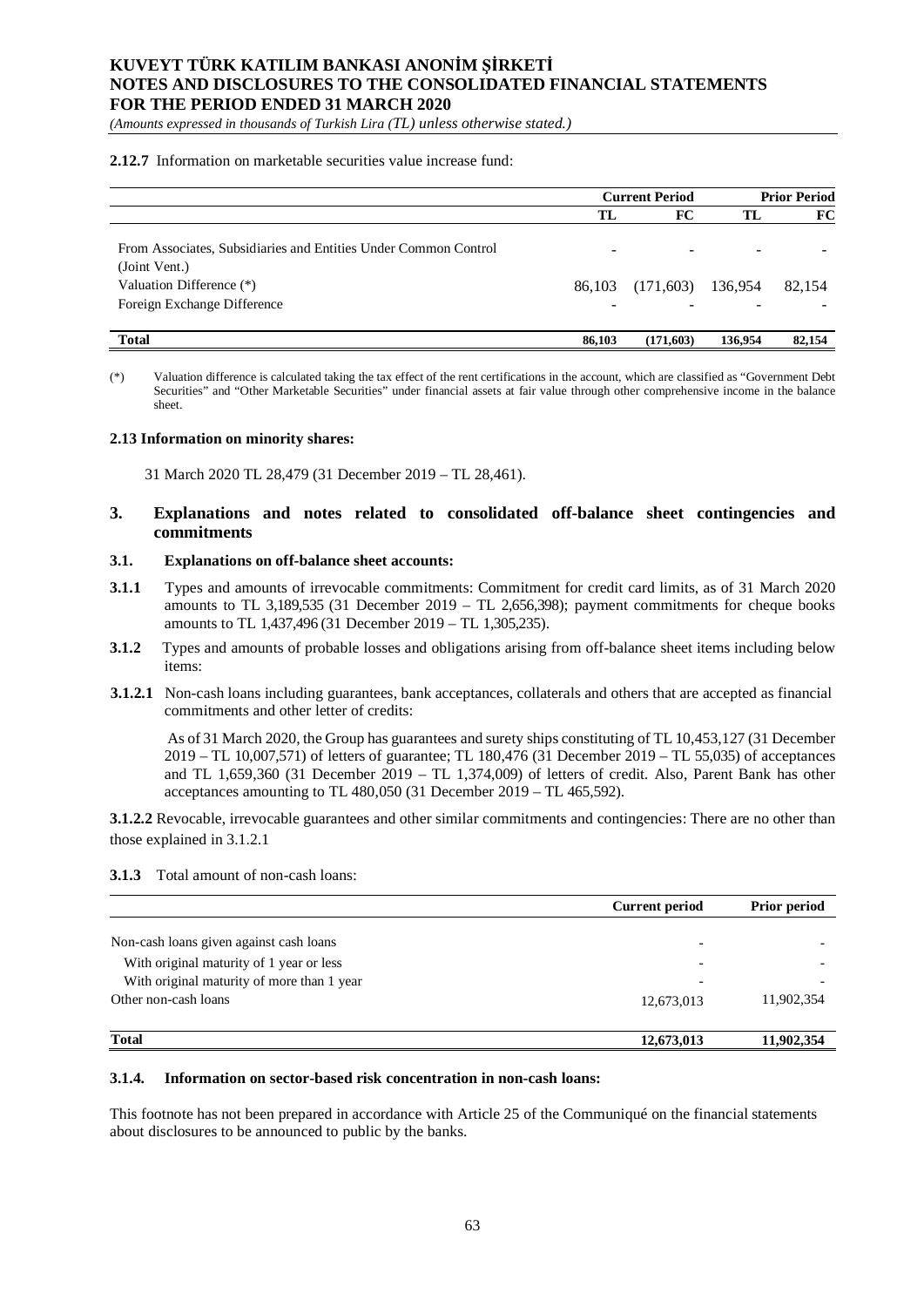*(Amounts expressed in thousands of Turkish Lira (TL) unless otherwise stated.)*

#### **3.1.5. Information on non-cash loans classified in Group I and II:**

This footnote has not been prepared in accordance with Article 25 of the Communiqué on the financial statements about disclosures to be announced to public by the banks.

#### **3.2. Explanations on derivative transactions:**

This footnote has not been prepared in accordance with Article 25 of the Communiqué on the financial statements about disclosures to be announced to public by the banks.

### **3.3. Explanations on credit derivatives and their risks:**

None.

#### **3.4. Explanations on contingent liabilities and assets:**

This footnote has not been prepared in accordance with Article 25 of the Communiqué on the financial statements about disclosures to be announced to public by the banks.

### **3.5. Explanations on services provided to others names and accounts :**

None.

#### **3.6. Summary information on the rating of the parent bank to international rating agencies**

This footnote has not been prepared in accordance with Article 25 of the Communiqué on the financial statements about disclosures to be announced to public by the banks.

### **4. Explanations and notes related to the consolidated statement of income**

### **4.1 Information on profit share income:**

**4.1.1** Information on profit share received from loans:

|                                                          | <b>Current period</b> |         |                          | <b>Prior period</b> |  |
|----------------------------------------------------------|-----------------------|---------|--------------------------|---------------------|--|
|                                                          | TL                    | FC      | TL                       | FC                  |  |
| <b>Profit share on loans</b>                             | 1,222,660             | 241,752 | 1,309,351                | 168,826             |  |
| Short term loans                                         | 240,908               | 41.434  | 425,561                  | 43,265              |  |
| Medium and long term loans                               | 965,054               | 199.710 | 878.788                  | 125,561             |  |
| Profit share on non-performing loans                     | 16.698                | 608     | 5,002                    |                     |  |
| Premiums received from resource utilization support fund |                       |         | $\overline{\phantom{0}}$ |                     |  |
| <b>Total</b>                                             | 1.222.660             | 241,752 | 1.309.351                | 168,826             |  |

#### **4.1.2** Information on profit share received from banks:

|                                            | <b>Current period</b>    |                          |       | <b>Prior period</b> |  |
|--------------------------------------------|--------------------------|--------------------------|-------|---------------------|--|
|                                            | TL                       | FC                       | TL.   | FC                  |  |
| The Central Bank of the Republic of Turkey | $\overline{\phantom{0}}$ | $\overline{\phantom{0}}$ |       |                     |  |
| Domestic Banks                             |                          |                          |       |                     |  |
| Foreign Banks                              | 16.224                   | 23.730                   | 3.730 | 55,373              |  |
| Branches and head office abroad            |                          | 150                      |       | 348                 |  |
| <b>Total</b>                               | 16,224                   | 23,880                   | 3,730 | 55,721              |  |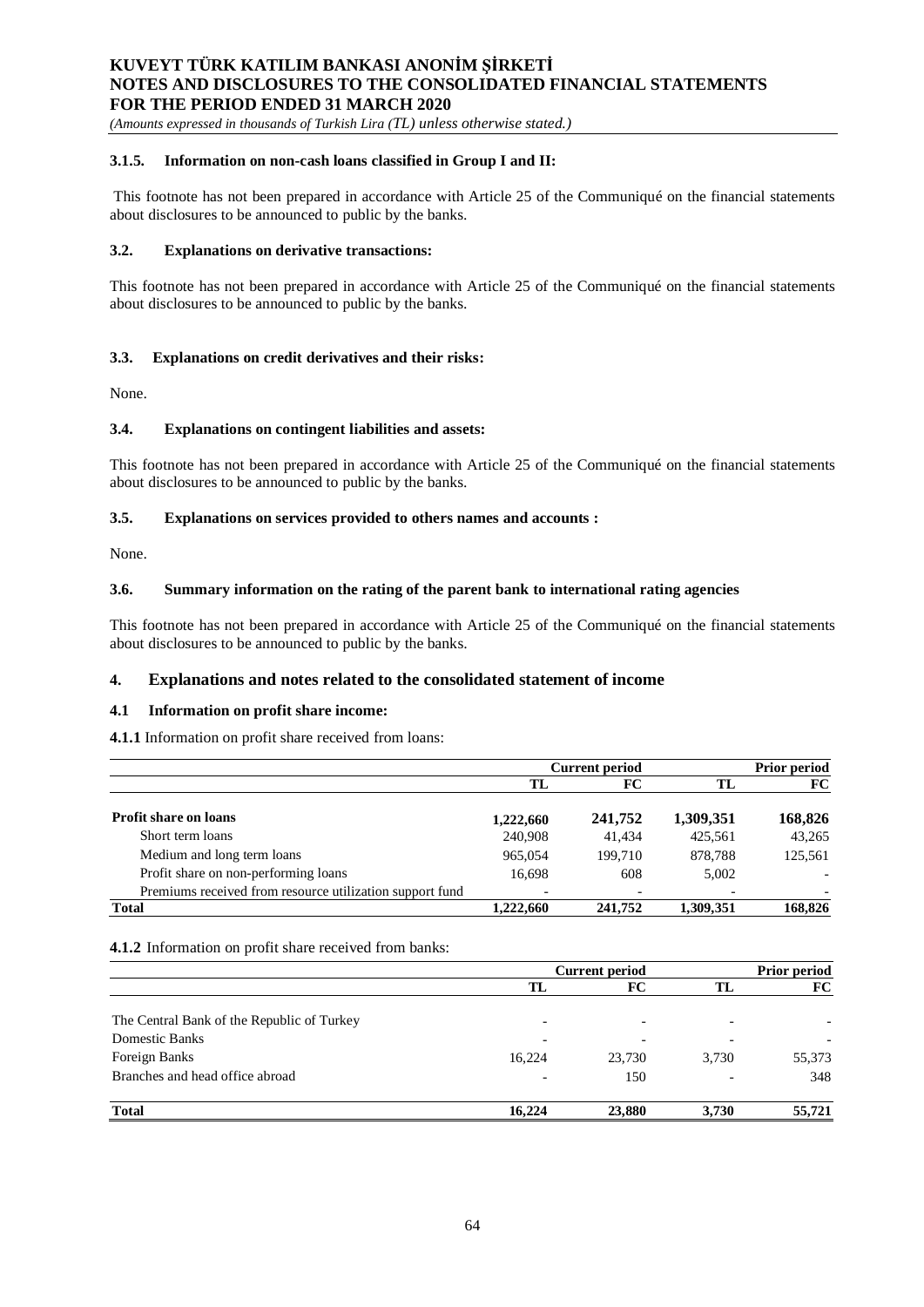*(Amounts expressed in thousands of Turkish Lira (TL) unless otherwise stated.)*

#### **4.1.3** Information on profit share income from securities portfolio:

As of the period, TL 276,230 profit share was obtained from the Securities in the Group's assets. (01 January – 31 March 2019 TL 133,055).

#### **4.1.4** Information on profit share income received from associates and subsidiaries:

|                                                               | <b>Current Period</b> | <b>Prior Period</b> |
|---------------------------------------------------------------|-----------------------|---------------------|
|                                                               |                       |                     |
| Profit share income received from associates and subsidiaries |                       |                     |

### **4.2 Information on profit share expenses:**

### **4.2.1 Information on profit share given to loans used:**

|                                            | <b>Current period</b>    |        |                          | Pirior period |  |
|--------------------------------------------|--------------------------|--------|--------------------------|---------------|--|
|                                            | TL                       | FC     | TL                       | FC            |  |
| <b>Banks</b>                               | 4,905                    | 2,368  | 2,832                    | 8,833         |  |
| The Central Bank of the Republic of Turkey | $\overline{\phantom{0}}$ |        |                          |               |  |
| Domestic banks                             | 4,905                    | 1,681  | 2,832                    | 3,050         |  |
| Foreign banks                              | $\overline{\phantom{0}}$ | 687    |                          | 5,783         |  |
| Branches and head office abroad            | $\overline{\phantom{0}}$ | -      | $\overline{\phantom{0}}$ |               |  |
| <b>Other Institutions</b>                  | $\overline{\phantom{a}}$ | 73,000 |                          | 45,830        |  |
| <b>Total</b>                               | 4,905                    | 75,368 | 2,833                    | 54,663        |  |

**4.2.2** Profit share expense given to associates and subsidiaries:

|                                                            | Current period | Pirior period |
|------------------------------------------------------------|----------------|---------------|
| Profit share expenses given to associates and subsidiaries |                |               |
|                                                            |                |               |

### **4.2.3 Profit share expense paid to securities issued:**

31 March 2020 – TL 83,653 (1 January - 31 March 2019: 181,106).

### **4.3 Information on dividend income:**

This footnote has not been prepared in accordance with Article 25 of the Communiqué on the financial statements about disclosures to be announced to public by the banks.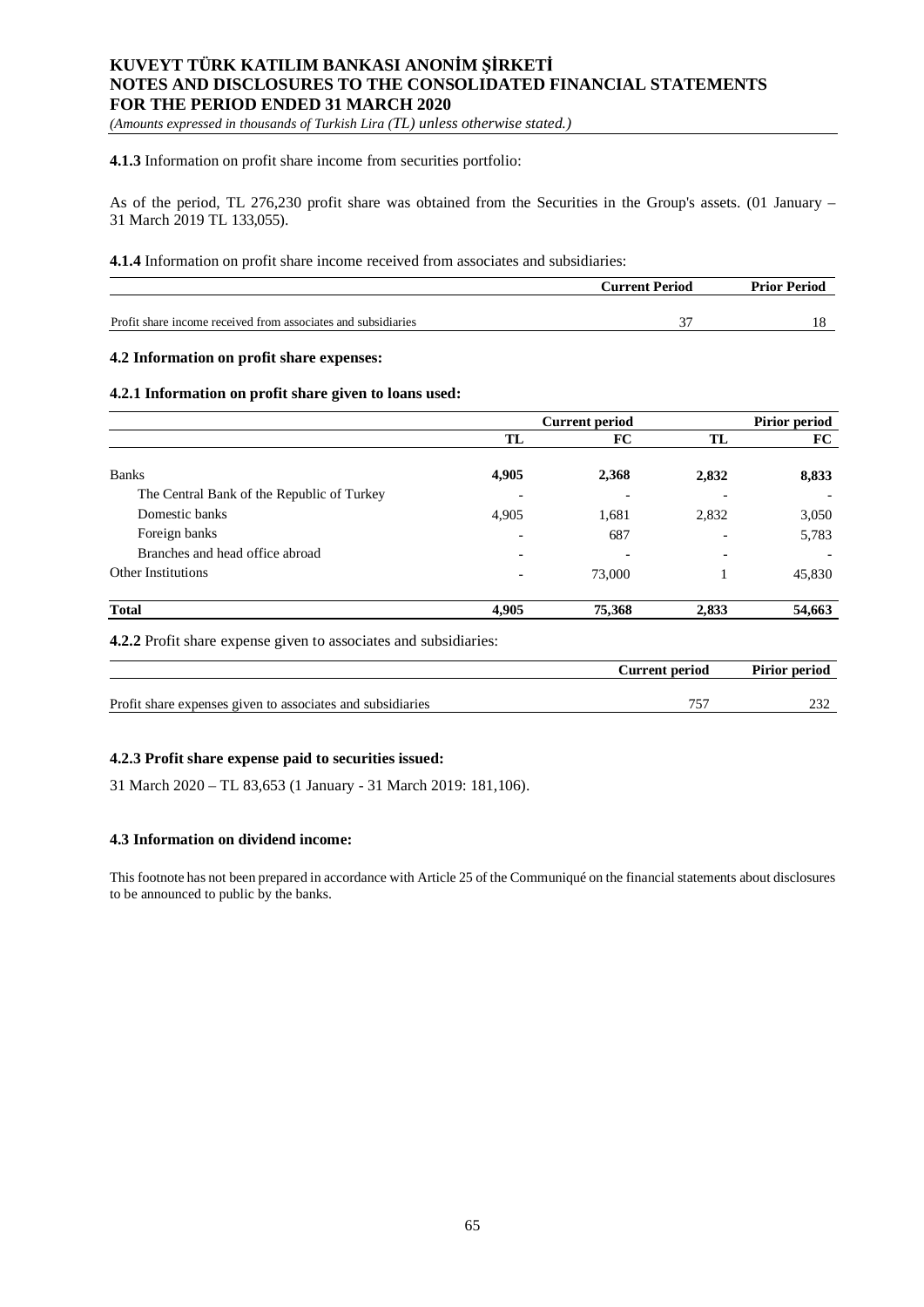*(Amounts expressed in thousands of Turkish Lira (TL) unless otherwise stated.)*

## **4.4 Distribution of profit share on funds based on maturity of funds:**

| <b>Current period</b>                               | <b>Profit Sharing Accounts</b> |           |                          |                          |                          |                 |                                      |              |
|-----------------------------------------------------|--------------------------------|-----------|--------------------------|--------------------------|--------------------------|-----------------|--------------------------------------|--------------|
|                                                     | Up to $1$                      | Up to $3$ | Up to $6$                | Up to 9                  |                          | Up to 1 Above 1 | <b>Accumulated</b><br>profit-sharing |              |
| <b>Account name</b>                                 | month                          | month     | month                    | month                    | vear                     | vear            | accounts                             | <b>Total</b> |
| TL.<br>Collected funds from banks through           |                                |           |                          |                          |                          |                 |                                      |              |
| current and profit share accounts                   |                                |           |                          |                          |                          |                 |                                      |              |
| Real person's non-trading profit sharing<br>account | 139,912                        | 227,116   | 15,358                   |                          | 15,448                   | 22,892          | 387                                  | 421,113      |
| Public sector profit sharing account                | 6                              |           | 14                       |                          | 2                        |                 |                                      | 23           |
| Commercial sector profit sharing account            | 11,153                         | 25,868    | 1.860                    |                          | 234                      | 358             |                                      | 39,473       |
| Other institutions profit sharing account           | 946                            | 2,766     | 397                      |                          | 99                       | 40              |                                      | 4,248        |
|                                                     |                                |           |                          |                          |                          |                 |                                      |              |
| <b>Total</b>                                        | 152,017                        | 255,751   | 17,629                   | ۰.                       | 15,783                   | 23,290          | 387                                  | 464,857      |
| FC                                                  |                                | 269       | 12                       |                          |                          |                 |                                      | 281          |
| <b>Banks</b>                                        | 12,694                         | 26,488    | 3,576                    | $\overline{\phantom{0}}$ | 3,103                    | 4,732           | 16                                   | 50,609       |
| Real person's non-trading profit sharing            |                                |           |                          |                          |                          |                 |                                      |              |
| account                                             |                                |           | $\overline{\phantom{a}}$ | $\overline{\phantom{0}}$ | $\overline{\phantom{a}}$ | ٠               |                                      |              |
| Public sector profit sharing account                | 1.103                          | 4,406     | 185                      |                          | 195                      | 32              |                                      | 5,921        |
| Commercial sector profit sharing account            | 129                            | 479       | 67                       | ۰                        | 37                       |                 |                                      | 712          |
| Other institutions profit sharing account           | 2,810                          | 2,256     | 288                      |                          | 223                      |                 |                                      | 5,577        |
| Precious metal accounts                             |                                |           |                          |                          |                          |                 |                                      |              |
|                                                     |                                |           |                          |                          |                          |                 |                                      |              |
| <b>Total</b>                                        | 16,736                         | 33,898    | 4,128                    | $\blacksquare$           | 3,558                    | 4,764           | 16                                   | 63,100       |
|                                                     |                                |           |                          |                          |                          |                 |                                      |              |
| <b>Grand Total</b>                                  | 168,753                        | 289,649   | 21,757                   | -                        | 19,341                   | 28,054          | 403                                  | 527,957      |

| Prior period                              | <b>Profit Sharing Accounts</b> |                    |                    |                          |                          |                         |                                                      |              |
|-------------------------------------------|--------------------------------|--------------------|--------------------|--------------------------|--------------------------|-------------------------|------------------------------------------------------|--------------|
| <b>Account name</b>                       | Up to $1$<br>month             | Up to $3$<br>month | Up to $6$<br>month | Up to 9<br>month         | year                     | Up to 1 Above 1<br>year | <b>Accumulat</b><br>ed profit<br>sharing<br>accounts | <b>Total</b> |
| TL.                                       |                                |                    |                    |                          |                          |                         |                                                      |              |
| Collected funds from banks through        |                                |                    |                    |                          |                          |                         |                                                      |              |
| current and profit share accounts         |                                |                    |                    |                          |                          |                         |                                                      |              |
| Real person's non-trading profit          |                                |                    |                    |                          |                          |                         |                                                      |              |
| sharing account                           | 192,763                        | 303,828            | 17,818             | $\overline{\phantom{a}}$ | 9,500                    | 11,002                  | 700                                                  | 535,611      |
| Public sector profit sharing account      | 5                              | 68                 |                    |                          | 4                        |                         |                                                      | 77           |
| Commercial sector profit sharing account  | 14,920                         | 31,523             | 4,351              | ٠                        | 661                      | 425                     |                                                      | 51,880       |
| Other institutions profit sharing account | 2,124                          | 2,666              | 420                |                          | 207                      | 84                      |                                                      | 5,501        |
| <b>Total</b>                              | 209,812                        | 338,085            | 22,589             | $\blacksquare$           | 10,372                   | 11,511                  | 700                                                  | 593,069      |
| FC                                        | 6                              | 607                |                    |                          |                          |                         |                                                      | 613          |
| <b>Banks</b>                              | 30,616                         | 52,408             | 8,076              | $\overline{\phantom{a}}$ | 4,450                    | 3,489                   | 14                                                   | 99,053       |
| Real person's non-trading profit sharing  |                                |                    |                    |                          |                          |                         |                                                      |              |
| account                                   |                                | 6                  |                    |                          | $\overline{\phantom{a}}$ |                         |                                                      | 6            |
| Public sector profit sharing account.     | 2,882                          | 21,712             | 922                |                          | 68                       | 65                      |                                                      | 25,649       |
| Commercial sector profit sharing account  | 252                            | 3,144              | 26                 |                          | 1                        |                         |                                                      | 3,423        |
| Other institutions profit sharing account | 3,657                          | 3,989              | 592                |                          | 208                      |                         |                                                      | 8,446        |
| Precious metal accounts                   |                                |                    |                    |                          |                          |                         |                                                      |              |
| <b>Total</b>                              | 37.413                         | 81,866             | 9.616              | $\blacksquare$           | 4,727                    | 3.554                   | 14                                                   | 137,190      |
| <b>Grand Total</b>                        | 247,225                        | 419.951            | 32,205             |                          | 15,099                   | 15,065                  | 714                                                  | 730,259      |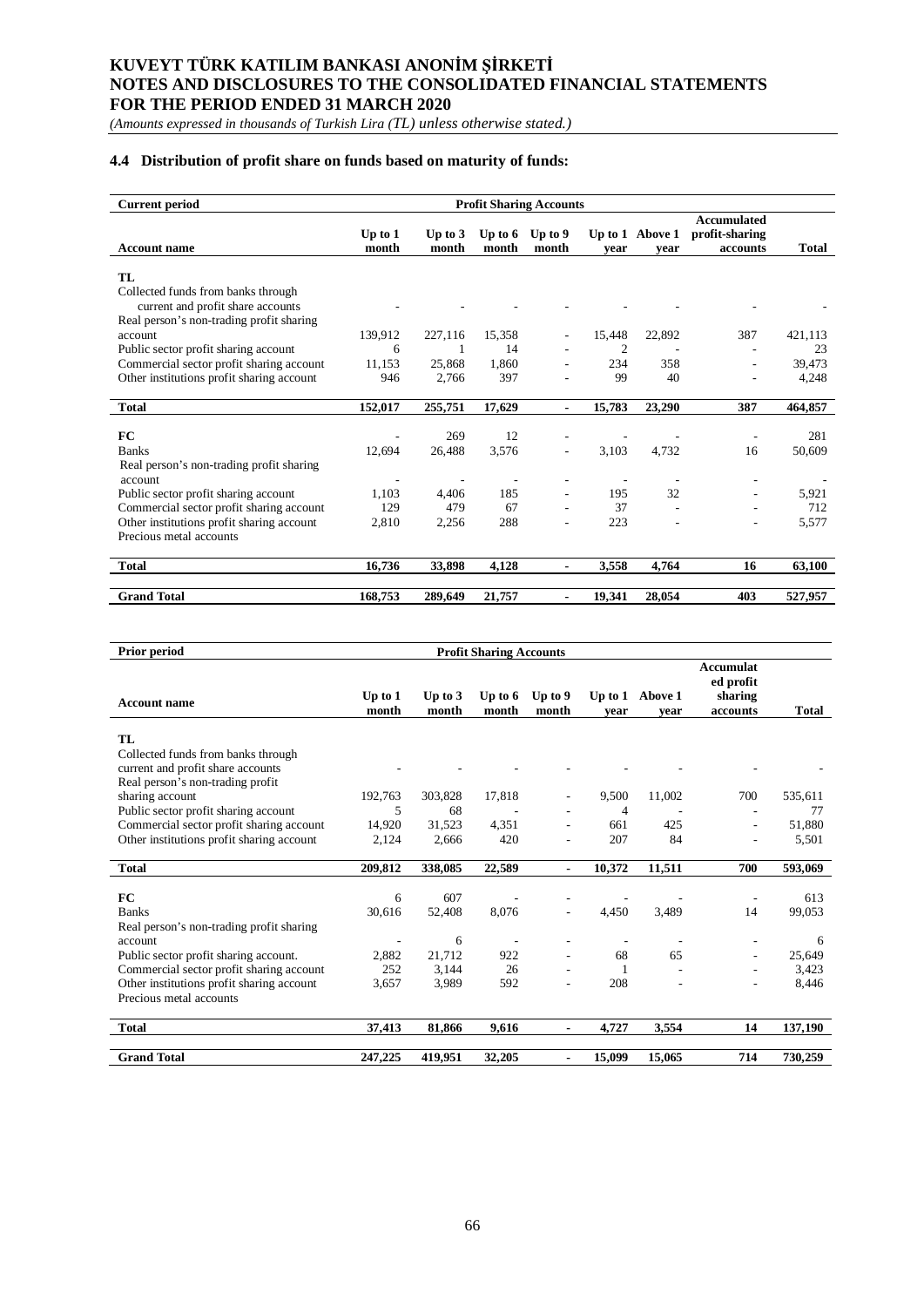*(Amounts expressed in thousands of Turkish Lira (TL) unless otherwise stated.)*

## **4.5 Information on trading income/loss (Net):**

|                                            | <b>Current period</b> | <b>Pirior period</b> |
|--------------------------------------------|-----------------------|----------------------|
| <b>Net</b>                                 | 613,081               | 263,167              |
| <b>Income</b>                              | 10,236,039            | 8,418,452            |
| Gain on capital market transactions        | 27.339                | 18.078               |
| Gain on derivative financial instruments   | 1,686,967             | 623,582              |
| Foreign exchange profit                    | 8,521,733             | 7,776,792            |
| Losses $(-)$                               | (9,622,958)           | (8, 155, 285)        |
| Losses on capital market transactions      | (3,669)               | (5,065)              |
| Losses on derivative financial instruments | (1,681,913)           | (407, 447)           |
| Foreign exchange losses                    | (7,937,376)           | (7,742,773)          |

#### **4.6 Information on other operating income:**

The details of other operating income are presented below. There are no unusual items in the other operating income which materially affect the income of the Group.

|                                                               | <b>Current Period</b> | <b>Prior Period</b> |
|---------------------------------------------------------------|-----------------------|---------------------|
|                                                               |                       |                     |
| Reversal of prior period provisions                           | 179,849               | 305,362             |
| Income from sale of assets                                    | 7,805                 | 1,781               |
| Income from the real estate sales' gains by rent certificates | 784                   | 724                 |
| Other Income                                                  | 12.307                | 3,598               |
|                                                               |                       |                     |
| <b>Total</b>                                                  | 200,745               | 311.465             |

## **4.7 Provisions for loan losses and other receivables of the Bank:**

|                                                                                 | <b>Current Period</b> <sup>(*)</sup> | <b>Prior Period</b> |
|---------------------------------------------------------------------------------|--------------------------------------|---------------------|
|                                                                                 |                                      |                     |
| <b>Expected Credit Loss</b>                                                     | 837,299                              | 649,958             |
| 12 month expected credit loss (Stage 1)                                         | 340,909                              | 30.937              |
| Significant increase in credit risk (Stage 2)                                   | 148,609                              | 237,768             |
| Non-performing loans (Stage 3)                                                  | 347,781                              | 381,253             |
| Marketable Securities Impairment Expense                                        | 26,286                               | 3,486               |
| Financial Assets at Fair Value through Profit or Loss                           | 26,286                               | 933                 |
| Financial Assets at Fair Value Through Other Comprehensive Income               |                                      | 2,553               |
| Impairment losses from Associates, Subsidiaries and Jointly Controlled Entities |                                      |                     |
| Investments in Associates                                                       |                                      |                     |
| <b>Subsidiaries</b>                                                             |                                      |                     |
| Joint Ventures                                                                  |                                      |                     |
| Other $(**)$                                                                    | 126,461                              | 43,990              |
| <b>Total</b>                                                                    | 990,046                              | 697,434             |

(\*) Includes the provisions in the" Other Provision Expenses" line in the Income Statement.

(\*\*) ncludes free provisions that can be allocated from profit to be distributed to participation accounts according to provisions regulation.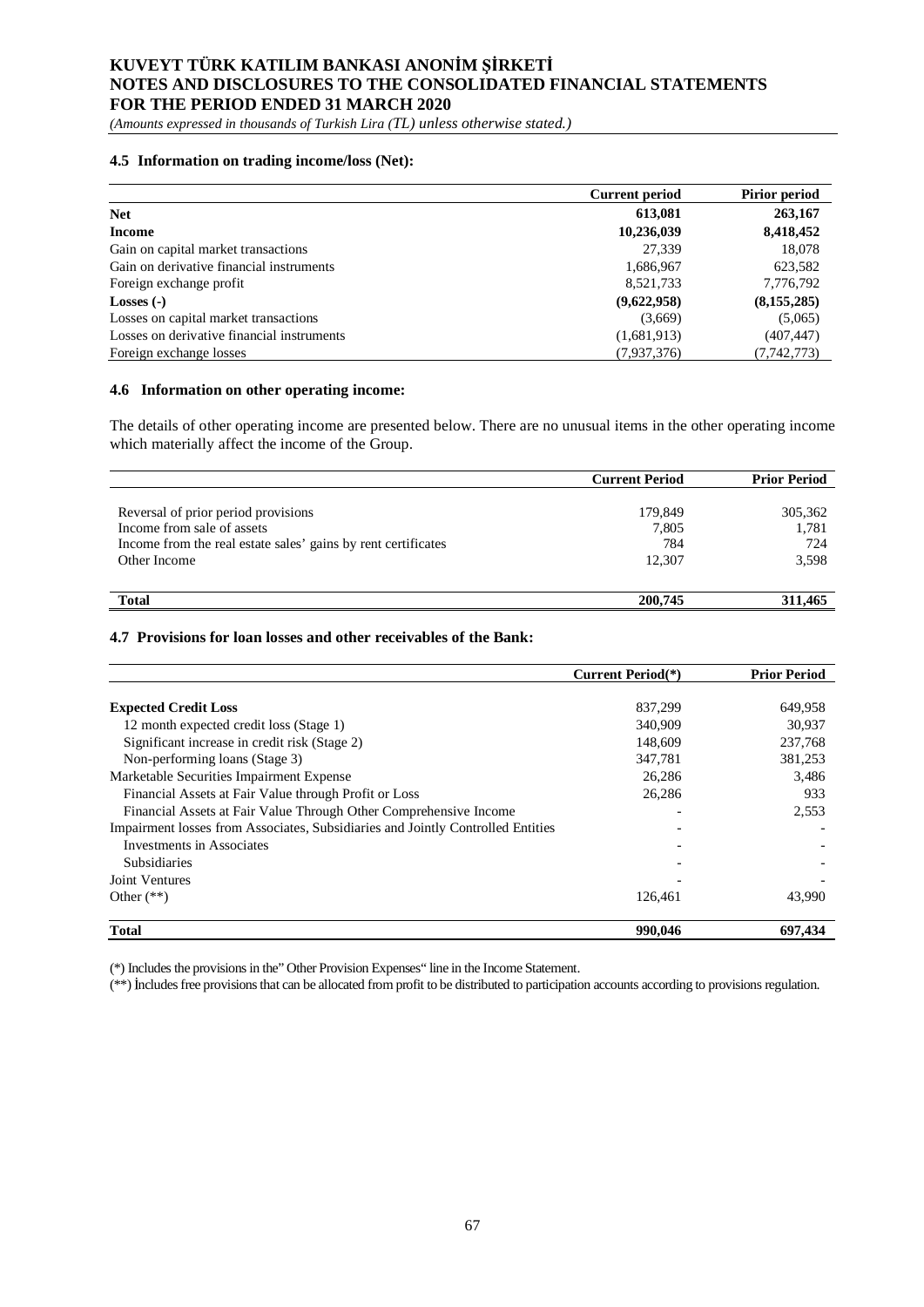*(Amounts expressed in thousands of Turkish Lira (TL) unless otherwise stated.)*

## **4.8 Information on other operating expenses:**

|                                               | <b>Current Period</b> | <b>Prior Period</b> |
|-----------------------------------------------|-----------------------|---------------------|
| Personnel expenses                            | 337,736               | 288,769             |
| Provision for retirement pay liability        | 7,615                 | 7,227               |
| Depreciation expenses of fixed assets         | 49,857                | 45,261              |
| Impairment expenses of tangible assets        |                       |                     |
| Depreciation expenses of intangible assets    | 9,995                 | 12,035              |
| Depreciation expenses of assets held for sale |                       |                     |
| Other operating expenses                      | 97,543                | 80,283              |
| Rent expenses                                 | 3,310                 | 3,490               |
| Maintenance expenses                          | 14,424                | 13,248              |
| Advertisement expenses                        | 12,330                | 12,678              |
| Communication expenses                        | 15,451                | 12,702              |
| Heating, electricity and water expenses       | 8,221                 | 6,336               |
| Cleaning expenses                             | 1,974                 | 2,103               |
| Vehicle expenses                              | 2,449                 | 2,232               |
| Stationery expenses                           | 2,799                 | 2,579               |
| Other expenses                                | 36,585                | 24,915              |
| Losses on sales of assets                     | 81                    | 131                 |
| Deposit insurance fund expenses               | 69,539                | 15,739              |
| Other                                         | 62,821                | 53,988              |
| <b>Total</b>                                  | 635,187               | 503,433             |

(\*) Includes the provisions in the" Personnel Expenses "line in the Income Statement.

#### **4.9 Information on profit/loss from continued and discontinued operations before taxes:**

This footnote has not been prepared in accordance with Article 25 of the Communiqué on the financial statements about disclosures to be announced to public by the banks.

#### **4.10 Information on tax provision for continued and discontinued operations:**

Current period tax provision for the period amounting to TL (105,235) (1 January-31 March 2019 - TL 45,423), deferred tax expense of TL 147,819 (1 January-31 March 2019 - TL 199,503) and TL 154,151 (1 January-31 March 2019 - TL 179,033) deferred tax income is recognized.

#### **4.11 Information on net income/loss from continued and discontinued operations:**

There is no profit/loss arising from discontinued operations within the operating profit/loss after tax.

#### **4.12Information on net income/loss:**

**4.12.1** The nature and amount of certain income and expense items from ordinary operations is disclosed if the disclosure for nature, amount and repetition rate of such items is required for a complete understanding of the Group's performance for the period: As of 31 March 2020, net profit share income is TL 1,156,785 (1 January-31 March 2019 – TL 794,277 net fees and commission income is TL 92,596 (1 January-31 March 2019 – TL 119,041).

**4.12.2** Effect of changes in accounting estimates on income statement for the current and, if any for subsequent periods:

None (1 January - 31 March 2019 – None).

**4.12.3** Profit/Loss attributable to minority interest:

|                                    | Current Period | Perior Period |
|------------------------------------|----------------|---------------|
| Profit / (Loss) of Minority Shares | 18             |               |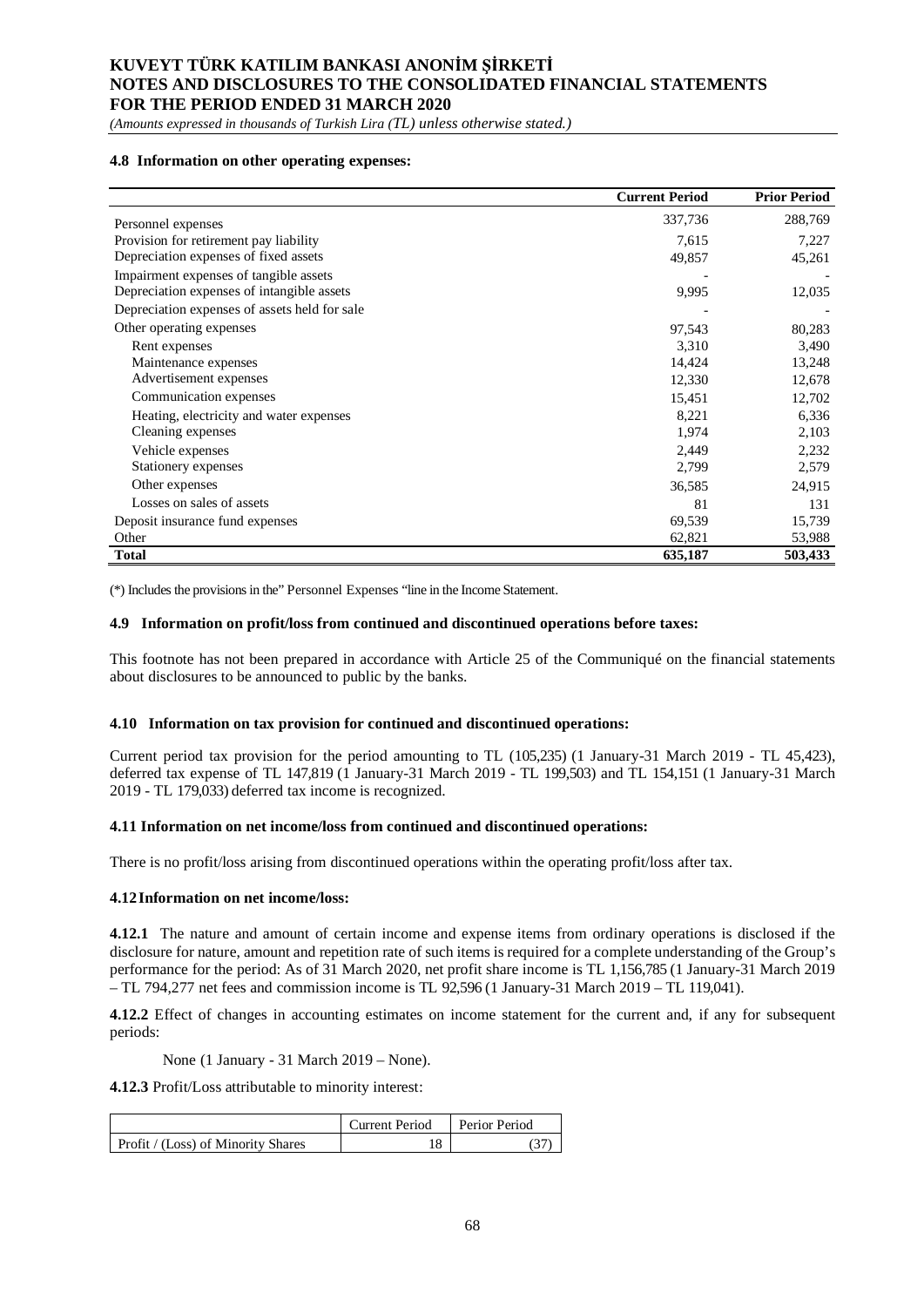*(Amounts expressed in thousands of Turkish Lira (TL) unless otherwise stated.)*

## **4.13 Details of sub accounts comprising at least 20% of other items in income statement, exceeding 10% of total income statement:**

As of 31 March 2020, other fees and commissions received is TL 158,498 (1 January - 31 March 2019 – TL 148,303), TL 35,684 of this amount is related with credit card fees and commissions (1 January - 31 March 2019 – TL 46,287) and TL 31,545 of this amount is related with POS machine commissions (1 January - 31 March 2019 – TL 35,265).

As of 31 March 2020, other fees and commissions given is TL 110,167 (1 January - 31 March 2019 – TL 71,640), TL 26,823 (1 January - 31 March 2019 – TL 41,491) of this amount is related with POS clearing commissions and installation expenses, TL 7,533 (1 January - 31 March 2019 – TL 5,148) of this amount is related with fees and commissions paid for credit cards.

## **5. Explanations and Notes Related to the Consolidated Statement of Shareholders' Equity**

This footnote has not been prepared in accordance with Article 25 of the Communiqué on the financial statements about disclosures to be announced to public by the banks.

## **6. Explanations and Notes Related to Consolidated Statement of Cash Flows**

This footnote has not been prepared in accordance with Article 25 of the Communiqué on the financial statements about disclosures to be announced to public by the banks.

## **7. Explanations and notes related to risk group of the Group:**

### **7.1 The volume of transactions related to the risk group of the Group, the loans and funds collected which have not been completed at the end of the period and the income and expenses related to the period:**

| Current period:                    |                                                                                                   |                 |                                                 |                 |                                                              |                 |
|------------------------------------|---------------------------------------------------------------------------------------------------|-----------------|-------------------------------------------------|-----------------|--------------------------------------------------------------|-----------------|
| Risk group of the Group $(*)$      | <b>Investment in associates,</b><br>subsidiaries and joint<br>ventures (business)<br>partnerships |                 | Direct and indirect<br>shareholders of the Bank |                 | Other real or legal persons<br>included in<br>the risk group |                 |
|                                    | Cash                                                                                              | <b>Non-Cash</b> | Cash                                            | <b>Non-Cash</b> | Cash                                                         | <b>Non-Cash</b> |
| Loans and other receivables        |                                                                                                   |                 |                                                 |                 |                                                              |                 |
| Balance at beginning of period     | 182                                                                                               | 18.527          | 1.868                                           | 7.206           | 780.512                                                      | 723             |
| Balance at end of period           | 118                                                                                               | 17.303          | 1.415                                           | 7.952           | 1,347,371                                                    | 309             |
| Profit share and commission income | $\overline{\phantom{a}}$                                                                          | 37              | 33                                              | 12              | 2.868                                                        |                 |

(\*) Defined in the Subsection 2, Article 49 of the Banking Law No. 5411.

| Prior period:                      |                                 |                                  |       |                          |         |                     |
|------------------------------------|---------------------------------|----------------------------------|-------|--------------------------|---------|---------------------|
|                                    |                                 | <b>Investment</b> in associates, |       |                          |         | Other real or legal |
|                                    | subsidiaries and joint ventures |                                  |       | Direct and indirect      |         | persons included in |
| Risk group of the Bank $(*)$       |                                 | (business partnerships)          |       | shareholders of the Bank |         | the risk group      |
|                                    | Cash                            | <b>Non-Cash</b>                  | Cash  | <b>Non-Cash</b>          | Cash    | <b>Non-Cash</b>     |
|                                    |                                 |                                  |       |                          |         |                     |
| Loans and other receivables        |                                 |                                  |       |                          |         |                     |
| Balance at beginning of period     | 35                              | 13.666                           | 1.034 | 398                      | 204.988 | 520                 |
| Balance at end of period           | 182                             | 18.527                           | 1.868 | 7.206                    | 780.512 | 723                 |
| Profit share and commission income | -                               |                                  | 145   |                          | 10,066  | 1.531               |

(\*) Defined in the Subsection 2, Article 49 of the Banking Law No. 5411.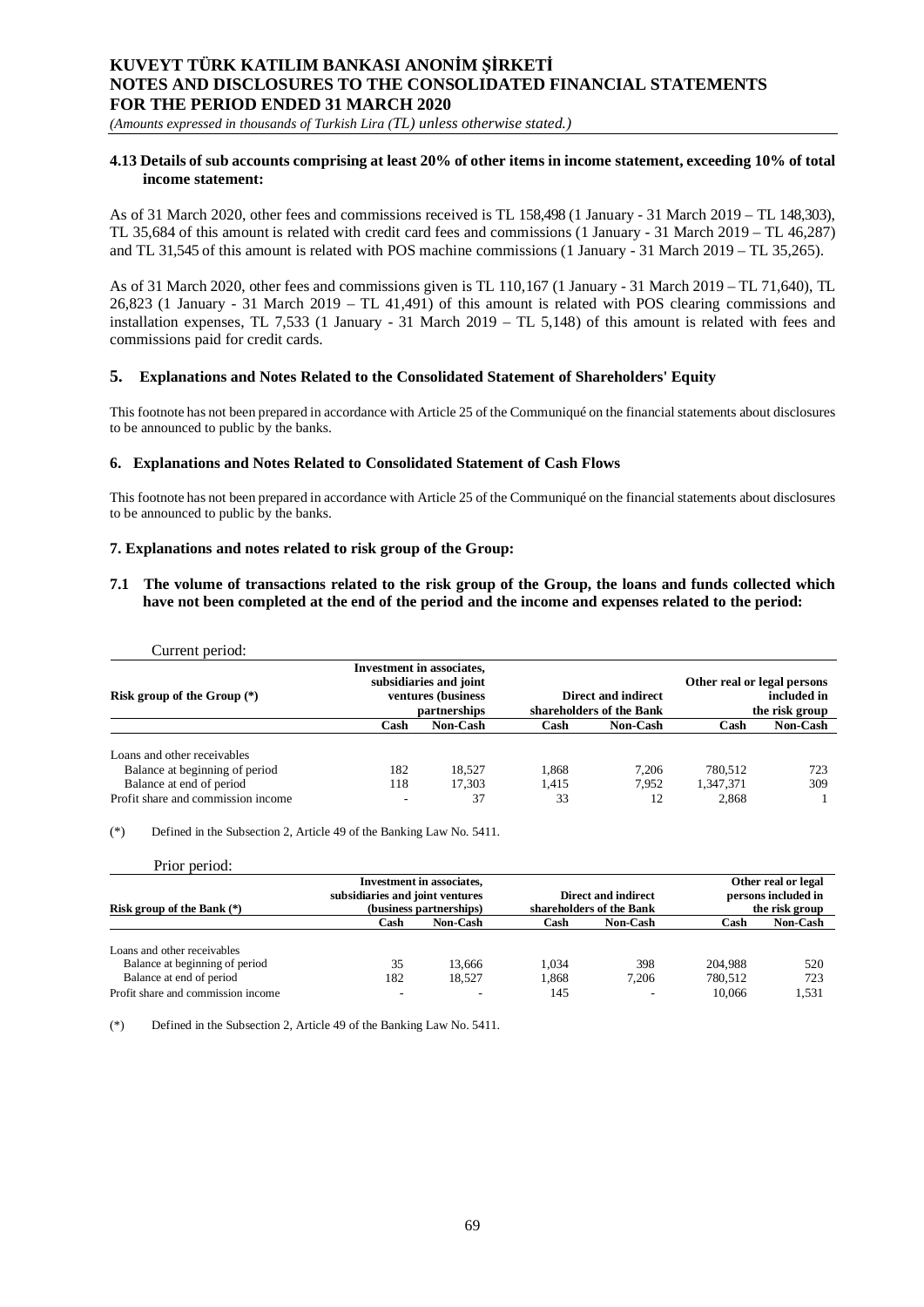*(Amounts expressed in thousands of Turkish Lira (TL) unless otherwise stated.)*

## **7.2 Information on current and profit-sharing accounts of the Group's risk group:**

| Risk group of the Group $(*)$       | <b>Investment in associates,</b><br>subsidiaries and joint ventures<br><b>Direct and indirect</b><br>shareholders of the Bank<br>(business partnerships) |                   |                   | Other real or legal persons<br>included in<br>the risk group |                   |                   |
|-------------------------------------|----------------------------------------------------------------------------------------------------------------------------------------------------------|-------------------|-------------------|--------------------------------------------------------------|-------------------|-------------------|
|                                     | Current<br>Period                                                                                                                                        | Current<br>period | Current<br>period | Current<br>Period                                            | Current<br>period | Current<br>period |
| Current and profit-sharing accounts |                                                                                                                                                          |                   |                   |                                                              |                   |                   |
| Balance at beginning of period      | 54.178                                                                                                                                                   | 34,808            | 151.321           | 35,032                                                       | 390.698           | 255,239           |
| Balance at end of period            | 38.682                                                                                                                                                   | 54.178            | 197.684           | 151.321                                                      | 270,606           | 390,698           |
| Profit share expense                | 757                                                                                                                                                      | 232               | 382               | 967                                                          | 4.220             | 4.372             |

(\*) Defined in the Subsection 2, Article 49 of the Banking Law No. 541

### **7.3 Forward and option agreements and other similar agreements with the risk group of the Group:**

| Risk group of the Group $(*)$             | <b>Investment in associates,</b><br>subsidiaries and joint ventures<br>(business partnerships) |                          | <b>Direct and indirect</b><br>shareholders of the Bank |                   | Other real or legal persons<br>included in<br>the risk group |                   |
|-------------------------------------------|------------------------------------------------------------------------------------------------|--------------------------|--------------------------------------------------------|-------------------|--------------------------------------------------------------|-------------------|
|                                           | Current<br>Period                                                                              | <b>Current</b><br>period | Current<br>period                                      | Current<br>Period | <b>Current</b><br>period                                     | Current<br>period |
| <b>Transactions at Fair Value through</b> |                                                                                                |                          |                                                        |                   |                                                              |                   |
| <b>Profit or Loss</b>                     |                                                                                                |                          |                                                        |                   |                                                              |                   |
| Balance at beginning of period            |                                                                                                |                          | 287.483                                                |                   |                                                              |                   |
| Balance at end of period                  |                                                                                                |                          | 528,933                                                | 287,483           |                                                              |                   |
| Total Profit / Loss                       |                                                                                                |                          | (35)                                                   |                   |                                                              |                   |
| <b>Hedging Transactions</b>               |                                                                                                |                          |                                                        |                   |                                                              |                   |
| Balance at beginning of period            |                                                                                                |                          |                                                        |                   |                                                              |                   |
| Balance at end of period                  |                                                                                                |                          |                                                        |                   |                                                              |                   |
| Total Profit / Loss                       |                                                                                                |                          |                                                        |                   |                                                              |                   |

## **7.1.4 Information on loans received from the Group's risk group:**

| Risk group of the Group                             | <b>Investment in associates,</b><br>subsidiaries and joint ventures | (business partnerships)  | shareholders of the Bank | Direct and indirect |                          | Other real or legal<br>persons included in<br>the risk group |
|-----------------------------------------------------|---------------------------------------------------------------------|--------------------------|--------------------------|---------------------|--------------------------|--------------------------------------------------------------|
|                                                     | Current<br>Period                                                   | Prior<br>Period          | Current<br>Period        | Prior<br>Period     | Current<br>Period        | Prior<br>Period                                              |
| <b>Borrowings</b><br>Balance at beginning of period |                                                                     | $\overline{\phantom{a}}$ | 68.696                   | 802.108             | $\overline{\phantom{0}}$ |                                                              |
| Balance at end of period                            |                                                                     |                          | $\overline{\phantom{a}}$ | 68,696              |                          |                                                              |
| Profit share expense                                |                                                                     |                          | $\overline{\phantom{a}}$ | 17.208              |                          |                                                              |

#### **7.5 Information on remunerations provided to top management:**

As of 1 January - 31 March 2020, the Group has paid TL 35,546 to top management (1 January – 31 March 2019- TL 27,005).

## **8. Information about the branches of the group in domestic, foreign and coastal banking regions and their representative offices abroad**

This footnote has not been prepared in accordance with Article 25 of the Communiqué on the financial statements about disclosures to be announced to public by the banks.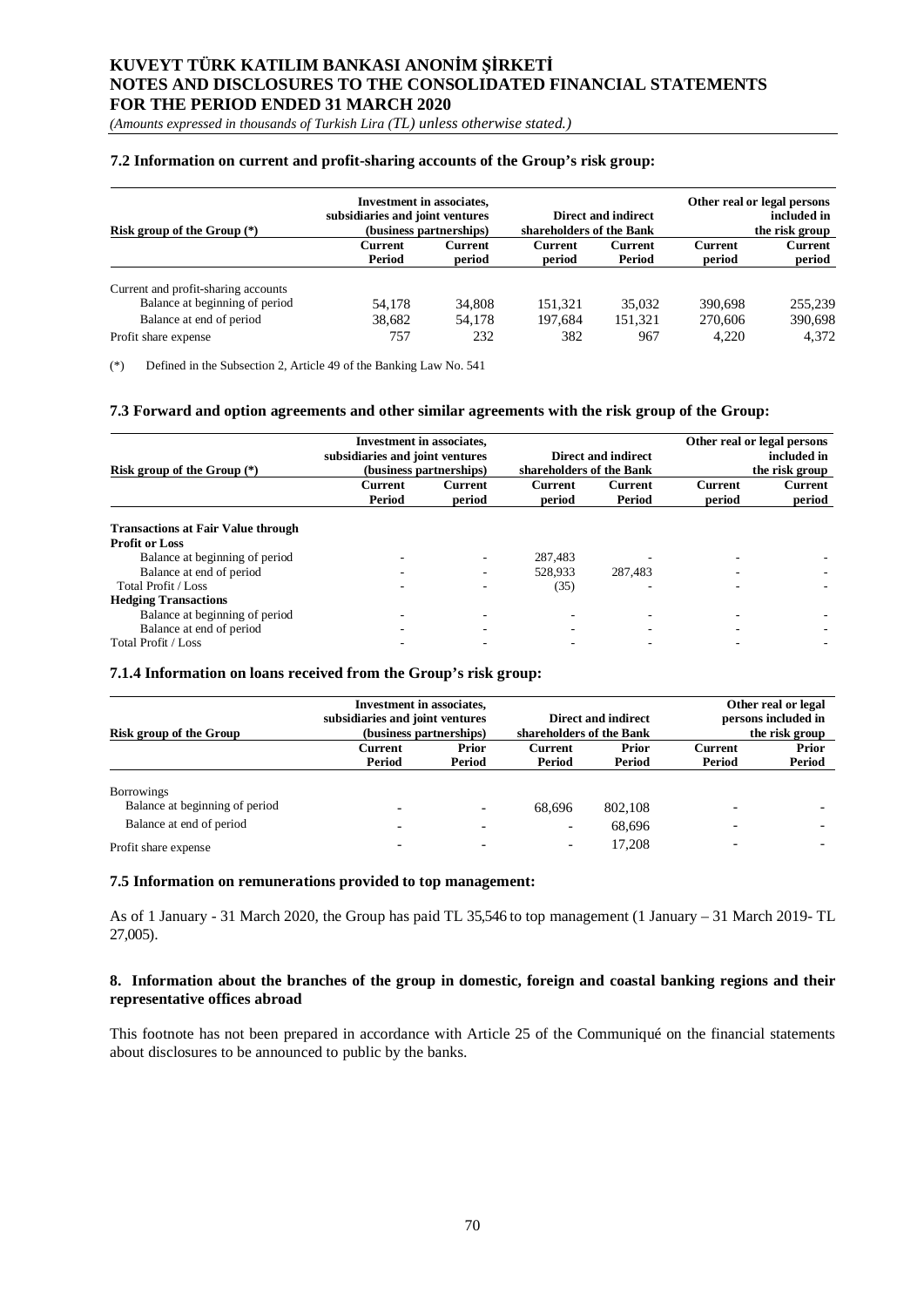*(Amounts expressed in thousands of Turkish Lira (TL) unless otherwise stated.)*

## **9. Significant events and matters arising subsequent to balance sheet date**

The Bank has obtained the necessary legal permissions as of 05/05/2020, Neova Sigorta A. S. completed the share transfer transactions and concluded the purchase. Neova Sigorta A.S., which has purchased 78,864,212 shares by paying 745,860 TL with the purchase transaction, and 7% before sales increased its partnership share to 100% by owning all the shares. The group will consider the acquisition as a merger of the entities subject to joint control in accordance with TFRS 3 – business mergers standard and will arrange it in its consolidated financial statements. Payment for share transfers, PDP announcement and press release were made.

In accordance with the BRSA Decision No. 9000 dated 18 April 2020, in order to minimize the negative impact of the process we experienced due to the COVID-19 outbreak on our economy, market, production and employment, and to ensure the most efficient use of the resources available to banks according to the second paragraph of Article 43 and 93 of the Banking Law (Law) No. 5411, it has been decided that the Banks shall calculate Asset Ratio (AR) on a weekly basis, and as of the end of each month, the monthly average of the Asset Ratio should not fall below 100% for deposit banks and below 80% for participation banks. In accordance with subparagraph (a) of the first paragraph of Article 148 of the Law, as of the end of the relevant month, it was decided to calculate the excess amount that constitutes a contradiction to be taken as the amount of change in the share that will bring the ratio to 100% and 80%, respectively, for banks with an active ratio below 100% and participation banks below 80%. This regulation is valid as of May 1, 2020.

Group, KT Kira Sertifikaları Varlık Kiralama A.Ş. has issued sukuk with a nominal value of TL 300,000 thousand on 15 April 2020 and a maturity of 77 days with a cost of 8.48%

Group, KT Kira Sertifikaları Varlık Kiralama A.S. issued sukuk on April 22, 2020 with a nominal value of TL 300,000 thousand and a maturity of 86 days with a cost of 8.78%.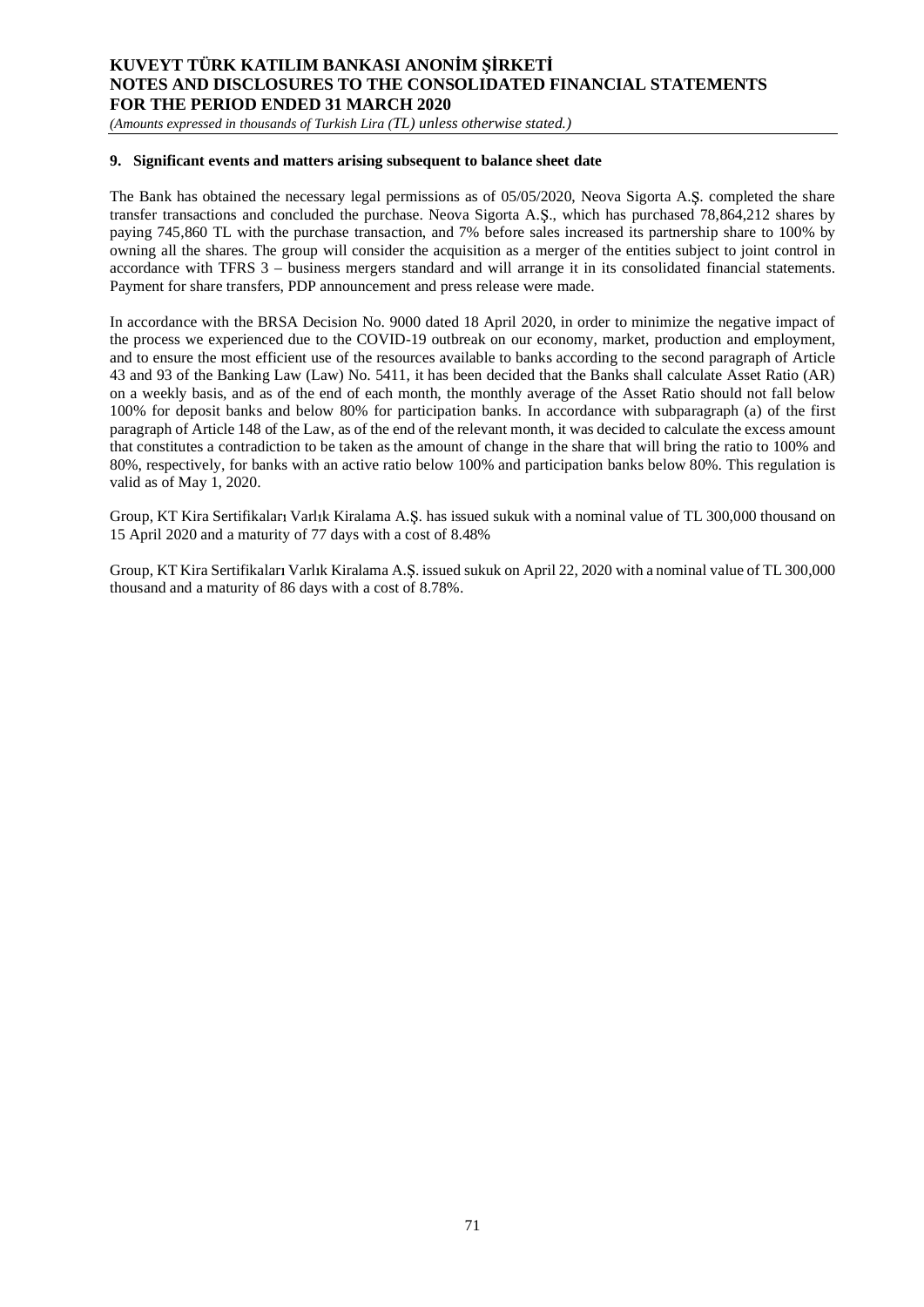*(Amounts expressed in thousands of Turkish Lira (TL) unless otherwise stated.)*

# **SECTION SIX**

# **OTHER EXPLANATIONS**

**1. Other matters which must be explained in terms of explicitness, interpretability and understandability of the balance sheet :** None.

# **SECTION SEVEN**

## **LIMITED REVIEW REPORT**

### **1. Explanations on the limited review report:**

The consolidated financial statements have been reviewed by Güney Bağımsız Denetim ve Serbest Muhasebeci Mali Müşavirlik A.Ş. (A Member Firm of Ernst & Young Global Limited) and the independent auditors' limited review report dated 28 May 2020 is presented preceding the financial statements.

**2. Notes and disclosures prepared by the independent auditor:** None.

# **SECTION EIGHT CONSOLIDATED INTERIM REPORT**

#### **1. Explanations on interim consolidated annual report including the evaluations of interim activities of the Chairman of the Board of Directors and General Manager**

#### **1.1 About Kuveyt Türk**

Kuveyt Türk Katılım Bankası A.Ş. ("The Bank") was incorporated with the approval of the Central Bank of the Republic of Turkey (CBRT) on 28 February 1989 and commenced its operations on 31 March 1989, with the name of Kuveyt Türk Evkaf Finans Kurumu A.Ş. To comply with the Banking Act 5411, the title of the Bank has been changed to Kuveyt Türk Katılım Bankası A.Ş. with a change in the Articles of Association which was approved in the annual general meeting dated 26 April 2006. Main field of operation is, in addition to the Bank's equity, to collect funds from domestic and foreign customers through "Current Accounts" and "Profit/ Loss Sharing Accounts" and allocate such funds to the economy, to perform all kinds of financing activities in accordance with the regulations, to encourage the investments of all individuals and legal entities operating in agricultural, industrial, trading and service industries, participating into the operations of these entities or individuals and to form joint business partnerships and to perform all these activities in a non-interest environment.

62.24% of the Bank's shares are owned by Kuwait Finance House located in Kuwait, 18.72% by Vak flar Genel Müdürlüğü Mazbut Vakıfları, 9.00% by The Public Institution for Social Security in Kuwait and 9.00% by Islamic Development Bank whereas the remaining 1.04% of the shares are owned by other real persons and legal entities.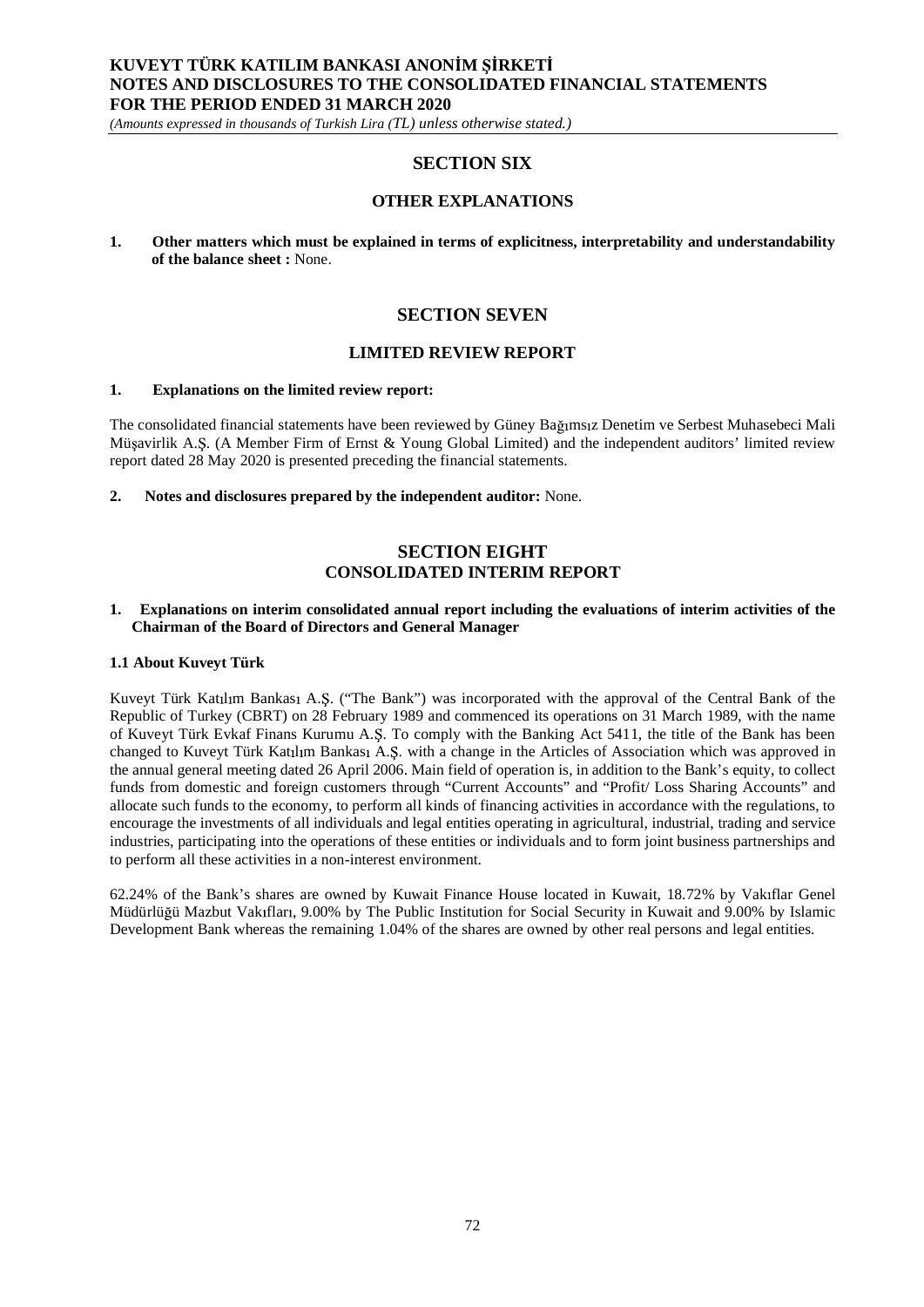*(Amounts expressed in thousands of Turkish Lira (TL) unless otherwise stated.)*

## **1.2 Financial Informations Summary:**

| <b>CONSOLIDATED BALANCE SHEET</b> | 31 March 2020 | 31 December 2019 |
|-----------------------------------|---------------|------------------|
|                                   |               |                  |
| CASH BALANCES AND CENTRAL BANK    | 17.385.456    | 19.216.292       |
| <b>BANKS</b>                      | 4.943.071     | 7,516,772        |
| <b>LOANS</b>                      | 25.272.339    | 19,321,645       |
| FINANCE LEASE RECEIVABLES (Net)   | 68.857.309    | 57,258,648       |
| TANGIBLE ASSETS (Net)             | 3.522.599     | 2,707,520        |
| <b>OTHER ASSETS</b>               | 3.611.001     | 3.046.078        |

| <b>TOTAL ASSETS</b>                | 120,896,392 | 106,865,150 |
|------------------------------------|-------------|-------------|
| <b>FUND COLLECTED</b>              | 101.901.394 | 88,249,772  |
| <b>FUNDS BORROWED</b>              | 304,070     | 447,225     |
| MARKETABLE SECURITIES ISSUED (Net) | 4,653,102   | 4.642.165   |
| FINANCE LEASE PAYABLES (Net)       | 363.426     | 350,955     |
| SUBORDINATED LOANS                 | 3,661,344   | 3,380,983   |
| <b>OTHER LIABILITIES</b>           | 3,170,837   | 3,007,114   |
| <b>EQUITY</b>                      | 6.842.219   | 6,786,936   |
|                                    |             |             |

| <b>.ITIES</b><br>. | 396.392<br>. വെ.<br>$\sim$<br>$\blacksquare$ | 50<br>- 106.865. |
|--------------------|----------------------------------------------|------------------|
|                    |                                              |                  |

| <b>CONSOLIDATED STATEMENT OF PROFIT AND LOSS</b>       | <b>31 March 2020</b> | <b>31 March 2019</b> |
|--------------------------------------------------------|----------------------|----------------------|
|                                                        |                      |                      |
| PROFIT SHARE INCOME                                    | 1,868,136            | 1,780,019            |
| <b>PROFIT SHARE EXPENSE</b>                            | 711,351              | 985,742              |
| NET PROFIT SHARE INCOME/EXPENSE                        | 1,156,785            | 794,277              |
| NET FEES AND COMMISSION INCOME/EXPENSE                 | 92,596               | 119,041              |
| PERSONNEL EXPENSES                                     | 345,351              | 295,996              |
| DIVIDEND INCOME                                        |                      | 803                  |
| NET TRADING INCOME / LOSS                              | 613,081              | 263,167              |
| OTHER OPERATING INCOME                                 | 200,745              | 311,465              |
| <b>EXPECTED LOSS PROVISIONS (-)</b>                    | 837,299              | 649.958              |
| OTHER OPERATING EXPENSES (-)                           | 152,747              | 47.476               |
| <b>INCOME/LOSS BEFORE TAX</b>                          | 289.836              | 207,437              |
| PROFIT / LOSS FROM INVESTMENTS UNDER EQUITY ACCOUNTING | 4.437                | 3.270                |
| <b>TAX CHARGE</b>                                      | 442,411              | 291,156              |
| PROFIT SHARE INCOME                                    | (98,903)             | (65,893)             |
| <b>CURRENT PERIOD INCOME/LOSSES</b>                    | 343,508              | 225,263              |

|                             | <b>31 March 2020</b> | 31 December 2019 |
|-----------------------------|----------------------|------------------|
| Total Loans/Total Assets*   | 59.87%               | 56.11%           |
| Total Loans/Fund Collected* | 71.03%               | 67.95%           |
| Average Equity Profit **    | 20.16%               | 18.31%           |
| Average Assets Profit **    | 1.21%                | 1.23%            |
| Capital Adequacy Ratio      | 20.69%               | 18.61%           |

\* Finance Lease Receivables is included in total loans.

\*\*Related ratios calculated by included in interim periods' profit amounts to year-end balances.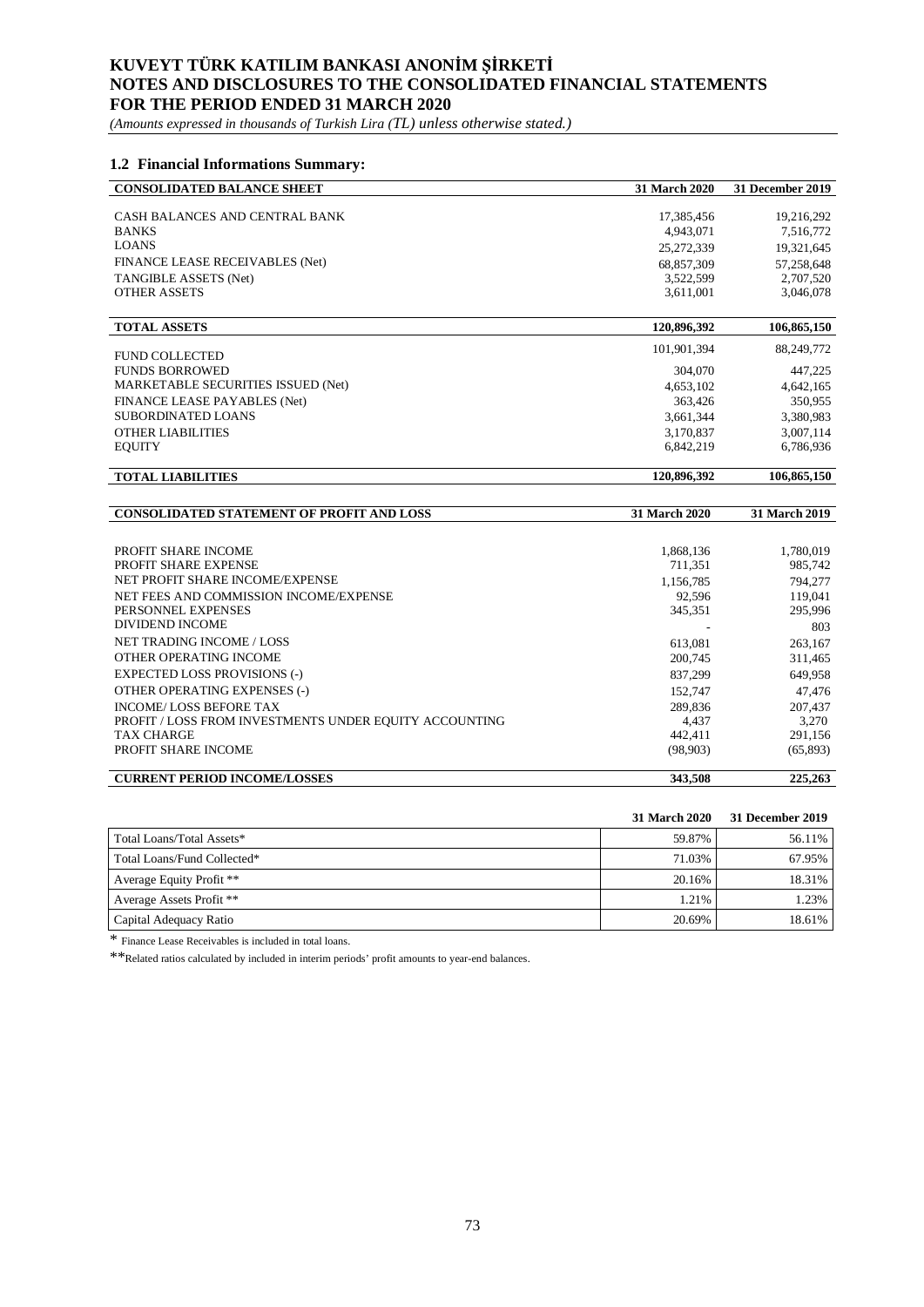*(Amounts expressed in thousands of Turkish Lira (TL) unless otherwise stated.)*

### **1.3 Message from the Chairman**

The new type of coronavirus (SARS-COV-2), which had a global impact in a short time after a period in which the protectionist policies that formed the basis of the Chinese trade war ended and the Brexit process became clear, became the most important element that was the focus of the global economy in the first quarter of 2020 it has increased.

The measures started to be implemented in parallel with the rapid increase in the number of cases and deaths caused disruptions in the global supply chain. The International Monetary Fund (IMF) predicted that the world economy will shrink by 3% this year by revising the growth forecast for 2020 downwards due to the impact of economic stagnation due to the virus outbreak.

### **Need for liquidity increased**

With the extraordinary meetings, the Federal Reserve Board (FED) has reduced its policy rate by 150 basis points in total to the 0-0.25% band and announced that it will purchase unlimited bonds. The FED, on the other hand, made moves to meet increasing dollar liquidity need. It has provided coordination and cooperation decision to increase dollar liquidity through swap line and repo transactions established with some central banks. In addition, the FED announced a \$ 2.3 trillion support package to support small and medium-sized businesses and local governments suferring from the coronavirus outbreak.

### **The service secto is more affected**

The Euro Area PMI Index decreased to 31.4 points, the lowest level in history as of March. When the service sector pioneer data directly affected by the process are analyzed, the PMI data of the service sector decreased to 28.4, the historical bottom level. The European Central Bank (ECB) has announced comprehensive monetary policy measures to support the economy. In order to reduce the pressure on the financial markets and the economy, a 750 billion Euro emergency bond purchase program was launched.

### **Real sector was supported in Turkey**

In the last quarter of 2019, a 6 percent growth in the economy of Turkey, in the first quarter of 2020 has continued its momentum in economic activity. In the fight against the virus, the economy was supported by additional measures, especially the Economic Stability Shield package, which reached 200 billion TL. On the one hand, the CBRT continued to support liquidity with gradual reductions in policy interest, while continuing to support the real sector in coordination with the BRSA.

## **Kuveyt Türk will increase its contribution to sustainable growth**

With the completion of the normalization process for the virus on a global scale, a recovery in economic activity is expected in the second half of 2020. The banking sector, which has an important place in the struggle of the economy during the epidemic period, continues to support the real economy in this process. Kuwait Turkish Participation of the financial sector as well as one of the major actors will continue to contribute to sustainable growth in Turkey's economy.

Hamad Abdulmohsen ALMARZOUQ Head of the BOD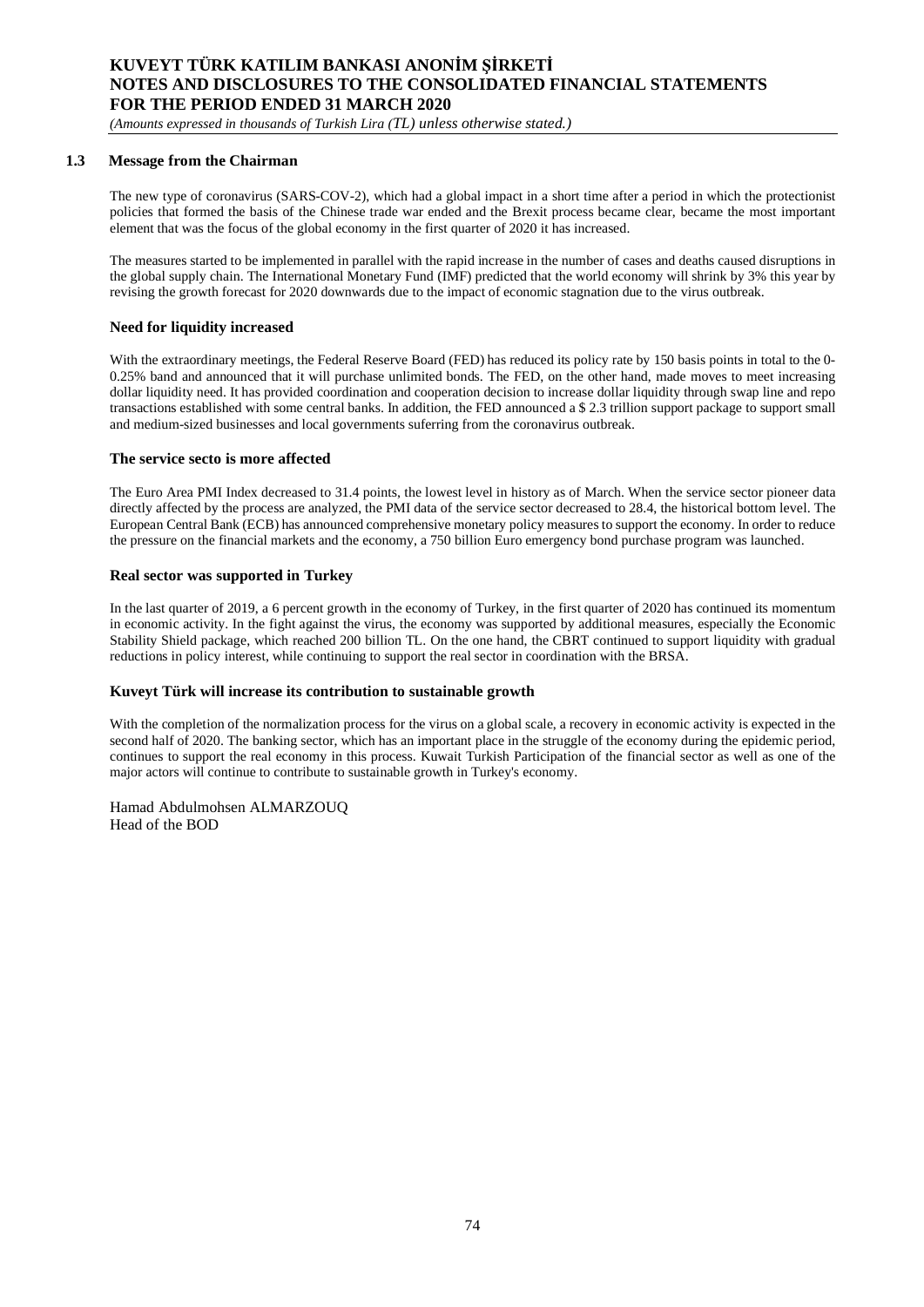*(Amounts expressed in thousands of Turkish Lira (TL) unless otherwise stated.)*

### **1.4 Message from the General Manager**

The first quarter of 2020 is a period when the global struggle with the outbreak of the new type of coronavirus (SARS-COV-2) has come to the fore after a period in which the developing country markets diverged positively with the incoming data flow regarding the positive conclusion of the US-China trade negotiations and the relative stabilization in geopolitical tensions. It has been. Economic precautionary packages were also launched in coordination with the struggle in the field of health. Central banks and governments have announced packages of support for the economy through monetary policies and financial incentives.

#### **Stable growth continues**

Serving for more than 30 years with its products and services developed in line with participation finance principles, Kuveyt Türk maintained its steady growth in the first quarter. While the total fund size has increased by 15.6 percent compared to the end of 2019, it has been 98.8 billion TL, while the fund size has increased by 20.8 percent to 70 billion TL. Kuveyt Türk increased its net profit in this period by 24.3 percent compared to the same quarter of the previous year, to TL 316 million. Increasing its equity to 6.8 billion TL and asset size to 118.3 billion TL, Kuveyt Türk maintained its first place among participation financial institutions in terms of asset size.

### **The main focus was the health of customers and employees**

In the first quarter of 2020, when social dynamics started to transform due to the coronavirus epidemic, Kuveyt Türk shaped its main focus within the health of its customers and employees. In line with the recommendations of the relevant authorities that manage the process, measures were taken quickly and the whole process was closely monitored. In this context, Kuveyt Türk managed to meet its customers' financial needs through digital environments with its fast and solution-oriented infrastructure.

## **Installments were postponed without dividends or expenses**

Kuveyt Türk offered its customers the flexible term and restructuring options required in line with their demands, which experienced a deterioration in main income activities during the coronavirus epidemic process. In this process, which is planned to be carried out without compromising from the customer priority service perspective, Kuveyt Türk has decided to postpone the installments until the end of April without evaluating the demands of its customers and taking profit or expense. Kuveyt Türk also continued to provide new financing support to the real sector, which constitutes the most fundamental element of the economic structure in this process.

#### **TL 20 million donation to fight pandemic**

Kuveyt Türk Finance Group participated in the National Solidarity Campaign launched by the Presidency to support real needy people affected by the coronavirus outbreak. "We're Enough Contact Turkey" was launched with the slogan and Family, Ministry of Labor and Social Services to Kuwait in the campaign before the Turkish Finance Group has also donated TL 20 million.

#### **Innovative idea and project production center: Innhouse**

Attracting attention with its innovative products and services, Kuveyt Türk has established an innovation center that stands out with its distinctive, original and functional architectural design and opened it to use in the first quarter of the year. Kuveyt Türk aims to produce innovative ideas and projects that prioritize the customer experience, raise working standards and shape the financial sector of the future, at the center named Innhouse. In addition to customer experience and design-oriented workshops, studies on financial technologies and digital transformation will be prioritized at Innhouse, which is designed with a bio-innovation approach.

#### **Safe System**

Kuveyt Türk, which prioritizes facilitating the lives of its customers, also developed the "I will buy Safe System" in the first quarter of the year in order to perform transactions safely in the purchase and sale of vehicles and housing. Kuveyt Türk has started to provide services to anyone who wants to buy and sell vehicles and residences, whether it is their own customer or not, and has not demanded any expenses from those who use the service under the first launch.

#### **Reputation of the Year Award to Kuveyt Türk**

Meanwhile, Marketing sixth with Turkey and Akademetre cooperation has become one of the most important standards of regulation and marketing sectors covered by The One Awards, Integrated Marketing Awards, "participation banking" category of Turkey's leading financial institution in Kuwait Turk "creditable of the year" award.

Kuveyt Turk, strong capital and liquidity position, high asset quality, dynamic approach to corporate governance, continuous improvement focused on customer service model, technology continued investment in, the digital conversion work and overseas expansion to accelerate the coming period leading provider of contribution of the financial sector in Turkey aims to continue to be.

Ufuk UYAN Member of BOD and General Manager